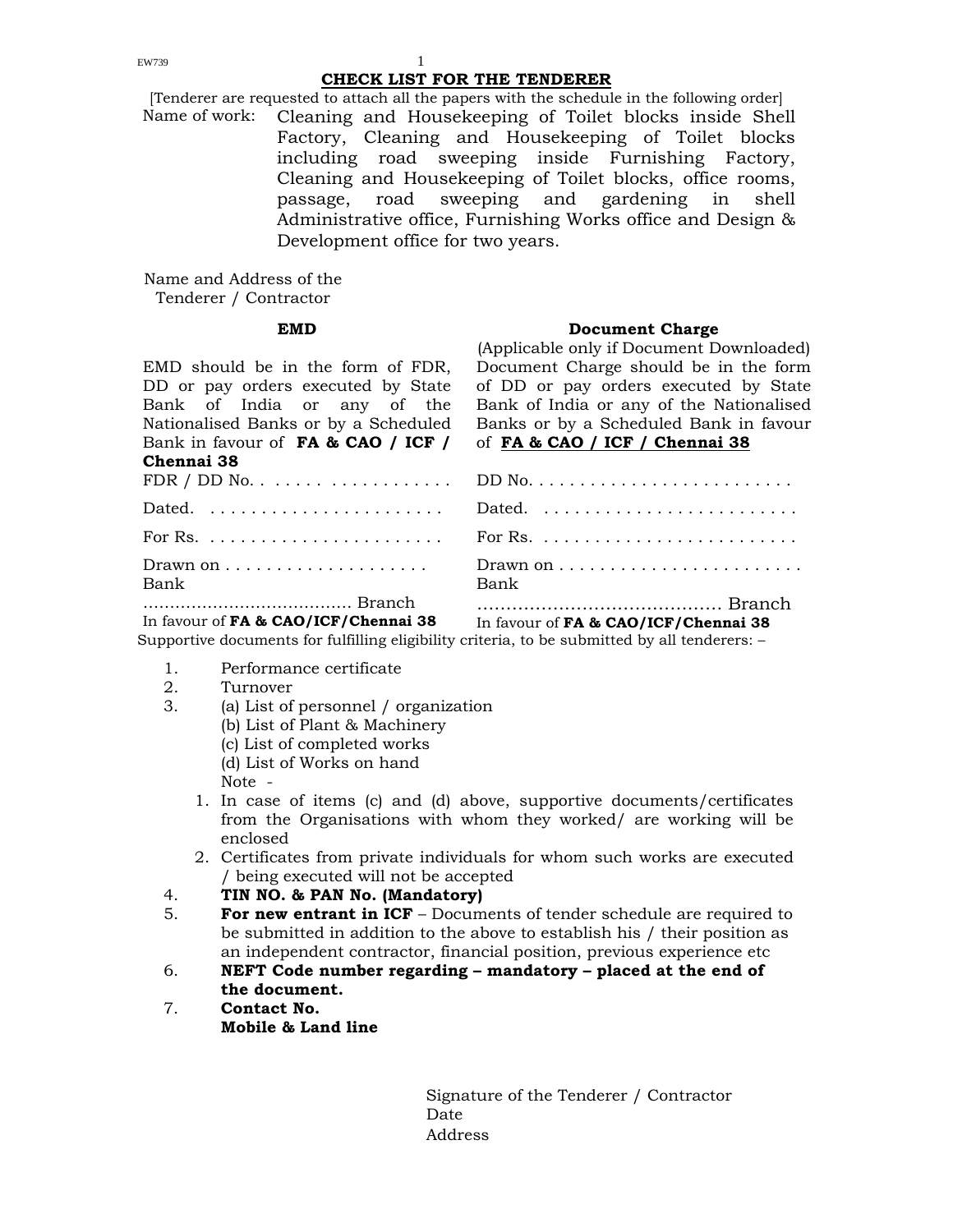### **INSTRUCTIONS TO TENDERERS REGARDING TENDER FORMS DOWNLOADED FROM INTERNET**

- 1. Tender file is to be down loaded from the Internet and printout is to be taken on A4 size paper and details are to be entered by the tenderer at the various locations in the document. It is advisable that the down loaded tender document to be printed through laser printer only. Submission of Xerox or photocopy of tender document is prohibited.
- 2. This tender document (in full) downloaded along with the various documents required to be submitted as per the tender conditions in a sealed cover duly subscribing with the name of the work, tender notice no. and date, submission of tender downloaded from the internet etc and the same should be dropped in the tender box kept in the Office specified in the tender document before the date and time stipulated in the tender document.
- 3. The cost of tender document will have to be deposited by the tenderer in the form of bank draft payable in favour of Accounts Officer concern specified in the tender document along with the tender. This should be enclosed as a separate Demand Draft. **A single demand draft for the cost of tender form and Earnest Money Deposit will not be accepted. Tender not accompanied with the demand draft towards the cost of the tender document will be summarily rejected.**
- 4. The earnest money deposit required for this work as stipulated in the tender document also to be submitted separately.
- 5. Tenderers are advised to download tender documents well in advance and submit the tender before the stipulated time. It is the responsibility of the Tenderer to check any correction or any modifications published subsequently in Web site and the same shall taken into account while submitting the tender. Tenderer shall down load corrigendum (if any), print it out, sign and attach it with the main tender document. Tender document not accompanied by published corrigendum/s is liable to be rejected. The Railway will not be responsible for any postal delays / delay in downloading of tender document from the internet.
- 6. The tenderer may please note that the rate for items should be written in figures and in words by black or blue ballpoint pen only. Each page of tender document should be signed by the tenderer.
- 7. Tenderer/s are free to download tender document at their own risk and cost, for the purpose of perusal as well as for using the same as tender document for submitting the offer. Master copy of the tender document is available in the concern office inviting tender. After award of work an agreement will be prepared based on the master copy of tender document available in the above-mentioned office. In case, any discrepancy between the tender document downloaded from the internet and the master copy, latter shall prevail and will be binding on the tenderer/s. No claim on this account will be entertained.
- 8. If any change/addition/deletion is made by the Tenderer / Contractor and the same is detected at any stage even after the award of the tender, full earnest money deposit will be forfeited and the contract will be terminated at his/their risk and cost. The tenderer is also liable to be banned from doing business with Railways and/or prosecuted.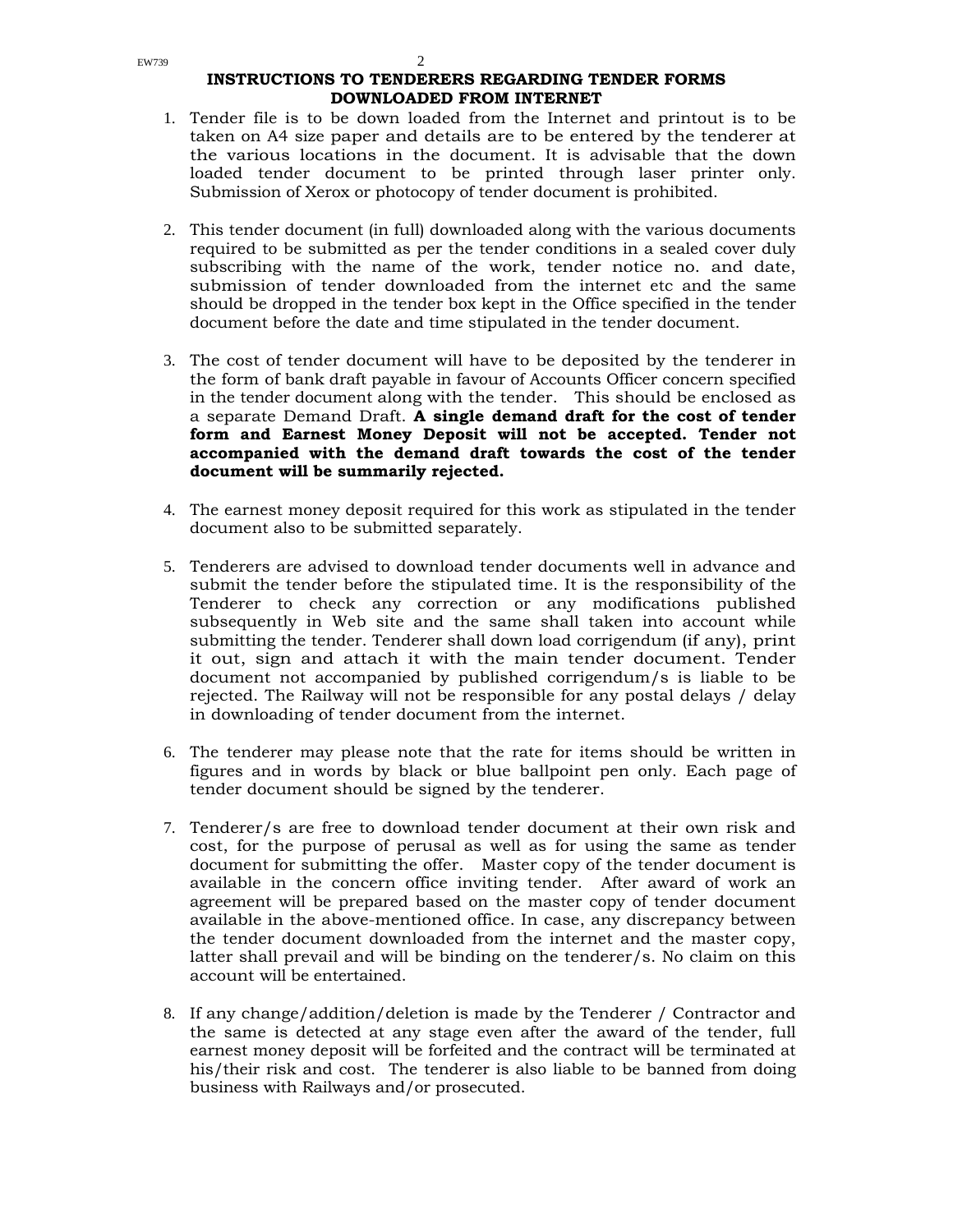9. The following declaration should be given by the tenderer while submitting the tender:

### **Declaration**

- a) I / We have downloaded the tender form from the Internet site www.icf.indianrailways.gov.in and I/We have not tampered / modified the tender forms in any manner. In case, if the same is found to be tampered / modified I/We understand that my/our tender will be summarily rejected and full earnest money deposit will be forfeited and I/we am/are liable to be banned from doing business with Railways and/or prosecuted.
- b) I hereby declare that all the details as required to be furnished from our side to the Railways, while accessing / downloading the tender document from website have been furnished fully and correctly.
- c) I / We submitting a demand draft no. \_\_\_\_\_\_\_\_\_\_\_\_\_\_\_\_\_ dated \_\_\_\_\_\_\_\_\_ issued by \_\_\_\_\_\_\_\_\_\_\_\_\_\_\_\_\_\_\_\_\_\_\_ for Rs.\_\_\_\_\_\_\_\_\_\_\_ towards the cost of tender form.

 Signature of the Tenderer / Contractor <u>Date</u> and the Date of the Date of the Date of the Date of the Date of the United States of the United States of the United States of the United States of the United States of the United States of the United States of the Address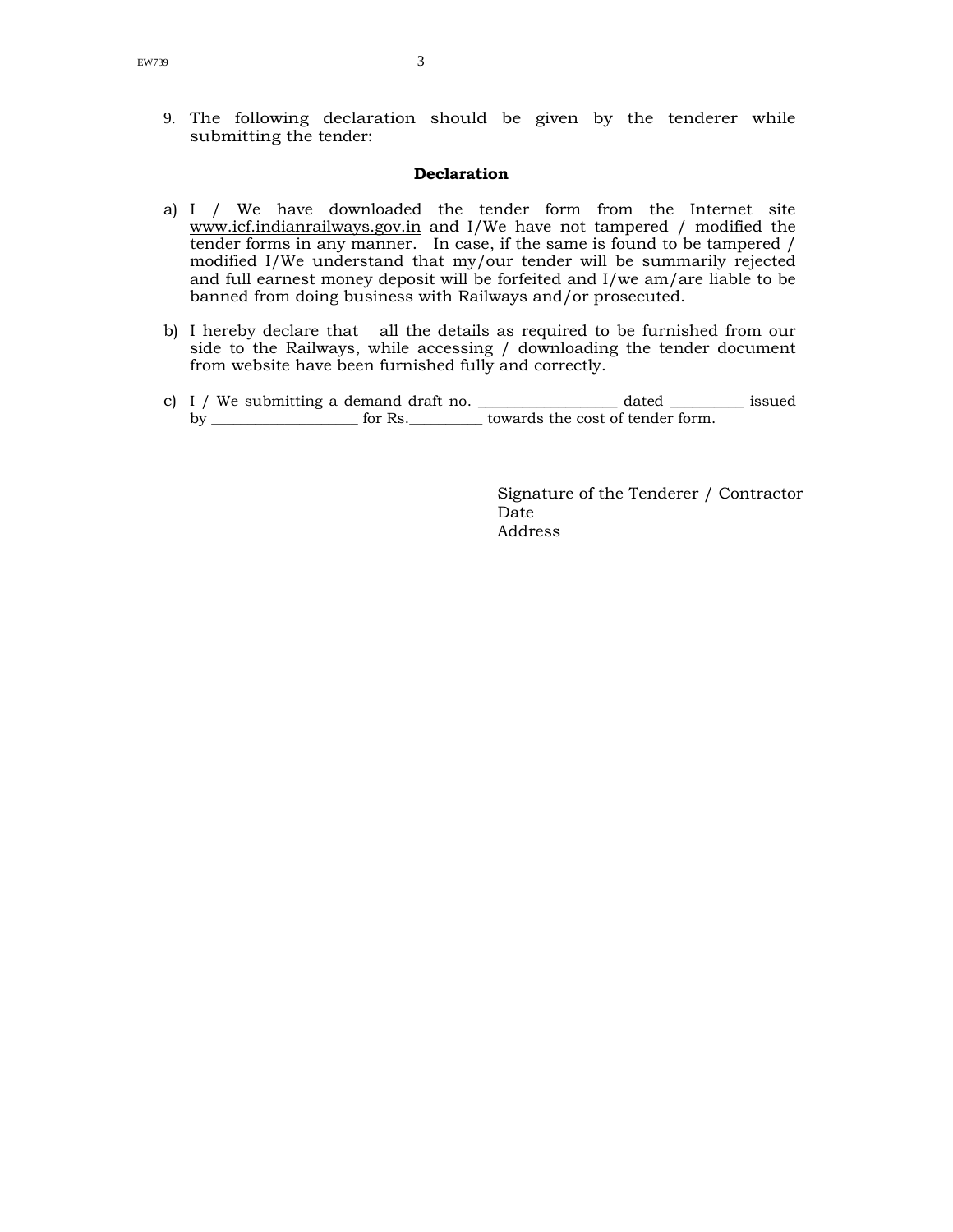### **INTEGRAL COACH FACTORY**

### TENDER DOWNLOADED FROM INTERNET

Name of work: Cleaning and Housekeeping of Toilet blocks inside Shell Factory, Cleaning and Housekeeping of Toilet blocks including road sweeping inside Furnishing Factory, Cleaning and Housekeeping of Toilet blocks, office rooms, passage, road sweeping and gardening in shell Administrative office, Furnishing Works office and Design & Development office for two years.

# TENDER NO.EW/739

DUE ON: UPTO 14.30 HOURS ON: 19.03.2014

TO

# THE CHIEF ENGINEER.

# INTEGRAL COACH FACTORY, CHENNAI – 600 038.

FROM

Note:

This page is to be pasted on the top of the sealed cover, used for submitting the tender, without which tenders will not be opened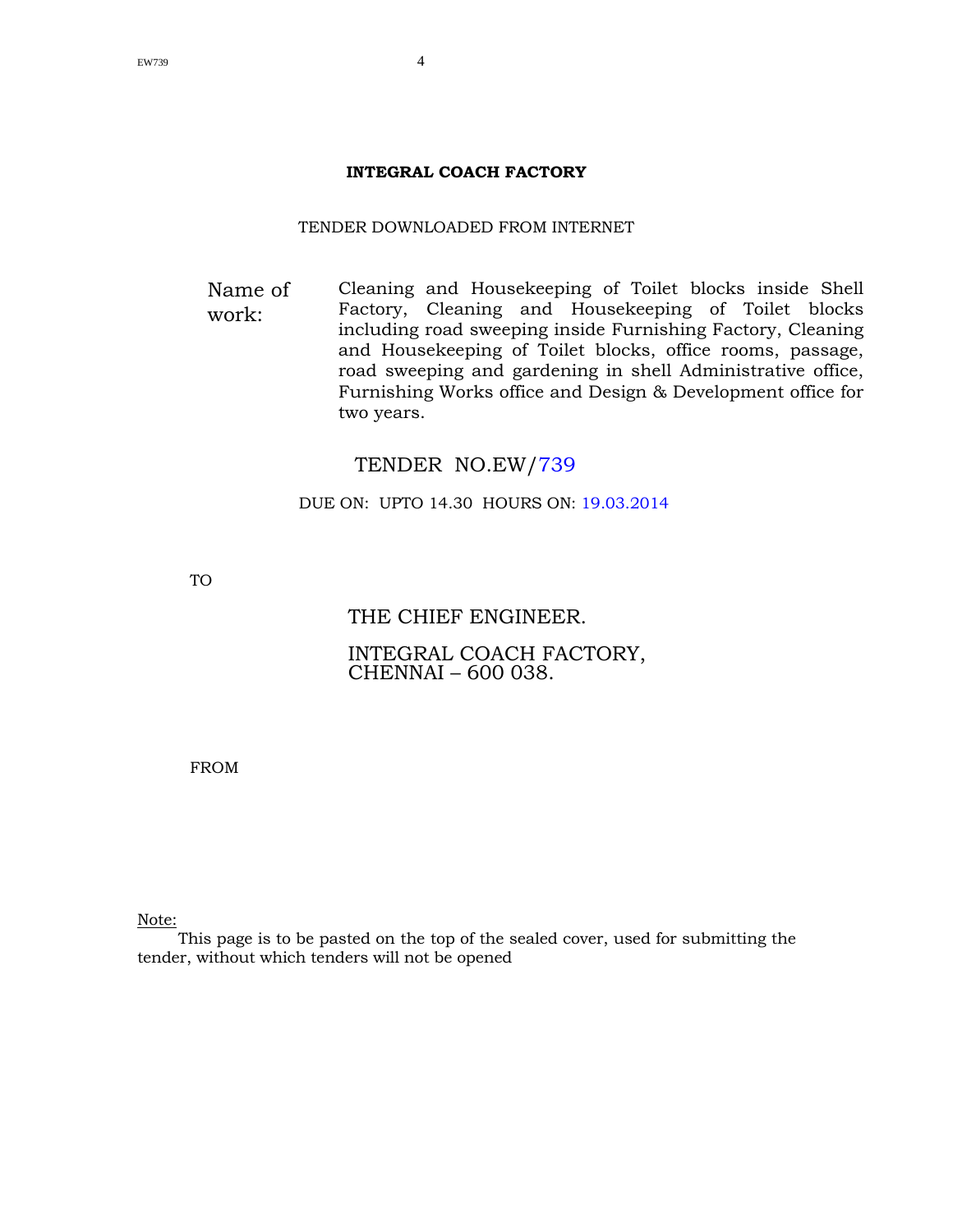The work under this tender shall be **governed** by the '**Southern Railway Unified Standard Schedule of Rates 2011**" corrected up to date, "**Indian Railway Standard Specification for materials and works 2010 (Vol. I & II**)" issued under the authority of Railway Board of the Engg. Dept up to correction slip as on date, IRS Specifications and approved specifications to the relevant IS codes wherever IRS specification are not available. "The regulations for tenders and contracts", "Special Conditions of Contract", "Tender Agreement form", "General Conditions of Contract 2003 corrected up to date of submission of tender", "The Contract Labour(Regulation & Abolition) Act 1970" and "Central Rules, 1971", as amended from time to time and specific drawings issued for the purpose of this work **govern** this contract.

The Special Conditions supplement the General Conditions of Contract and Special conditions of contract applicable to all tenders, available at this office and website (www.icf.indianrailways.gov.in)] as amended and/or corrected up to date.

### **1.0 Schedule of work**

- 1.1.Items in Schedule "A" are based on **Southern Railway Unified Standard Schedule of Rates 2011** for Chennai Division which does not include the supply of cement and reinforcement except some items wherever mentioned. For this work it is proposed that cement and reinforcement steel will not be supplied by railway and the same has to be procured and supplied by the contractor which will be paid separately by Railway under relevant items of **Schedule "A1 & A2".**
- **1.2.** The tenderer shall quote his rate `at par' or a collective percentage "Above" or "Below" the total value of schedule A, separately for each sub work.
- **1.3.**Similarly Schedule "B" provides for the items which are not covered by **Southern Railway Unified Standard Schedule of Rates 2011.**
- **1.4.**Schedule "A1 " provides for supply of cement and Schedule "A2" provides supplying reinforcement for R.C.C. work including straightening, cutting, bending, placing in position and binding all complete that are covered by Southern Railway Unified Standard Schedule of Rates 2011 and the contractor shall quote their rate' at par' or a collective percentage "Above" or "Below" the total value of Schedule A1, A2 respectively.
- 1.5.If any other items of work covered by **Southern Railway Unified Standard Schedule of Rates 2011** and not covered by Sch. A but are incidental to the work are required to be carried out during the actual execution of work, the same will have to be carried out at the same percentage as accepted for sch. A of this tender.
- 1.6.Necessary test certificates will have to be produced by the Tenderer/Contractor regarding the quality of cement and reinforcement steel which shall conform to the specification indicated above.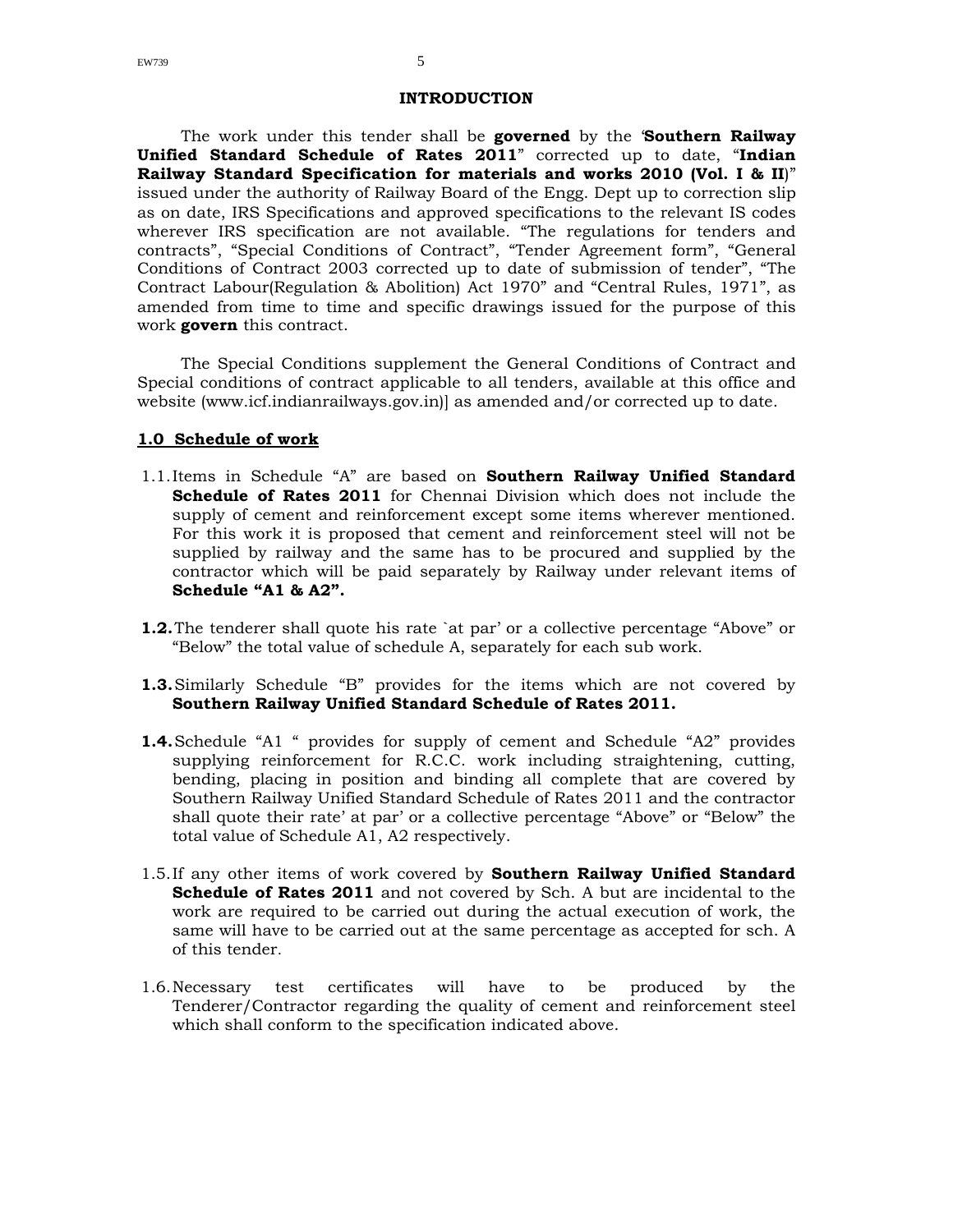- 1.7.The scope of work mentioned above is indicative and for general guidance only. Actual scope of work may vary as per Railway's requirement and site conditions.
- 1.8.For further details about scope of work, the tenderers may contact ICF.
- 1.9.The Item of works and quantities given in schedule are only approximate and the Railway accepts no responsibility for their accuracy. It is the responsibility of the tenderer to work out and check the items and quantities correctly according to the type plans site conditions. Any errors discovered in the items / quantities in these Schedules shall not entitle the contractor for any claims later on.
- 1.10. If there is any variation between the description in the tender and the detailed plans, the Engineer-in-charge will operate the correct description and his decision is final and binding on the Tenderer / Contractor
- (2.0) Annexure `A': Provides for the list of plans.

**3.0 COMPLETION PERIOD :** The entire work shall be completed in all respect within **24 (Twenty four) MONTHS** from the date of issue of letter of acceptance of this tender.

SIGNATURE OF TENDERER/CONTRACTOR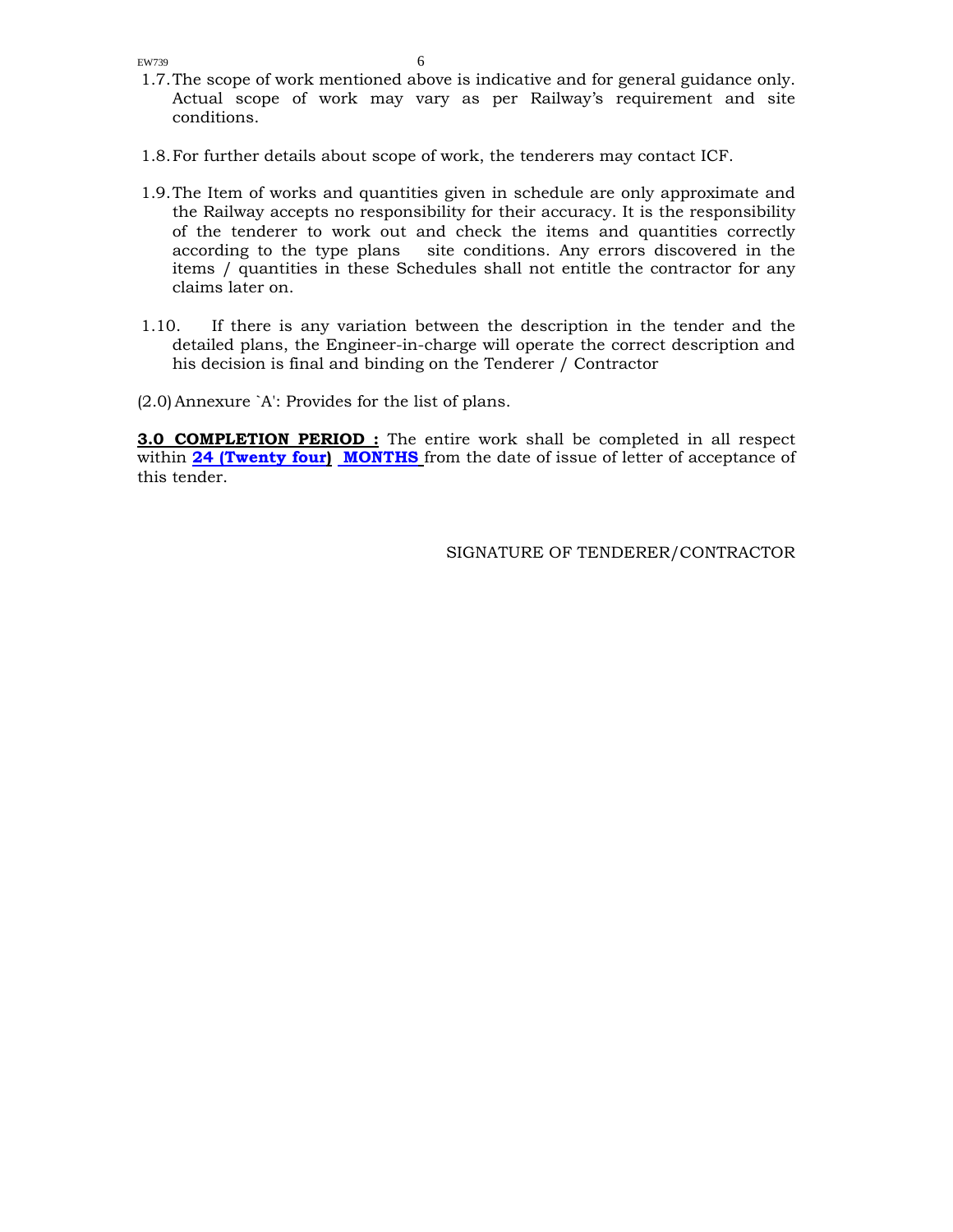# **NTEGRAL COACH FACTORY**

# *Tender Notice No. EW/739 of dated 19.03.2014*

Chief Engineer, Integral Coach Factory, Chennai-600038 for and on behalf of the President of India invites sealed tenders for the under mentioned works:

| S1.<br>No | Description of work                                                                                                                                                                                                                                                                                                                                                                                                                                                            | Approx<br>cash<br>value Rs<br>(lakhs) | <b>Earnest</b><br><b>Money</b><br>Deposit<br>Rs. | Similar<br>nature<br>of work                      | Period of<br>completion |
|-----------|--------------------------------------------------------------------------------------------------------------------------------------------------------------------------------------------------------------------------------------------------------------------------------------------------------------------------------------------------------------------------------------------------------------------------------------------------------------------------------|---------------------------------------|--------------------------------------------------|---------------------------------------------------|-------------------------|
| (1)       | (2)<br>Cleaning<br>and<br>Toilet<br>Housekeeping of<br>inside<br>blocks<br>Shell<br>Factory, Cleaning<br>and<br>Housekeeping of Toilet<br>blocks including<br>road<br>inside<br>sweeping<br>Furnishing<br>Factory,<br>Cleaning<br>and<br>Housekeeping of Toilet<br>blocks, office<br>rooms.<br>passage, road<br>sweeping<br>and gardening<br>in shell<br>Administrative<br>office,<br>Furnishing Works<br>office<br>Design<br>and<br>&<br>Development office for two<br>years. | (3)<br>157.16<br>lakhs                | (4)<br>$2,28,580/-$                              | (5)<br>Cleaning<br>services<br>& House<br>keeping | (6)<br>24 months        |

### **Last date for issue of tender form: 19.03.2014**

### **Date of tender opening: 19.03.2014**

### **Cost of tender forms**

| 11 | For works costing upto 5 lakhs                      | ₹ 1096/- |
|----|-----------------------------------------------------|----------|
| 2) | For works costing above 5 lakhs and up to 20 lakhs  | ₹ 2192/- |
| 3) | For works costing above 20 lakhs and up to 50       | ₹ 3288/- |
|    | lakhs                                               |          |
| 4) | For works costing above 50 lakhs and up to 2 crores | ₹ 5480/- |
|    | For works costing above 2 crores and up to $50$     | 710960/L |

- 5) For works costing above 2 crores and up to 50 crores ` 10960/-
- 1. The tender should be in the prescribed form obtainable from the office of the Chief Engineer, Integral Coach Factory, Chennai, the cost of the Tender form is Rs.5,480/- including sales tax and surcharge. The cost of the tender form is to be paid to the **Assistant Chief Cashier, Integral Coach Factory, Chennai-600038 or and the same will be issued on production of the cash receipt for the said amount.** In no circumstances will the amount paid for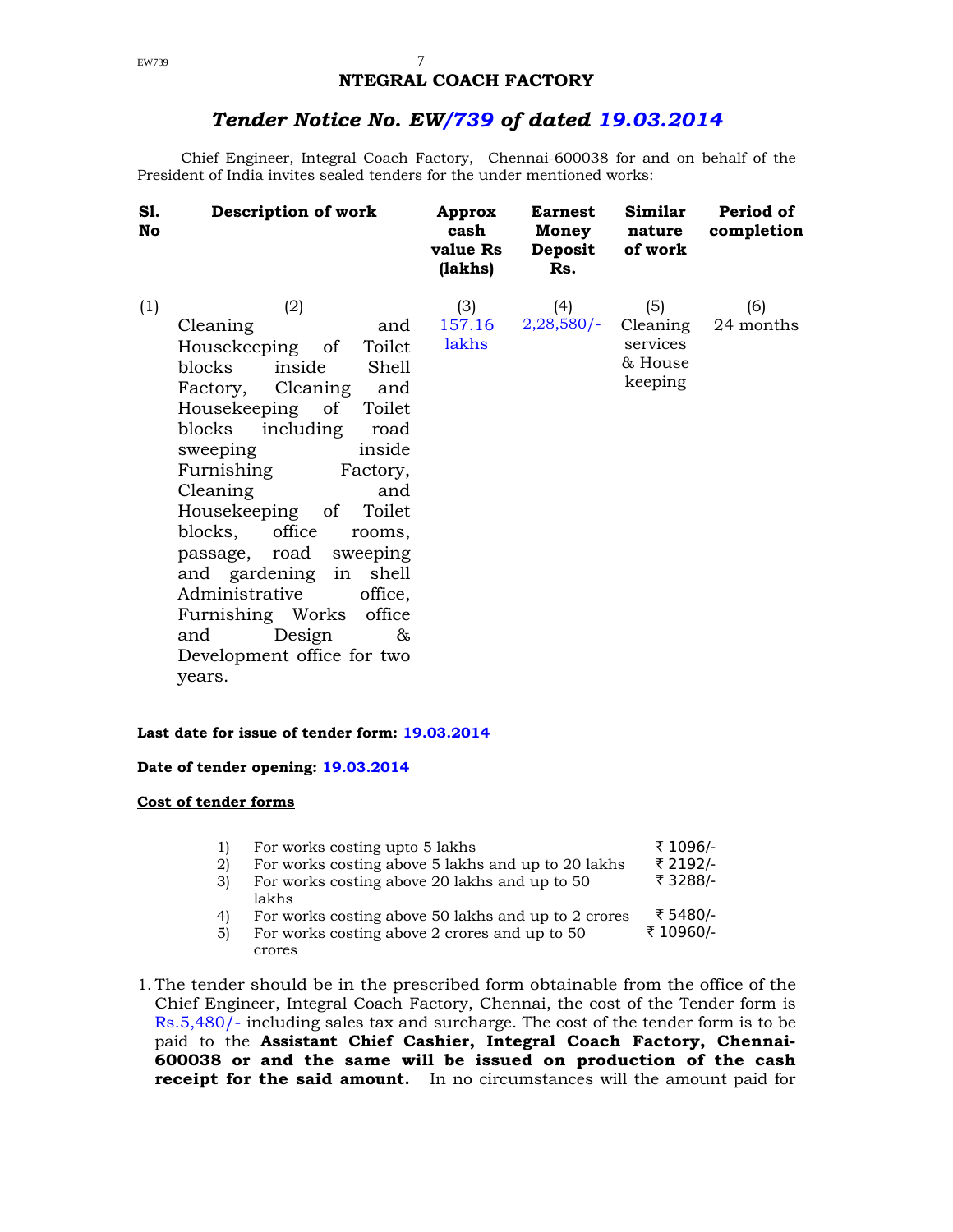the tender form be refunded. If tender form required by post the postage will be Rs.500/- extra to be paid. (non-refundable) and If any plan / drawing is attached with tender form, Rs. 200/- per plan / drawing will be extra (not refundable).

- 2. The tender form is not transferable.
- 3. The tender form will not be issued after 11.00 hrs on 19.03.2014.
- 4. The tender shall be accompanied by the deposit made in cash or pay orders; Demand drafts, Deposit receipts for the full earnest money mentioned above.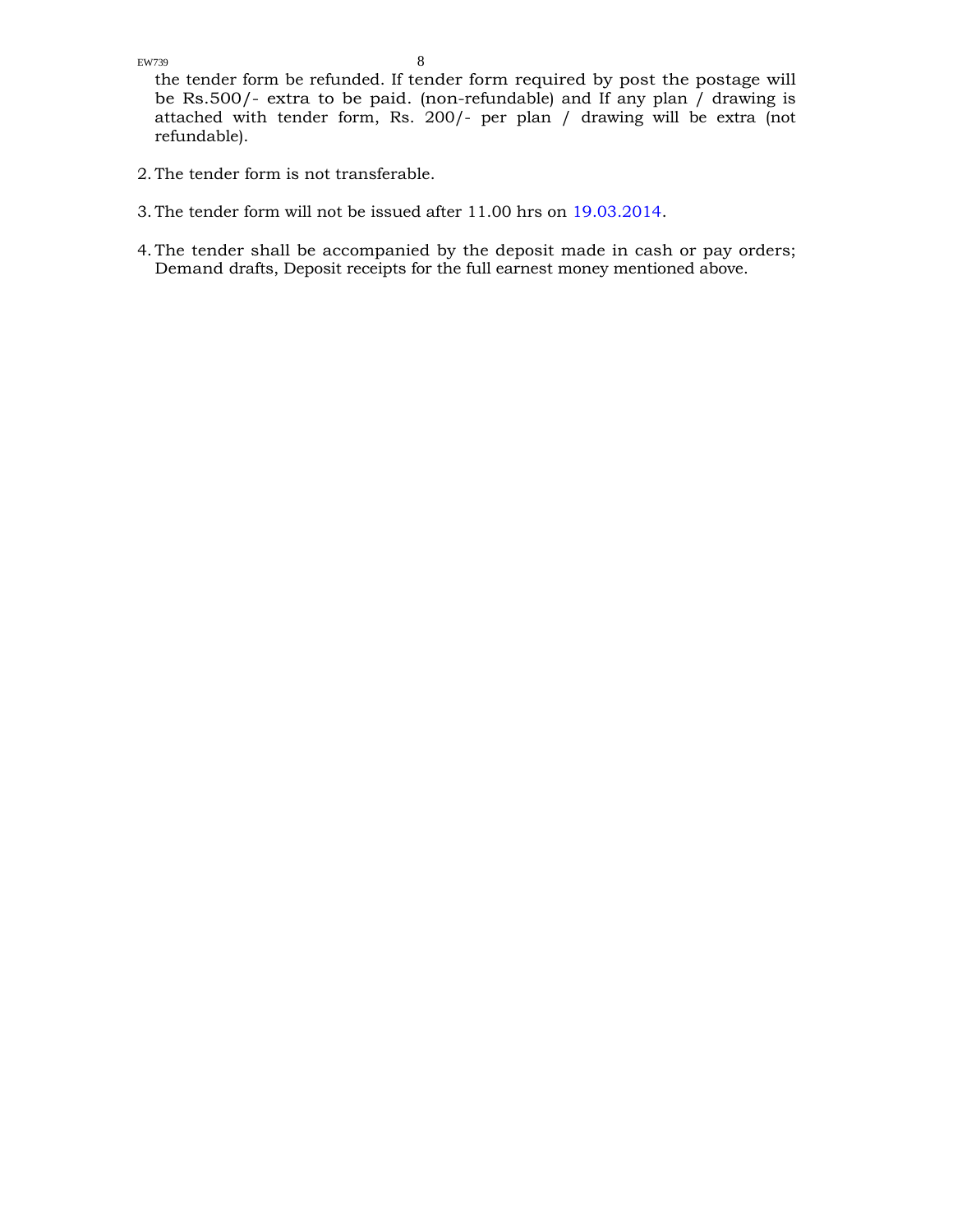(a) The tenderer shall hold the offer open for a period of ninety days from the date fixed for opening the same it being understood that the tender documents have been sold/issued to the tenderer and the tenderer is being permitted to tender in consideration of the stipulation on his part that after submitting his tender he will not resile from his offer or modify the terms and conditions thereof in a manner not acceptable to the Chief Engineer, Integral Coach Factory, Chennai-600038 should the Tenderer fail to observe or comply with the foregoing stipulation, the full earnest money deposit shall be forfeited to the Railway.

(b) Tender unaccompanied by requisite earnest money deposit will be summarily rejected.

### **NOTE:**

- (i) Demand drafts and fixed deposit receipts from nationalized Banks (Or) Schedule banks submitted by the tenderer, should be drawn in **favour of Financial Advisor & Chief Accounts Officer, Integral Coach Factory, Chennai-600038.**
- (ii) Cheque, Guarantee Bonds, War Bonds and Government Securities (Stock Certificates, Bearer Bonds, Promissory Notes, Cash Certificates) **will not be accepted towards earnest money.**
- (iii) It should please be noted that **tenders without earnest money deposit will not be considered and will be summarily rejected.**
- 5.The earnest money in cash will be accepted by the **Assistant Chief Cashier, Shell division, Integral Coach Factory, Chennai-600038** upto 12.00 hrs on any working day prior to date of opening. The official receipt thereof should accompany the tender without fail.
- 6.Tenders must be enclosed in sealed covers, superscribed tender for **"Cleaning and Housekeeping of Toilet blocks inside Shell Factory, Cleaning and Housekeeping of Toilet blocks including road sweeping inside Furnishing Factory, Cleaning and Housekeeping of Toilet blocks, office rooms, passage, road sweeping and gardening in shell Administrative office, Furnishing Works office and Design & Development office for two years"** and must be sent by registered post to address of **CHIEF ENGINEER**, Integral Coach Factory, Chennai 600038, so as to reach this office not later than **14.30** Hours, on **19.03.2014** or deposited in the special box allotted for the purpose in the above office on or before **14.30** Hours on **19.03.2014**.The tenders will be opened on the same day at **15.00** hours in the office of the **CHIEF ENGINEER**, Integral Coach Factory, Chennai - 600038.
- **7.**The tenderer should sign in all the pages of tender documents.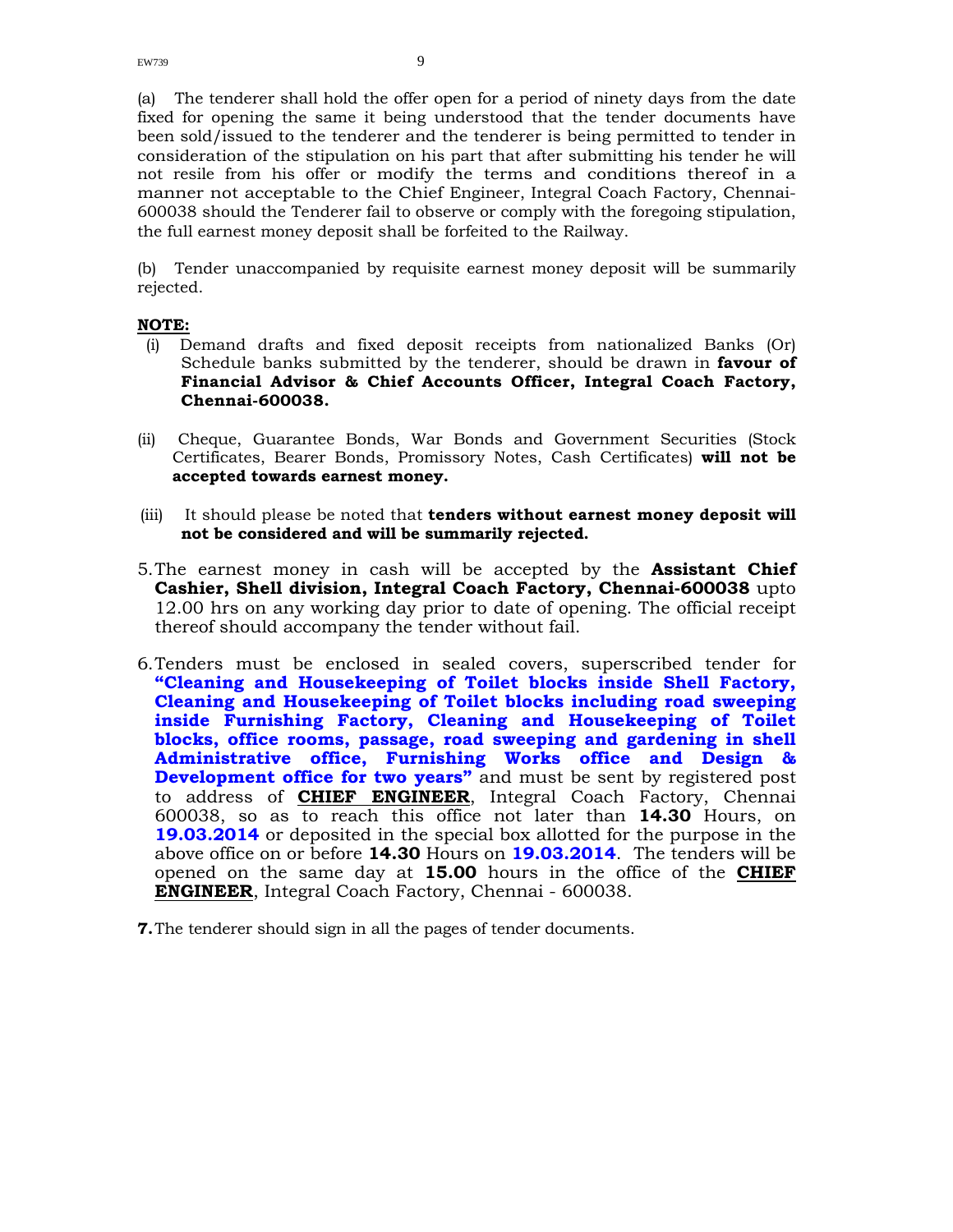### **8.Eligibility criteria and Credential:**

### 8.1. The tenderers are required to satisfy the **minimum following eligibility criteria for all works costing more than 50 lakhs:**

| S1<br>No | Clause     | Description                                                                                                                | Criteria                                                                                                                                                                                                                                                                                                                                                                                                                    |
|----------|------------|----------------------------------------------------------------------------------------------------------------------------|-----------------------------------------------------------------------------------------------------------------------------------------------------------------------------------------------------------------------------------------------------------------------------------------------------------------------------------------------------------------------------------------------------------------------------|
| 1        | Experience | Should have completed in the<br>(#) last three financial years<br>(i.e current year and three<br>previous financial years) | At least one similar single<br>work, for a minimum value of<br>35% of advertised value of<br>work.                                                                                                                                                                                                                                                                                                                          |
| 2        | Turn over  | Total<br>contract<br>amount<br>received during the $(\#)$ last 3<br>financial years and in the<br>current financial year.  | Should be a minimum of 150%<br>of advertised tender value.<br>Tenderer should produce an<br>attested certificate from the<br>employer/client, audited<br>balance sheet duly certified by<br>the Chartered Accountant [and<br>/ or attested certificates from<br>the Central / State govt. /<br>public sectors undertakings<br>organization/department from<br>where the tenderer received the<br>payment for the work done. |

((#) Last three financial years=2010-11 to 2012-13  $\&$  current financial year=2013-2014)

### **Note**:

- a. Work executed in own name only can be considered towards eligibility criteria.
- b. The turn over in the own name company, in whose name the tender is offered, alone will be considered.
- c. Consortium and firms and MOUs and sister concerns will not be considered towards eligibility criteria.

### **8.2 Similar Single Nature of work means:- Cleaning services & House keeping**

- 8.3 With respect to Railways, the credentials/ experience certificate should have been issued by at least a JA Grade Officer. However, the credential/ experience certificate issued by Sr. Scale Officer in their capacity, as cocoordinating/in-charge officer of a unit will also be accepted. With respect to other Government Departments and (Public Sector Undertakings) PSUs, the certificate issued at the level of Executive Engineer and above can be taken as valid. Certificates issued by private parties for the execution of the work will not be considered.
- 8.4 The tenderer shall note that Credentials/Experience certificate for the works executed by them as Sub-Contractor to Main Contractor of Govt.Dept/PSUs will not be considered and the Credential/Experience Certificate for the works executed by them directly for Govt.Dept/PSUs as Main Contractor will only considered.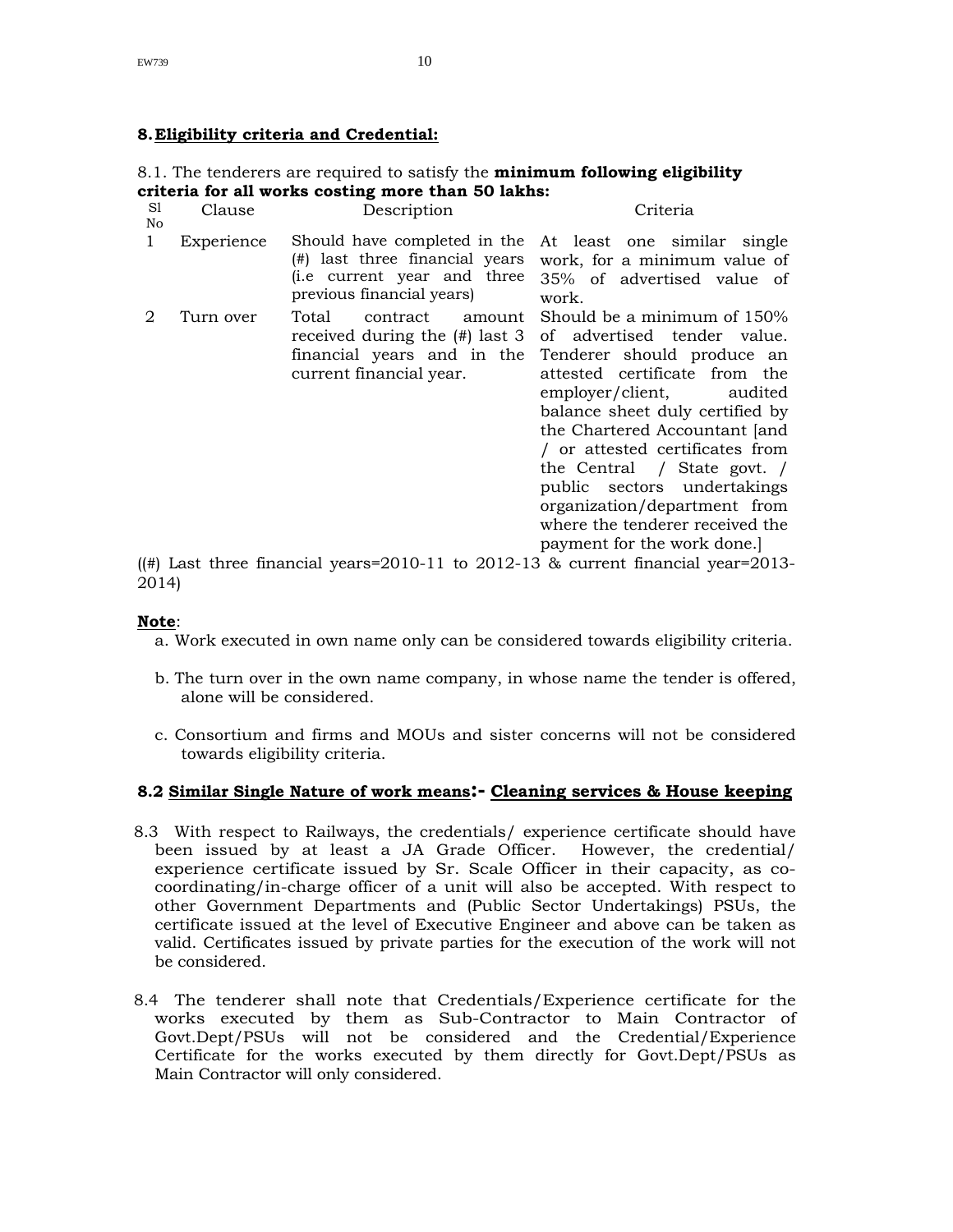- 8.5 Similar nature of work physically completed within the qualifying period, i.e. the last 3 financial years and current financial year (even though the work might have commenced before the qualifying period) shall only be considered.
- 8.6 The total value of similar nature of works completed during the qualifying period and not the payments received within qualifying period alone shall be considered.
- 8.7 In case, the final bill of similar nature of work has not been passed, and final measurements have not been recorded the paid amount including statutory deductions shall be considered. If final measurements have been recorded and works has been completed with negative variation, then also the paid amount including statutory deduction shall be considered. If final measurements have been recorded and works has been completed with positive variation but variation has not been sanctioned, original agreement value or the last sanctioned agreement value whichever is lower shall be considered.
- 8.8 In the case of composite works involving combination of different works, even separate completed works of required value shall be considered while evaluating the eligibility criteria. For example, in a tender for bridge works where similar nature of work has been defined as bridge works with pile foundation and PSC superstructure, a tenderer, who had completed one bridge work with pile foundation of value at least equal to 35% of tender value and also had completed one bridge work with PSC superstructure of value at least equal to 35% of tender value, shall be considered as having fulfilled the eligibility criterion of having completed single similar nature of work.

### 9.0 *The offers of tenderers who are not passing the prescribed eligibility criteria will be rejected.*

- 9.1 **All documents to support fulfilment of eligibility criteria should be furnished along with the tender and should be available at the time of tender opening. Tenders not accompanied by documentary evidence in support of eligibility criteria will be rejected. No post tender communication, in any form will be made or entertained, after opening of tenders, in this regard.**
- 9.2 For the purpose of single similar nature of work, the Experience Certificate should be attached to the tender document as per proforma given in Annexure II which can be filled up and signed by the tenderer, incase the format issued by the Executive is different. The certified copies of relevant Experience Certificate are also to be enclosed.
- 9.3 As regards, the contract amount, received during the last three financial years and in the current financial year, documentary evidence in the form of attested certificate from the employer/client, audited balance sheet duly certified by the Chartered Accountant etc., will be accepted.
- 9.4 Tender Committee may at their discretion call for the originals of the credentials for verification from the tenderers or any clarifications / confirmations on the contents of the documents submitted.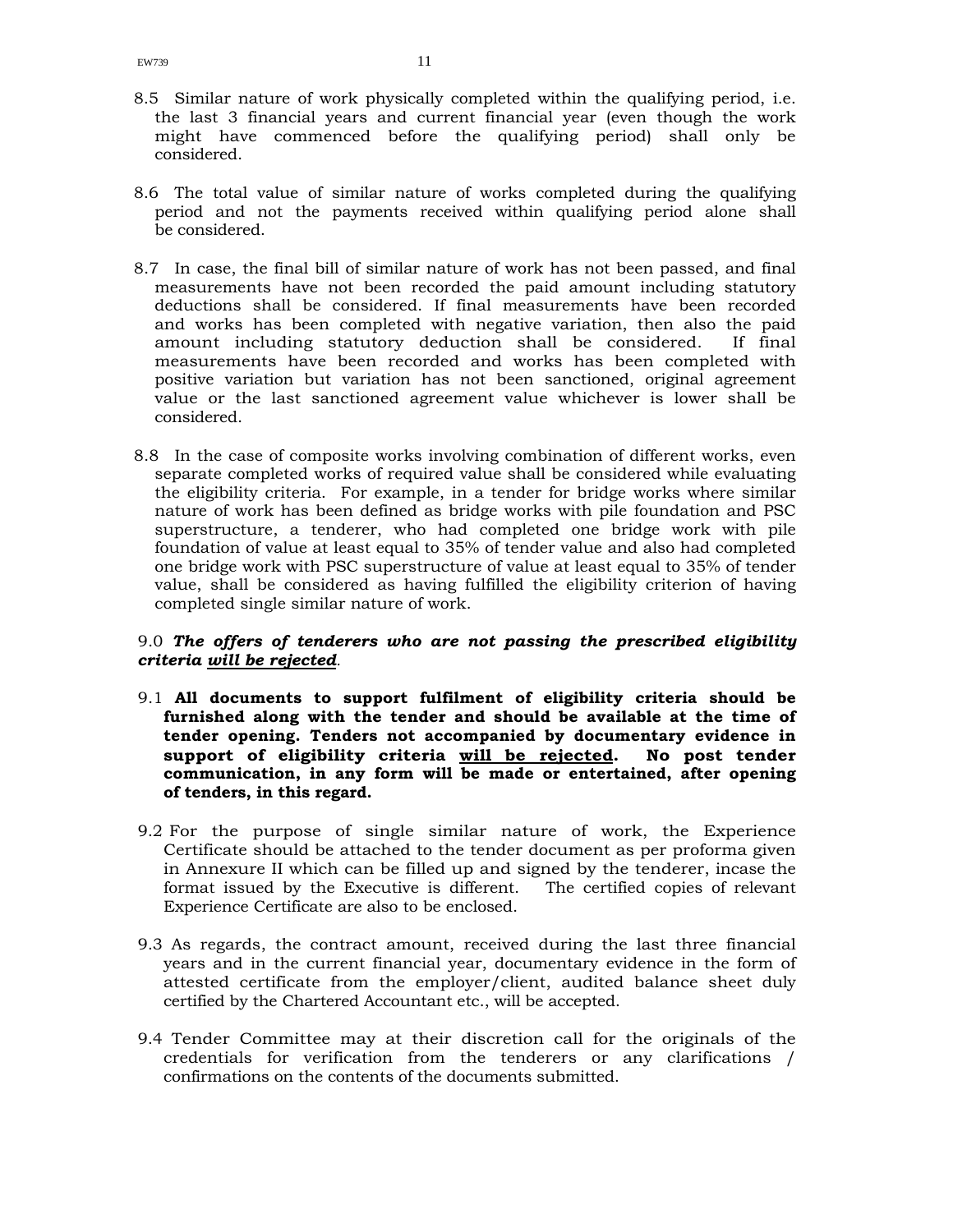9.5 In case the Certificates/Documents produced are proved to be false / fabricated, the entire earnest money is liable to be forfeited in addition to banning their business with the organization for a specified period of not less than one year at the discretion of the Administration.

### **10. Documents to be submitted along with the tender.**

- a) List of Personnel, Organisation available on hand and proposed to be engaged for the subject work.
- **b)** List of Plant & Machinery available on hand (own) and proposed to be inducted (own and hired to be given separately) for the subject work.
- c) List of works completed in the last three financial years giving description of work, organization for whom executed, approximate value of contract at the time of award, date of award and date of scheduled completion of work. Date of actual start, actual completion and final value of contract should also be given
- d) List of works on hand indicating description of work, contract value, approximate value of balance work yet to be done and date of award.

### Note:-

i. In case of items (c) and (d) above, supportive documents/certificates from the organisations with whom they worked/ are working will be enclosed.

ii. Certificates from private individuals for whom such works are executed / being executed will not be accepted

- 11.0 The tenderers are requested to submit the requisite EMD in favour of FA&CAO/ICF/Chennai-38 along with the tender documents failing which their offer will be rejected.
- 12.0. Submission of EMD amount in the form of Bank guarantee will not be entertained.
- 13.0. For other details, terms and conditions, the tenderers are advised to refer to the tender documents.

### 14.0 **Price Variation Clause (PVC) shall be applicable for tenders of value more than Rs. 50 lakhs irrespective of the contract completion period and PVC shall not be applicable to tenders of value less than Rs.50 lakhs.**

15.0 The attention of Contractor is invited to understand the nature of work inside the factory premises that Factories Act is applicable for working inside the shell/Furnishing factory area. The permission of the RPF is required to enter inside the factory. Safety guidelines are to be followed scrupulously inside the factory premises as stipulated by the Chief Safety Officer and work permits are required to be obtained from the Chief Safety Officer before starting the work.

> Signature of the Tenderer / Contractor Date Address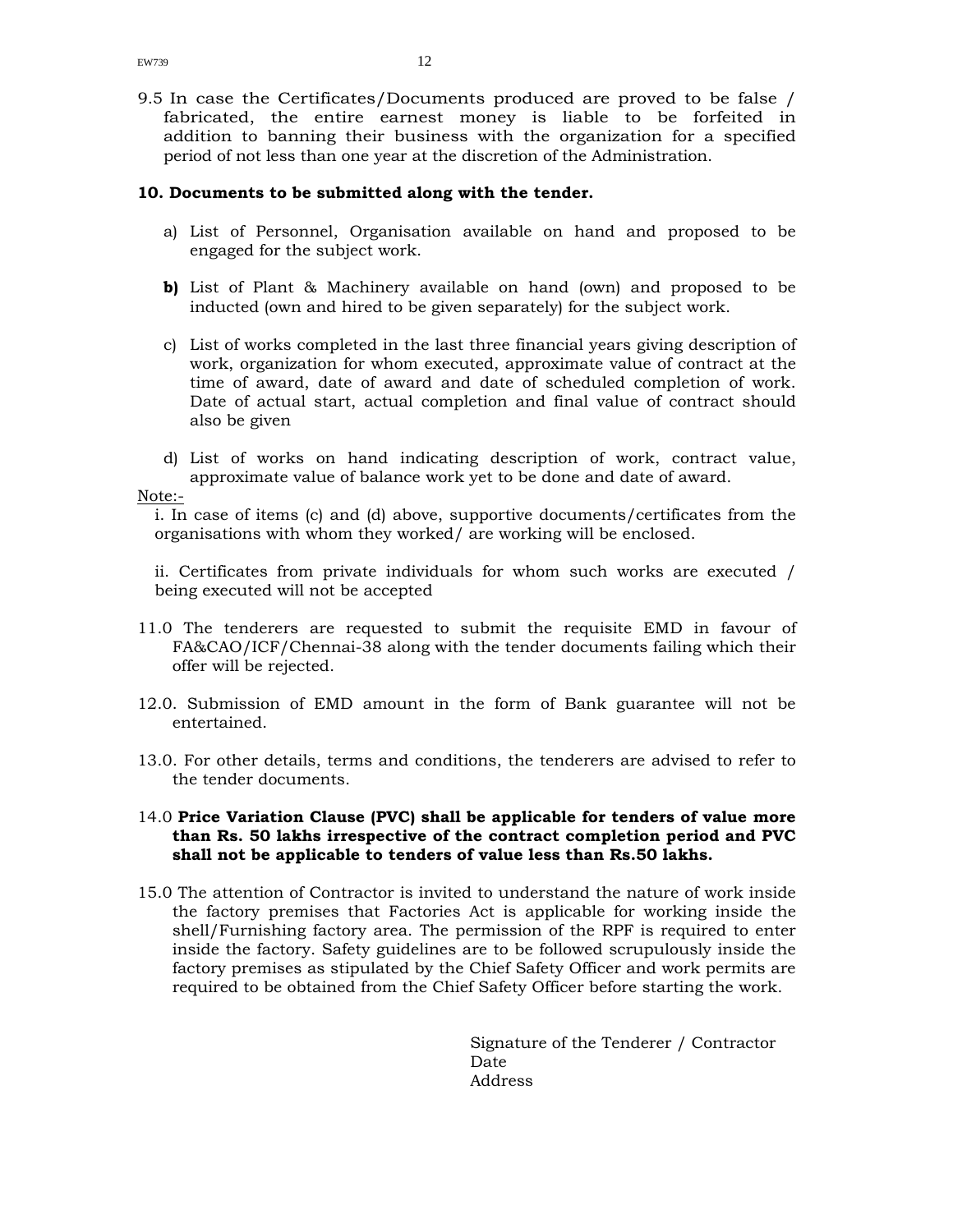### **GUIDELINES TO TENDERERS**

- 1. Tenderers shall hold the offer open for acceptance for a minimum period ninety days from the date of opening of the tender.
- 2. If the date of receipt and opening of tender is declared a holiday at a later date, the tenders will be opened on the next working day.
- 3. Tender form is not transferable and the amount once paid is non-refundable.
- 4. All tenders should necessarily furnish required earnest money deposit along with the tender in favour of Financial Advisor & Chief Accounts Officer, Integral Coach Factory, Chennai-600038 in the form of cash pay orders, demand drafts, Deposit Receipts.

Earnest money deposit in the form of cash will be accepted by the Assistant Chief Casher, Shell division, Integral Coach Factory, Chennai-600038.

- 5. Cheques, war bonds, Government securities and guarantee bonds will not be accepted towards EMD.
- 6. Failure to enclose the EMD exclusively for each work will result in offer becoming invalid.
- 7. Unreleased EMD if any, held with the Railway administration, shall not be adjusted towards the EMD towards the EMD to be remitted.
- 8. Discharged instruments towards EMD of other tenders will not be accepted.
- 9. EMD of the tenderers will be forfeited, if any resile from their offers within the validity period.
- 10. If the Tenderer deliberately gives / Tenderers deliberately give wrong information in his/their tender or creates. Create circumstance for the acceptance of his/their tender the Railway reserves the right to reject such tender at any stage. The entire EMD with Railway will be forfeited. In addition, action will be taken to suspend the business with the tenderer for a period of one year.
- 11. Tenderers must furnish details of all works on hand with them in Railways, other public sector undertakings and private sector undertakings in the proforma (Annexure-IV) while submitting their offers.
- 12. No responsibility will be accepted for delay, loss, damage, non receipt of late receipt towards dispatch / receipt of tenders by post in postal transit.
- 13. The tenders will be opened in the office of Chief Engineer/Integral Coach Factory, Chennai-600038 at date and time mentioned in the presence of tenders/their authorized representatives.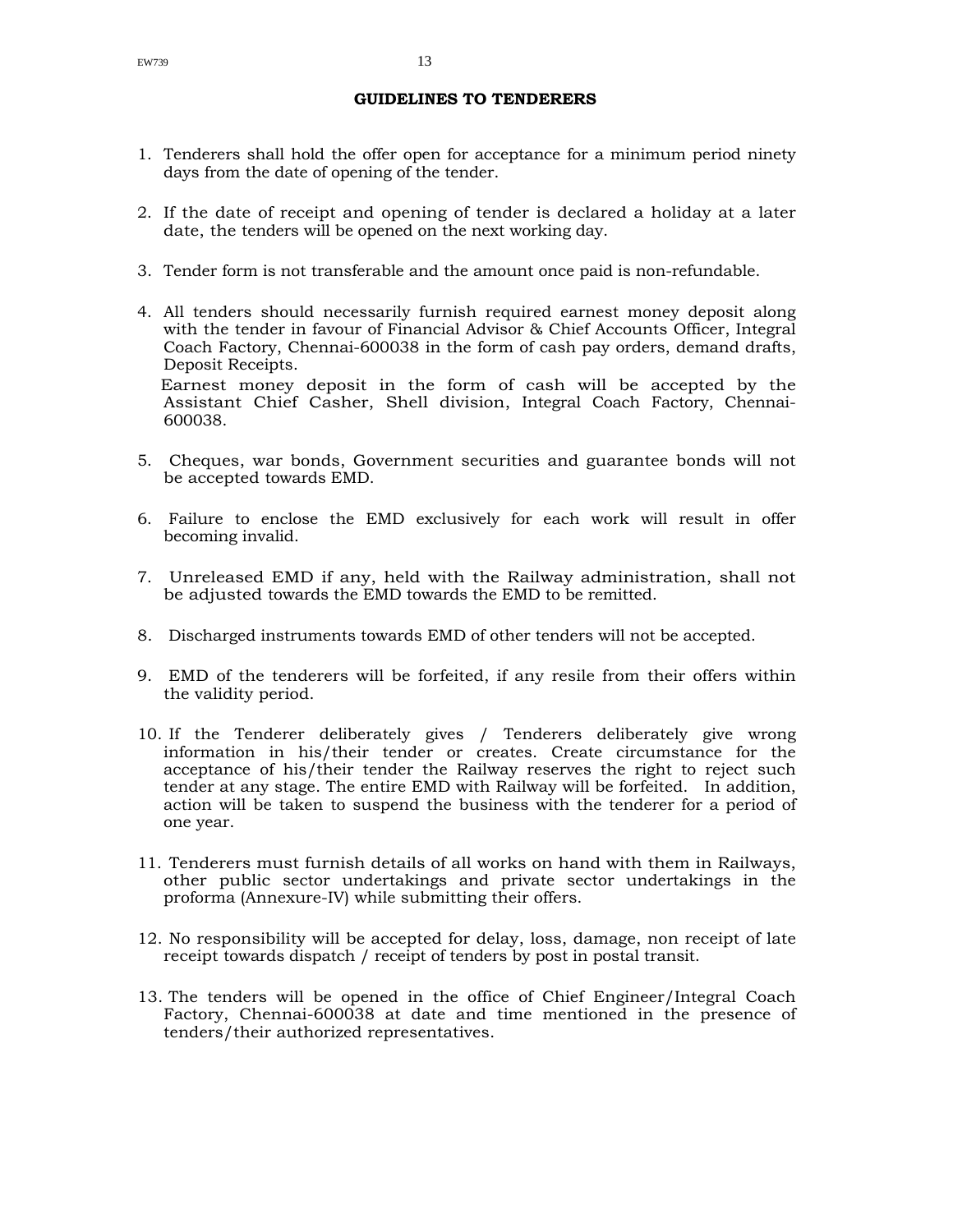- 14. Tender documents duly completed in all respects shall be dropped in the tender box kept for the purpose before the date and time mentioned in the notice. If the tender booklets are sent by post, tenderers must ensure that the same should reach the office before the tender box is closed.
- 15.All terms and conditions in the tender documents are binding on the tenders.
- 16.Railways reserve the right to accept of reject any or all the tenders and to award the work in whole or in part without assigning the reason for any such action.
- 17.The tenderers are advised to visit the site of work in their own interest and acquaint themselves with the site conditions and expected quantum of work.
- 18. The tender box is kept in the office of the Chief Engineer, Integral Coach Factory, Chennai-600038. The tenderers are advised to drop their documents in the relevant tender box to the time on last date of receipt mentioned in the tender document.
- 19. It is responsibility of the tenderer to drop their tender documents in the correct tender box marked with date of opening.
- 20. Tenders will not be considered if dropped in the wrong tender box.
- 21. Tenderer's representatives are advised to bring authorization letter from the tenderer/firm for attending tender opening. Without which he/she will not be allowed to attend the tender opening.
- 22. Only one representative /tenderer is permitted to attend the tender opening irrespective of number of tender documents submitted on a particular day of opening.
- 23. Tenderers/Representatives are requested to attend the tender opening in time and also to keep their cell phones switched off while attending.
- 24. Tenderer/representatives are not permitted to enter the premises after the prescribed time for opening of tender (**ie. after 15.00 hrs**).
- 25. The contractor shall comply with the provisions of the Factories Act, 1948 or the modifications thereof or any other laws relating there to and the rules made there under from time to time.
- **26.** Should a tenderer find discrepancies in or omissions from the drawings or any of the tender forms or should he be in doubt as to their meaning ,he should at once notify the authority inviting tenders who may send a written instruction to all tenderers .It shall be understood that every endeavor have been made to avoid any error which can materially affect the basis of the tender and the successful Tenderer shall take up on himself and provide for the risk of any error which may subsequently be discovered and shall make no subsequent claim on account thereof.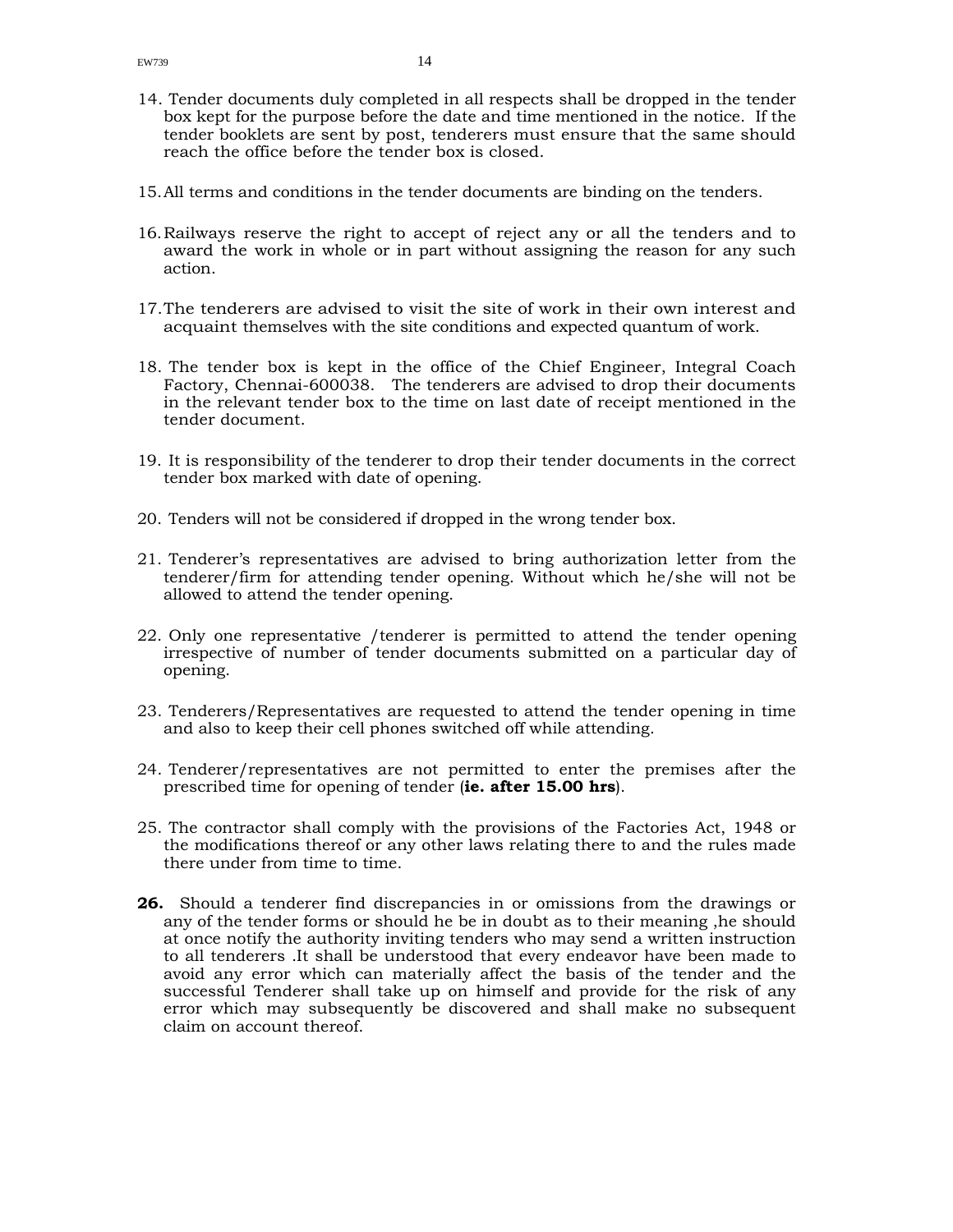- a. His position as an independent Contractor.
- b. His capacity to under take and carry out works satisfactorily, as vouched for by a responsible official or firm.

His Previous experience on works similar to that to be contracted for, in proof of which original certificates or testimonials may be called for and their genuineness verified, if need be, by reference to the signatories thereof.

- c. His knowledge from actual personal investigation of the resources of the zone or zones in which he offers to work.
- d. His ability to supervise the work personally or by competent and duly authorised agents.
- e. His financial position.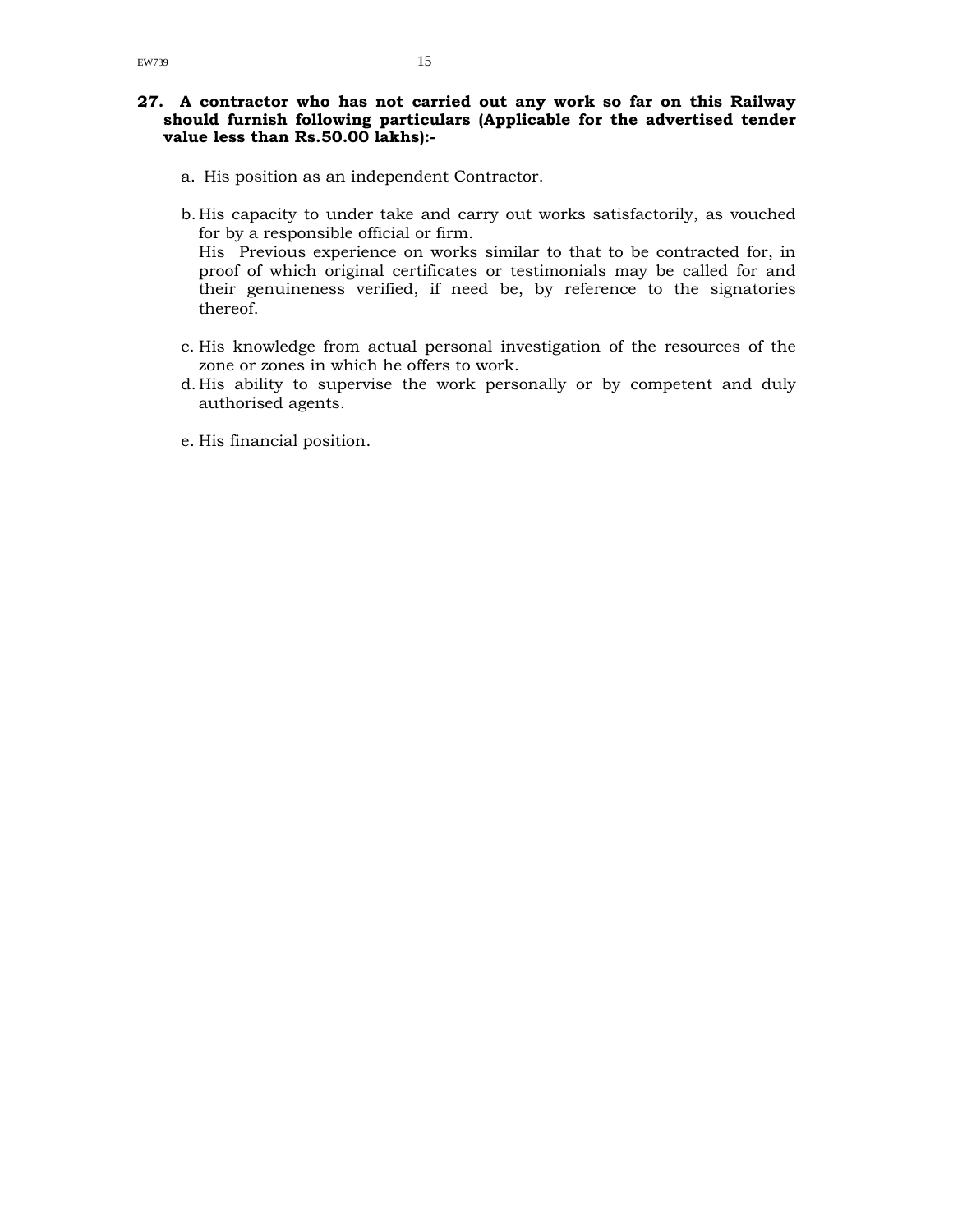**INTEGRAL COACH FACTORY** 

**WORKS CONTRACT** 

# **REGULATION FOR TENDERS AND CONTRACTS**

**&** 

# **INSTRUCTIONS TO TENDERERS**

**&** 

# **SPECIAL CONDITIONS OF CONTRACT**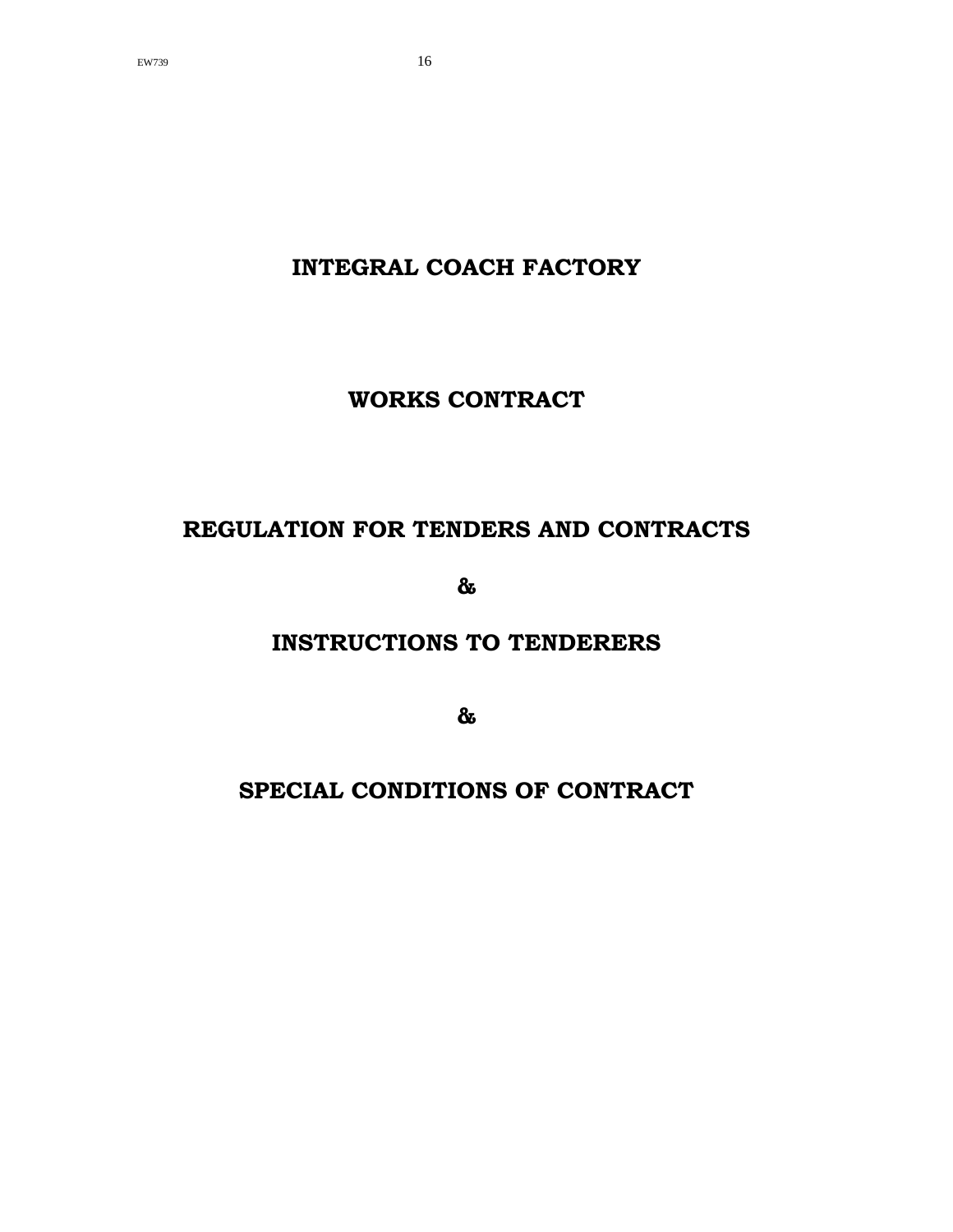### **I N D E X**

| Sl. No. | Description | Page No. |
|---------|-------------|----------|
|         |             |          |

1. Tender Details

### **PART - A REGULATIONS FOR TENDER AND CONTRACTS**

Tender agreement form

- 1.0. Meaning of Terms
- 2.0. Instructions to Tenders and conditions of tender
- 3.0. Earnest Money Deposit
- 4.0. Tender document
- 5.0. Omissions and Discrepancies
- 6.0. Care in submission of Tenders
- 7.0. Acceptance of tender
- 8.0. Contract Documents
- 9.0. Form of Contract Documents
- 10.0. Constitution of Firm
	- Annexure I Tender form First sheet
	- Annexure II Proforma for Experience Certificate
	- Annexure III- Constitution of the Firm
		- Annexure IV Statement of works on hand
		- Annexure V List of Engineers/Personnel
		- Annexure VI Details of Machinery
		- Annexure VII Form for reporting of Employment of Railway Officers.
		- Annexure VIII Form for agreement for works contract
		- Annexure IX Form for Acceptance of Tender
		- Annexure X Proforma for declaration regarding "no middleman"
		- Annexure XI Option form for receiving payment through NEFT
		- Annexure XII Payment of tenderer/contractor's bills through
			- electronic mode only, i.e. EFT/NEFT/RTGS
		- Annexure XIII Form for Zone Agreement
		- Annexure XIIIA Form for Work order under Zone Contract
		- Annexure XIV Financial Status.
		- Annexure A List of Plans

### **PART - B SPECIAL CONDITIONS OF CONTRACT**

- 11.0. Programme of work
- 12.0. Performance Guarantee
- 13.0. Security Deposit
- 14.0. Income Tax
- 15.0. Sales Tax
- 16.0. Excise Duty & 16.1 Cess
- 17.0. Study of Drawing and local conditions
- 18.0. Drawing for works<br>19.0. Service Roads
- Service Roads
- 20.0. Setting out of works
- 21.0. Regarding obstructions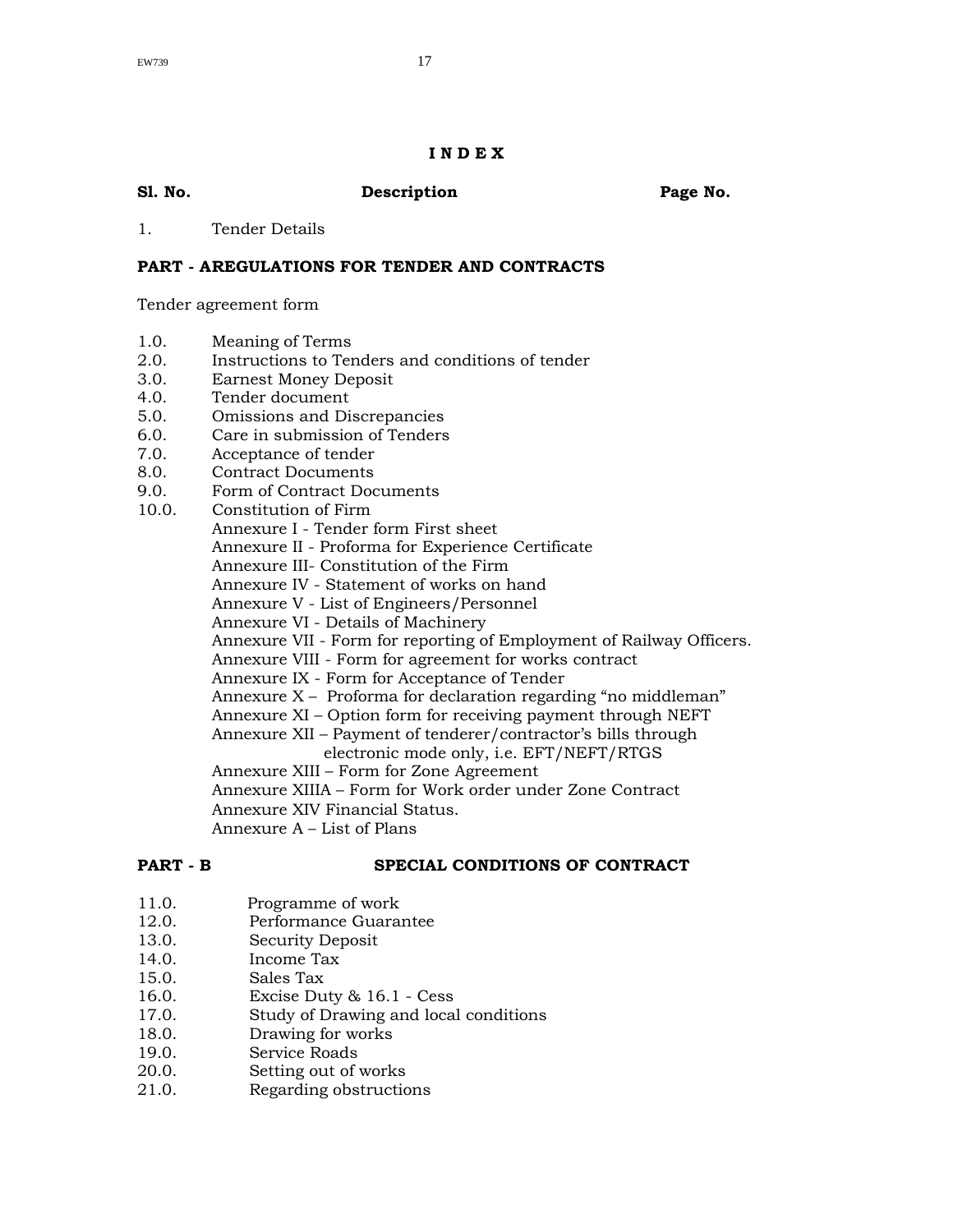| 22.0. | Water supply                                                                      |
|-------|-----------------------------------------------------------------------------------|
| 23.0. | Electric supply                                                                   |
| 24.0. | Material, tools & plants                                                          |
| 25.0. | Anti larval treatment                                                             |
| 26.0. | Disposal of surplus excavated materials                                           |
| 27.0. | Dismantling operations                                                            |
| 28.0. | Emergency work                                                                    |
| 29.0. | Hiring of plants, machinery, etc.                                                 |
| 30.0. | Unforeseen items of works                                                         |
| 31.0. | Maintaining record of construction work                                           |
| 32.0. | Contractor's labour                                                               |
| 33.0  | Safety of Labour                                                                  |
| 34.0. | Penalty due to unsafe work                                                        |
| 35.0. | Contractors responsibilities for temporary works<br>and<br>materials              |
| 36.0. | Notice to public bodies                                                           |
| 37.0. | Supply of materials by the contractors                                            |
| 38.0. | Period of completion                                                              |
| 39.0. | Imposition of token penalty for delay in the completion of<br>work                |
| 40.0. | Maintenance period                                                                |
| 41.0. | Variation in quantities                                                           |
| 42.0. | Vitiation clause                                                                  |
| 43.0. | Price Variation Clause                                                            |
| 44.0. | Knowledge of safety rules                                                         |
| 45.0. | Imposition of penalty/fine on the erring contractors                              |
| 46.0. | Payment of contractors bills                                                      |
| 47.0. | Provision of First air facilities                                                 |
| 48.0. | Entry permit                                                                      |
| 49.0. | Provision of Factories Act                                                        |
| 50.0. | Purchase Preference Products (PPP) for products and<br>Services of                |
|       | <b>Central Public Sector Enterprises</b>                                          |
| 51.0  | Line of action by Railways/Contractors in case of accidents/natural<br>calamities |
| 52.0  | Registration                                                                      |
| 53.0  | Special instructions and specifications for zonal contract                        |

EW739 18

# **Part C Scope of work including Tender Schedule (Annexures)**

# **Part D Special Conditions of Contract – Technical for Civil Engineering Works**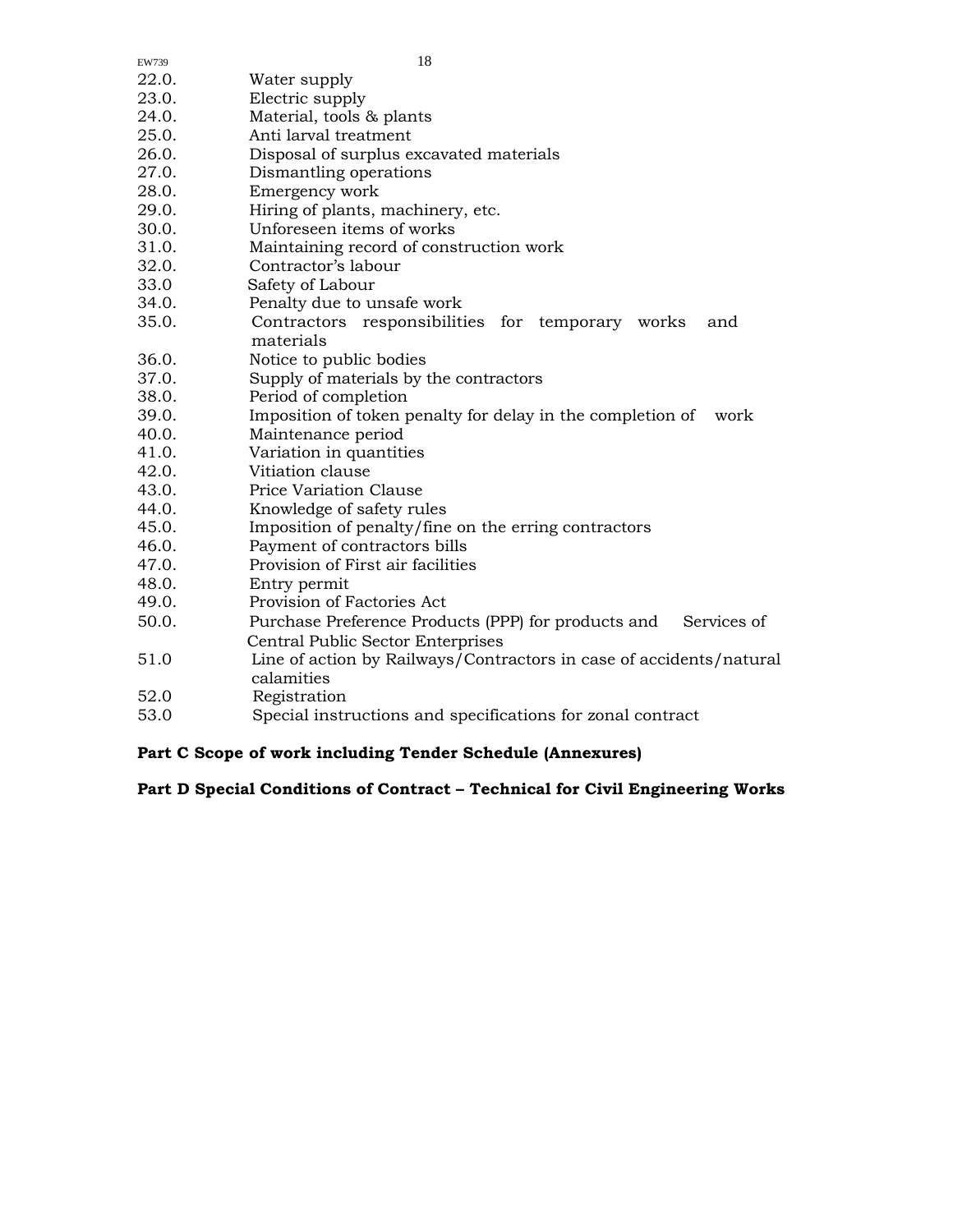### **INTEGRAL COACH FACTORY**

### **WORKS CONTRACT**

### **REGULATIONS FOR TENDERS AND CONTRACTS**

### **AND**

## **INSTRUCTIONS TO TENDERERS AND CONDITIONS OF TENDER**

### **TENDER AGREEMENT FORM**

Item No. …………..of Tender No. EW/739 dated. 19.03.2014

- 1. Name of the Tenderer to whom the ………………………………………. Tender form is issued. (Please indicate details if the documents are downloaded from internet)
- 2. Address:
- 3. Serial No. assigned to the Tender Form
- 4. Date of sale:
- 5. Signature & Name of the official who issued the form

Notes:

1. Transfer of tender form purchased by one tenderer to another is not permissible

2. The tender form is required to be submitted intact together with all documents supplied at the time of sale, without any pages being removed. Any other document required to be submitted as per the conditions shall also be attached. Failure to comply will render the tender liable to be rejected.

3. This document is the property of Integral Coach Factory and is issued only for the use of the tenderer for submitting offers and should not be used in any other form nor be copied or reproduced.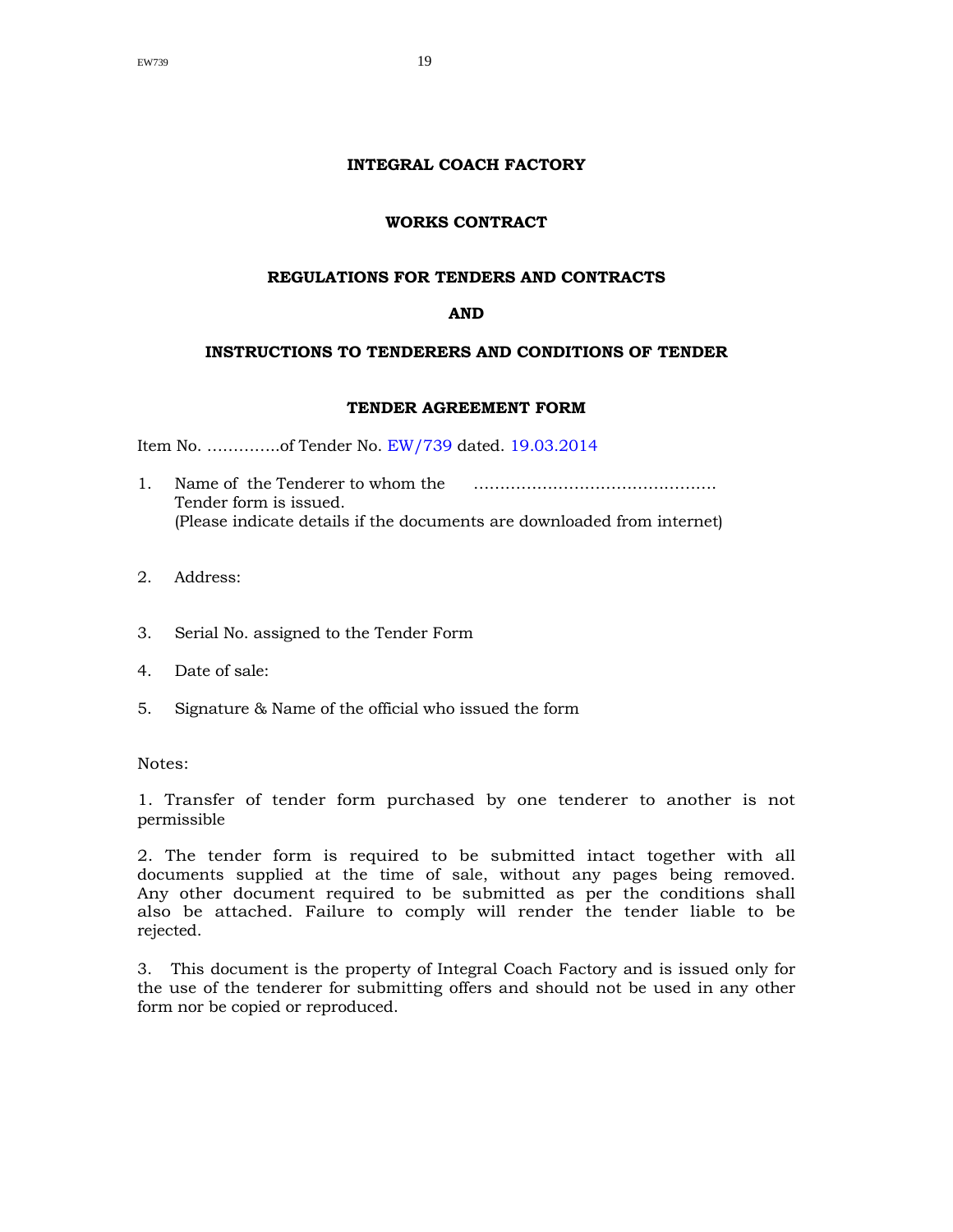### **PART - A**

### **INTEGRAL COACH FACTORY**

### **REGULATIONS FOR TENDERS AND CONTRACTS AND INSTRUCTIONS TO TENDERERS**

### 1.0 **MEANING OF TERMS**

- 1.1 Definitions : In these Regulations for Tenders and Contracts the following terms shall have the meanings assigned hereunder except where the context otherwise requires :-
- 1.1.1 "Railway" shall mean the President of the Republic of India or the Administrative Officers of the Integral Coach Factory or of the Successor Railway authorized to deal with any matters, which these presents are concerned on his behalf.
- 1.1.2 "General Manager" shall mean the Officer in charge for the general superintendence and control of the Integral Coach Factory and shall also include the Chief Engineer, Integral Coach Factory and shall mean and include their successors of the Successor Railway.
- 1.1.3 "Chief Engineer" shall mean the Officer in charge of the Engineering Department of the Integral Coach Factory and shall also include the Chief Engineer, Chief Electrical Engineer and shall mean & include their successors of the Successor Railway.
- 1.1.4 "Engineer" shall mean Executive Engineer, Integral Coach Factory and shall mean and include Senior Electrical Engineer, in executive charge of the works and shall also include the superior officers of Engineering and Electrical departments of the Integral Coach Factory i.e. Deputy Chief Engineer/Deputy Chief Electrical Engineer/Chief Engineer, Chief Electrical Engineer and other superior Officers of the concerned department of the Integral Coach Factory and shall mean and include the Engineers of the Successor Railway.
- 1.1.5 "Engineer's Representative" shall mean the Assistant Executive Engineer or Assistant Electrical Engineer in direct charge of the works and shall include any Senior Section/Section Engineer of Civil Engineering/Electrical Engineering departments appointed by the ICF and shall mean and include the Engineer's Representative of the Successor Railway.
- 1.1.6 "Successor Railway" shall mean and include such other Railway to which for administrative or other reasons this contract may during its pendency be transferred.
- 1.1.7 "Tenderer" shall mean the person / the firm / co-operative society or company whether incorporated or not who tenders for the works with a view to execute the works on contract with the Railway and shall include their personal representatives, successors and permitted assigns.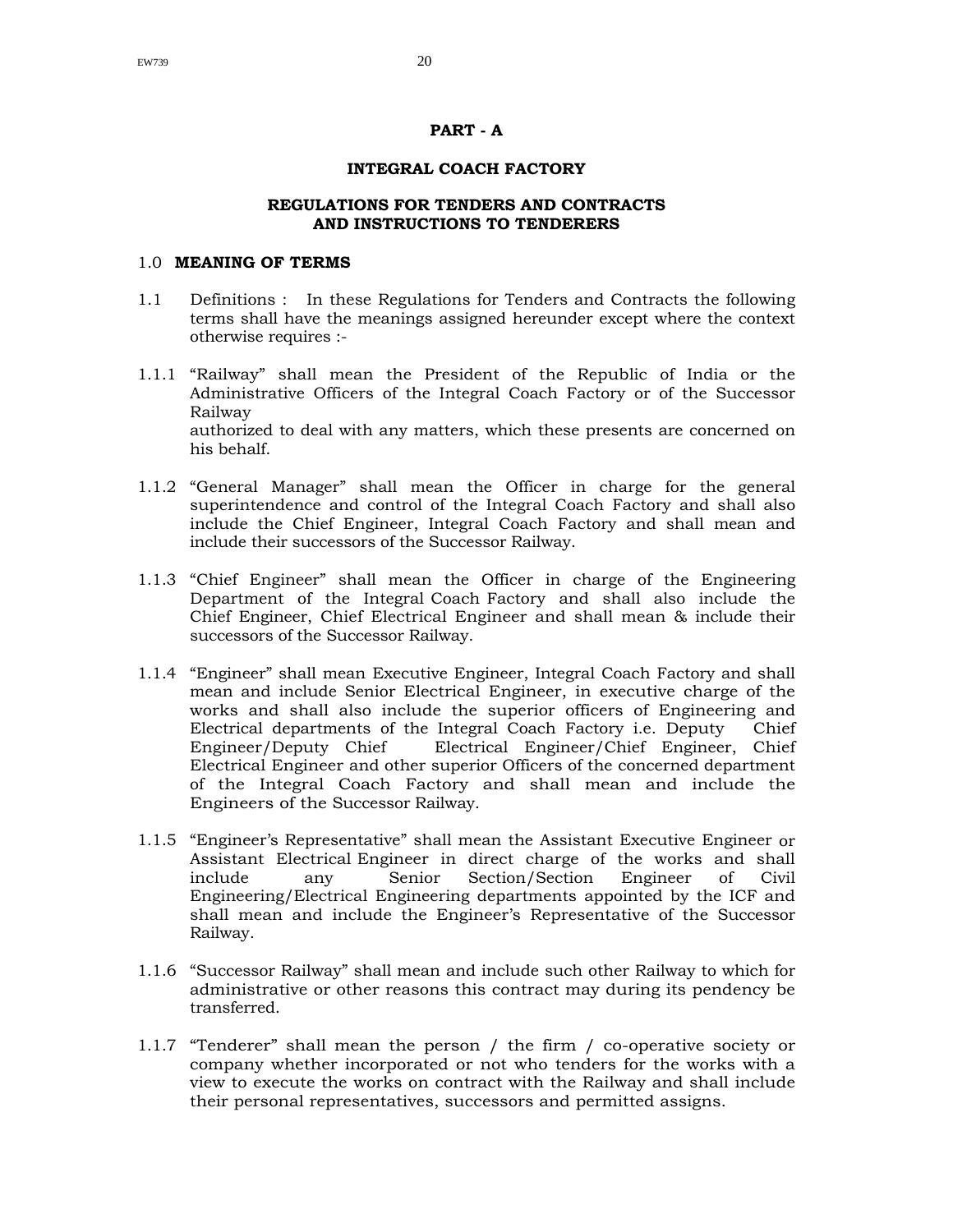- 1.1.8 "Contractor" shall mean the person / firm / co-operative society or company whether incorporated or not who enters into the contract with the Railway and shall include their executors, administrators, successors and permitted assigns.
- 1.1.9 "Contract" shall mean and include the Agreement or Work Order, the accepted schedule of rates or the printed Schedule of Rates of the Southern Railway modified by the tender percentage of items of works quantified or not quantified, the General Conditions of Contract, the Special Conditions of contract if any, the drawings, the specifications, the special specifications if any, schedule of quantities, Manuals and instructions if any and Tender Forms if any, all in complete known as "Contract Documents".
- 1.1.10 "Limited Tenders" shall mean tenders invited from all or some contractors on the approved or selected list of Contractors with the Railway.
- 1.1.11 "Open Tenders" shall mean the tenders invited in open and public manner and with adequate notice and publicity.
- 1.1.12 "Works" shall mean the works to be executed in accordance with the contract.
- 1.1.13 "Specifications" shall mean the **Indian Railway Standard Specification for materials and works 2010 (Vol. I & II**) issued under the authority of the Railway Board or as amplified, added to or superseded by special specifications if any, appended to the Tender Forms or as modified from time to time.
- 1.1.14 "Schedule of Rates of the Southern Railway" shall mean the **Southern Railway Unified Standard Schedule of Rates 2011** issued under the authority of the Chief Engineer from time to time or as amplified, added to or superseded from time to time.
- 1.1.15. "Drawings" shall mean the maps, drawings, plans and tracings or prints thereof annexed to the Tender forms or prints
- 1.1.16 "Constructional Plant" shall mean all appliances or things of whatsoever nature required for the execution, completion or maintenance of the works or temporary works (as hereinafter defined) but does not include materials or other things intended to form or forming part of the permanent work.
- 1.1.17 "Temporary works" shall mean all temporary works of every kind required for the execution, completion or maintenance of the works.
- 1.1.18 "Site" shall mean the lands and other places on under in or through which the works are to be carried out and any other lands or places provided by the Railway for the purposes of the contract.
- 1.1.19 "Period of Maintenance" shall mean the specified period of maintenance from the date of completion of the works as certified by the Engineer.
- 1.2 Singular or plural: Words importing the singular number shall also include the plural and vice versa where the context requires.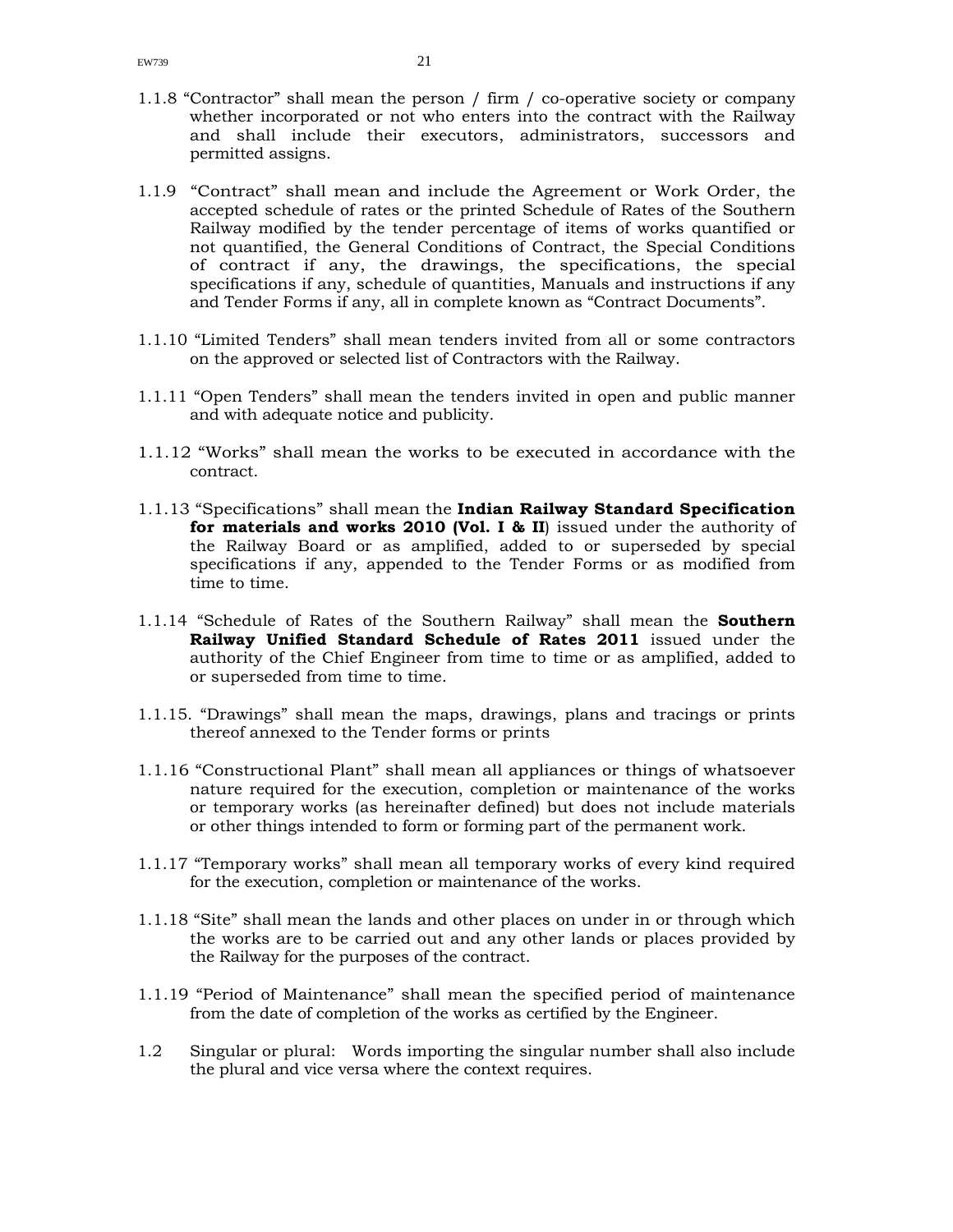1.3 Interpretation: These regulations for tenders and contracts shall be read in conjunction with General conditions of contract which are referred to therein and shall be subjected to modifications/additions or super - sessions by Special conditions of contract and/or drawings manuals, specifications and/or special specifications, if any, annexed to tender forms.

# 2.0 **INSTRUCTIONS TO TENDERERS AND CONDITIONS OF TENDER.**

- 2.1 The tender should be in the prescribed form obtainable from the office of the Chief Engineer, Integral Coach Factory, Chennai. The cost of the Tender form as mentioned in the top sheet is to be paid to the Assistant Chief Cashier, Shell division, Integral Coach Factory, Chennai and the same will be issued on production of the cash receipt for the said amount.
- 2.2 The cost of the tender form is non refundable and the tender form is not transferable.
- 2.3 Tender documents are also available on Integral Coach Factory website i.e. www.icf.indianrailways.gov.in and the same can be down loaded and used as tender document for submitting the offer. This facility is available free of cost. However, the cost of tender document will have to be deposited by the tenderer in the form of bank draft payable in favour of Financial Adviser & Chief Accounts Officer, Integral Coach Factory, Chennai along with the tender document. This should be enclosed as a separate Demand Draft. A single demand draft for the cost of tender form and Earnest Money Deposit will not be accepted. Tender not accompanied with the demand draft towards the cost of the tender document will be summarily rejected.

### 2.4 **Tenderer should submit along with the tender the requisite Earnest Money Deposit in the prescribed form and tenders unaccompanied by requisite Earnest Money Deposit will be summarily rejected.**

- a) The lump sum Earnest Money Deposit furnished already available with the Railways will not be considered towards this work.
- b) The Unreleased EMD if any, held with the Railways shall not be adjusted with the EMD to be remitted.
- c) Cheques, War Bonds, Government Securities and Guarantee Bonds will not be accepted towards EMD.
- d) The Earnest Money of the unsuccessful Tenderer(s) will, save as hereinbefore provided, be returned to the unsuccessful Tenderer(s) within a reasonable time but the Railway shall not be responsible for any loss or depreciation that may happen to the Security for the due performance of the stipulation to keep the offer open for the period specified in the tender documents or to the Earnest Money while in their possession nor be liable to pay interest thereon.
- 2.5 Tenderers are advised to visit the site of work in their own interest and acquaint themselves with the site conditions and expected quantum of work.
- 2.6 **Drawings for this work**: The Drawings for the work can be seen in the Office of the Chief Engineer at any time during the office hours. The drawings are only for the guidance of the Tenderer. Detailed working drawings (if required), based generally on the drawings mentioned above, will be given by the Engineer or his representative from time to time.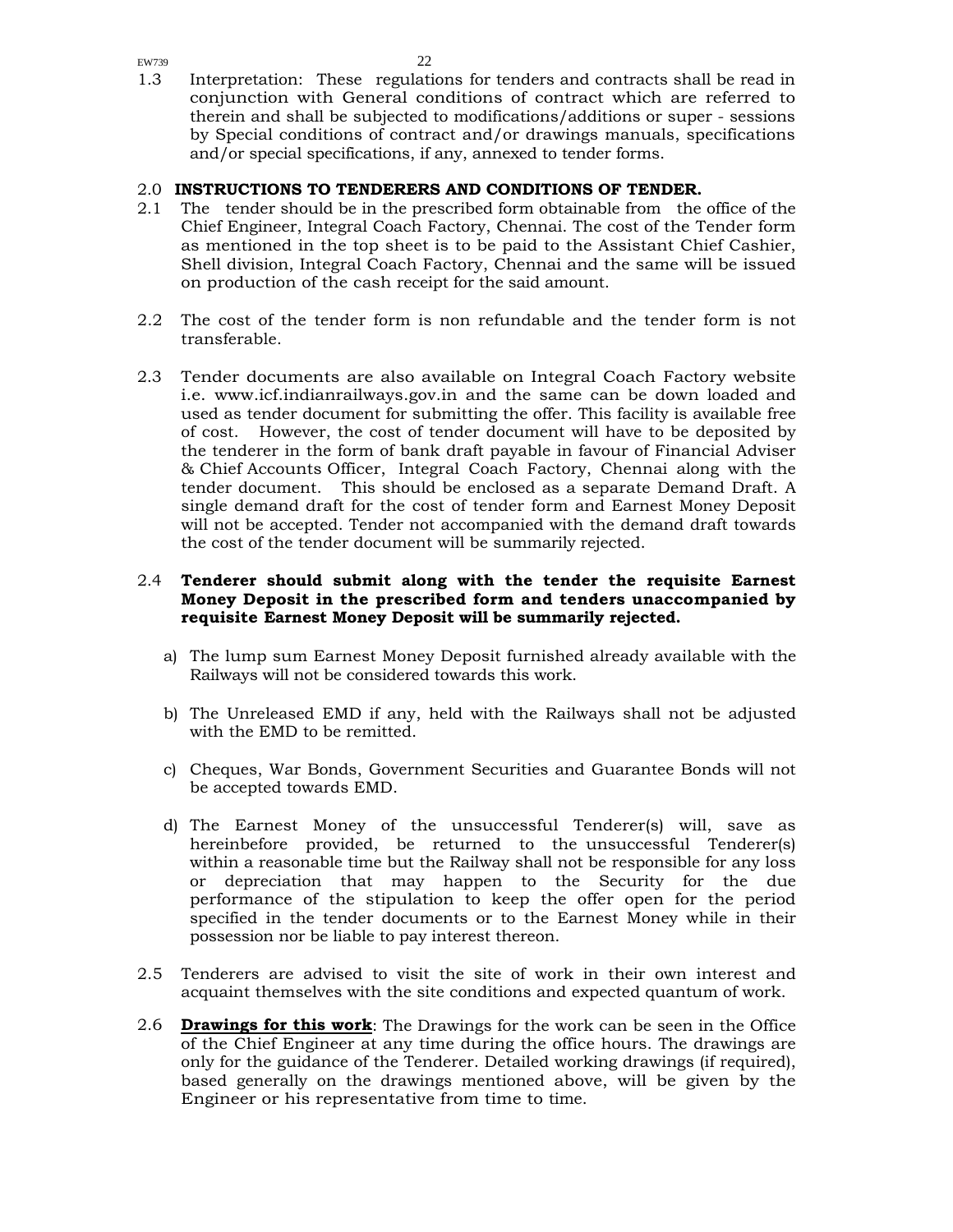- 2.7 Printed General Conditions of contract, the specifications given in **Indian Railway Standard Specification for materials and works 2010 (Vol. I & II**) and **Southern Railway Unified Standard Schedule of Rates 2011** and any other document as amended/ corrected upto correction slip upto date can be seen in the office of the Chief Engineer, copies can be obtained on payment.
- 2.8 Tenderer must furnish details as per Annexures given in the Tender form while submitting their offer.
- 2.9 Tender documents duly completed in all respects shall be dropped in Tender box kept for the purpose before the date and time mentioned in the notice. If the tender booklets are sent by post, the tenderer must ensure that the tender is reached before the tender box is closed.
- 2.10 No responsibility will be accepted for delay, loss, damage, non receipt and late receipt towards dispatch/receipt of the tenders by Post in postal transit.
- 2.11 The tender will be opened in the office of the Chief Engineer, Integral Coach Factory, Chennai at the date and time mentioned in the presence of tenderers/their authorized representatives.
- 2.12 If the date of receipt and opening of tender is declared as a holiday at a later date, the tender will be opened on the next working day.
- 2.13 Tenderer shall hold the offer for acceptance for a minimum of 90 Days from the date of opening of tender.
- 2.14 All terms and conditions in the tender document are binding on the tenderer.
- 2.15 Non compliance of any of the conditions set forth hereinbefore is liable to result in the tender being rejected.
- 2.16 Railway reserves the right to accept or reject any or all the tenders and award the work in whole or part without assigning any such action.
- 2.17 No separate communication bearing on the tender shall be addressed by the Tenderer to the General Manager, Integral Coach Factory, Chennai 600038, or any other persons, but all explanatory qualifying remarks which the Tenderer may desire to make must be submitted in a covering letter along with the tender.

### 3.0 **EARNEST MONEY DEPOSIT:**

3.1 The tender shall be required to deposit earnest money with the tender for the due performance with the stipulation to keep the offer open till such date as specified in the tender, under the conditions of tender. The earnest money deposit shall be as indicated in the Tender Notice. The earnest money shall be rounded to the nearest Rs.10. The earnest money shall be applicable for all modes of tendering to a slab as specified in the table.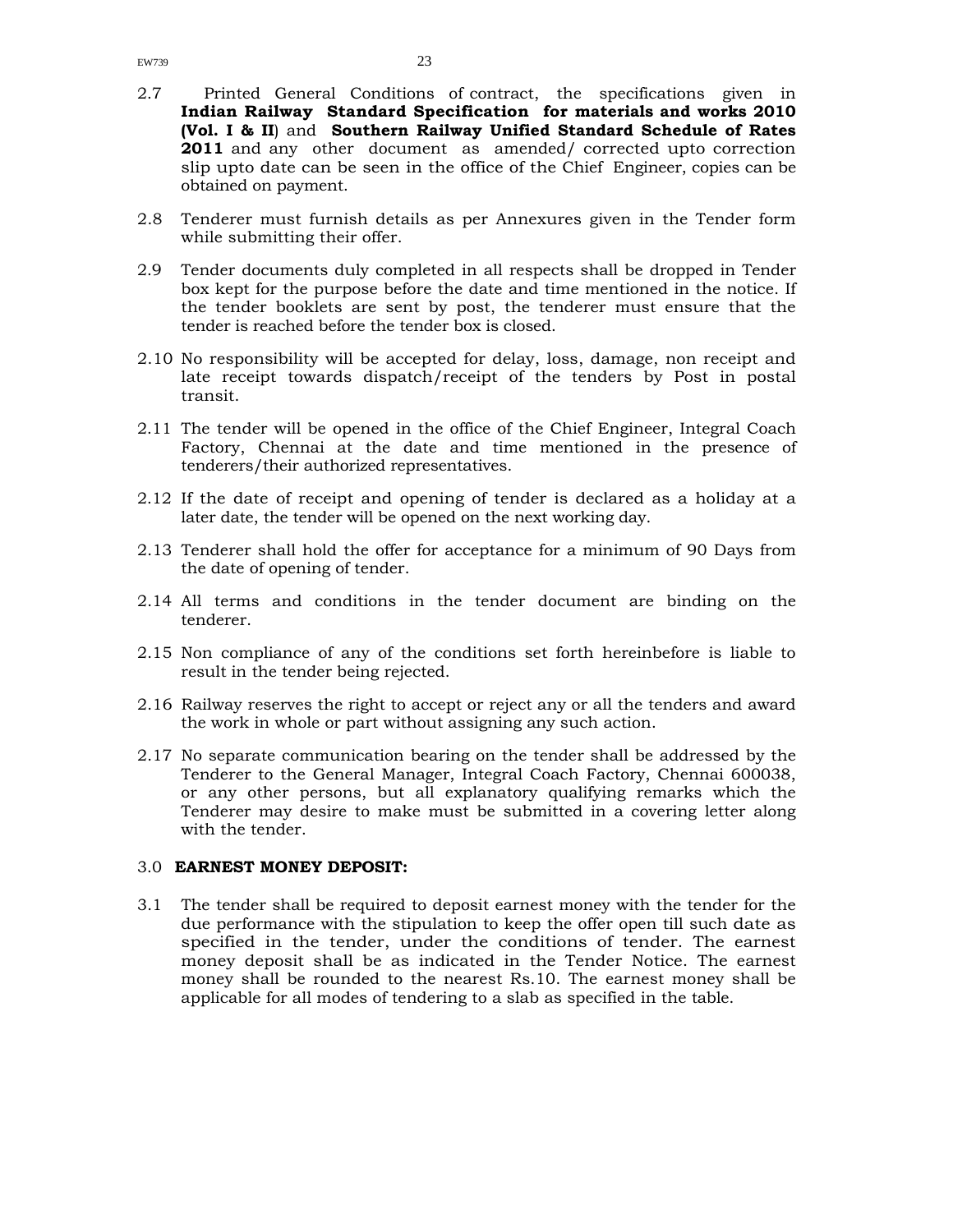**Sl No** 

**Value of the work** 

### **EMD**

- **(Tender Value)**  1. For works estimated to cost 2% of the estimated cost of the work upto Rs.1 Crore
- 2. For works estimated to cost Rs.2 lakhs plus ½% (half percent) of more than Rs.1 Crore the excess of estimated cost of work beyond Rs.1 Crore subject to a maximum of Rs.1 Crore
- 3.2 Tenderers, should submit, along with the tender, the requisite Earnest Money Deposit. Tenders unaccompanied by requisite Earnest Money Deposit as detailed below will be rejected outright. The Earnest Money should be in any one of the following forms:
	- (a) **CASH:** If in the form of cash, it should be paid to the Railway Administration's Assistant Chief Cashier, Shell division, Integral Coach Factory, Chennai. Tenderer should enclose the original cash receipt along with his/their tender, without fail.
	- (b) **INSTRUMENTS**: If in the form of instruments, it could be either Pay Order/Banker's Cheque or Demand Draft, or Fixed/Term Deposit receipt.
		- (i) These forms of Earnest Money should have been issued by State Bank of India or any of the Nationalised Banks or scheduled Banks.
		- (ii) These should have been drawn in favour of/payable to Financial Advisor and Chief Accounts Officer, Integral Coach Factory, Chennai.
		- (iii) If any of these instruments are found to have been drawn in favour of/payable to the tenderer, they would be invalid and the tender submitted would be rejected outright.
		- (iv) The name of the tenderer (party), on whose account the FDR/TDR has been issued, is to be mentioned by the Banker, at an appropriate place on the instrument itself.
		- (v) These instruments should be valid normally for a period of 90 days, from the date of tender opening; however, the tenderers may have to get the validity of the EMD instrument extended to correspond with the extension(s) to the validity of offers, when sought by the Railways.
	- (c) Government securities (Stock Certificates, Bearer Bonds, Promissory Notes etc) and Guarantee bonds executed by banks will not be accepted towards earnest money.
	- (d) The details of EMD should be filled in paragraph 4 of Annexure I to the tender documents.
- 3.3 No interest shall be payable on the Earnest Money deposit.
- 3.4 The tenderer shall keep the offer open for a minimum period of 90 DAYS stipulated in the tender from the date of opening of the tender within which period the Tenderer cannot withdraw his offer, subject to the period being extended further if required, by mutual agreement from time-totime. It shall be understood that the tender documents have been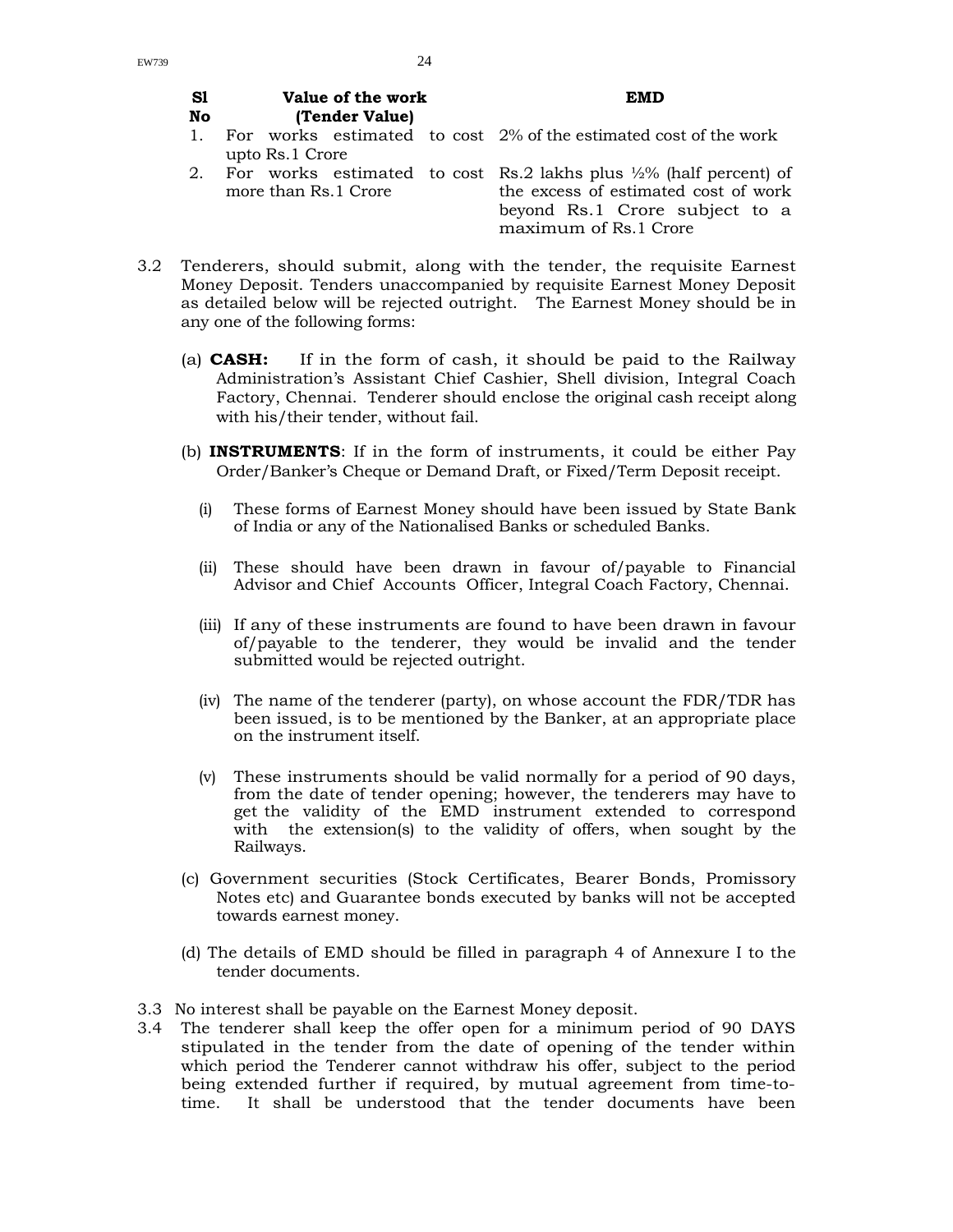sold/issued to the Tenderer and the Tenderer is permitted to tender in consideration of the stipulation on his part, that after submitting his tender he will not resile from his offer or modify the terms and conditions thereof in a manner which is not acceptable to the competent authority empowered to accept this tender. Should the Tenderer fail to observe or comply with the said stipulation, the full earnest money amount shall be forfeited to the Railway.

- 3.5 If the tender is accepted this earnest money would be adjusted after encashment by Railways wherever necessary to form part of the cash segment of the Security for the due and faithful fulfilment of the contract in terms of Clause 16 of the General Conditions of Contract. This amount of Security deposit shall be forfeited if the Tenderer/Contractor fail to execute the Agreement Bond within 7 days after receipt of notice issued by the Railway that such documents are ready or to commence the work within 15 days after receipt of the orders to that effect.
- 3.6 The Earnest Money Deposit, in other than cash form of the unsuccessful Tenderer(s) shall, save as hereinbefore provided, be returned to them by Tender inviting Authority, after getting them discharged by the FA&CAO concerned within a reasonable time, but the Railway shall not be responsible for any loss or depreciation that may happen to the Security for the due performance of the stipulation to keep the offer open for the period specified in the tender documents or to the Earnest Money while in their possession.
- 3.7 Use of discharged instruments towards EMD of other tenders, are prohibited.

### 4.0 **TENDER DOCUMENT**:

Tender forms will embody the contents of the Contract Documents either directly or by reference. Tender Form shall be issued on payment of the prescribed fees. No alterations/Corrections/Modifications of the Tender Forms is admissible. Tenders with such altered/corrected/modified Tender Forms, will be rejected by the Deputy Chief Engineer/Chief Engineer. The tender documents shall be witnessed by two individuals of appropriate stature.

- 4.1. The following documents form part of this Tender/Contract:
- 4.1.1. Part A: Regulation for tender and contract and instructions to Tenderers (including Annexure I - XIV)
	- Part B: Additional instructions and Special conditions
	- Part C: Scope of the work and Tender Schedules
	- Part D: Special technical conditions of contract Technical for Civil Engineering work.
- 4.1.2 All General and detailed drawings pertaining to the works which will be issued by the Engineer or his representatives (from time to time) with all changes and modifications.
- 4.1.3. General Conditions of Contract 2003 as amended/corrected up to correction slips up-to-date.
- 4.1.4. The Contract Labour (Regulation and Abolition) Act, 1970 and Central Rule 1971 as amended and corrected up to correction slips up-to-date.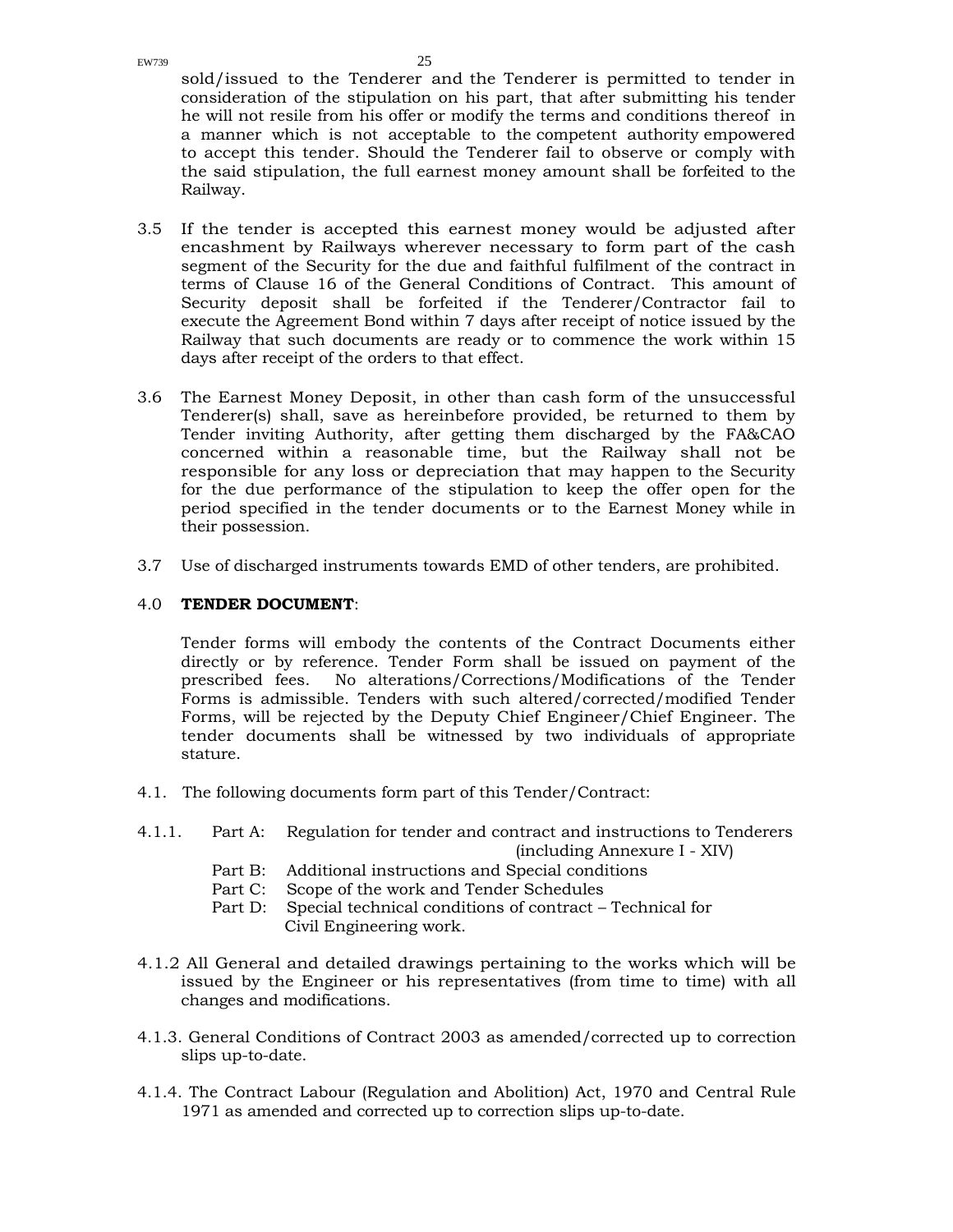- 4.1.5 Indian Railway Standard Specification for materials and works 2010 (Vol. I & II) as amended / corrected up to corrections slips up to date.
- 4.1.6 Southern Railway Unified Standard Schedule of Rates 2011 as amended / corrected up to corrections slips up to date.
- **5. Omissions and Discrepancies**: Should a Tenderer find discrepancies in, or omissions from the drawings or any of the Tender Forms or other Contract Documents or should he be in doubt as to their meaning, he should at once notify the authority inviting tenders who may send a written instruction to all Tenderers. It shall be under stood that every endeavour has been made to avoid any error which can materially affect the basis of the tender and the successful Tenderer shall take upon himself and provide for the risk of any errors, omissions and discrepancies which may subsequently be discovered and shall make no subsequent claim on account thereof.

### **6. Care in submission of Tenders:**

- 6.1 Before submitting a tender, the Tenderer will be deemed to have satisfied himself by actual inspection of the site and locality of the works that all conditions liable to be encountered during the execution of the works are taken into account and that the rates he enters in the Tender Forms are adequate and all inclusive to accord with the provisions in Clause –37 of the General conditions of Contract for the completion of works to be entire satisfaction of the Engineer.
- 6.2 When work is tendered for by a firm or company of Contractors, the tender shall be signed by the individual legally authorized to enter into commitments on their behalf.
- 6.3The Railway will not be bound by any power of attorney granted by the Tenderer or by changes in the composition of the firm made subsequent to the execution of the contract. It may, however, recognize such power of attorney and changes after obtaining proper legal advice, the cost of which will be chargeable to the contractor.
- 6.4 Every possible fluctuation, in the rate of labour, material and general commodities, and other possibilities of each and every kind which may affect the rates, should be considered and kept in view before quoting the rates and no claim on this account shall be entertained by the Railway under any circumstances except the price escalation payable as per price variation clause, if any, provided separately in the tender documents.
- 6.5 (a) The percentage and rates quoted must be clearly written in figures and in words, and the percentage will apply to all the items in all the chapters covered in the **Southern Railway Unified Standard Schedule of Rates 2011** items. If there are any variation between the rates quoted in figures and words, the rate quoted in "words" shall be taken as correct. If more than one or improper rates are tendered for the same item, the tender liable to be rejected. The percentages quoted shall be up to two decimal places. Any percentage quoted with more than two decimal places will be rounded of to two decimal places.
	- (b) The Tenderer / tenderers shall quote his/their rates with reference to each item and must tender for all the items shown in attached schedule. Both rate and amount columns of the schedule should be filled in by the Tenderer / tenderers both in figures and words. The quantities shown in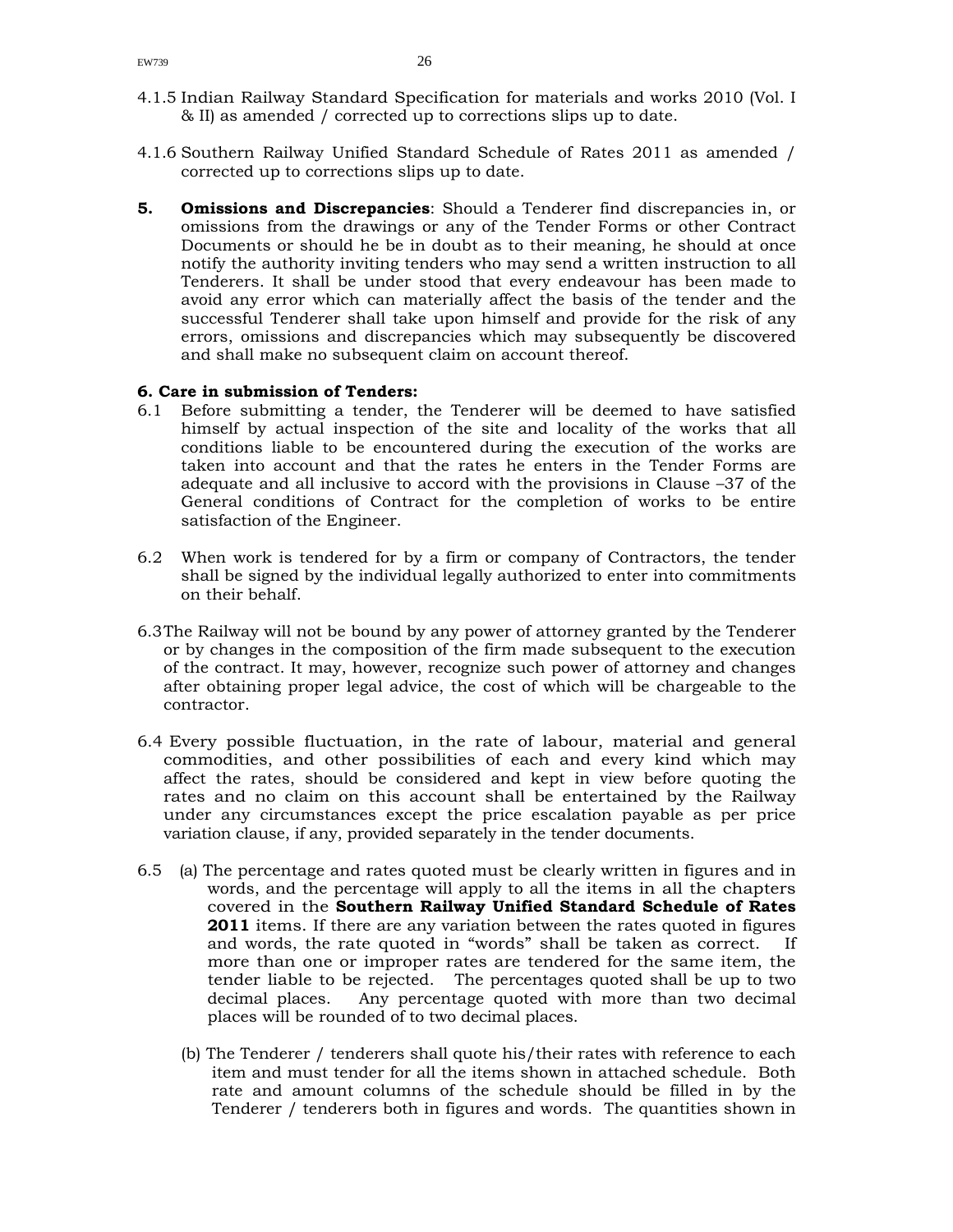the attached schedule are given as a guide and are approximate only and are subject to variation according to the needs of the Railway. The Railway accepts no responsibility for their accuracy. The Railway does not guarantee work under each item of the schedule.

- (C)The tenderer/s shall not increase his/their rate (even for any item) in case the Railway Administration negotiates for reduction of rates. Such negotiations shall not amount to cancellation or withdrawal of the original offer and rates originally quoted will be binding on the tenderer/s.
- 6.6If any item is excluded by the tenderer while submitting his tender, the tender is liable to be rejected.
- 6.7 Each page of the tender papers is to be signed and dated by the tenderer/s or such person/s on his/their behalf who is/are legally authorized to sign for him/them.
- 6.8 Tender containing erasures and alterations of the tender documents are liable to be rejected. Any corrections made by the tenderer/s in his/their entries should be in INK and must be attested by him/them under full signature and date.
- 6.9 Additional conditions or stipulations if any must be made by the tender/s in a covering letter with the tender. The railway reserves the right not to consider conditional tenders and reject the same without assigning any reason. Only those conditions which are explicitly accepted by the Railway shall form part of the contract.
- 6.10 The tender shall be submitted in the prescribed form annexed hereto (Annexure I to XIII-A) duly quoting the offer as stipulated in the Special Conditions of Contract. The quotations will be subject to the general instructions printed in **Southern Railway Unified Standard Schedule of Rates 2011**, as corrected by and upto Correction Slip No………… of ……….and other documents. The quantities shown in the attached Schedules are given as a guide and are approximate only and are subject to variation according to the needs of the Railway. The Railway accepts no responsibility for their accuracy. The Railway does not guarantee work under each item of the Schedule.
- 6.11 The Tenderer shall clearly specify whether the tender is submitted on his own or behalf of a Partnership concern. If the tender is submitted on behalf of a Partnership Concern, he should submit the certified copy of partnership deed along with the tender and authorization to sign the tender documents on behalf of Partnership Concern. If these documents are not enclosed along with tender documents, the tender will be treated as having been submitted by individual signing the tender documents. The Railway will not be bound by any power of attorney granted by the Tenderer or by changes in the composition of the firm made subsequent to the execution of the contract. It may, however, recognize such power of attorney and changes after obtaining proper legal advice, the cost of which will be chargeable to the Contractor.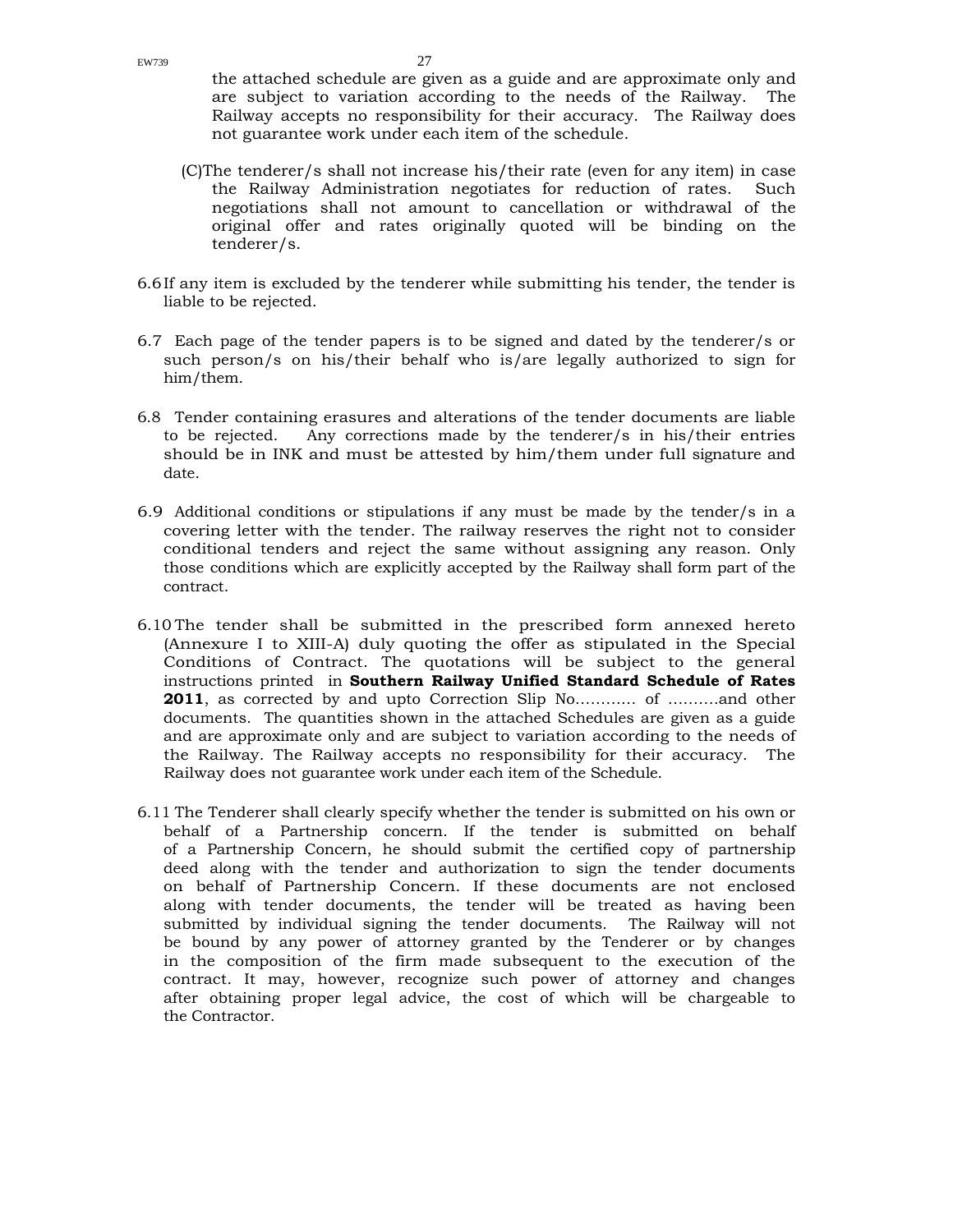- 6.12 The Tenderer whether sole Proprietor, a Limited Company or Partnership concern, if they want to act through an agent or individual partner, should submit along with the tender or at a later stage, a power of attorney duly stamped and authenticated by a Notary Public or by Magistrate in favour of the specific person whether he be partner of the firm or any other person specifically authorising him to submit the tender, sign the agreement, receive money, witness measurements, sign measurement books, compromise, settle, relinquish any claim(s) preferred by the firm and sign the "No Claim Certificate" and refer all or any disputes to arbitration.
- 6.13The attested certificate from the employer/client, audited balance sheet duly certified by the Chartered Accountant etc., will be taken for verifying the credentials. Tenderers must fill up the particulars provided for in Annexure XIV regarding tenderers financial status.
- 6.14Tenderer shall submit a declaration in the proforma enclosed, as Annexure-I. Tenders without this declaration by the tenderer is likely to be rejected.
- 6.15 The Tenderer shall submit the experience certificate for the purpose of single nature of work in the format given as Annexure II.
- 6.16Tenderers must fill up the particulars provided for in Annexure III regarding basic details of the firm.
- 6.17Tenderers must furnish details of all works on hand with them in Railways, other public sector undertakings and private sector undertakings in the proforma Annexure IV while submitting their offers.
- 6.18Tenderer must furnish List of personnel, organization available on hand and proposed to be engaged for the subject work as per the proforma Annexure V while submitting their offers.
- 6.19Tenderer must furnish List of plant and machinery available on hand and proposed to be inducted for the subject work as per the proforma Annexure VI while submitting their offers.
- 6.20The tenderer must furnish the details of employment of retired Gazetted Railway Engineer if any, in the proforma given as Annexure VII.
- 6.21 The tender documents must be submitted duly completed in all respects in a sealed cover duly Superscribing with the name of the work, tender notice no. and date and the same should be dropped in the tender box kept in the Office of the Chief Engineer or should be sent by Registered post to the above address well before the date and time stipulated in the tender document. The administration will not be responsible for any postal delays. Any tender received after the stipulated time is liable to be rejected. Any tender delivered or sent otherwise will be at the risk of the tenderer.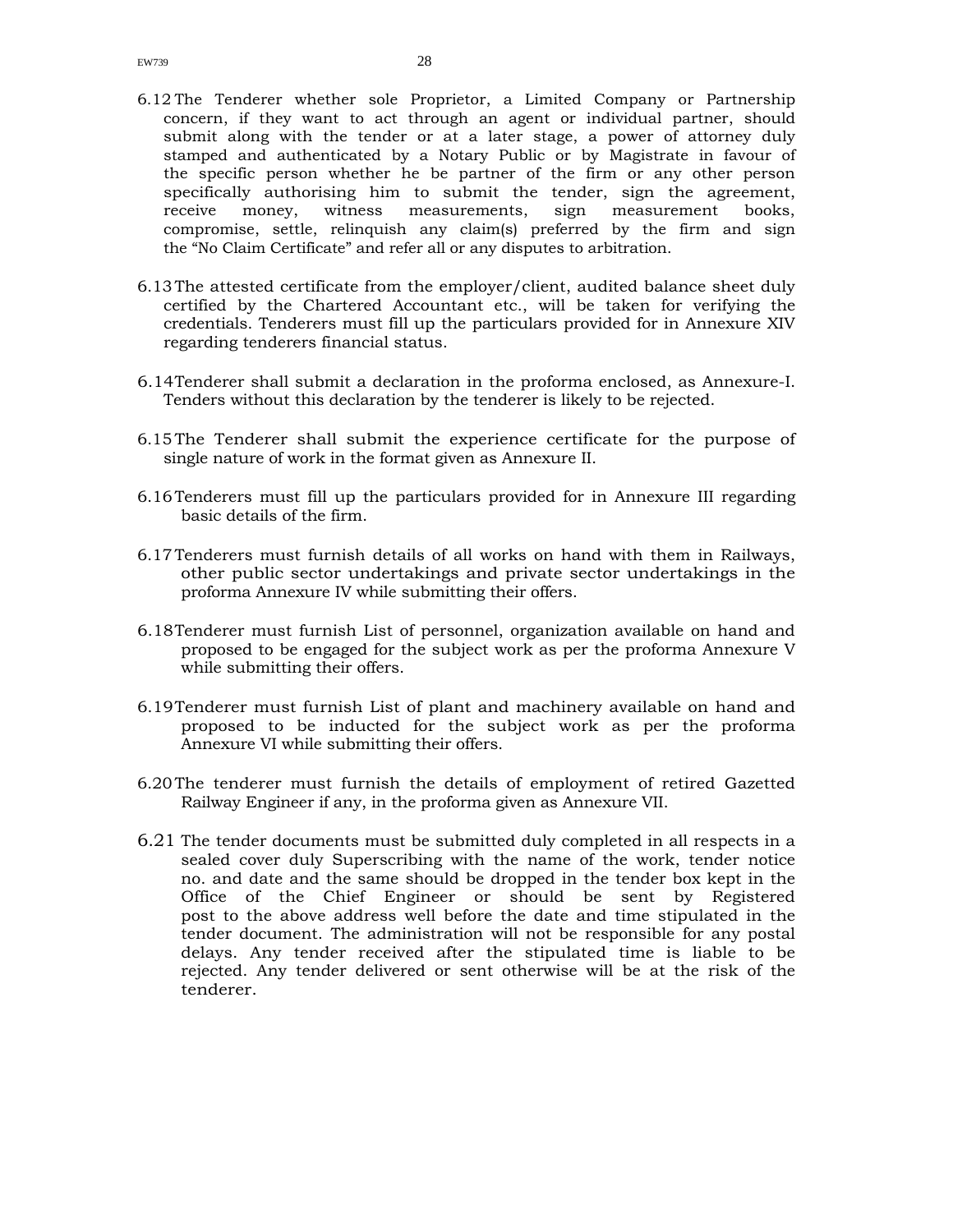- 6.22 Tenders must be enclosed in sealed covers, superscribed tender for **"Cleaning and Housekeeping of Toilet blocks inside Shell Factory, Cleaning and Housekeeping of Toilet blocks including road sweeping inside Furnishing Factory, Cleaning and Housekeeping of Toilet blocks, office rooms, passage, road sweeping and gardening in shell Administrative office, Furnishing Works office and Design & Development office for two years"** and must be sent by registered post to address of CHIEF ENGINEER, Integral Coach Factory, Chennai 600038, so as to reach this office not later than **14.30** Hours, on the **19.03.2014** or deposited in the special box allotted for the purpose in the above office on or before **14.30** Hours on **19.03.2014.** The tenders will be opened on the same day at **15.00** hours in the office of the CHIEF ENGINEER, Integral Coach Factory, Chennai 600038.
- 6.23 At the advertised time and place, tenders received for a contract shall be opened and where practicable, the names of tenders and the rates tendered by them read out in the presence of such of the intending contractors or their agents as may attend.

### 7.0 **ACCEPTANCE OF TENDER:**

- 7.1. The Railway reserves the right of not to invite tenders for any of the Railway work or works or to invite open or limited tenders and when tenders are called, to accept a tender in whole or in part or reject any tender or all tenders without assigning reasons for any such action.
- 7.2 Ordinarily the lowest tender may be accepted by the Railway unless such acceptance would not be to the public interest. The acceptance or rejection of any tender is left entirely to the discretion of the authority empowered to deal with the matter and no explanation can be demanded of the cause of rejection of his tender by any Tenderer.
- 7.3 The authority for the acceptance of the tender will rest with the Competent authority to whom the power to accept the tender has been delegated who does not bind himself to accept the lowest or any other tender nor does he undertake to assign reasons for declining to consider any particular tender or tenders. He also reserves the right to accept the tender in whole or in part or to divide the tender amongst more than one tenderer if deemed necessary.
- 7.4. If the Tenderer deliberately gives/Tenderers deliberately give wrong information in his/their tender or creates/ create circumstances for the acceptance of his/their tender, the Railway reserves the right to reject such tender at any stage. The entire earnest money deposit with Railway will be forfeited. In addition, action will be taken to suspend the business with the tenderer for a specified period of not less than one year at the discretion of the Administration.

### **8.0 CONTRACT DOCUMENTS**

 8.1 **Execution of Contract Documents:** The Tenderer whose tender is accepted shall be required to attend the Office of the Chief Engineer as the case may be in person, or if a firm or corporation, a duly authorized representative shall so attend, and to execute the contract documents within 7 days after receipt of notice issued by the Railway that such documents are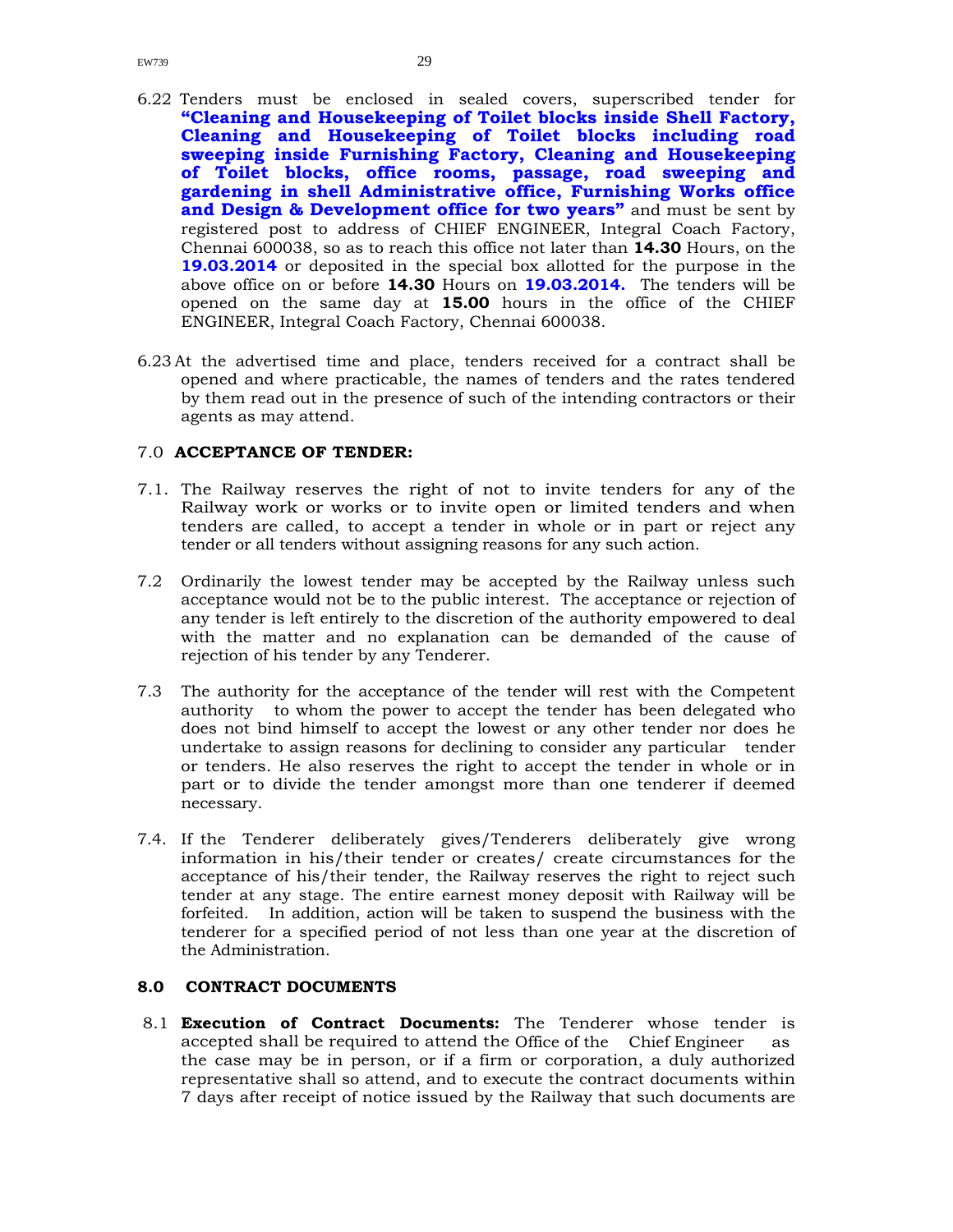ready. Failure to do so shall constitute a breach of the contract effected by the acceptance of the tender in which case the full value of the earnest money accompanying the tender shall stand forfeited without prejudice to any other rights or remedies.

- 8.2 In the event of any Tenderer whose tender is accepted refuses to execute the contract documents as herein before provided, the Railway may decide that such Tenderer has abandoned the contract and thereupon his tender and the acceptance thereof shall be treated as cancelled and the Railway shall be entitled to forfeit the full amount of the earnest money and to recover risk and cost in getting the work executed through another agency.
- 8.3 The successful Tenderer shall be required to execute an agreement with the President of India acting through the Chief Engineer / Dy. Chief Engineer, Integral Coach Factory, Chennai for carrying out the work according to the Contract documents in the proforma at ANNEXURE VIII.
- **9.0 Form of Contract Documents**: Every contract shall be complete in respect of the document it shall so constitute. The Contract documents shall include all or any of the documents listed in the definition for 'Contract' updated to the date of issue of tender notice for the work. It should be understood that every endeavour has been made by the Railway to update all the documents and the Tenderer shall take upon himself and provide for the work of any deficiency or error in this regard which may subsequently be discovered and shall make no subsequent claims on account thereof. Not less than 3 (three) copies of the contract documents shall be signed by the competent authority and the Contractor and one copy given to the Contractor.
- a) **For Zone or Zonal contracts,** awarded on the basis of the percentage at par or above or below the Unified standard schedule of Rates of the Engineering Department and/ or other departments of the Integral Coach Factory for the whole or part of financial year, the contract agreement required to be executed by the Tenderer whose tender is accepted shall be as per specimen form at Annexure XIII or as may be prescribed by the Railway. During the currency of the Zone contract, Work orders as per specimen form at **Annexure XIII (A)**, for works not exceeding Rs.2,00,000/- each, or so as specified by the Railway, will be issued by the Chief Engineer / Dy Chief Engineer under the agreement for the Zonal contract.
- b) For contracts for specific works, valued at more than Rs.10,000/- the contract agreement to be executed by the Tenderer whose tender is accepted shall be as per specimen form at Annexure VIII or so as may be prescribed by the Railway.

### 10.0 **CONSTITUTION OF THE FIRM**

10.1 The tenderer/s who are constituents of firm, company, association or society must forward attested copies of the constitution of their concern, partnership deed and power of attorney with their tender. Tender documents in such cases are to be signed by such persons (as may be legally competent to sign them on behalf of the firm, company, association or society as the case may be). Co-operative societies must likewise submit an attested copy of their certificate of registration along with the documents as above mentioned.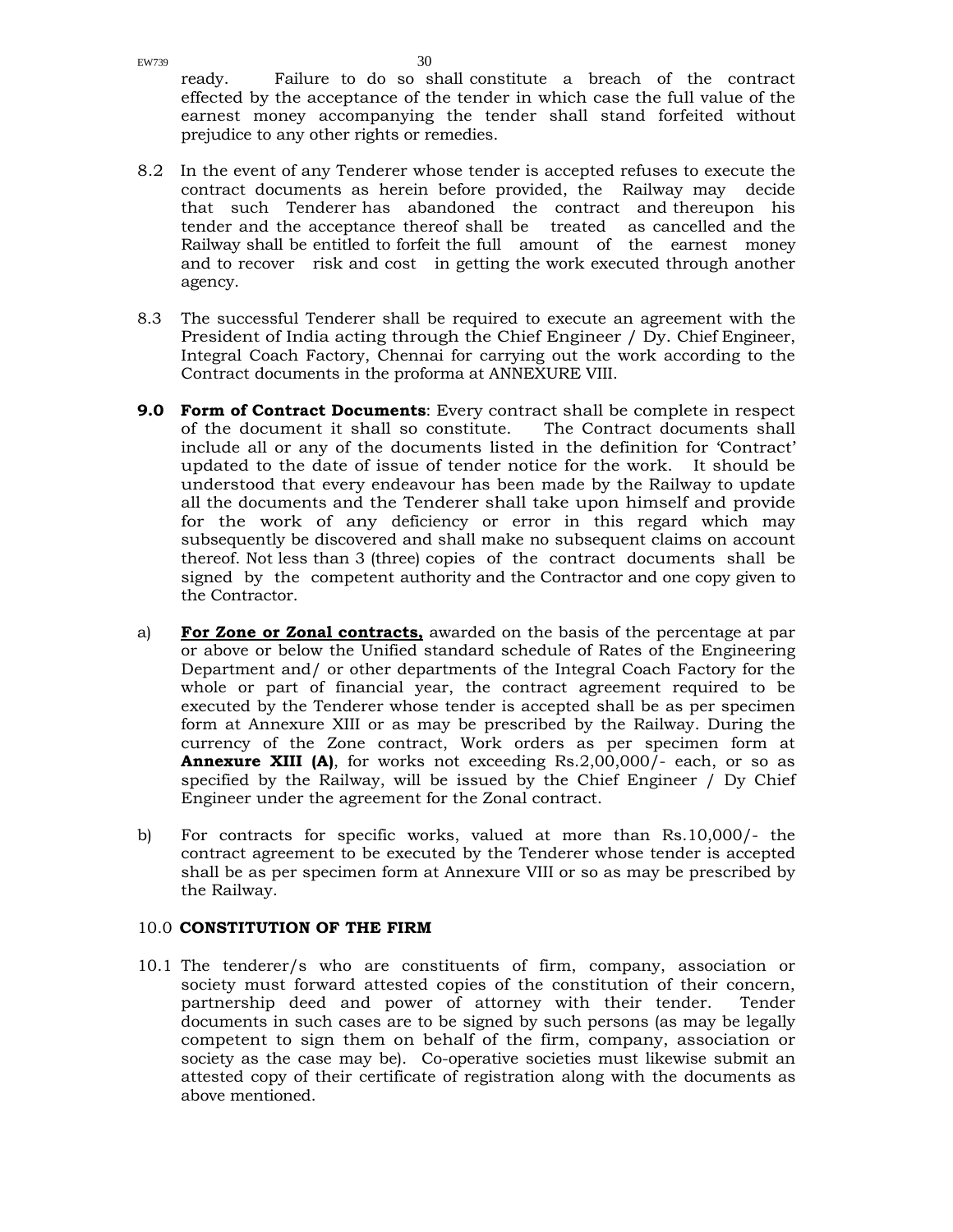- 10.3 If a Tenderer expires after the submission of his tender or after the acceptance of his tender, the Railway shall deem such tender as cancelled. If a partner of a firm expires after the submission of their tender or after the acceptance of their tender the Railway shall deem such tender as cancelled, unless the firm retains its character.
- 10.4 If the contractor's firm is dissolved on account of death, retirement of any partners or for any reason whatsoever, before fully completing the whole work or any part of it, undertaken by the principal agreement the surviving partners shall remain jointly/ severally and personally liable to complete the whole work to the satisfaction of the Railway and to pay compensation for loss sustained, if any by the Railway due to such dissolution. The amount of such compensation shall be decided by the administration and this shall be final and binding on the contractor.
- 10.5 The cancellation of any document such as power of attorney, partnership deed etc., shall forthwith be communicated to the Railway in writing, failing which the Railway shall have no responsibility or liability for any action taken on the strength of the said documents.
- 10.6 Joint Ventures / Consortiums / Memorandum of Understandings will be considered in accordance with tender conditions.
- 10.7 Should a Tenderer be a retired Engineer of the gazetted rank or any other gazetted officer working before his retirement, whether in the executive or administrative capacity, or whether holding a pensionable post or not, in the Engineering Department or any of the Railways owned and administered by the President of India for the time being, or should a Tenderer being partnership firm have as one of its partners a retired Engineer or a retired gazetted officer as aforesaid, or should a Tenderer being an incorporated company have any retired Engineer or retired officer as one of its directors, or should a Tenderer has in his employment any retired engineer or retired gazetted officer from the said service and in cases where such Engineer or officer had not retired from Government service at least two years prior to the date of submission of the tender as to whether permission for taking such contract, or, if the Contractor be a partnership firm or an incorporated company, to become a partner or Director as the case may be or to make employment under the Contractor, has been obtained by the Tenderer or the Engineer or the officers as the case may be from the President of India or any officer duly authorized by him in this behalf, shall be clearly stated in writing at the time of submitting the tender. Tenders without the information above referred to or a statement to the effect that no such retired Engineer or retired gazetted officer is so associated with the Tenderer, as the case may be, shall be rejected.
- 10.8 Should a Tenderer or Contractor being an individual on the list of approved Contractors, have a relative employed in gazetted capacity in any Departments of any Indian Railways, or in the case of partnership firm or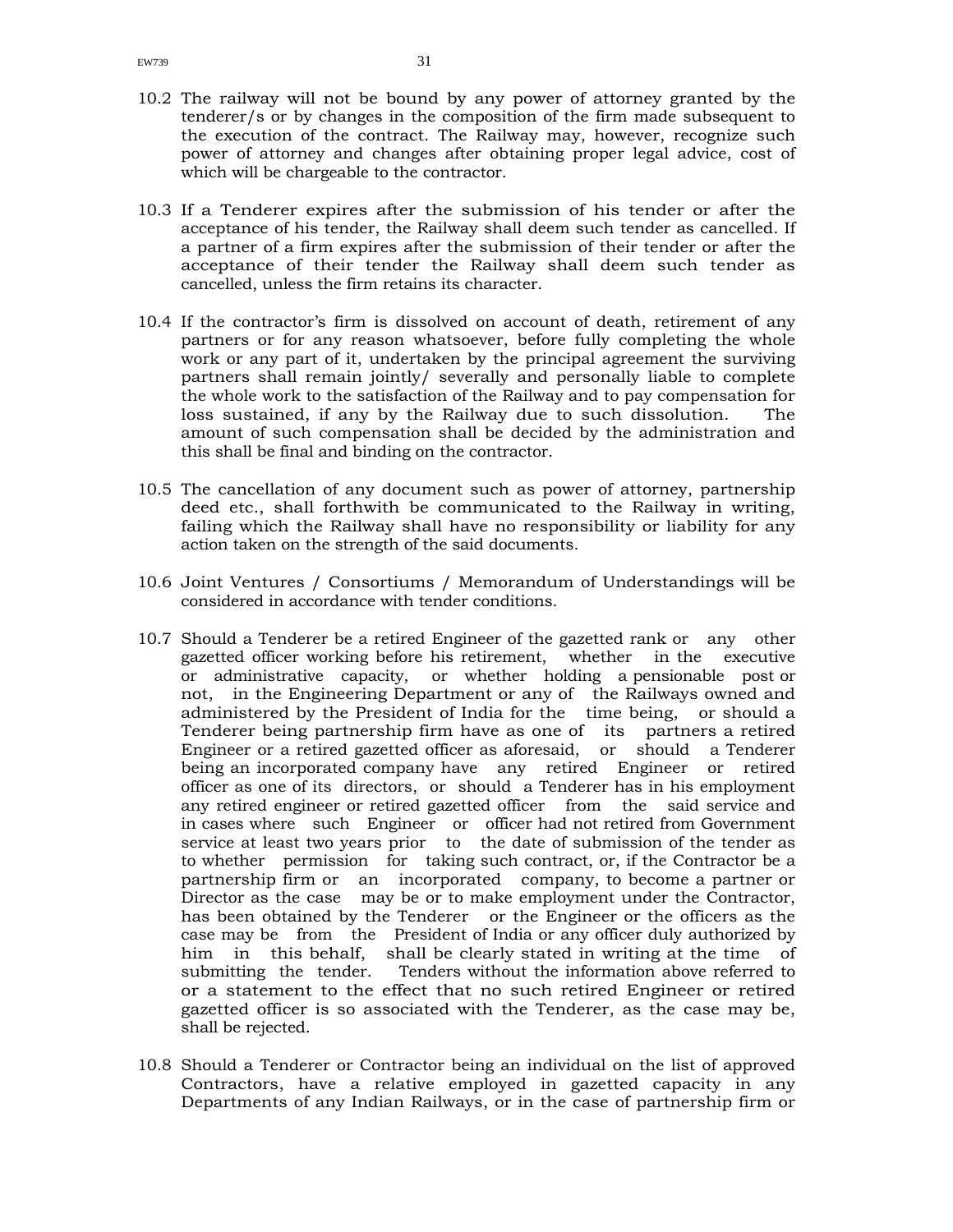company incorporated under the Indian Company Law should a partner  $\alpha$  and  $\alpha$  and  $\alpha$  and  $\alpha$  and  $\alpha$  and  $\alpha$  and  $\alpha$  and  $\alpha$  and  $\alpha$  and  $\alpha$ 

relative of the partner or a shareholder or a relative of a shareholder be employed in gazetted capacity in the any Department of the any Railway, the authority inviting tenders shall be informed of the fact at the time of submission of tenders as per Annexure VII, failing which the tender may be rejected, or if such fact subsequently comes to light, the contract may be rescinded in accordance with the provision on Clause 62 of the General Conditions of Contract.

10.9 Every tenderer shall state in the tender, his postal address fully and clearly in "Form of tender. The tenderer must keep the railway informed of any change of address in his own interest.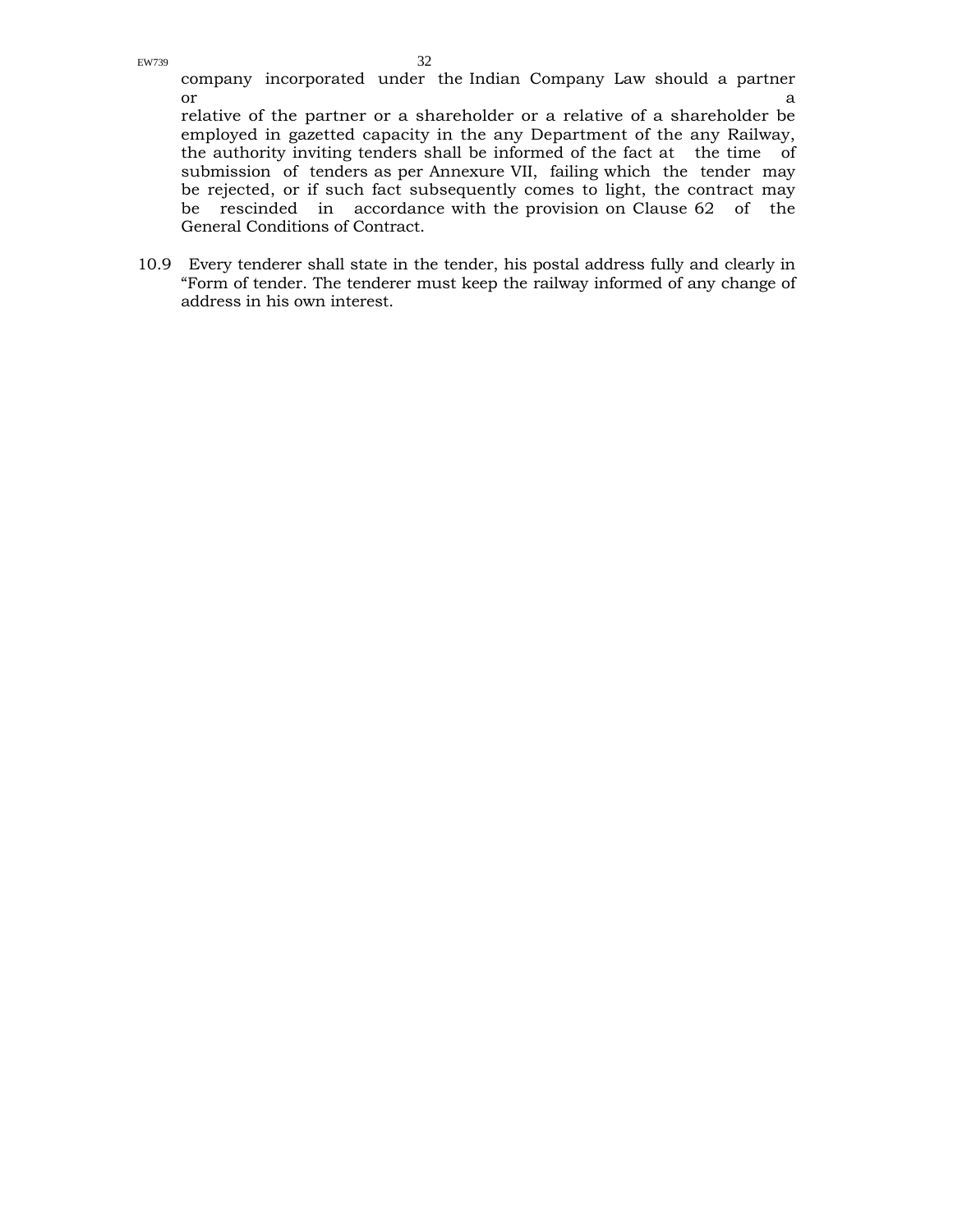### **Annexure- I**

### **INTEGRAL COACH FACTORY**

### **TENDER FORM (FIRST SHEET)**

Ref.No/Date………

To

THE PRESIDENT OF INDIA Acting Through the Chief Engineer/ Deputy Chief Engineer/Executive Engineer, Integral Coach Factory

Name of the work:………………………………………………………………….

Tender Notice No…………………………..Item No……………………………..

- 1. I/We……………………………………………., have read the conditions of tender attached hereto and agree to abide by said conditions. I/we have perused the Contract Documents (i.e. the General Conditions of contract, Special Conditions and Specifications, special specifications and **Indian Railway Standard specification for Materials and Works 2010 (Vol. I & II)** issued under the authority of Railway Board and **Southern Railway Unified Standard Schedule of Rates 2011** and all other documents attached to the tender) and that I/We am/are fully aware that I/We will have to perform the contract if my/our tender is accepted subject to the Contract Documents complete aforesaid and also subject to the Contract Documents complete aforesaid. I/We offer to do the works of the at the rates shown in the annexures annexed and hereby bind myself/ourselves to complete the work in the stipulated period as mentioned in the contract documents attached from the date of issue of letter of acceptance.
- 2. I/We have signed the tender documents on all pages. I/We have filled all the relevant columns in the Annexures enclosed and I/We am/are aware that non filling up of any column and non furnishing data/non signing of the documents is likely to result in non consideration of my/our tender.
- 3. I/We also agree to keep this tender open for acceptance for a period of 90 days from the date fixed for opening the same and in default thereof I/We will be liable for forfeiture of my/our "Earnest Money".
- 4. A sum of Rs. in the form of Cash/Banker's Cheque/Demand Draft/Fixed Term Deposit Receipt\* No. dt. . issued by Bank Branch is herewith forwarded as Earnest Money. The full value of the Earnest Money shall stand forfeited without prejudice to any other right or remedies available to the Railway in case my/our tender is accepted and if:
	- a. I/We do not execute the Contract Documents within seven days after receipt of notice issued by the Railway that such documents are ready; or
	- b. I/We do not commence the work within fifteen days after receipt of orders to that effect.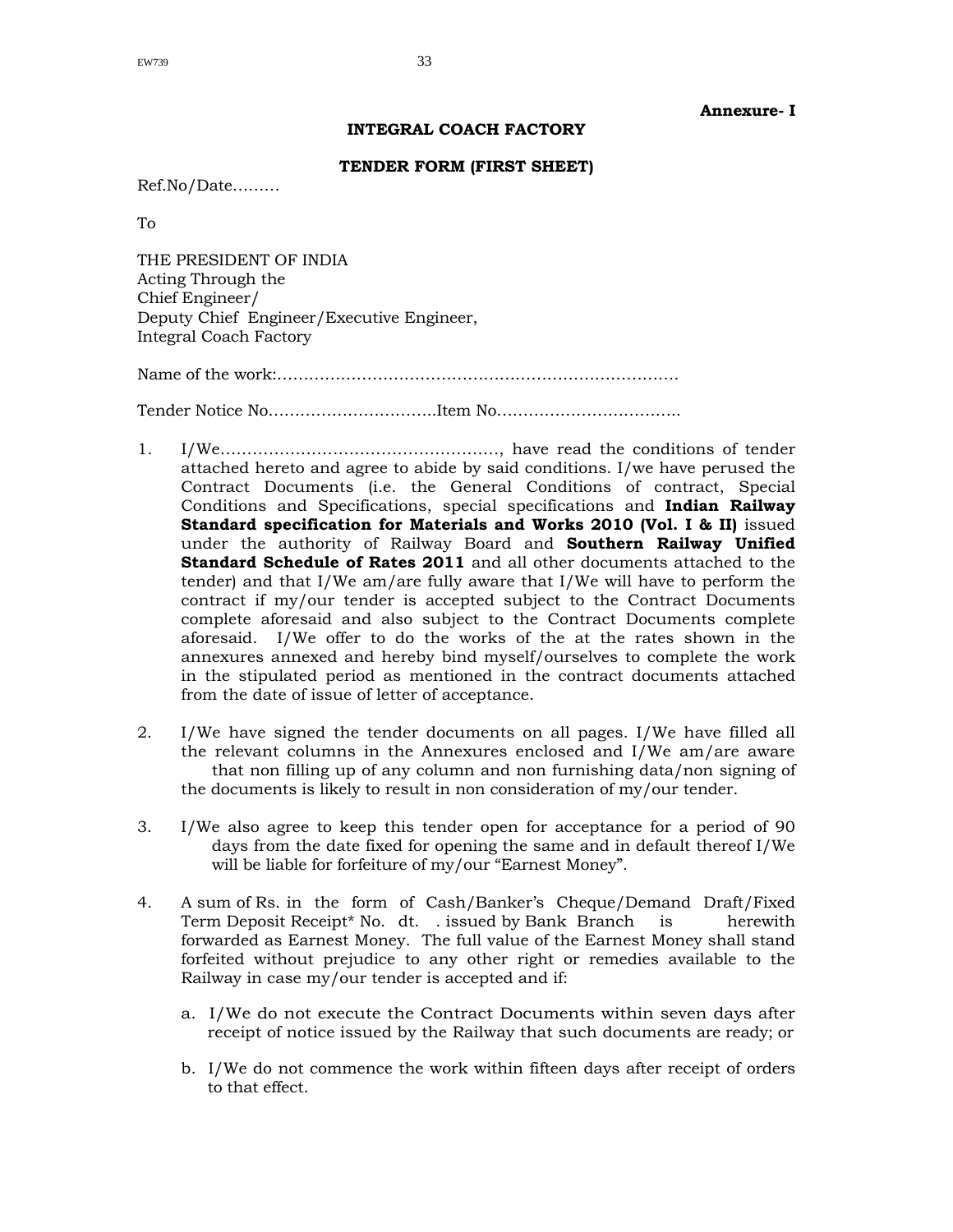5. I/We agree that until a formal agreement is prepared and executed, acceptance of this tender shall constitute a binding contract between us subject to modifications as may be mutually agreed to between us and indicated in the letter of acceptance of my/our offer for this work.

\* Tick as applicable

- 6. I/We also undertake to carry out the work in accordance with the said (plans) Specifications and Conditions of Contract, and to find and provide such of the materials (other than those to be supplied by the Railway) for, and to do all such things which in the opinion of the Engineer may be necessary for, or incidental to the construction, completion and maintenance thereof and to complete the whole of the said works in all respects, and hand them over to you or your representatives within the period specified; and to maintain the same for the period and in the manner provided in the Conditions of Contract.
- 7. Following documents are enclosed.
	- a. Partnership Deed
	- b. Power of Attorney'

c. List of works executed year wise during the last three years along with their values.

d. Credentials issued by the Department for whom the work was executed by the tenderer/s during the last three years.

- e. Latest Valid Income Tax Certificate/the documentary evidence for complete amount received duly certified CA/Railway officers or other Gazetted Government officials.
- f. Experience Certificate (Annexure II)
- g. Constitution of the Firm(Annexure III)
- h. List of works on hand, their values and stage of completion ( Annexure IV)
- i. List of Engineering personnel employed for the work. (Annexure V)
- j. Details of Plant and Machinery (Annexure VI)
- k. Reporting of employment of retired Gazetted Officers (Annexure VII)
- 8.0 DECLARATION

I/We \_\_\_\_\_\_\_\_\_\_\_\_\_\_\_\_\_\_\_\_\_\_\_\_\_\_\_\_\_\_\_\_\_\_\_ declare that

- a. I/We am/are not banned from doing business with Railways
- b. I/We do not have any partners who are individuals or partners of firms banned from doing business with Railways.
- c. I/We are not sister concerns/allied partners who were individuals or firms or partners of firms banned from doing business with Railways.
- d. I/We understand and agree that if I/We were found during consideration of the tender to be a firm/individual or sister/allied concern or any individual or firms or partner of firms banned by the Ministry of Railway from doing business with Railways and ban is still in force, earnest money deposit remitted by me/us will be forfeited in full.
- e. I/We understand that if I/We were found during the course of execution of work to be an individual or firm or partner or firms or sister/allied concern of any individuals or firms banned by the Ministry of Railway from doing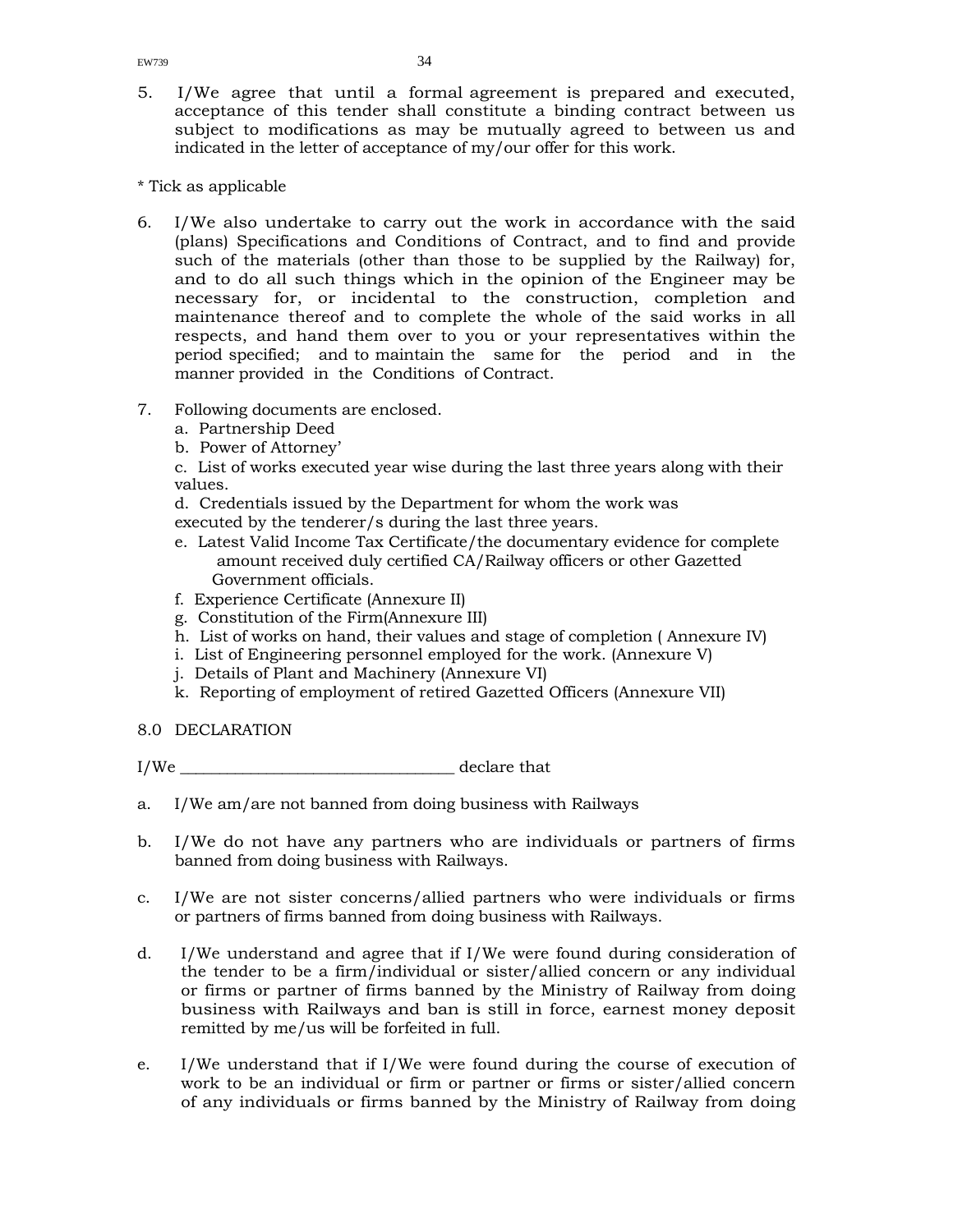EW739  $35$ business with Railways and the ban is still in force, my/our security deposit will be forfeited in full.

- f. I/We understand that if I/We are found to be individual or firm or partner of firm or sister/allied concern of any individuals or firms banned by the Ministry of railway from doing business with Railways during the consideration of tender or during the execution of work, I/We are liable to be banned from doing business for further periods to be specified by Railways.
- g. I/We are satisfying the eligibility conditions mentioned in the tender and I/We have enclosed attested copies of documents along with the tender in support of my/our claim of satisfying eligibility conditions. I/We understand that I/We have to produce the original documents if so demanded by the Railways. I/We understand that if any of the documents were found to be bogus, my/our earnest money deposit (before finalisation of tender) security deposit (after awarding work) will be forfeited in full and I/We are liable to be banned from doing business with Railways for any period to be specified by the Railways and also liable for legal proceedings against me/us.
- h. I/We have submitted full details of work on hand and progress thereon. I/We understand that if the information furnished by me/us were found to be false my/our tender is liable to be rejected and Earnest money deposit in full is liable to be forfeited. If it is found to be false at any stage, I/We are liable to be banned from doing business with Railways for any period to be specified by Railways and also liable for legal proceedings against me/us.

| Place:                                                                                         | (SIGNATURE OF TENDERERS)<br>Name: |
|------------------------------------------------------------------------------------------------|-----------------------------------|
| Date:<br>SIGNATURE & ADDRESS OF WITNESSES TO THE SIGNATURE OF THE<br>TENDERER(S)<br>WITNESSES: | Address:                          |
| $1:$ Name                                                                                      | Signature                         |
| Address                                                                                        | Date                              |
| $2:$ Name                                                                                      | Signature                         |
| Address                                                                                        | Date                              |
|                                                                                                |                                   |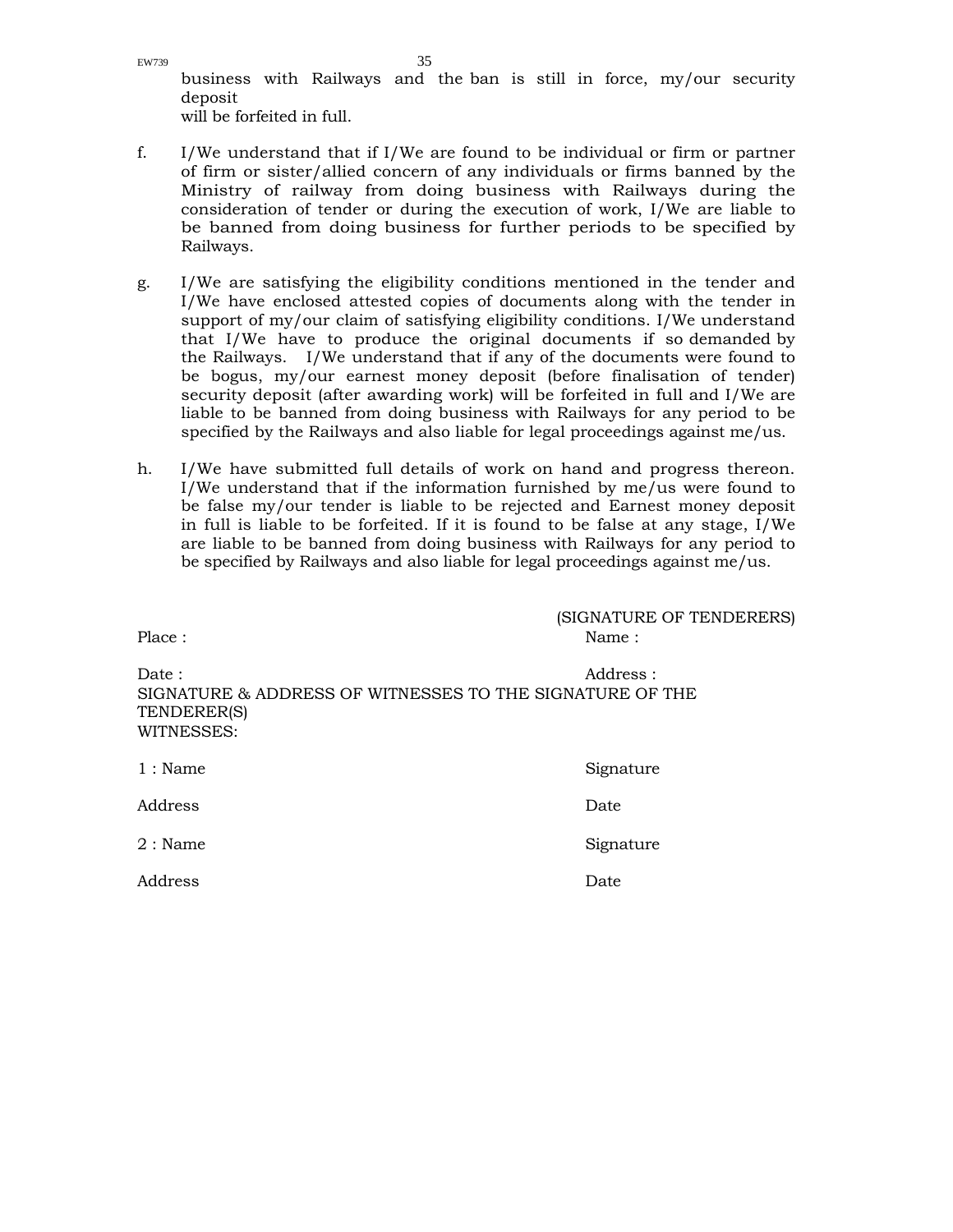# **ANNEXURE II**

# **PROFORMA FOR EXPERIENCE CERTIFICATE (Issued for the purpose of quoting Integral Coach Factory tenders)**

Name and address of the contractor:

 M/s………………………………………………… ………………………………………………………. ….…………………………………………………..

The relevant details of works under:

| 1. Name of work                                |  |
|------------------------------------------------|--|
| 2. Agreement No. & Date                        |  |
| 3. Date of Commencement                        |  |
| 4. Value of work completed as<br>Per last bill |  |
| 5. Date of completion                          |  |
| 6. Performance                                 |  |
| 7. Remarks, if any                             |  |
|                                                |  |

Place : Date :

> Deputy Chief Engineer/Railways Executive Engineer/Other Govt.dept/PSUs (WITH SEAL)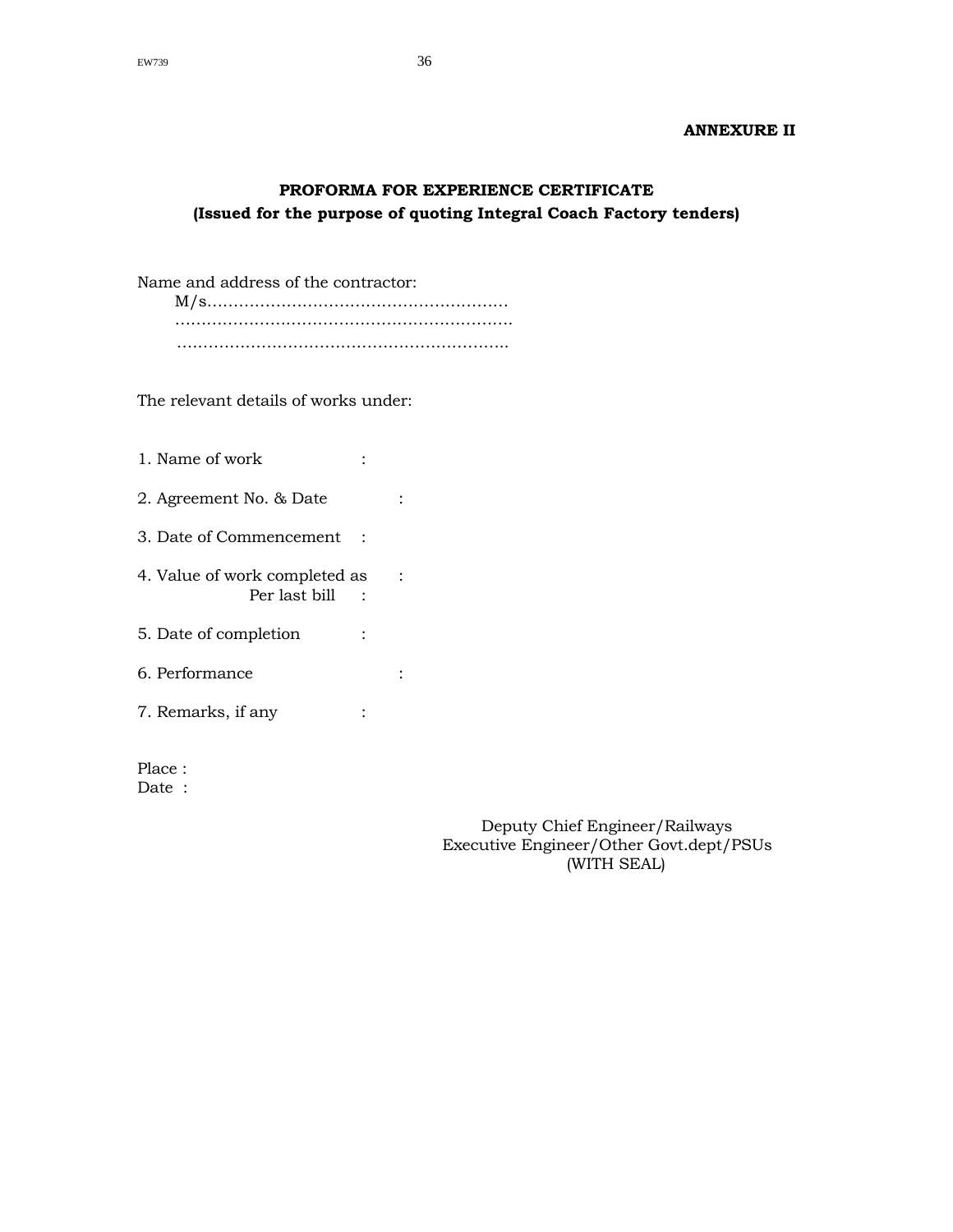#### **ANNEXURE III**

#### **CONSTITUTION OF THE FIRM**

- 1. Full Name of the Contractor/s, Construction firm and year of Establishment
- 2. Registered Head Office and Address
- 3. Branch Offices/ in India
- 4. Address on which correspondence regarding this tender should be done

Signature of the tenderer/contractor:

Date: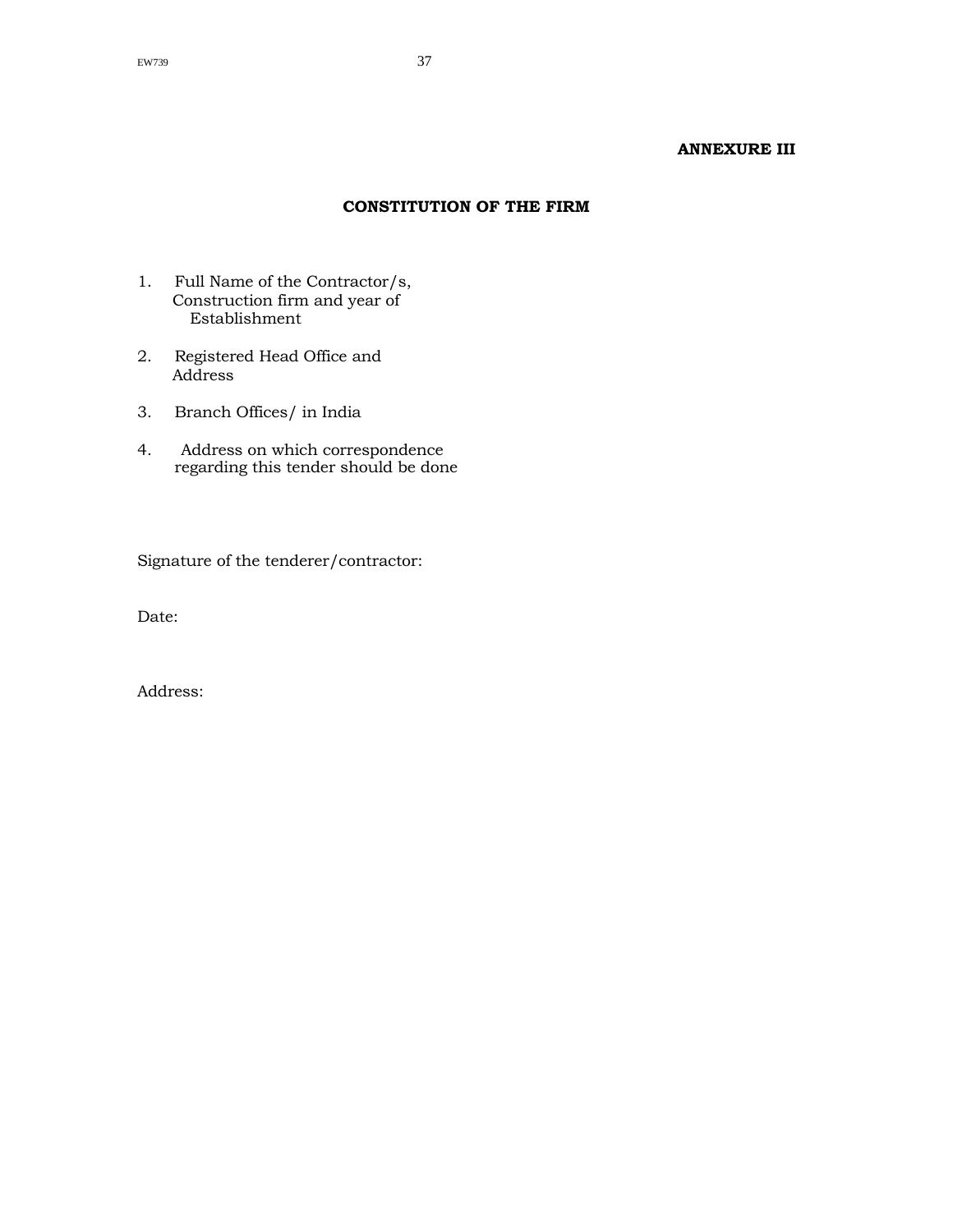#### **ANNEXURE IV**

#### **STATMENT OF WORKS ON HAND**

Sl. Name of the Name of Date of Original Date Place Value Present Likely date No. Organisation Work Award of of of Physical of completion work works Progress completion in %age

The information furnished above is correct and complete, to the best of our/my knowledge and belief.

We are/I am aware that if the information furnished above are found to be wrong or incomplete or any relevant information is found to have been suppressed, the tender is liable to be rejected at any stage.

We are/I am aware that is the declarations as above in the tender are found to be not true, any agreement that may be entered into, is also liable to be terminated by the Railway.

Signature of tenderer/contractor:

Date: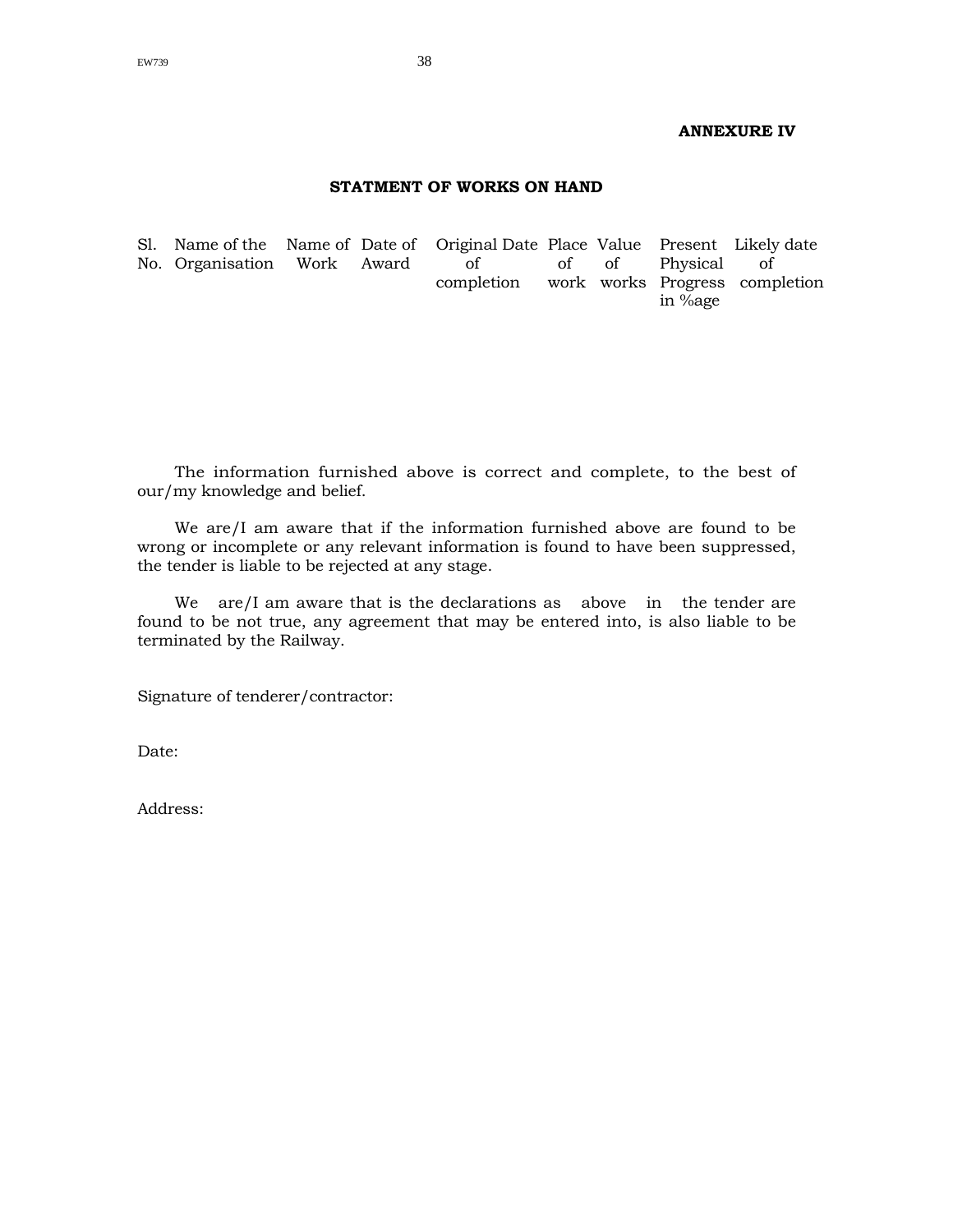**ANNEXURE V** 

# **LIST OF ENGINEERS/PERSONNEL ALREADY AVAILABLE / ROPOSED TO BE EMPLOYED FOR DEPLOYEMENT OF THIS WORK**

| Sl. | Name & Designation |    |            | Qualification Professional Organisation Date from |           |
|-----|--------------------|----|------------|---------------------------------------------------|-----------|
| No. |                    |    | Experience | with whom                                         | which the |
|     |                    |    |            | working                                           | personnel |
|     |                    |    |            |                                                   | will be   |
|     |                    |    |            |                                                   | available |
|     |                    |    |            |                                                   | for this  |
|     |                    |    |            |                                                   | work      |
|     |                    | З. | 5          |                                                   |           |

Signature of tenderer/contractor:

Date: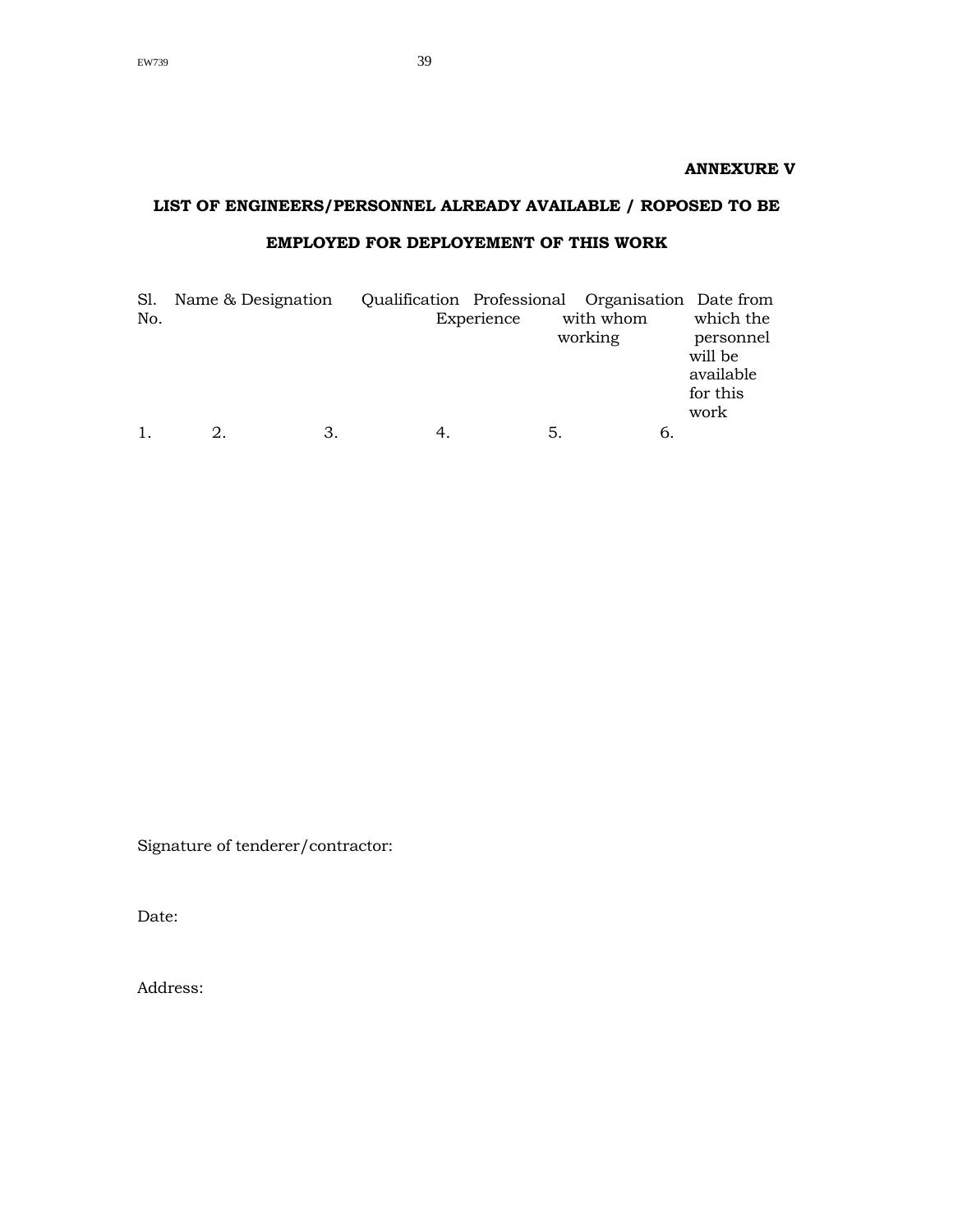#### **DETAILS OF MACHINERY TENDERER/CONTRACTOR WANTS TO PURCHASE / HIRE FOR THIS WORK**

| Sl.<br>No. | Particulars of No. of<br>Equipment | unit | Kind &<br>make/firm from<br>which to be hired | Capacity | Date by<br>which the<br>plant would<br>be available<br>for use on<br>this work |
|------------|------------------------------------|------|-----------------------------------------------|----------|--------------------------------------------------------------------------------|
| 1.         |                                    |      |                                               | 5.       | b.                                                                             |

Signature of tenderer/contractor:

Date: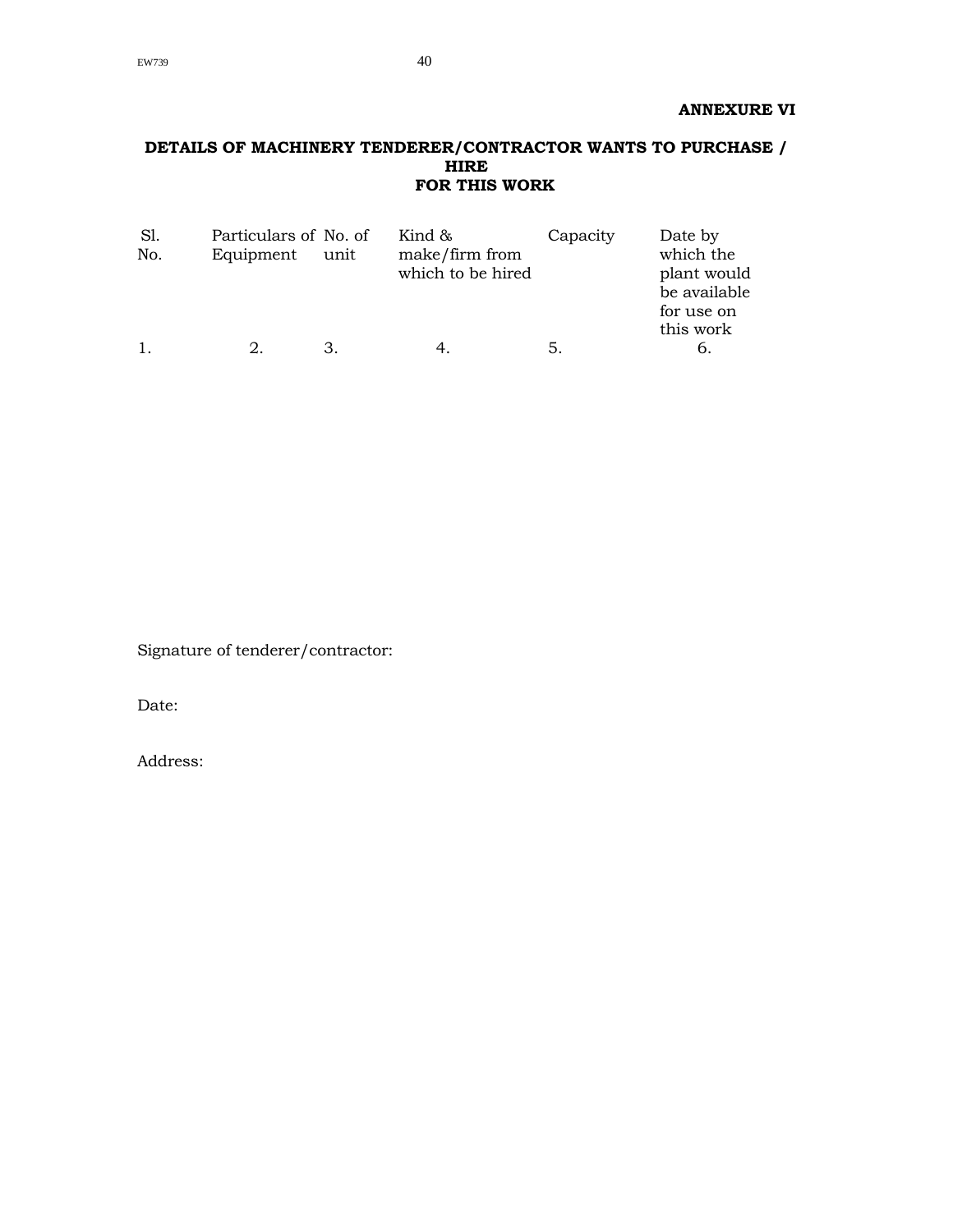#### **Annexure VII**

#### **FORM FOR REPORTING OF EMPLOYMENT OF RAILWAY OFFICERS**

Proforma to be filled in and signed by the Tendererer and submitted along with the tender with reference to Clauses 8.8. of the

Conditions of Tender

Strike out whichever is not applicable

- I. The undersigned :
	- (a) is a retired gazetted officer holding prior to retirement a pensionable  $\bar{1}$  non-pensionable post in Engineering Department of \_\_\_\_\_\_\_\_\_\_\_\_\_ Railway.
	- (b) is a partnership firm having as one of its partners a retired Engineer or a retired gazetted officer as aforesaid.
	- (c) is an incorporated company having any such retired Engineer or retired officer as aforesaid, as one of its directors.
	- (d) is having in my employment any retired Engineer or retired gazetted officer as aforesaid.
	- (e) has no such retired Engineer or retired gazetted officer so associated with me as stated above.
- II. If falling under any of the above categories (a) to (d) particulars of the officer may be furnished hereunder:
	- (1) Post held before retirement
	- (2) Date of retirement
	- (3) If not retired at least two years prior to date of submission of tender state whether permission for taking such contracts has been obtained from the President of India or any officer duly authorised in this behalf.
- III. If the Tenderer or in the case of a firm or company, any of the shareholders has a relative or relatives employed in gazetted capacity in the Engineering Department of the Railways, particulars of such relatives in the Railway may be furnished hereunder :-
	- (1) Name (2) Designation (3) Relationship

Signature of the Tenderer/contractor :

Name:

Address:

Date: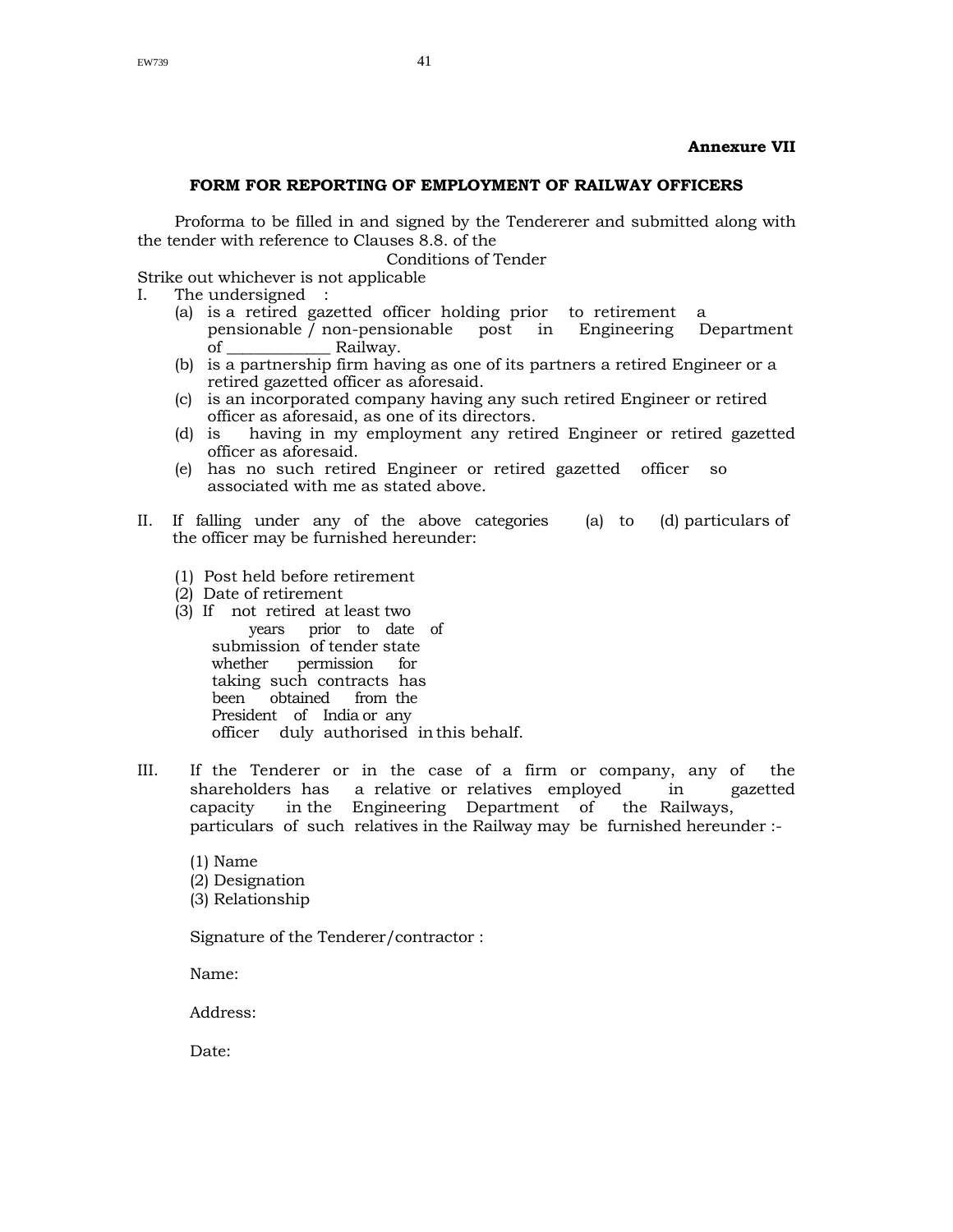#### **Annexure VIII**

#### **FORM FOR AGREEMENT FOR WORKS CONTRACTS**

Name of the work:

CONTRACT AGREEMENT No. 2008 at the dated dated that the set of the set of the set of the set of the set of the set of the set of the set of the set of the set of the set of the set of the set of the set of the set of the s

- I. ARTICLES OF AGREEMENT MADE this and day of \_\_\_\_\_\_\_\_\_\_\_\_\_\_\_\_\_\_\_\_ between the "President of India" acting through the Chief Engineer of Integral Coach Factory Administration hereinafter called the "Railway" of the one part and \_\_\_\_\_\_\_\_\_\_\_\_\_\_\_\_\_\_\_\_\_\_\_\_\_\_ hereinafter called the "Contractor" of the other part.
- II. WHEREAS the Contractor has agreed with the Railway for the performance of the work set forth in the schedule hereto annexed and in conformity with **Indian Railway Standard specification for Materials and Works 2010 (Vol. I & II)** issued under the authority of Railway Board the conditions and special conditions, special specifications and drawings, manuals and guidelines hereto annexed, if any, and the General Conditions of Contract, all known as "Contract Documents", and whereas the performance of the said work is an act in which the public are interested.
- III. AND WHEREAS the Contractor has deposited a sum of Rs. towards the earnest money AND WHEREAS the balance of security deposit after adjustment of earnest money of Rs. The originally paid by the contractor is at the instance of the Contractor recovered at 10 per cent of the value of the running bill till all the amount of security deposit of Rs.  $\qquad \qquad$  is fully recovered.
- IV. NOW THIS INDENTURE WITNESSTH that in consideration of the payments to be made by the Railway, the Contractor will duly perform the said works in the said schedules set forth and shall execute the same with great promptness, care and accuracy in a workmanlike manner to the satisfaction of the Railway and will complete the same in accordance with the said specifications and said drawings and said conditions of contract within the stipulated period as mentioned in the special conditions of contract from the date of issue of letter of acceptance and will maintain the said works as stipulated in the schedule attached from the certified date of their completion and will observe, fulfil and keep all the conditions therein mentioned (which shall be deemed and taken to be part of this contract as if the same had been fully set forth herein), AND the Railway doth hereby agree that if the Contractor shall duly perform the

 said works in the manner aforesaid and observe and keep the said terms and conditions, the Railway will pay or cause to be paid to the Contractor for the said works on the final completion thereof the amount due in respect thereof, at the rates set forth in the annexure IX.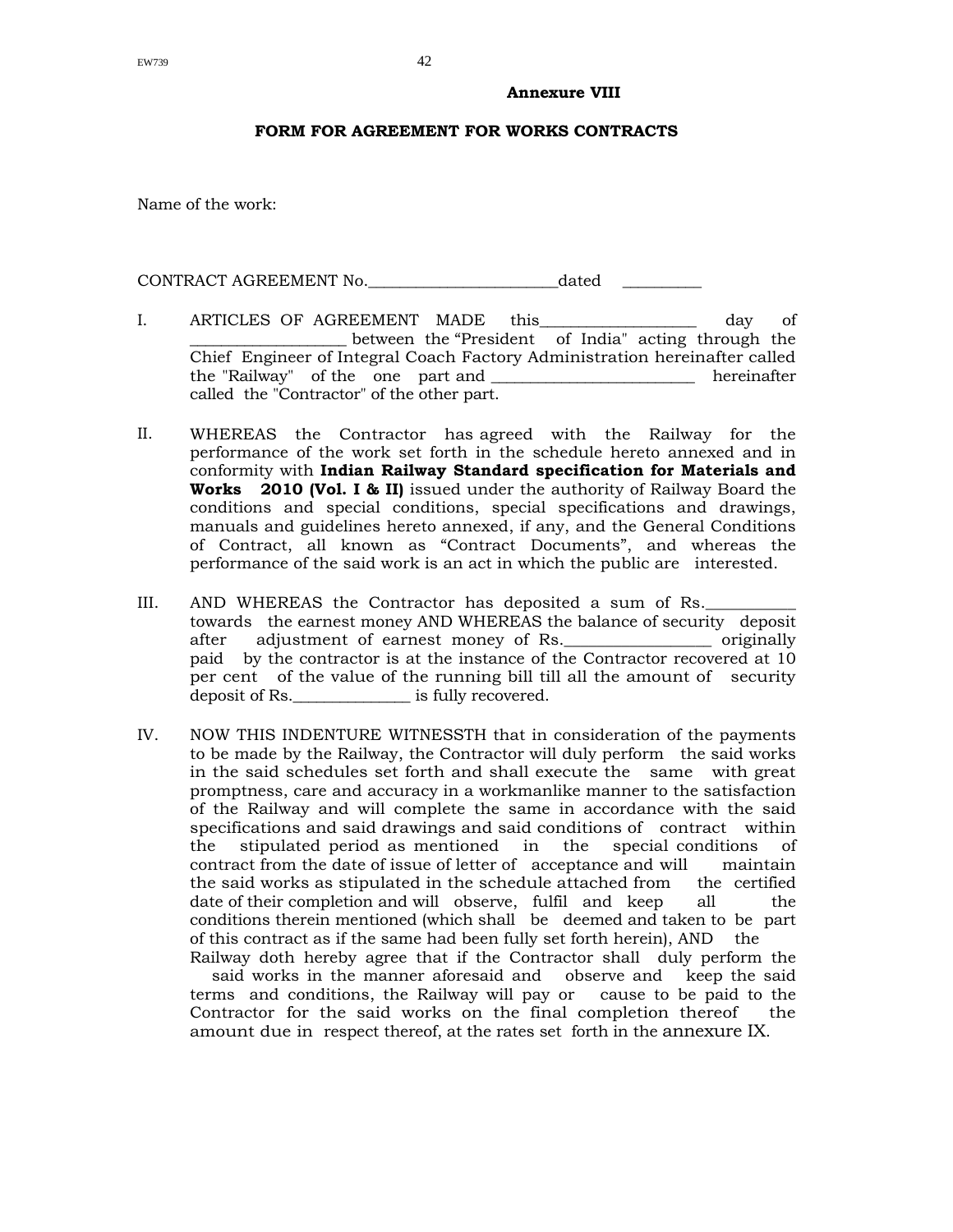V It is hereby agreed and declared that all the provisions of the said specifications, conditions of contract which have been carefully read and understood by the Contractor, and the printed Schedule of Rates including

the General Instructions contained in Pages I to III thereof, shall be binding upon the Contractor and upon the Railway Administration as if the same had been repeated herein and shall be read as part of these presents.

VI. The cost of stamp duty on the agreement shall be borne by the Contractor.

Signature of Witness (with Address to Signature of Contractor) **Contractor** 

Date : \_\_\_\_\_\_\_\_\_\_\_\_\_\_\_\_

Designation Integral Coach Factory for President of India.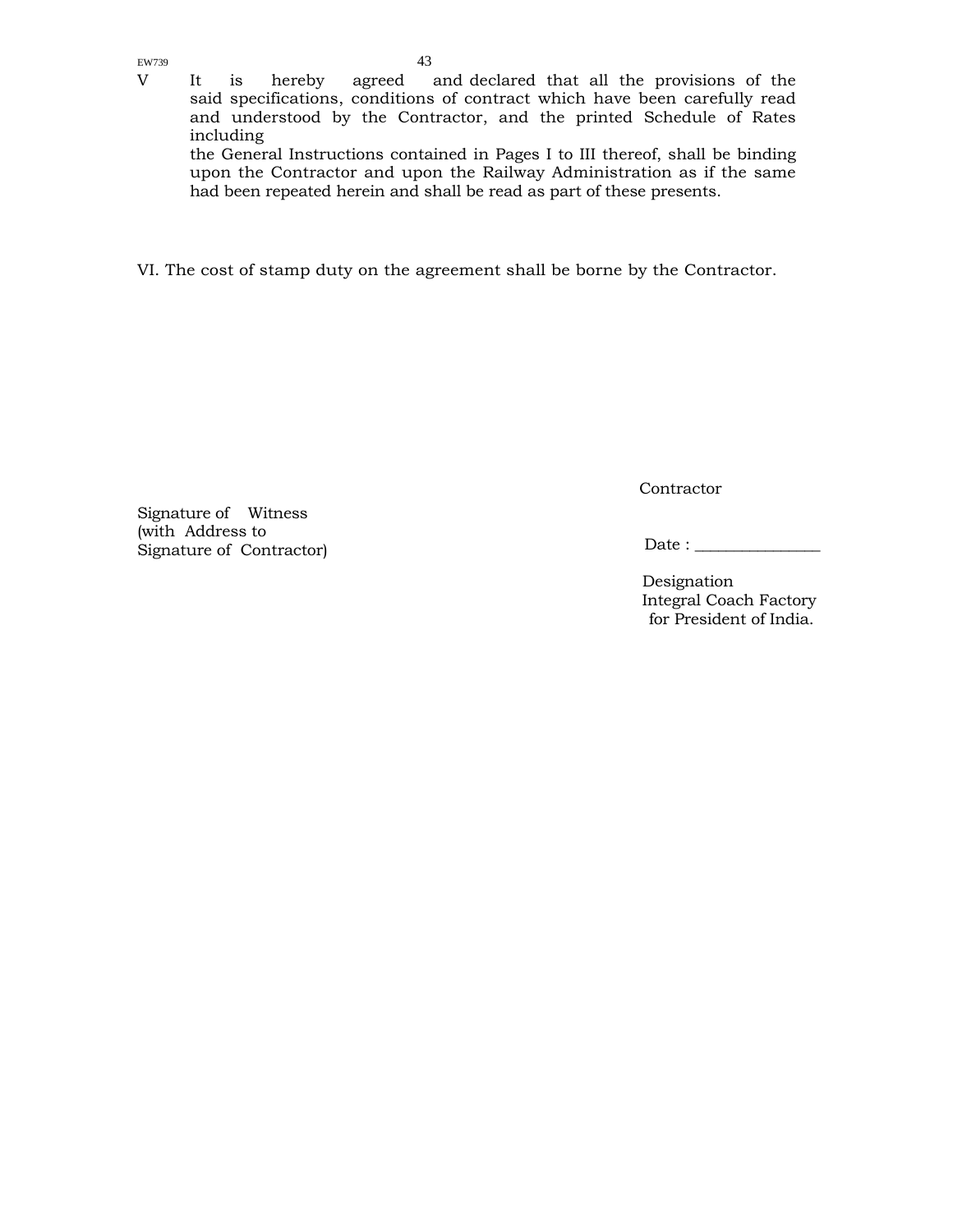#### **ANNEXURE IX FOR OFFICIAL USE ONLY FORM FOR ACCEPTANCE OF TENDER**

(This is only for guidance. The issuing authority will decide the format and contents based on complete Contract Documents)

No.

| Sir(s), |  |
|---------|--|

Name of work :

Tender Notice No: \_\_\_\_\_\_\_\_\_\_\_\_\_\_\_\_\_\_\_\_\_\_\_\_\_\_\_\_\_ Item No: \_\_\_

I accept the tender offered by you for the above work and agree to pay the rates as per **Southern Railway Unified Standard Schedule of Rates 2011,** as corrected by and upto Correction Slip No……….of**………….**at the rates at par/enhanced/diminished by………………………..per cent in respect of Schedule 'A' (items covered by the Southern Railway Unified Standard Schedule of Rates 2011) and at the rates at par/enhanced/diminished by………………………..per cent in respect of Schedule 'A1' (items covered by the Southern Railway Unified Standard Schedule of Rates 2011) and at the rates at par/enhanced/diminished by………………………..per cent in respect of Schedule 'A2' (items covered by the Southern Railway Unified Standard Schedule of Rates 2011) and at the rates as entered in the Schedule-B…………….(items not covered by the Southern Railway Unified Standard Schedule of Rates 2011) and the value of contract works out to Rs. \_\_\_\_\_\_\_\_\_\_\_\_\_\_\_\_\_\_\_.

The Letter of Acceptance is issued in duplicate. Please return one copy of the same duly signed in token of acceptance of the contents of this letter within seven days after receipt of the letter. Otherwise, it may be determined that you have abandoned the contract and your offer and the acceptance thereof shall be treated as cancelled and the Railways shall be entitled to forfeit the full amount of Earnest Money Deposit and initiate the process to recover Liquidated Damage for default. This Letter of Acceptance forms part of the contract documents governing this contract.

A letter addressed to the Asst. Supdt. Of stamps, No.32, Rajaji Road, New Collector Office ( $8<sup>th</sup>$  floor), Chennai-1 together with an agreement form is sent herewith for resubmission duly getting embossed with an adhesive stamp to the value of Rs.20/- so as to enable this office to arrange for the execution of agreement.

Please acknowledge receipt of this letter.

Chief Engineer for and on behalf of President of India

Place : Date · WITNESSES : 1 : Signature Name: Address: Date: 2: Signature Name: Address: Date: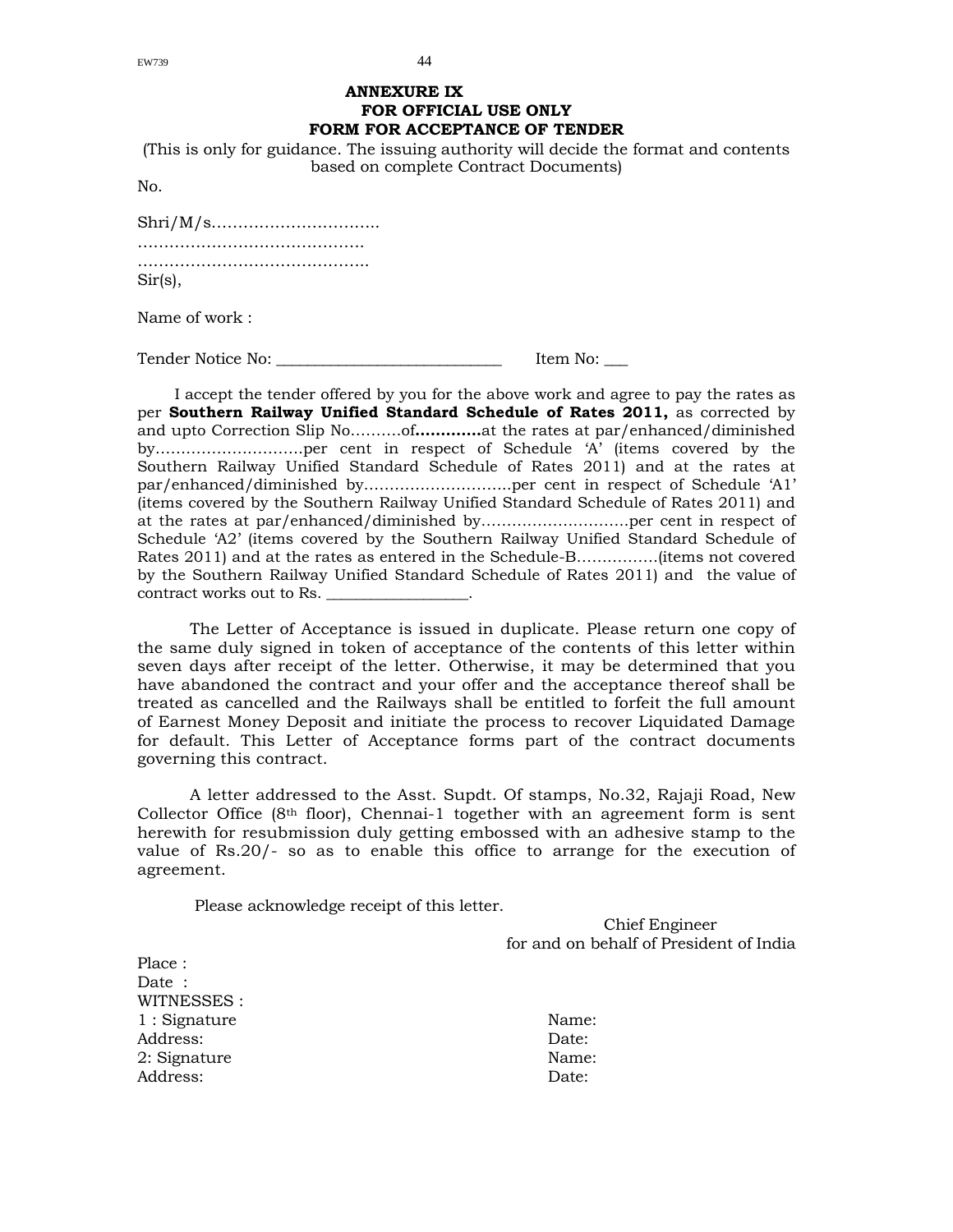### **PROFORMA FOR DECLARATION REGARDING "NO MIDDLEMAN"**

(To be furnished individually by all partners of firm /Joint Venture.)

"I hereby declare and commit that no agent, middleman or any intermediary has been, or will be, engaged to provide any services, or any other items of work related to the award and performance of this contract. I further declare and commit that no agency commission or any payment which may be construed as an agency commission has been, or will be, paid and that the tender price will not include any such amount ".

Name

Date: Signature: Signature: Signature: Signature: Signature: Signature: Signature: Signature: Signature: Signature: Signature: Signature: Signature: Signature: Signature: Signature: Signature: Signature: Signature: Signatu

Designation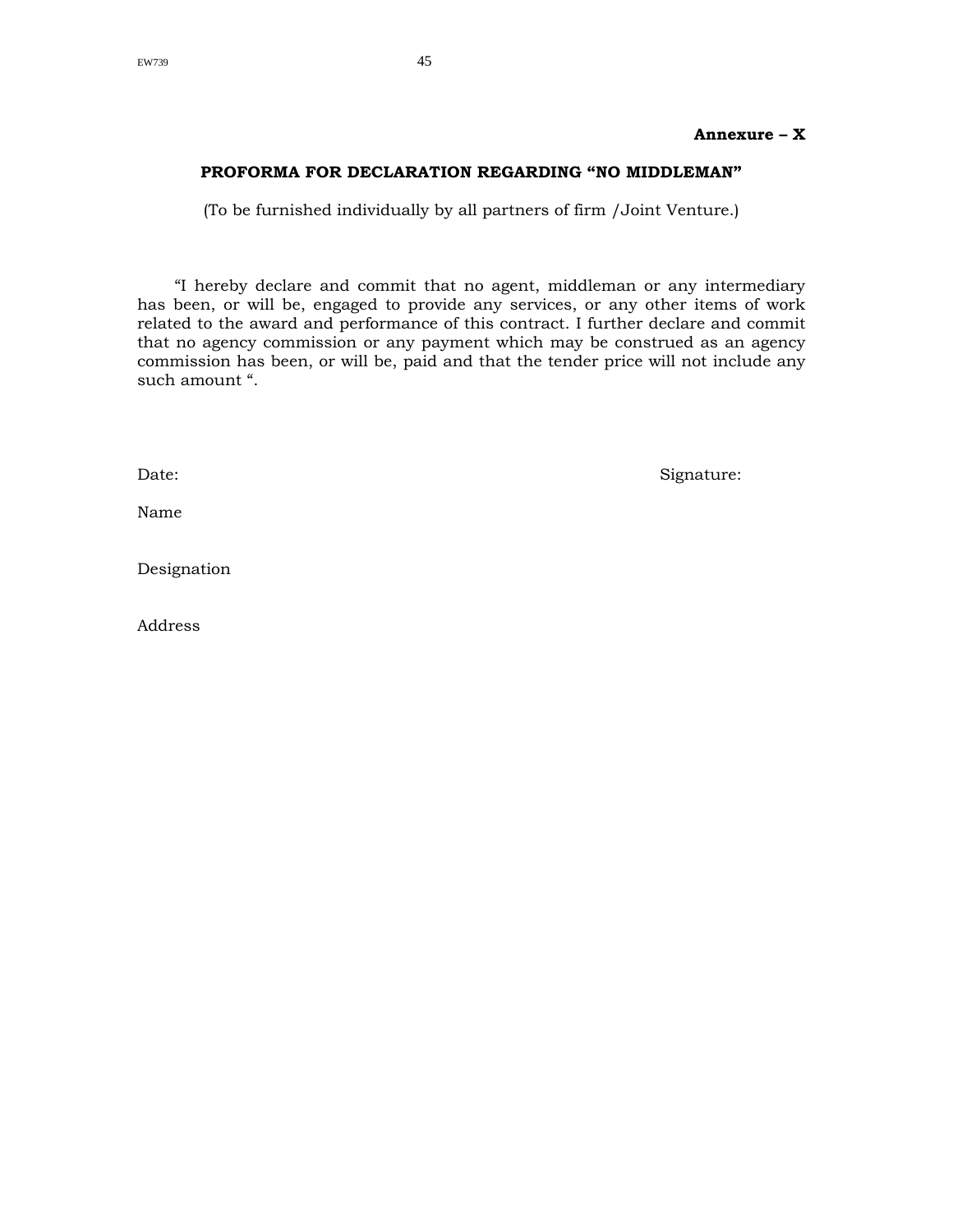#### Annexure XI

#### INTEGRAL COACH FACTORY, CHENNAI 600 038

### OPTION FORM FOR RECEIVING PAYMENT THROUGH NEFT

| S1                | Details                                                                                                                                                                              | $\ddot{\cdot}$       | To | be | filled                           | by | the |
|-------------------|--------------------------------------------------------------------------------------------------------------------------------------------------------------------------------------|----------------------|----|----|----------------------------------|----|-----|
|                   |                                                                                                                                                                                      |                      |    |    | Tenderer/Contractor without fail |    |     |
| 1)                | Name of the firm                                                                                                                                                                     | $\ddot{\cdot}$       |    |    |                                  |    |     |
| 2)                | Vendor codes allotted by<br><b>ICF</b><br>If more than one vendor<br>code/EFT number allotted<br>by ICF, furnish all, (or) if<br>not was allotted early, left<br>the column be blank | $\cdot$ :            |    |    |                                  |    |     |
| 3)                | Address of the firm                                                                                                                                                                  | $\ddot{\cdot}$       |    |    |                                  |    |     |
| 4)                | Name of the bank                                                                                                                                                                     |                      |    |    |                                  |    |     |
| 5)                | <b>Branch</b>                                                                                                                                                                        | $\ddot{\cdot}$       |    |    |                                  |    |     |
| 6)                | of<br>Address<br>the<br>bank<br>branch                                                                                                                                               | $\cdot$              |    |    |                                  |    |     |
| $\left( 7\right)$ | Account number                                                                                                                                                                       | $\ddot{\cdot}$       |    |    |                                  |    |     |
| 8)                | Type of Account                                                                                                                                                                      | $\ddot{\cdot}$       |    |    |                                  |    |     |
| 9)                | IFS Code of the branch                                                                                                                                                               | $\ddot{\cdot}$       |    |    |                                  |    |     |
| 10)               | MICR Code of the branch                                                                                                                                                              | $\ddot{\phantom{a}}$ |    |    |                                  |    |     |

Signature of the authorized person Of the Firm with seal & date

Certified that the information furnished above are correct. Our branch is participating in the NEFT system

Signature of the Banker with stamp

### **Note**

1. Account number and IFS code should be furnished exactly as appearing in the cheque book and the same may be verified with the Bank.

2. A cancelled cheque may be enclosed for verification.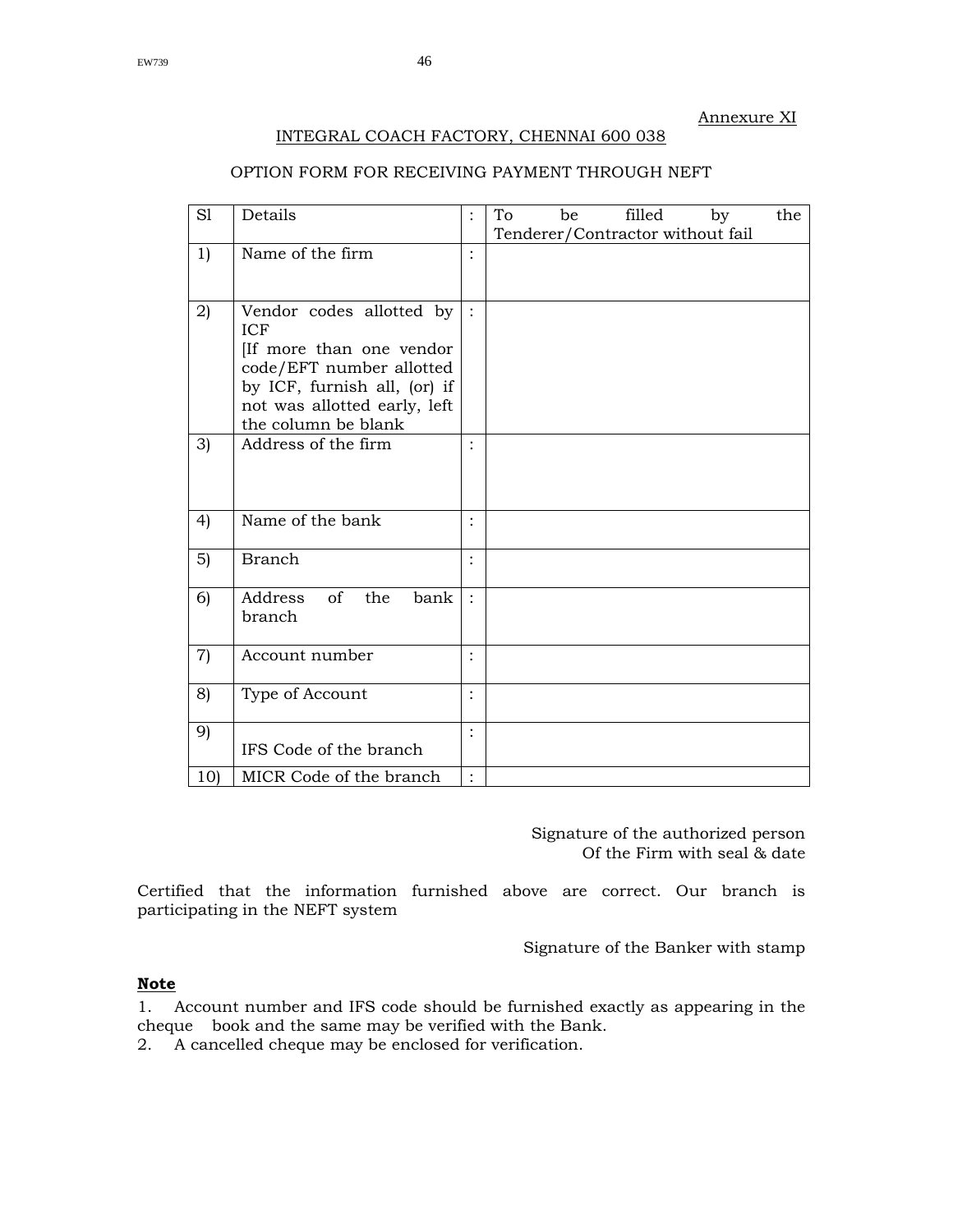#### **PAYMENT OF TENDERER/CONTRACTORS BILLS THROUGH ELECTRONIC MODE ONLY (i.e. EFT / NEFT / RTGS)**

As per the recent instructions of Railway Board, all the payments to the tenderers / Tenderer/Contractors are to be made through electronic mode only. Hence all tenderers / Tenderer/Contractors should furnish the **NEFT** option form while submitting their offer. **All the payments due to tenderers / Tenderer/Contractors including refund of EMD / SD will be made through NEFT only**. The **NEFT** option form can be downloaded from ICF website **www.icf.indianrailways.gov.in** 

If the bank branch of the Tenderer/Contractors is not covered under **NEFT scheme**, they have to furnish the following details, which will be incorporated in all cheques issued in their favour.

| S1. | Details                                                               | To<br>filled<br>by<br>the tenderer<br>be |
|-----|-----------------------------------------------------------------------|------------------------------------------|
|     |                                                                       | Tenderer/Contractor without fail         |
| 1)  | Name of the firm                                                      |                                          |
| 2)  | Full address of the firm                                              |                                          |
| 3)  | Bank Account no                                                       |                                          |
| 4)  | Type of Account                                                       |                                          |
| 5)  | Bank specific code no of<br>the Tenderer/Contractor<br>(if available) |                                          |
| 6)  | Name of the bank                                                      |                                          |
| 7)  | Branch<br>and<br>name<br>address                                      |                                          |

The option form for receiving payment through **NEFT** is enclosed herewith.

 Signature of the Tenderer/Contractor **Date** Date Address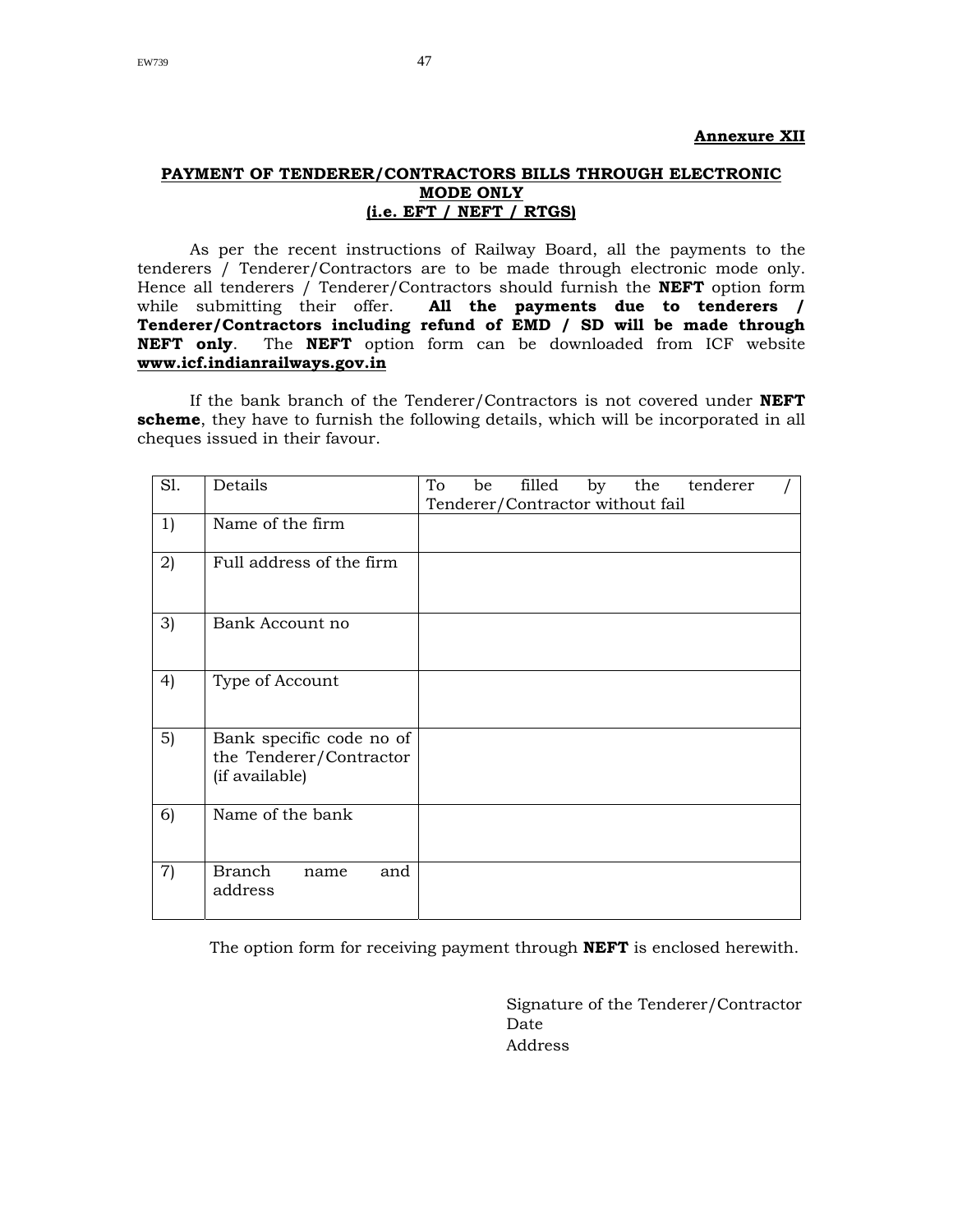#### **INTEGRAL COACH FACTORY**

#### **FORM FOR AGREEMENT FOR ZONE (ZONAL) CONTRACT CONTRACT (ZONAL) AGRTEEMENT NO……………….DATED…………**

- **1.** Articles of agreement made this…………………….day of……………….of 20….. Between the "President of India" acting through the………………………………. Of Integral Coach Factory, herein after called for "Railway" of the one part and………………………………………..herein after called the "Contractor" of the other part.
- **2.** Whereas the Contractor has agreed with the Railway during the period of………..months from…………to…………………..for the performance of:

a) New works, additions and alterations to existing structures, special repair works and supply of building materials and

b) All ordinary repair and maintenance works:

Subject to the contract value of each such work not exceeding to Rs. 2,00,000/-

And whereas the Contractor has agreed to carry out the works at any site in

Zone…………….as detailed in the **Southern Railway Unified Standard Schedule of Rates 2011** or in SSE/SE/P.Way/Works)/............section as may be entrusted to h im at the option of the Railway from time to time during the said contract period and as will be set forth in the Work Orders (which Work Orders shall be deemed and taken to be part of this contract) that will be issued during the said period at par /……………………….. percent above/below the **Southern Railway Unified Standard Schedule of Rates 2011,** corrected up Printed/Advance Correction Slip No……………dated……………..and as per the Contract Documents complete and whereas the performance of the said works is an act in which the public are interested.

- **3.** And whereas this contract does not cover/covers supply of ballast included in the **Southern Railway Unified Standard Schedule of Rates 2011.**
- **4.** And whereas in the case of bad work or materials, the Engineer may take such action as may be deemed necessary under the relevant clauses of the conditions of contract.
- **5.** The contract shall be in force for the period mentioned above, However, the Chief Engineer/……../Engineer may at his option and without assigning any reasons for so doing, put an end to this contract at any time. In such case the Contractor will be given a clear notice of three months to enable him to complete all the works entrusted to his through work orders.

#### **6. SD and EMD will be applicable as per Special Conditions of contract**

- **7.** Now this indenture witnesseth that in consideration of the payments to be made by the Railway, the Contractor will duly perform the works set forth in the said Work orders and will execute the same great promptness, care and accuracy in a work man like manner to the satisfaction of the Railway and will complete the same on or before the respective dates specified therein in accordance with the said specifications and said drawings if any) and the said Contract Documents complete, and will fulfill and keep all the conditions there in mentioned (which shall be deemed and taken to be part of this contract as if the same had been fully set forth therein), and the Railway doth hereby agree that if the Contractor shall duly perform the said works in the manner aforesaid and observe and keep the said terms and conditions, the Railway will pay or cause to be paid to the Contractor for the said works on the completion thereof, the amount due in respect thereof, at the rates specified in the schedule(s) here to annexed.
- **8.** Entrustment of all or any of the works referred to in clause 2 above to the Contractor shall be at the option of the Railway.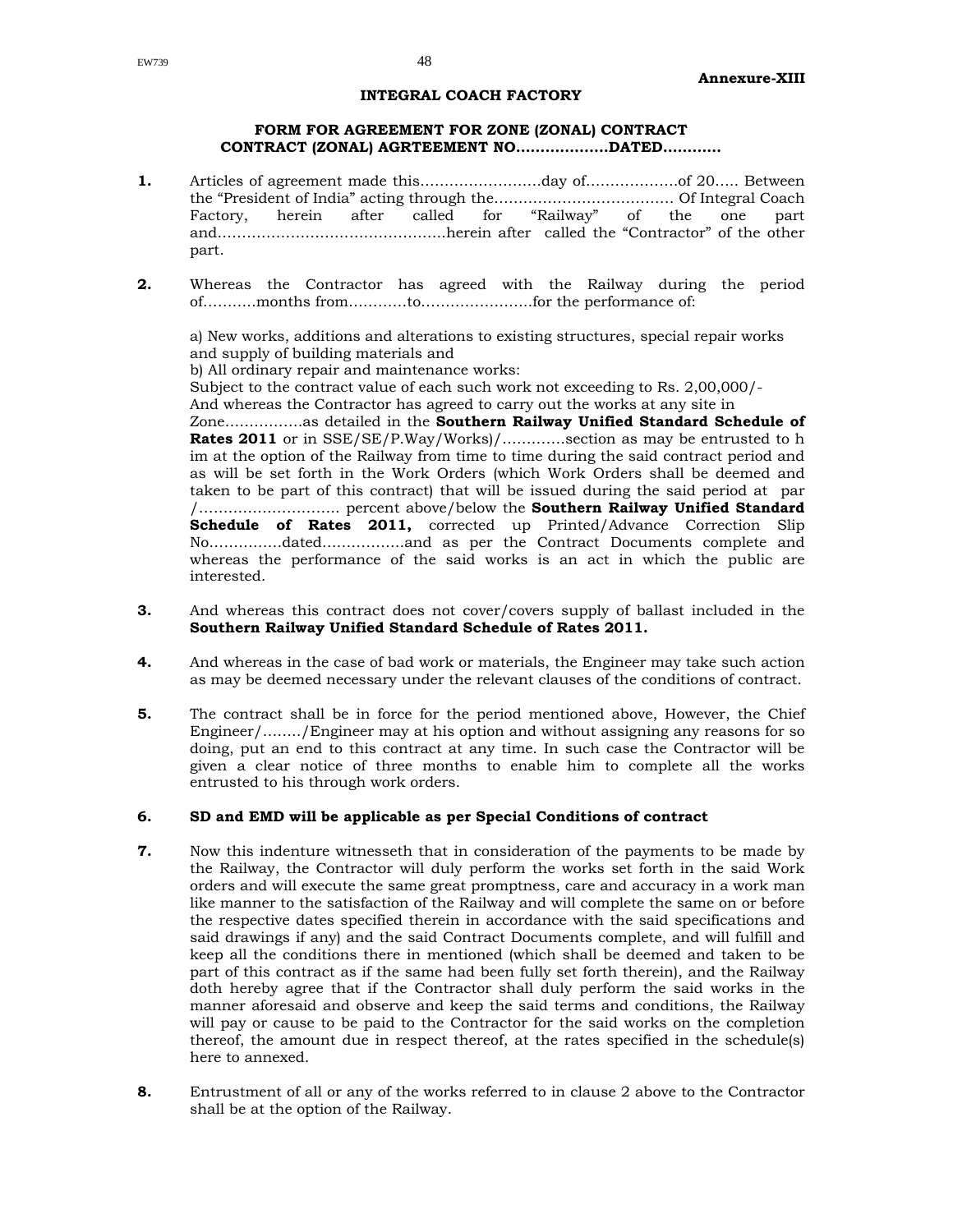Zone details and rates under this contract are as under:

| Zone | Section | Rate as per<br>$DyCE/XEN$ | Rates of <b>Southern Railway Unified</b><br><b>Standard Schedule of Rates 2011 as</b><br>corrected upto correction slip No dt<br>At par/enhanced/diminished by<br>Percentage shown below. |                    |                 |
|------|---------|---------------------------|-------------------------------------------------------------------------------------------------------------------------------------------------------------------------------------------|--------------------|-----------------|
|      |         |                           | % In figures                                                                                                                                                                              | % in words At par/ | above/<br>below |

#### **Signature of Tenderer/Contractor**

**Chief Engineer** ……………….. **(for the President of India) …………** 

Signature & address of witness to the signature of the Contractor.

Witness No.1 ……………………/ Signature …………………….. Date …………………. Address………………………………………………….

Witness No. 2…………………./ Signature ………………………. Date …………………

Address…………………………………………………..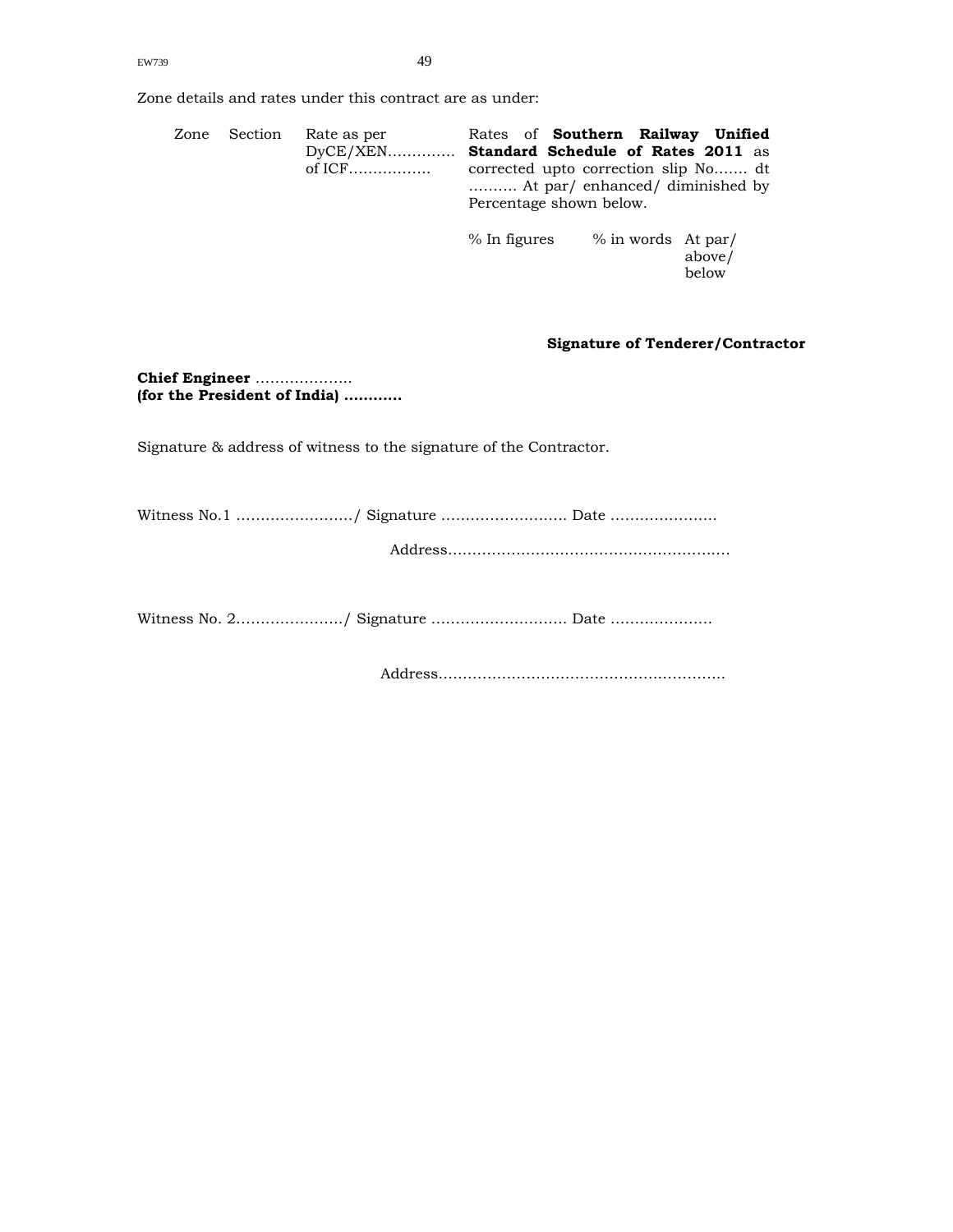| <b>Annexure-XIII A</b> |
|------------------------|
|------------------------|

|       |              | FORM FOR WORK ORDER UNDER ZONE CONTRACT | <b>INTEGRAL COACH FACTORY</b>   |   |                                                                                                  | AIIIICAUI C'AIII A |
|-------|--------------|-----------------------------------------|---------------------------------|---|--------------------------------------------------------------------------------------------------|--------------------|
|       |              |                                         |                                 |   |                                                                                                  |                    |
|       |              | Name of work(site)                      |                                 |   |                                                                                                  |                    |
|       |              |                                         |                                 |   |                                                                                                  |                    |
|       |              |                                         |                                 |   |                                                                                                  |                    |
|       |              |                                         |                                 |   |                                                                                                  |                    |
|       |              |                                         |                                 |   |                                                                                                  |                    |
|       |              |                                         |                                 |   |                                                                                                  |                    |
| Sl.No | Item<br>No l | item of work quantity                   | Description of Approximate Unit |   | Rates in fig. And in<br>words<br>as in schedule<br>annexed<br>to the Zone contract<br>agreement. | Amount             |
|       |              | $\mathcal{S}$                           | 4                               | 5 | Rs. P.<br>$6 \qquad \qquad$                                                                      | Rs.<br>Ρ.          |

The works herein mentioned are required to be completed on or before………………….. (date). The quantities provided herein are approximate and subject to variation under Clause 42 of the General conditions of Contract of the Railway, read in conjunction with Special Conditions, if any and other Contract Documents as applicable.

1 2 3 4 5 6 7

 (……………………………………) Signature of Tenderer/Contractor Chief Engineer/ Dy Chief Engineer/……………../ XEN/…………………………. …………………..………Integral

Coach Factory

(for the President of India)

Place:

Date:

I agree to complete the works herein set forth on or before the date specified under the Zone Contract Agreement herein before referred to in conformity with the drawings here to annexed, if any, and in accordance with the General and Special (if any) Conditions of Contract and **Indian Railway Standard specification for Materials and Works 2010(Vol.I & II)** with all Correction Slips/Amendments uptodate.

|                                                                     | Contractor's Name & Address<br><b>Signature of Tenderer/Contractor</b> |
|---------------------------------------------------------------------|------------------------------------------------------------------------|
| Signature of witnesses with address to signature of the Contractor: |                                                                        |
|                                                                     |                                                                        |
|                                                                     |                                                                        |
|                                                                     |                                                                        |
|                                                                     |                                                                        |
|                                                                     |                                                                        |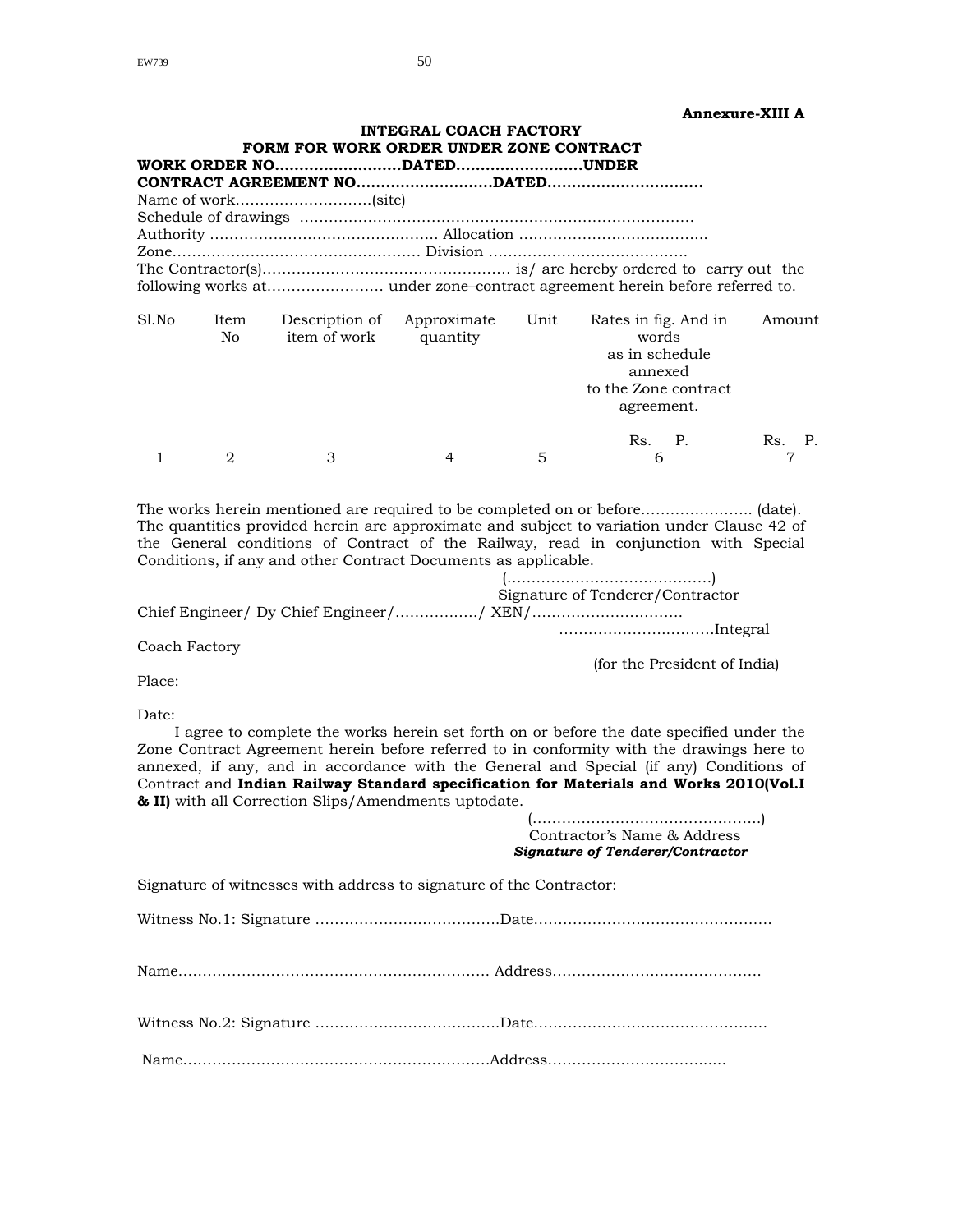#### EW739  $51$ **Annexure – XIV Financial Status**

Each tenderer or each member of a JV must fill in this form separately.

|                                  | Financial Data for Previous 3 years |        |  |
|----------------------------------|-------------------------------------|--------|--|
|                                  | Year 1                              | Year 3 |  |
| 1. Total Assets                  |                                     |        |  |
| 2. Current Assets                |                                     |        |  |
| 3. Total Liabilities             |                                     |        |  |
| 4. Current Liabilities           |                                     |        |  |
| 5. Net Worth $(= 1 - 3)$         |                                     |        |  |
| 6. Working Capital (=<br>$2 - 4$ |                                     |        |  |

Name of Tenderer / JV partner :

The Tenderer shall attach copies of the following original documents with the form :-

1. Attested Copies of the audited balance sheets, including all related notes, and income statements for the last three years, as indicated above.

2. Contents of this form should be certified by a Chartered Accountant/Auditor. Name and signature of authorised Signatory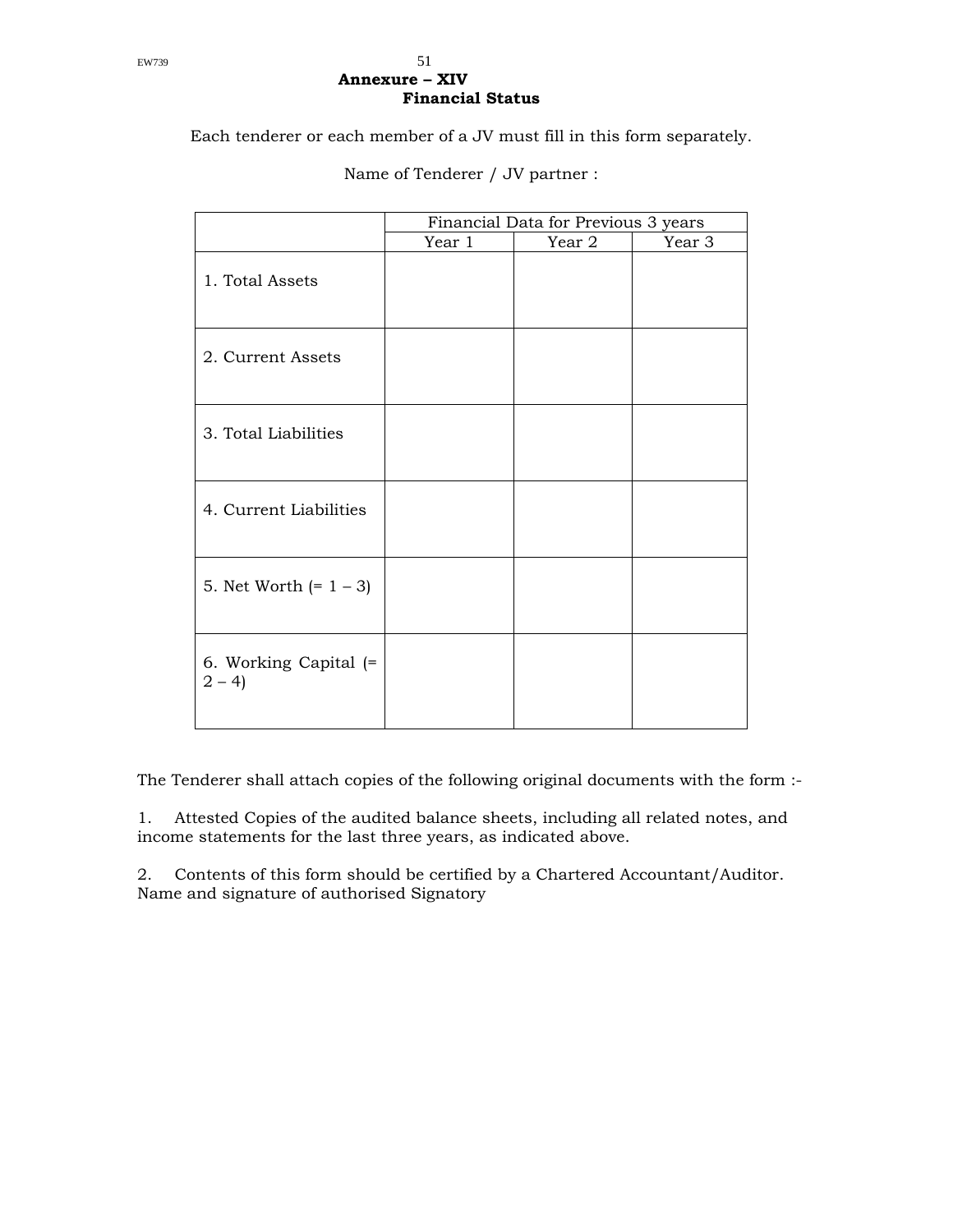#### **INTEGRAL COACH FACTORY**

TENDER NO: EW/739

| Name of | Cleaning and Housekeeping of Toilet blocks inside Shell       |
|---------|---------------------------------------------------------------|
| Work:   | Factory, Cleaning and Housekeeping of Toilet blocks including |
|         | road sweeping inside Furnishing Factory, Cleaning and         |
|         | Housekeeping of Toilet blocks, office rooms, passage, road    |
|         | sweeping and gardening in shell Administrative office,        |
|         | Furnishing Works office and Design & Development office for   |
|         | two years.                                                    |

Name of the Tenderer :

## **Annexure 'A'**

#### **(LIST OF PLANS)**

| Sl.No. | Description & Plan No. |
|--------|------------------------|
|        |                        |
|        |                        |

#### **NOTE:**

Plans can be seen either in the Office of the Chief Engineer, Integral Coach Factory, Chennai-600038 during all working days i.e. from 9:30 AM to 5:30 PM.

#### SIGNATURE OF THE TENDERER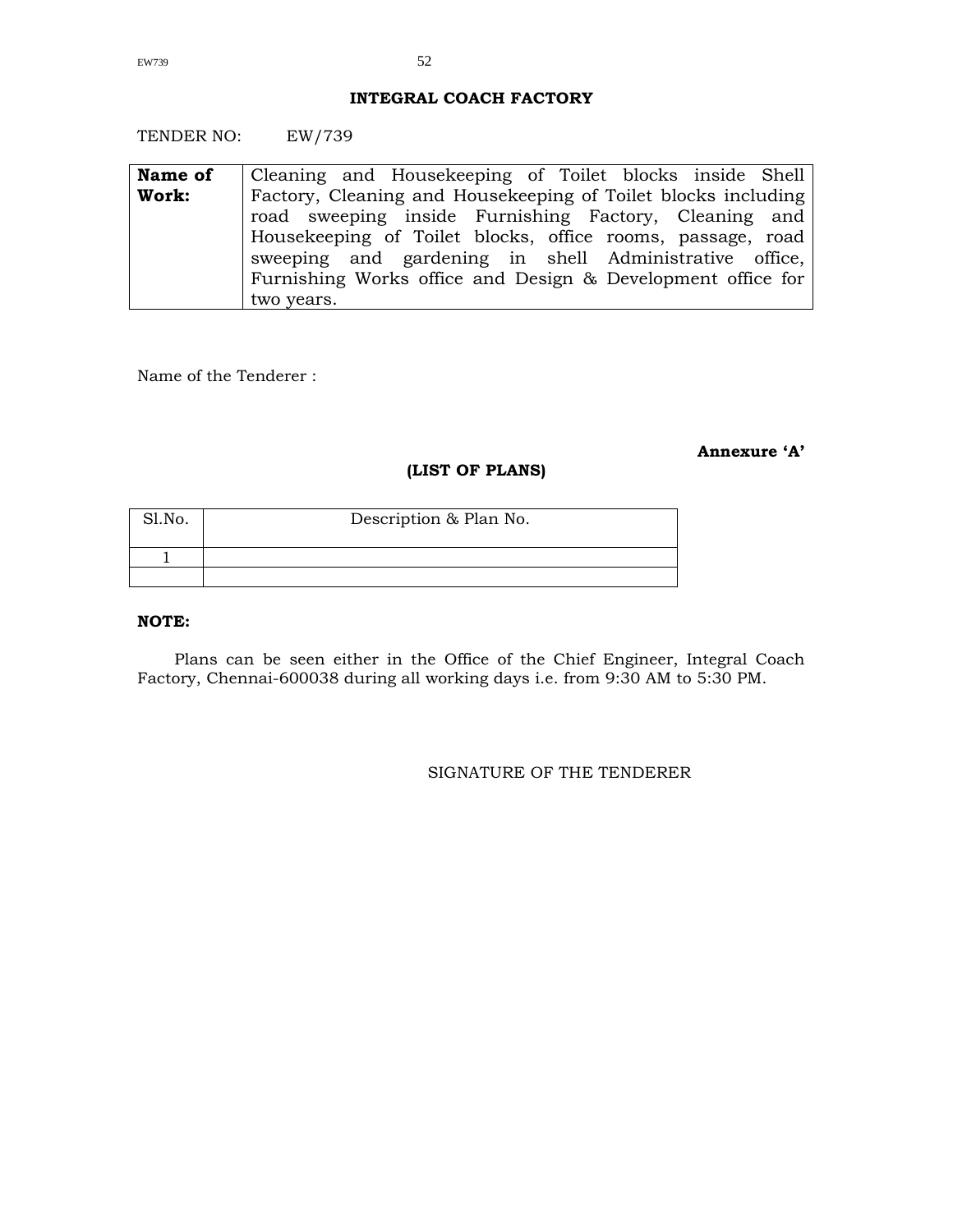#### **PART - B**

#### **ADDITIONAL INSTRUCTIONS & SPECIAL CONDITIONS OF CONTRACT**

#### 11.0 **PROGRAMME OF WORK:**

- 11.1 Immediately on issue of letter of acceptance of this tender, the Contractor should submit a programme of work showing the activities work wise for completing the whole work within the stipulated period of completion, in consultation with the Executive Engineer-in-charge of the work. If so desired by the Engineer, the Contractor shall submit further programme from time to time, taking into consideration the latest progress achieved till then.
- 11.2 Non-submission of the programme as envisaged above shall entitle Railway to terminate the contract under Clause 62 of the General Conditions of Contract.
- 11.3 This is to reiterate that the Railway reserves the right of terminating the contract at any stage of review of the progress, if the above agreed programme(s) are not adhered to within the margin of 10% as envisaged in Clause 62(1)(viii) of the General Conditions of Contract
- 11.4 If the contract is terminated due to the failure of contractor, Railway reserves the right to invite one or more tenders for the completion of balance work separately or combined with other similar work.

#### 12.0 **PERFORMANCE GUARANTEE**

The procedure for submitting Performance Guarantee is outlined below :

- a) The successful bidder shall have to submit a performance Guarantee (PG) within 30 days from the date of issue of Letter of Acceptance (LOA). Extension of time for submission of PG beyond 30(thirty) days and up to 60 days from the date of issue of Letter of acceptance may be given by the Authority who is competent to sign the contract agreement. However, a penal interest of 15% per annum shall be charged for delay beyond 30(thirty) days. I.e from 31st day after issue of LOA. In case the contractor fails to submit the requisite PG even after 60dyas from the date of issue of LOA,the contract shall be terminated duly forfeiting EMD and other dues, if any, payable against that contract. The failed contractor shall be debarred from participating in re-tender for that work.
- b) The successful bidder shall submit a Performance Guarantee (PG) amounting to 5% of the contract value in any of the following forms:-
	- (i) a deposit of Cash,
	- (ii) Irrevocable Bank Guarantee,
	- (iii) Government Securities including State Loan Bonds at 5 percent below the market value,
	- (iv) Deposit Receipts, Pay Orders, Demand Drafts and Guarantee Bonds. These forms of Performance Guarantee could be either of the State Bank of India or of any of the Nationalized Banks
	- (v) Guarantee Bonds executed or Deposits Receipts tendered by all Scheduled Banks,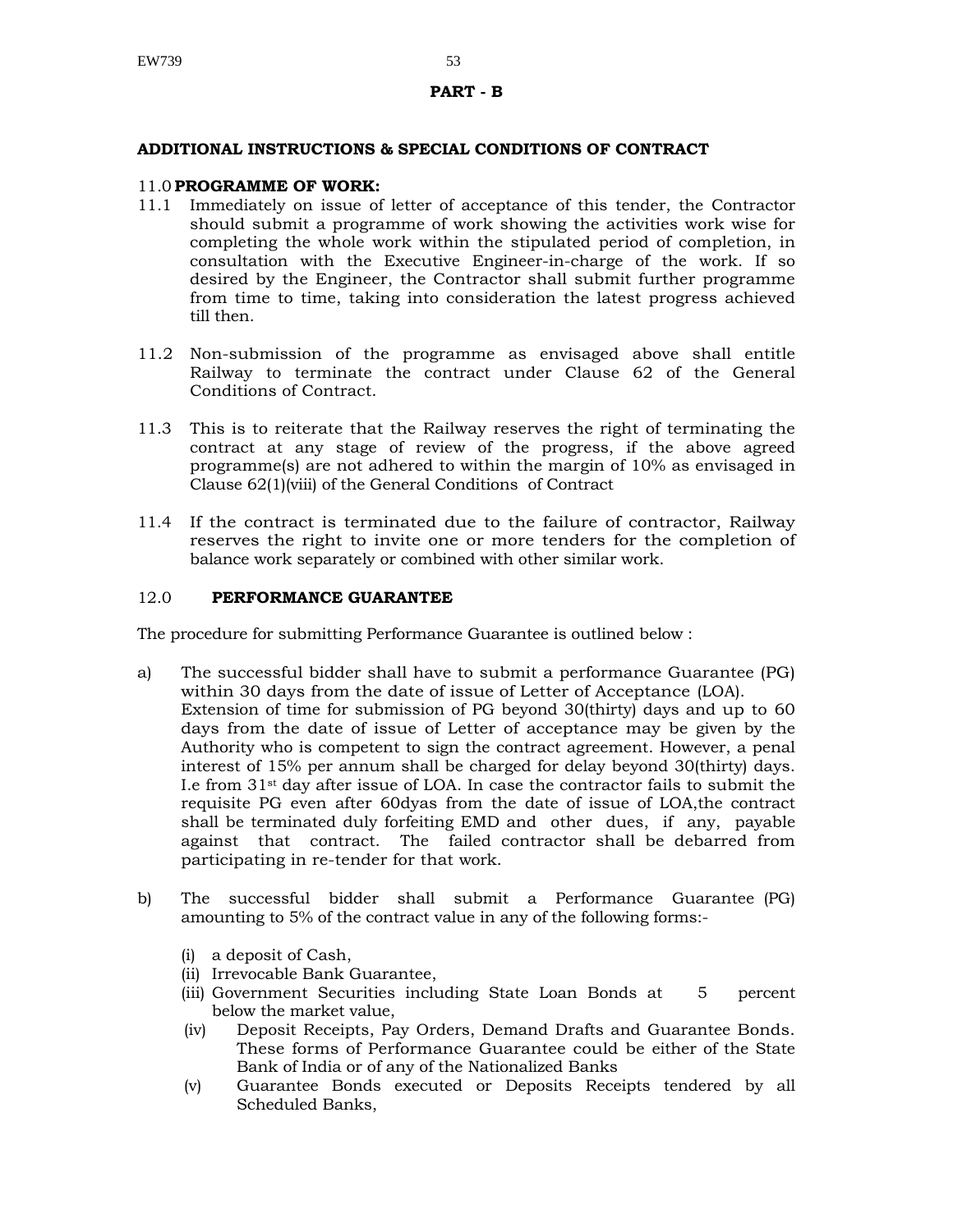- (vi) a Deposit in the Post Office saving Bank,
- (vii) a Deposit in the National Savings Certificates,
- (viii) Twelve years National Defence Certificates,
- (ix) Ten years Defence Deposits,
- (x) National Defence Bonds, and
- (xi) Unit Trust Certificates at 5 percent below market value or at the face value whichever is less.

Also FDR in favour of FA&CAO (free from any encumbrance) may be accepted.

#### NOTE:

The instruments as listed above will also be acceptable for Guarantees in case of Mobilization Advance.

- c) The Performance Guarantee should be furnished by the successful bidder after the letter of acceptance has been issued, but before signing of the agreement. This guarantee shall be initially valid up to the stipulated date of completion plus 60 days beyond that. In case, the time for completion of work gets extended, the contractor shall get the validity of Performance Guarantee extended to cover such extended time for completion of work plus 60 days.
- d) The value of the performance guarantee will not change for variation up to 25% (either increase or decrease). In case during the course of execution, value of the contract increases by more than 25% of the original contract value, an additional performance guarantee amounting to 5%(five percent) for the excess value over the original contract value shall be deposited by the contractor.
- e) The Performance Guarantee (PG) will be released after the physical completion of the work based on the "Completion Certificate " issued by the Competent Authority stating that the contractor has completed the work in all respects satisfactorily. The security deposit however, will be released only after the expiry of the maintenance period and after passing the final bill based on " No Claim Certificate.
- f) Wherever the contract is rescinded, the security deposit will be forfeited and the Performance Guarantee will be encashed and the balance work will be got done independently without risk and cost of the failed contractor. The failed contractor will be debarred from participating in the tender for executing the balance work. If the failed contractor is a JV or a partnership firm, then every member / partner of such a firm will be debarred from participating in the tender for the balance work either in his/her individual capacity or as a partner of any other JV / partnership firm.
- g) The Engineer will not make a claim under the Performance Guarantee except for amounts to which the President of India is entitled under the contract (not withstanding and / or without prejudice to any other provision in the contract agreement) in the event of:
	- (i) Failure by the contractor to extend the validity of the Performance Guarantee as described herein above, in which event the Engineer may claim the full amount of the Performance Guarantee.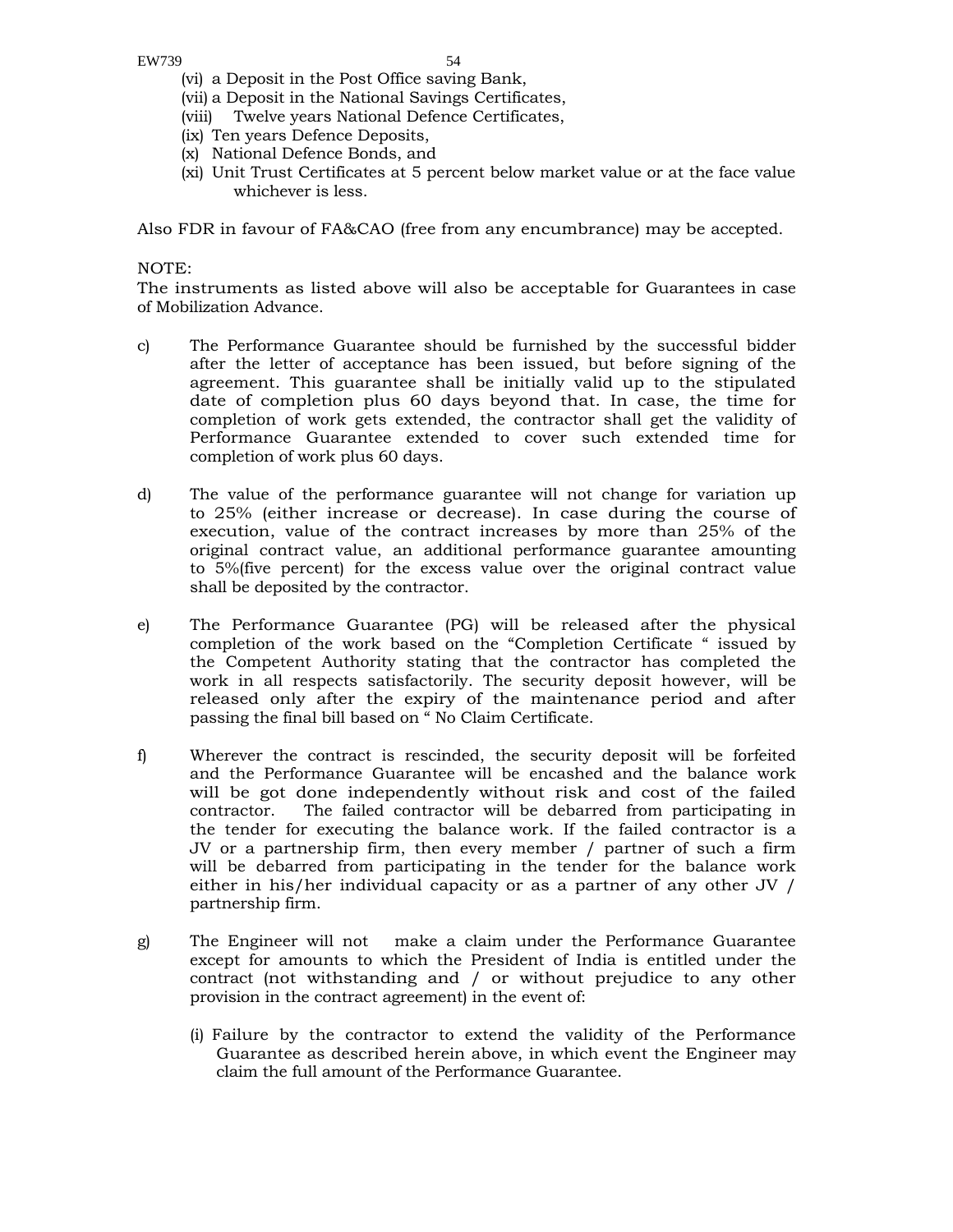- (ii) Failure by the contractor to pay President of India any amount due, either as agreed by the contractor or determined under any of the clauses / conditions of the agreement, within 30 days of the service of notice to this effect by Engineer.
- (iii) The contract being determined or rescinded under provision of the GCC the Performance Guarantee will be forfeited in full and will be absolutely at the disposal of the President of India.
- 12.1 In case the successful contractor fails to start the work and submit the performance guarantee within the stipulated time frame, then the Railway administration reserves the right to debar the contractor from participating in Integral Coach Factory – Tenders for a period of one year.

#### 13.0 **SECURITY DEPOSIT**

13.1 The security deposit / rate of recovery / mode of recovery will be as under:-

- a) Security Deposit for the work will be 5% of the contract value,
- b) The rate of recovery will be at the rate of 10% of the bill amount till the full security deposit is recovered,
- c) Security Deposits will be recovered only from the running bills of the contract if the value of contract is less than Rs.50 crores and no other mode of collecting SD such SD in the form of instruments like BG, FD etc., will be accepted towards Security Deposit.
- d) In case of contracts value of Rs.50 crore and above, irrevocable Bank Guarantee will also be accepted as a mode of obtaining security deposit.
- NOTE: No interest will be payable on the security deposit.
- 13.2 The earnest money taken for the due performance of the stipulation to keep the offer open till the date specified in the tender will be refunded to the unsuccessful Tenderer / Tenderers within a reasonable time. The earnest money deposited by the Successful Tenderer/ Tenderers will be retained towards the security deposit for the due and faithful fulfilment of the contract but shall be forfeited if the Contractor/s fail to execute the Agreement or start the work within reasonable time (to be determined by the Engineer-incharge) after notification of the acceptance of his/their tender.
- 13.3 Security Deposit will be returned to the contractor after the physical completion of the work as certified by Competent Authority and after the expiry of Maintenance Period and after passing the final bill as certified by the Competent Authority. The Competent Authority shall normally be the authority that is competent to sign the contract. If the Competent Authority is of the rank lower than JA Grade, then a JA Grade Officer (concerned with the work) should issue the certificate. The certificate, inter alia, should mention that the work has been completed in all respects and that all the contractual obligations have been fulfilled by the contractors and the there is no due from the contractor to Railways against the contract concerned. Before releasing the SD, an unconditional and unequivocal no claim certificate will be required to be submitted by the contractor concerned.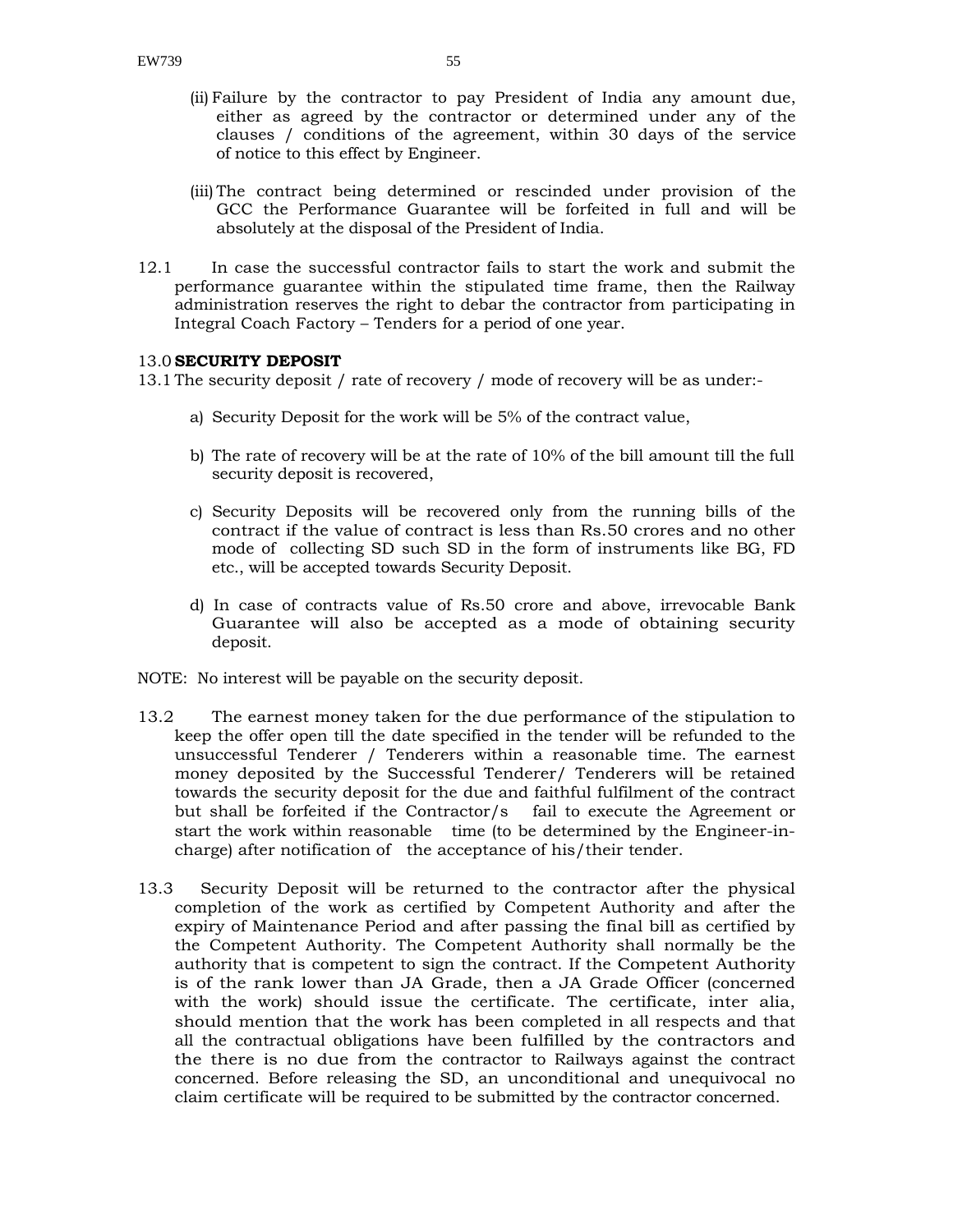13.4 After the work is physically completed, security deposit recovered from the running bills of a contractor will be returned to contractor if he/ they so desires, in lieu of FDR/ irrevocable Bank Guarantee for equivalent amount to be submitted by contractor.

#### 13.5 ADJUSTMENT OF EARNEST MONEY DEPOSIT [EMD] TOWARDS SECURITY DEPOSIT [SD] / REFUND OF EMD AMOUNT TO THE SUCCESSFUL TENDERER

If EMD is submitted in the form of

| (a) | Pay order | Demand draft / Banker   - The same would be adjusted towards SD, as |  |  | per clause $16(1)$ of GCC |                                                                                                                                  |  |  |
|-----|-----------|---------------------------------------------------------------------|--|--|---------------------------|----------------------------------------------------------------------------------------------------------------------------------|--|--|
| (b) | [FDR]     | Fixed Deposit Receipt   - The FDR would be returned to the          |  |  |                           | contractor after recovery of 2% of the<br>agreement value (towards SD), if there is no<br>default on the part of the contractor. |  |  |

#### 14.0 **INCOME TAX:**

Income-Tax will be deducted at 2% (Two percent) and also surcharge, if any, at source from each bill, unless otherwise authorized by Income Tax Department.

#### 15.0 **SALES TAX:**

Sales Tax and surcharge on sales tax or any levy or imposed if any materials or works as may be due on this contract will have to be entirely borne by the contractor and the liability thereof will have to be settled by the contractor directly with the sales tax authorities. Recovery of sales tax at source from the dues of the contractor will be made at the rate prescribed in the relevant Act and Rules made by the State Govt. from time to time and the tax so deducted will be remitted to the Sales Tax Department unless other wise directed in writing by the tax assessing authority concerned. A certificate of tax deducted at source will be furnished by the Railway to the Contractor. Neither any claim towards sales tax nor refunds towards tax recovered and remitted, will be entertained by this Railway under any circumstances.

#### 16.0 **EXCISE DUTY:**

Excise duty if any in respect of the above work has to be borne by the contractor and is deemed to be included in the rates quoted by him. No reimbursement of the same will be made by the Railway.

16.1 Cess @ 1% (The building and other construction workers (RECS) ACT 1996, The

tenderer for carrying out any construction of any construction work in the relevant State (Tamilnadu/Kerala/Karnataka/Andhra Pradesh/Pondicery) must get themselves registered from the Registering Officer under section - 7 of the Building and other construction workers Act, 1996 and rules made thereto by the relevant state government and submit certificate of Registration issued from the Registering officer of the relevant state Government ( Labour Department). For enactment of this Act, the tenderer shall be required to pay  $\omega$  1% of cost of construction work to be deducted from each bill. Cost of material shall be outside the purview of cess, when supplied under a separate schedule item.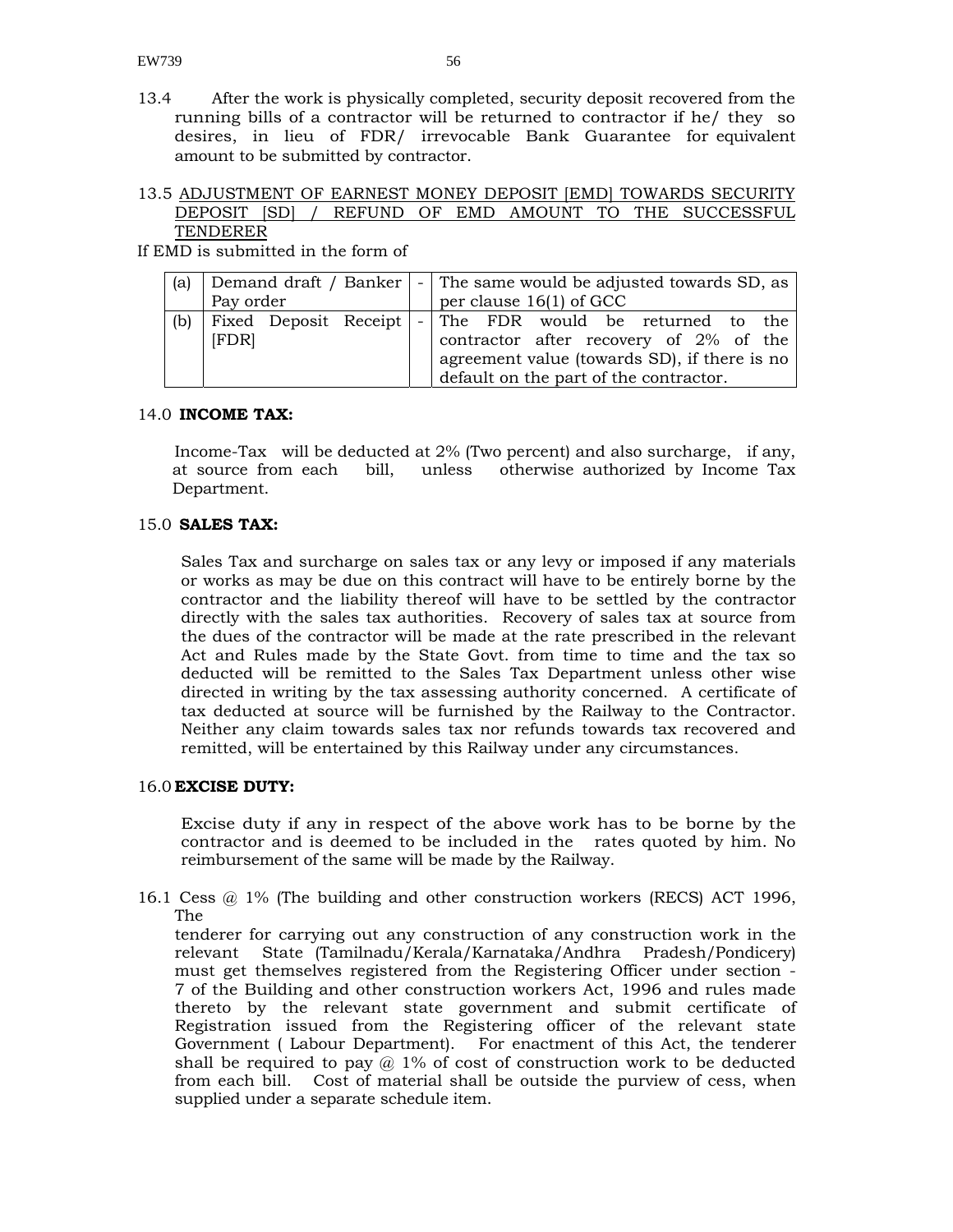#### EW739 57 17.0 **STUDY OF DRAWINGS AND LOCAL CONDITIONS:**

- 17.1 The drawings for the works can be seen in the office of the Chief Engineer office. It should be noted that these drawings are meant for general guidance only and the Railway may suitably modify them during the execution of work according to the circumstances without making the Railways liable for any claims on account of such changes.
- 17.2 If there is any variation between the description in the tender and the detailed plans, the Engineer-in-Charge will operate the correct description and his decision is final and binding on the tenderer/ Contractor.
- 17.3 The Tenderer/Contractor is required to inspect the sites of works and acquaint himself with the site conditions, availability of approaches for transporting of men and materials, space and other factors relating to the works, availability of labour, electricity and water, etc., before quoting his rates. The extent of lead and lift involved in the execution of works and any difficulties involved in the execution of work should also be examined before formulating the rates for complete items of works described in the Schedule. The Tender submitted will be deemed to have been made after such inspection.

#### 18.0 **DRAWINGS FOR WORKS :**

- 18.1 The percentage rates for the schedule items and itemised rates for the nonscheduled items quoted by the tenderer as may be accepted by the railways will, hold good irrespective of any changes, modifications, alterations, additions, omissions in the locations of structures and detailed drawings, specifications and/or the manner of executing the work.
- 18.2 It should be specifically noted that some of the detailed drawings may not have been finalised by the Railway and will, therefore, be supplied to the contractor as and when they are finalised on demand. No compensation whatsoever on this account shall be payable by the Railway Administration.
- 18.3 No claim whatsoever will be entertained by the Railway on account of any delay or hold up of the works arising out of delay in approval of drawings, changes, modifications, alterations, additions, omission and the site layout plans or detailed drawings and design and/or late supply of such material as are required to be arranged by the Railway or due to any other factor on Railway Accounts.

#### 19.0 **SERVICE ROADS:**

19.1 The Railway does not undertake to provide any service roads for the movement of the contractor's vehicles. The contractor can however make use of the service roads, where they exist free of charge. However, the railway shall not undertake to maintain them and the contractor shall maintain them at his own cost. In other places, the contractor should make his own arrangements for the movement of the vehicles and no extra rate shall be paid for this. The Railway reserves the right to make use of the roads formed and maintained by the contractor, as and when necessary, without any payment to the contractor.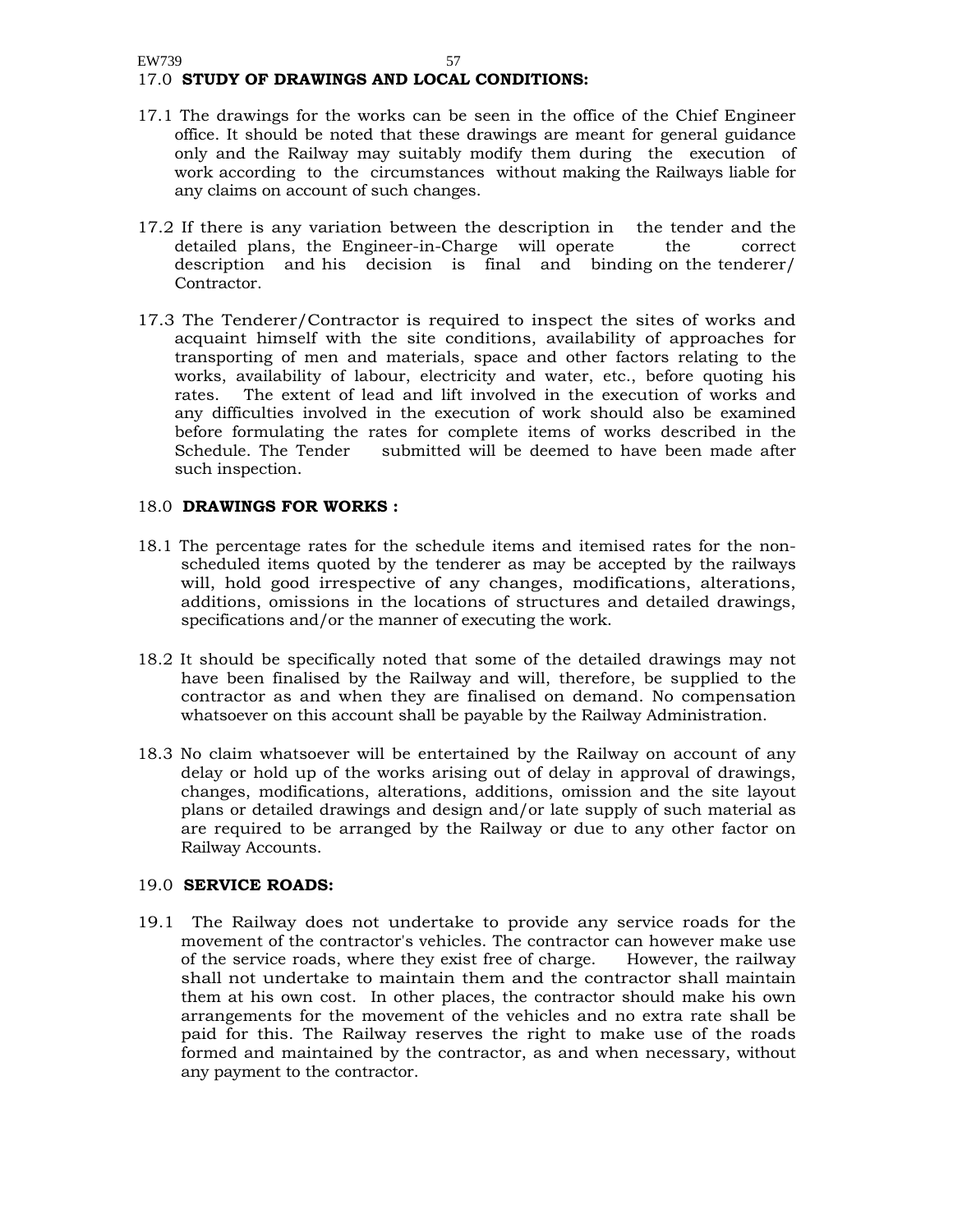19.2 In the event of the contractor forming the service roads where Railway land is not available or can not be given by the Railway for this purpose, it shall be clearly noted that the contractor shall make his own arrangements for obtaining the required land and the Railway shall not take any responsibility in this respect.

#### 20.0 **SETTING OUT OF WORKS:**

- 20.1 The Contractor shall be responsible for the true and proper setting out of the works for correctness of the position, level, dimensions and alignment of all parts of the work and for provisions of all necessary pegs, reference pillars, instruments, equipments and appliances and labour in connection therewith. If at any time during the progress of the work, any error shall appear or arise in the position of levels, dimensions or alignments at any part of the works, the Contractor on being required to do so by the Engineer-in-charge shall at his own expense rectify such errors to the satisfaction of the Engineer-in-charge and he shall carefully protect, preserve, secure all bench marks, site rails, pegs, reference pillars and other things used in setting out of the works.
- 20.2 The Contractor shall have sufficient number of survey instruments such as theologies, levelling instruments, levelling staff etc., and arrange to set out the alignment at his cost and also establish necessary reference pillars as required and directed by the Engineer. He must set out the location of piers and abutments.
- 20.3 The Contractor must establish sufficient number of bench marks at close intervals as directed by the Engineer-in-charge and take cross sections at specified intervals in the presence of the Engineer or his representative which shall be jointly signed. Necessary level books, will be supplied by the Railway for recording these levels. The Earthwork/ cross sections based on these will be plotted in graph sheets by the Contractor and submitted to the Railway along with the relevant level books and calculations for the quantities of earthwork for necessary check and approval.
- 20.4 The Contractor must take up the work only after submitting the level books, cross section sheets, quantities and after these are finally approved by the Engineer-in-charge. Similarly on completion of the work, necessary cross sections must be taken, plotted in the sheets and the quantity worked out and submitted to the Railway for verification and checking. No extra payment would be made for this and the rates for earthwork are deemed to be inclusive of this.
- 20.5 No separate payment will be made for site clearance or jungle clearance or shrub clearance, brush wood, grass and other obstructions including small trees of girth not exceeding 30cm. either in connection with structures, drain, etc. and the rates accepted in this contract are deemed to include all such costs except dismantlement of structure if any which will be paid for suitably under BSR.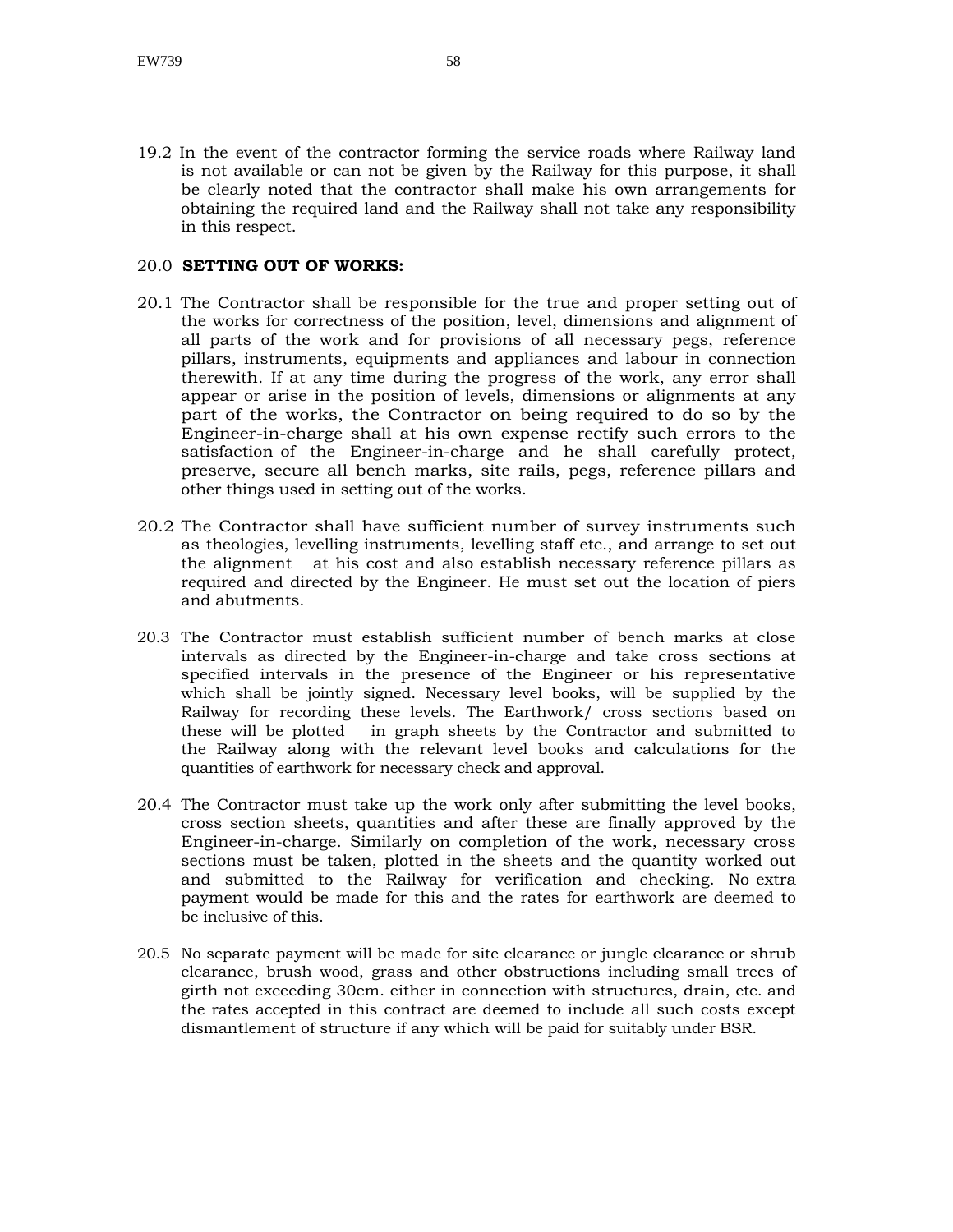#### 21.0**. REGARDING OBSTRUCTIONS:**

- 21.1 Any obstructions such as service lines, water pipe lines, cables, sewerages etc., met with during the progress of the work shall immediately be reported to the Engineer-in-charge and the department shall make necessary arrangements for removal of such obstructions.
- 21.2 If the existing mains are affected during excavation of foundations, Temporary/Permanent arrangements for maintaining continuous flow though the sewer/water mains will have to be made by the Contractor, duly realigning the sewer/water mains, underground cables, etc., at extra cost separately by negotiating rate or shall be got done through separate agencies.
- 21.3 The works shall be carried out without any interference to the normal working of the Railway track and structures.
- 21.4 The Contractor shall be responsible for any loss/damage to Railway and public property or third party's property. If it occurs during the course of execution, the Railway reserves its right to have the damages made good by the Contractor.
- 21.5 The contractor must ensure the safety of labourers engaged by him during the course of execution of work and/or while crossing the track and the Railway will not be responsible for any injury sustained by the labourer or for any fatal accident and the Contractor should bear all the loss and expenditure involved.

#### 22.0 **WATER SUPPLY**

Contractor shall make his own arrangements for water requirements of the work. However, ICF administration may supply water at the rates as may be fixed from time to time. Water may be collected at a point where supply of water may be available and necessary pipeline arrangements will have to be done by the contractor at his expense to draw his requirements from those sources.

#### 23.0 **ELECTRIC SUPPLY:**

Railways do not guarantee supply of electricity for the work. However, Electricity if required will be arranged by this Administration at a suitable point within the premises. Further, wiring if any required will be done by the contractor at his expenses. Necessary charges for hiring of meter, Electric Energy charges etc. as per rules in force shall be borne by the contractor. The contractor shall also be responsible for all safety measures in drawing such electrical outlets.

#### 24.0 **MATERIAL, TOOLS & PLANTS**

- 24.1 The materials that are to be supplied and used for the work by the Contractor should be got approved by the Engineer-in-charge before use / procurement.
- 24.2 Contractor should make his own arrangements for the required vehicles and/or Earth moving equipments such as poclain, dozers, scrappers, excavators dumpers/tippers, tractors, cranes, lorries, etc., and other tools and plants, machinery like Earth work compacting equipment,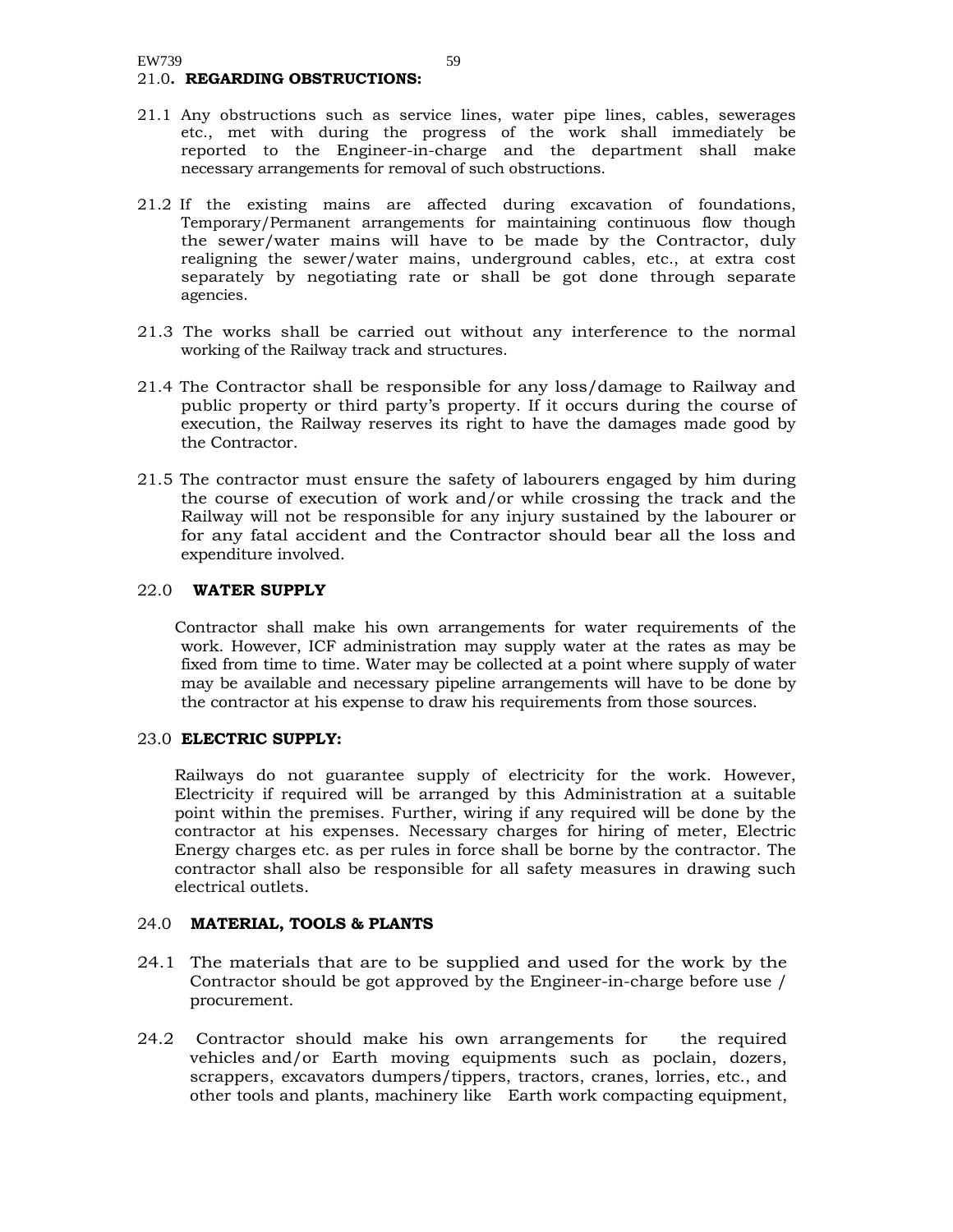equipment for testing soils, road rollers, etc., for the expeditious progress of work and operate them at his own cost with his men and consumable stores.

#### 25.0 **ANTI LARVAL TREATMENT:**

The Contractor shall be responsible for anti-larval work at his cost during progress of works as may be prescribed by the Engineer on the advice of the Railway Medical Authority and where the use of insecticides is involved, it shall be made in accordance with the provision of the Act and Rules in this behalf, at the cost of the Contractor, who shall also be solely responsible for any acts or omissions under the provision of the aforesaid rules.

#### 26.0 **DISPOSAL OF SURPLUS EXCAVATED MATERIALS:**

- 26.1 The Contractor shall at all time keep the site free from all surplus earth, surplus materials and all rubbish which shall arise from the works and should dispose off the surplus excavated materials as ordered by the Engineer-in-charge failing which it will be done at the cost of the Contractor and cost will be deducted from his dues.
- 26.2 The Contractor shall within 15 days of completion of entire works remove all unused surplus materials tools and plants staging and refuge or other materials produced by his operations and shall leave the site in a clear and tidy conditions.

#### 27.0 **DISMANTLING OPERATIONS:**

- 27.1 Dismantling operations are to be carried out at the sole risk and liability of the contractor.
- 27.2 The contractor shall take due care to ensure that during dismantling, released materials, debris, etc. do not fall down and cause any obstructions or damage for Railway property.
- 27.3 Released materials and other debris of dismantling should be removed and stacked at places as directed by the Engineer-in-charge and no extra lead or lift shall be paid on this account.

#### 28.0 **EMERGENCY WORK:**

- 28.1 In the event of any accident or failure occurring in or around the work or arising out of or in connection with the construction, completion or maintenance of the work which in the opinion of the Engineer require immediate attention, the Railway may with its own workmen or any other agency execute or partly execute the necessary work or carry out repairs if the Engineer considers that the contractor is not in a position to do so in time and charge the cost thereof, as to be determined by the Chief Engineer to the contractor.
- 28.2 In the event of any accidents/ natural calamities, Railway reserves its right to draft the vehicles and Plant & Machinery of contractors to attend to the emergencies. Hire charges and other costs will be determined by the Engineer-in-charge.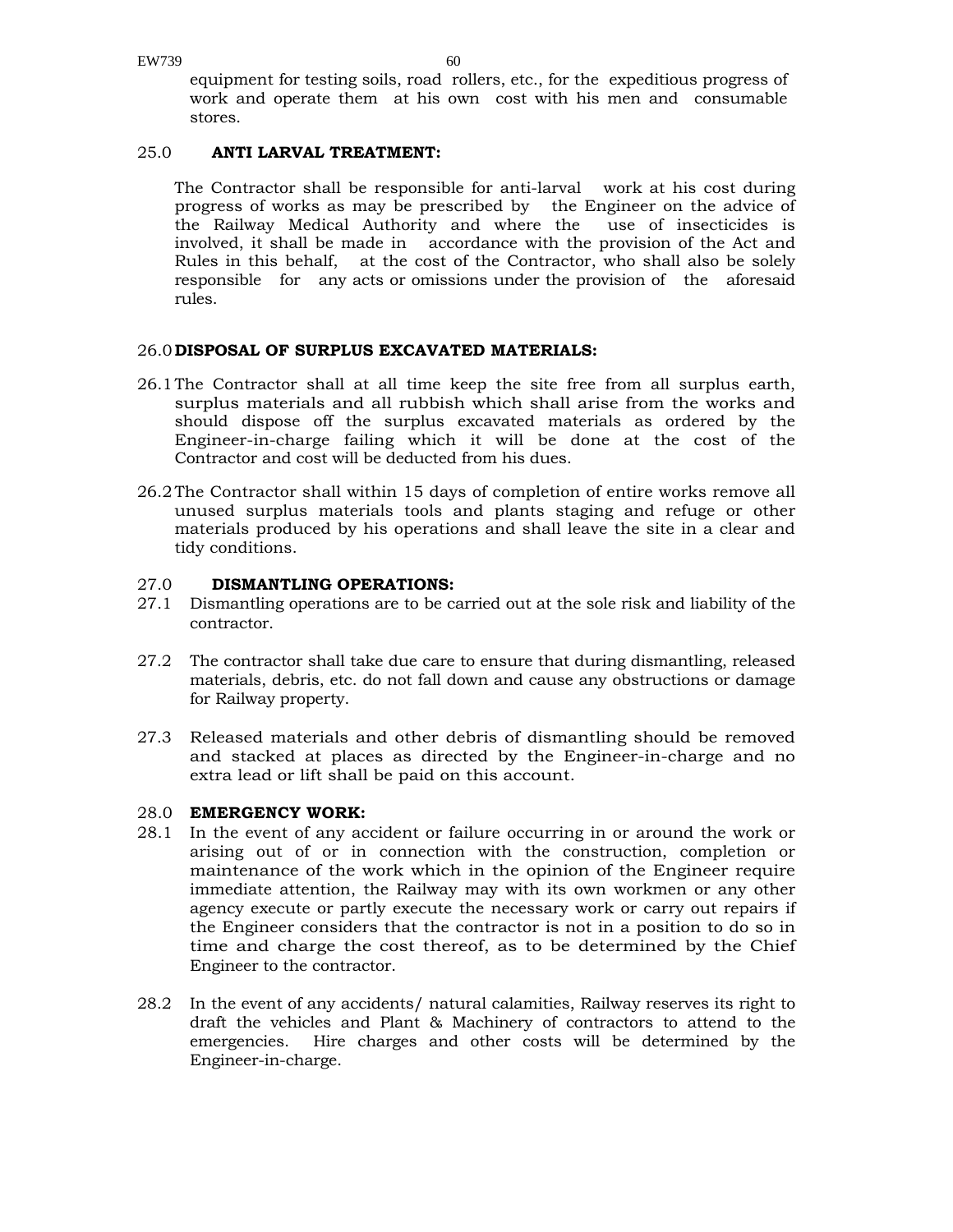#### EW739 61 **29.0 HIRING OF RAILWAY'S PLANTS, MACHINERY ETC.**

a) The Railway not being bound for supply of any plant whatever to the contractor may, if the circumstances permit , give to the contractor on hire such plant as are available. Provided the contractor applies for them and gives in writing his acceptance of the rate and terms of hire charges. Where the Railways is satisfied that the contractor has got the requisite organisation for operations and maintenance of these plants, the hire terms would exclude the consumable stores, operation charges etc., in which case the contractor shall undertake to do these things himself at his own cost outside the rates and terms of hire. Where the Railways is not satisfied with the contractor ability to maintain and operate the plant , the hire terms shall include in the hire charges , the cost of consumable stores and operation charge, etc.,. The plant and machinery will be normally made over at the nearest construction store depot and they will have to be transported at the contractor cost to the work spot and returned to the same construction depot after the work is over.

The period of hire of the plant and machinery will be from the date of their handing over to the plant and machinery will be from the date of their handing over to the contractor to the date of their return by the contractor , both days inclusive except for the days the plant remains out of order for reasons beyond the control of the contractor or stops for periodical overhauling as certified by the Engineer- in- charge in both case. The contractor is entirely responsible for the safety and proper upkeep of such machines and plant while in his custody. The cost of the plant and machinery not returned to the store depot in good order, fair wear and tear excepted shall be recovered at the market rate of the plant and machinery from the running bills.

- b) Railways may give on hire to the tenderer / contractor such material as rails steel cribs and released BG /MG wooden sleepers, if available, for use in execution of the work at the nearest Construction Stores Depot. The Contractor shall take over and transport the same to the site of work at his own cost and also take all reasonable care of such materials and shall be responsible for all damages or loss. The Contractor shall sign accountable receipt for such material made over to him by the Engineer and on completion of the work shall hand over the same to the Engineer at the same Construction Depot in good order, fair wear and tear excepted, and shall be responsible for any failure to account for the same or any damage thereto. The cost of any materials not returned to the stores depot will be recovered at the market rate of the materials from the running bills. The extent of recovery towards compensation for the loss or wear or damage to the materials other than fair wear and tear shall be decided upon by the Railway depending upon the merits of each case and the decision of the Engineer shall be conclusive and final. The period of hire of the materials will be from the date the materials are issued to the Contractor till the date they are returned to the stores depot.
- (c) Hire charges as fixed by the Railway Administration for various materials during the currency of the contract will be based in terms of the market rates prevailing on that date for the materials taken on HIRE and shall be binding on the Tenderer/Contractor.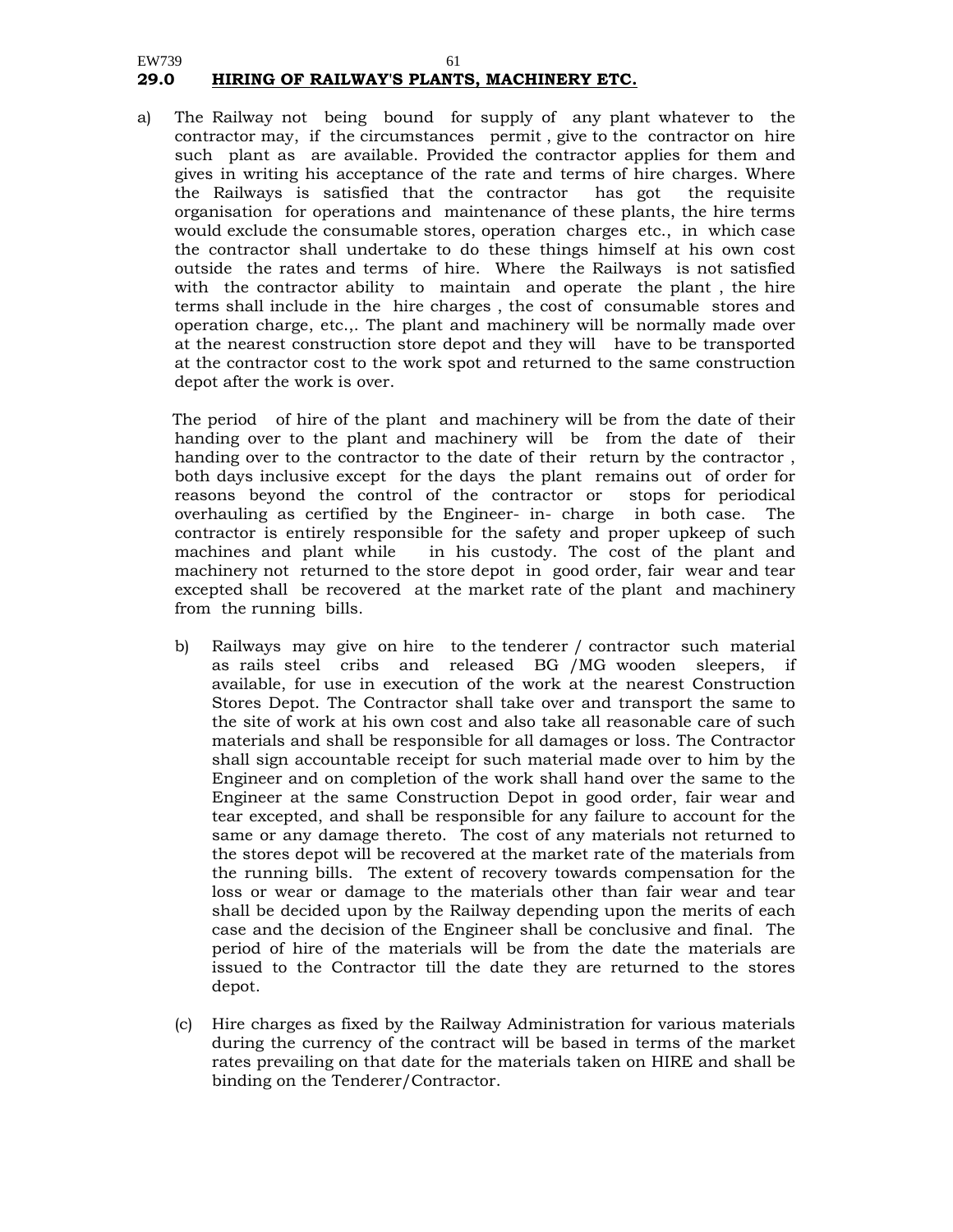- (d) Payments as specified in the schedule will alone be admissible. No site installation charges will be payable and the tenders with such conditions are liable to be rejected.
- (e) Stones, metal, sand etc., of approved quality shall be collected from outside Railway limits as per the nomenclature of the items of work and the Contractor shall pay all seigniorage and other incidental charges that may be involved.
- (f) Any obstructions such as service lines, water pipe lines, cables, sewerage's etc., met with during the progress of the work should immediately be reported to the Engineer-in-Charge and the department shall make necessary arrangements for removal of such obstructions.
- (g) Temporary/permanent arrangements for maintaining continuous flow through the sewer/water mains will have to be made by the Contractor if the existing mains are affected during excavation of foundations, duly realigning the sewer/water mains, underground cables, etc., at extra cost separately by negotiating rate or shall be got done through separate agencies.
- (h) The works should be carried out without any interference to the normal working of the Railway.
- (i) The Contractor shall be responsible for any loss / damage to Railway and public property or third party's property if it occurs during the course of execution and the Railway reserves its right to have the damages made good by the Contractor.
- (j) The Contractor must ensure the safety of laboureres engaged by him during the course of execution of work. The Railway will not be responsible for any injury sustained by the labourer or for any fatal accident and the Contractor should bear all the loss and expenditure involved.
- (k) The Contractor should make his own arrangements for the required vehicles such as tractors, lorries, etc., and other tools and plants, machinery like Air Compressors, curing appliances , vibrators , concrete mixers with crew and consumable stores and other accessories , for the expeditious progress of work and operate them at his own cost with his men and consumable stores.

#### 30. **UNFORESEEN ITEMS OF WORKS:**

In the course of work, any unforeseen item of work, not already covered by the accepted schedule of rates is required to be executed, the same shall be executed at the rates set forth in the "Southern Railway Engineering Department's Schedule of Rates" modified by the tender percentage. Where such items are not contained in the Southern Railway SOR, the rates for the same shall be fixed by mutual agreement, as prescribed in Clause No. 39 of GCC.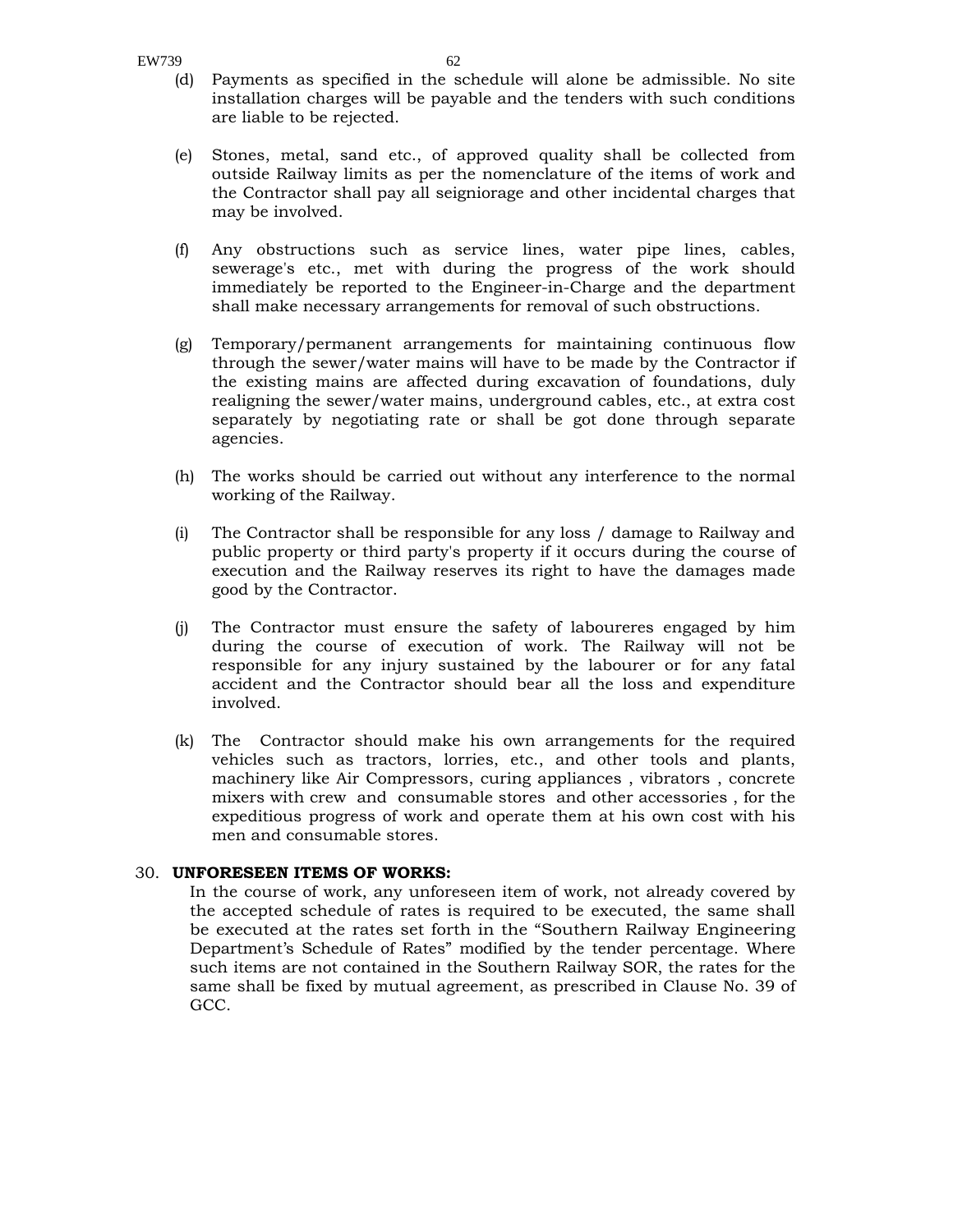#### EW739 63 31.0 **MAINTAINING RECORD OF CONSTRUCTION WORK :**

- 31.1 The contractor shall maintain accurate, plans and charts showing the dates and progress of all main operations and the Engineer shall have access to this information at all reasonable times. Records of tests made shall be handed over to the Engineer's representative after carrying out the tests.
- 31.2 The following registers will be maintained at site by the contractor:
- i Site Order Register :

The contractor shall promptly sign orders given therein by the Engineer or his representative or his superior officers and comply with them. The compliance shall be reported by the contractor to the Engineer in good time so that it can be checked.

ii Cement register :

This register will be maintained to record daily receipt and issue of cement, thus indicating the balance quantity. The quantum of work done for the cement issued on particular date will also be mentioned.

iii Steel register :

This register will be maintained to record the receipts of steel items and details of reinforcement and members wherever steel is used.

iv. Labour register

This register will be maintained to show daily strength of labour in different categories employed by the contractor.

- v. Plant and machinery register This register will record daily particulars of machinery with the contractor and will be signed jointly by the Engineer's representative and the contractor
- vi. Log book of events
- Vii Compaction register
- viii. Soil samples test register.
- ix. Hindrance register
- x. Other registers ordered by the Engineer

#### 32.0 **CONTRACTOR'S LABOUR :**

- 32.1 Bonded Labour System (Abolition) Ordinance 1975 would apply to the present contract. The Contractor shall duly observe the provisions thereof.
- 32.2. The Contractor shall employ the following minimum technical staff during the execution of this work.
- a. One Graduate Engineer when the cost of the work to be executed is Rs.200 lakhs and above.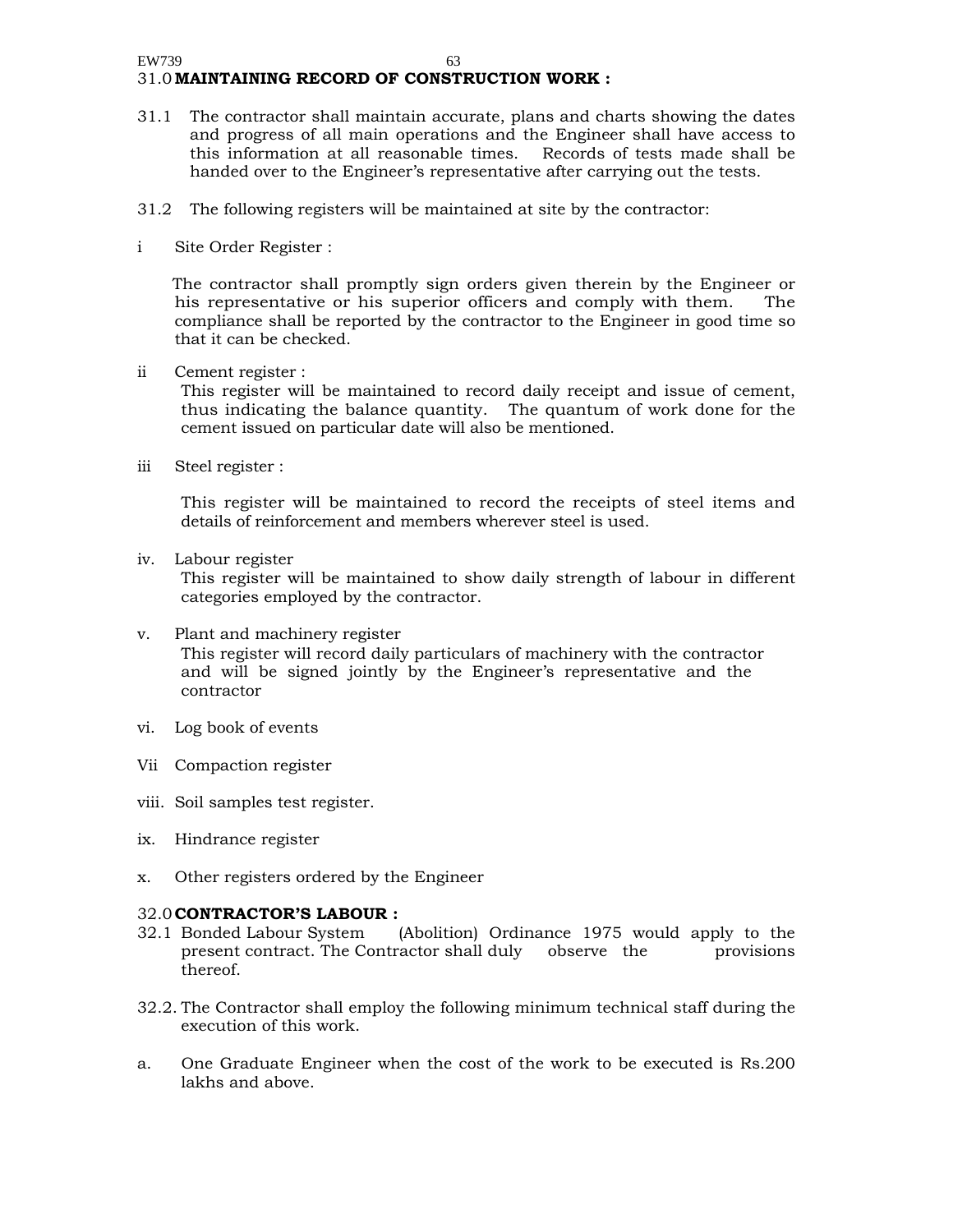- b. One qualified diploma holder Engineer when the cost of the work to be executed is more than Rs. 25 lakhs but less than Rs.200 lakhs.
- 32.3 The Contractor should also maintain a site office at his own cost for where he or his authorised representative would be available for taking instructions and discussions. In addition, technical staff should be available at site whenever required by the Engineer - in - charge to take instruction. In case the Contractor fails to employ the technical staff as aforesaid, he shall be liable to pay an amount of Rs. 40,000/- (Rupees forty thousand only) for each month or part thereof for the default period in case of Graduate Engineer and Rs.25,000/- (Rupees twenty five thousand only) for each month or part thereof for the default period in case of Diploma holder (Engineer).
- 32.4 The decision of the Engineer in -charge as to the period for which the required technical staff is to be employed by the contractor and as to the reasonableness of the amount to be deducted on this account shall be final and binding on the contractor.
- 32.5 The Administration shall also have the right to terminate the contract in case of default by contractor.

#### 33.0 **SAFETY OF LABOUR:**

33.1. The contractor shall ensure that all his workmen wear PPE (Personal Protective Equipment's) commensurate with the severity of work.

 As per Tamilnadu Factories Rules, 1950, Rule No.61A, any person working at height of more than 2m, should work with safety belt in order to prevent falling of person from height. It is the responsibility of the contractor to provide required safety equipment like safety belt etc. **Any violation in this regard will be viewed very serious**.

- 33.2 The contractor shall ensure industrial safety methods in executing his work at ICF.
- 33.3 The contractor shall ensure that all wastes generated by his activities/works are moved to the respective dump sites or taken for recycling at ICF.
- 32.4 The contractor has to give prior information whether any hazardous chemical is used in his work and if so, the operation control to be exercised.
- 33.5 The contractor has to ensure that all his material handling equipment's / Transport vehicles are emission tested.
- 33.6 The contractor has to ensure that his activities are in tune with the ICF EMS policy.
- 33.7 The contractor's staff must be aware of contents of MSDS(Master Safety Data Sheet) in respect of Chemicals / Materials.
- 33.8 The contractor's staff shall be competent to operate emergency applications like fire extinguishers.
- 33.9 The contractor's staff shall be competent in the areas where in the contract is awarded eg. to operate ETPs at ICF by evaluating through skill matrix by concerned officials.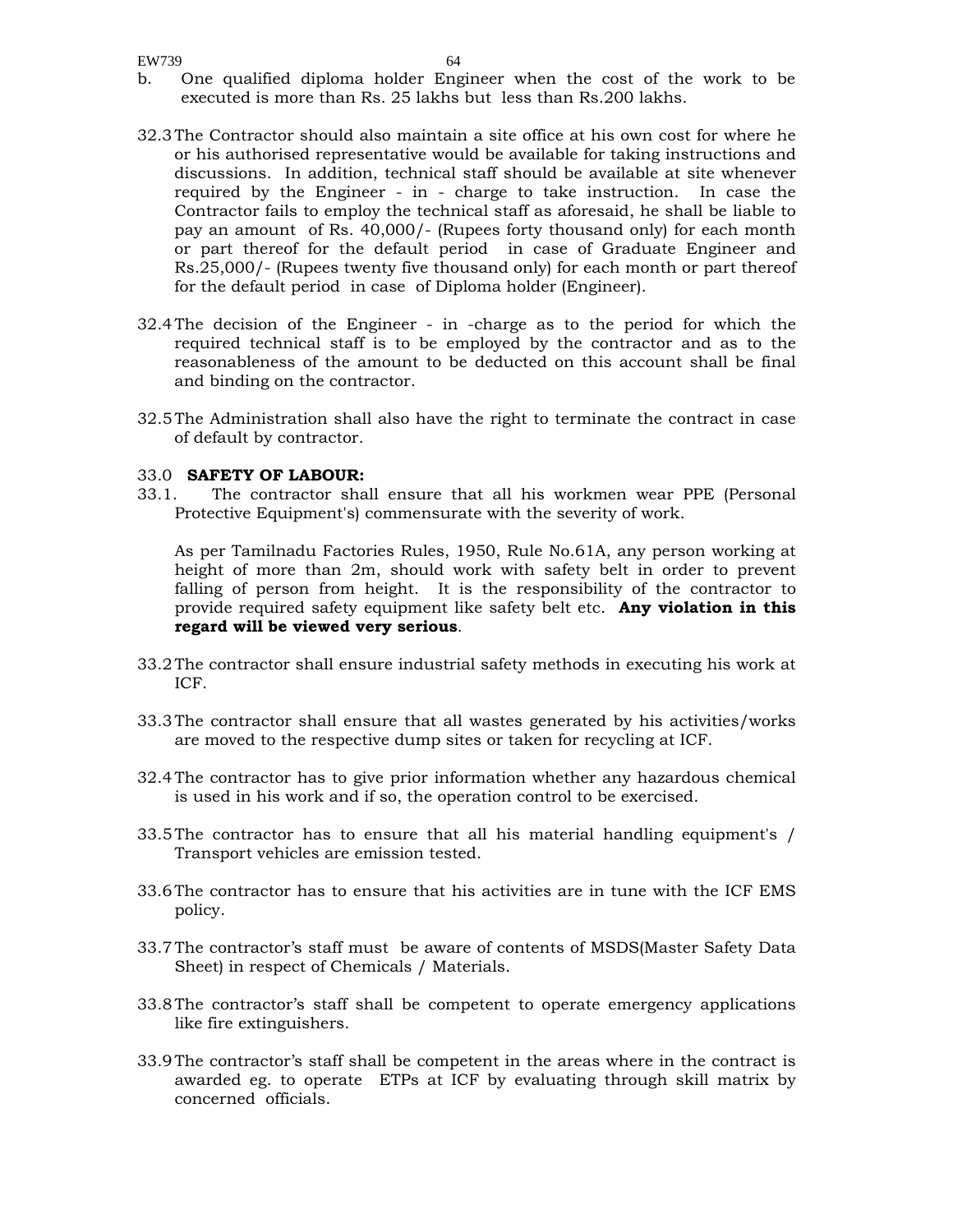#### 34.0 **PENALTY DUE TO UNSAFE WORK:**

The Contractor should strictly arrange to engage the labourers wearing proper personal protection equipments while doing their jobs and to adhere the safety norms. In the event of any violation of any of the provisions as mentioned above in various clauses, the Occupier of the factory or the Competent Authority will impose penalty and / or fine on the erring contractors and if the contravention is continued after imposition of penalty / fine, with a further fine for each day or termination of agreement(s) as decided by the Competent Authority.

#### 35.0 **CONTRACTORS RESPONSIBILITIES FOR TEMPORARY WORKS AND MATERIALS :**

35.1. The contractor shall before handing over the works or part thereof to the Railway dismantle and remove all temporary works and temporary materials, but such removal shall not be effected without the previous written approval of the Engineer and the contractor shall comply with the directions (if any) given by him as to the method or removal and/or disposal.

#### 36.0 **NOTICE TO PUBLIC BODIES:**

The contractor(s) shall give to the Municipality, Police and other authorities, all notices that may be required by law and obtain all requisition licenses for temporary obstructions, enclosures and pay all fees, taxes and changes, which may be leviable on account of his operations in executing the contract. He should make good any damage to adjoining premises whether public or private and supply and maintain any lights etc., required at night.

#### 37.0. **SUPPLY OF MATERIALS BY THE CONTRACTORS**

- 37.1. Materials used in the work by the contractor shall conform to the Southern Railway Standard specifications and the relevant BIS/I.R.S specifications, and should be approved by the Engineer-in-charge before utilizing them on works.
- 37.2 It should be clearly understood that the tendered rates include wastage and wash away due to rains, storms, floods or any other cause whatsoever.
- 37.3 No loading, unloading, lead, lift, stacking, octroi, sales tax, toll tax, royalty or any other charges will be paid for the materials, tools and plants and tools arranged and brought by the contractor to the site of work

#### 38.0. **PERIOD OF COMPLETION :**

The entire work shall be completed in all respect within **24 (Twenty four) Months** from the date of issue of letter of acceptance of this tender.

#### 39.0 **IMPOSITION OF TOKEN PENALTY FOR DELAY IN THE COMPLETION OF WORK**

The clause 17(B) of GCC provides for recovery of liquidated damages from the contractor for delay in completion of work. Under such circumstances, the Competent Authority of Railways would consider levy of token penalty as deemed fit, based on the merits of the case.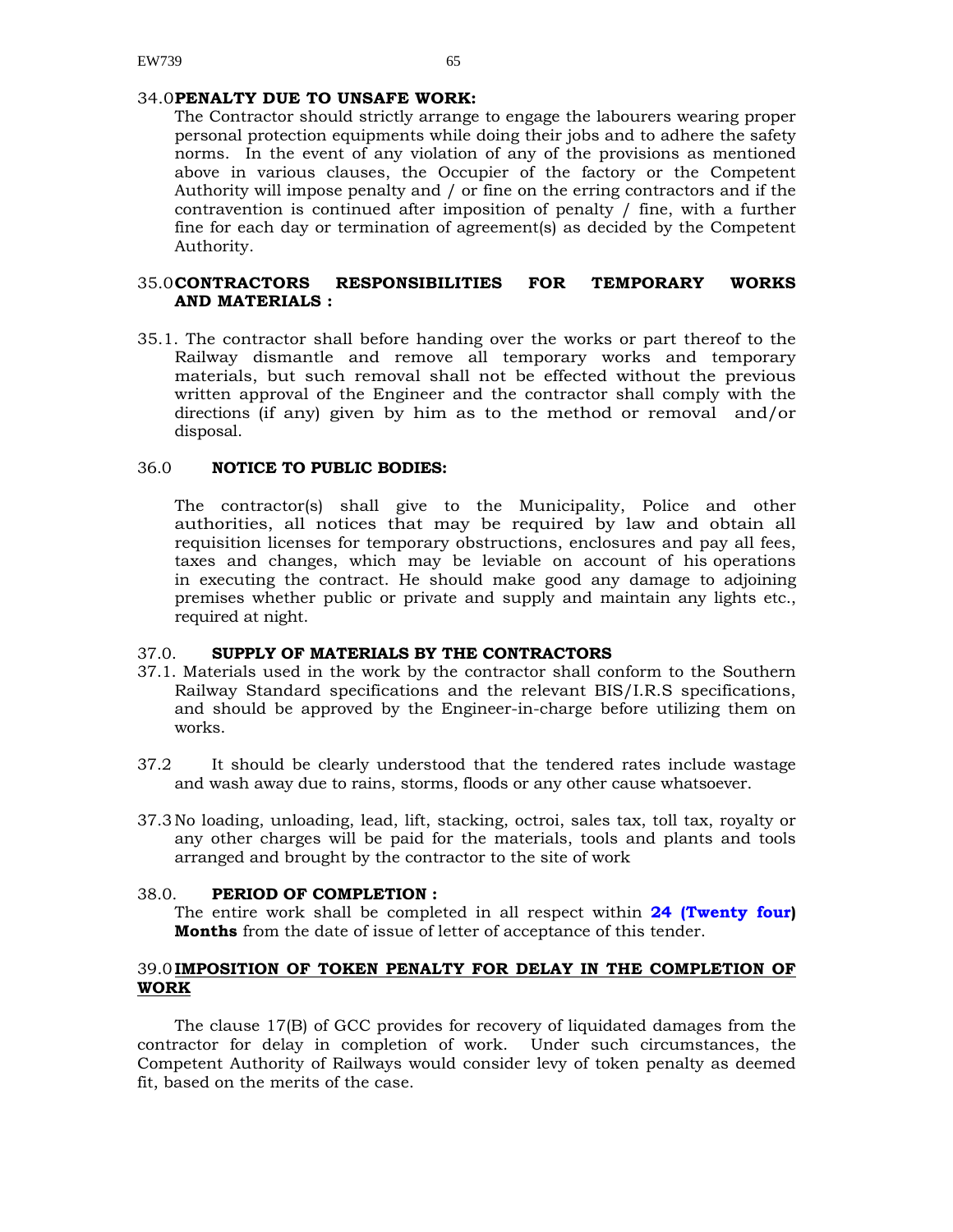- 40.1 The contractor shall maintain at his expense the work executed by him, for a period of **Nil** after the completion of the work in all respect and handing over to this Administration. The contractor shall be responsible during the maintenance period to make good at his expense any defect brought to the notice of the contractor by the Engineer - in - charge.
- 40.2. The contractor shall apply and obtain necessary permits for his staff and labourers to work inside the factory area. The working hours shall be between 7.00 to 16.30 hours from Monday to Friday with a lunch break between 11.30 to 12.30 hours and between 7.00 hours and 12.00 hours on Saturdays unless otherwise permitted by the Engineer-in-charge. The contractor will be responsible for the discipline of the men engaged by him inside the work shop area of work and shall not go about the workshop. The contractor shall ensure that the labourers employed by him inside the workshop comply with all instructions given by the Security staff on duty.
- 40.3. The contractors attention is drawn to Clause 55A of the General conditions of contract regarding provision of contract labour(Regulation and abolition Act 1970) and the contractor shall comply with the provision in all respects to the extent applicable under this contract and shall face consequences at his risk and responsibilities for any lapses on his part.
- 41.0 **VARIATION IN QUANTITIES:** (Board's letter No.2007/CE.I/CT/18 Pt.XII dt. 31.12.2010)
- 41.1 The Drawings referred to in the list of plans, if any, are intended only to Give a rough and general idea of the location and rough details of work to be done. No claim whatsoever will be admissible in respect of any alteration/addition/deletion/ change in the type of works. The railway administration reserves the right to modify any or all the schedules whether it is to increase or decrease the scope of the work including inclusion/deletion of any item(s).
- 41.2 The quantities of various items given in the Schedules for the works to be executed are only approximate and are for the guidance of the contractor. As far as possible, they have been assessed correctly but are likely to vary during the execution of the work. The Contractor's attention is drawn to clause 42 of the General Conditions of contract dealing with variation in quantities.
- 41.3 In the event of any reduction in the quantities to be executed for any reason whatsoever, the contractor shall not be entitled for any compensation but shall be paid only for the actual quantity of work done, at the agreemental rates.
- 41.4 When the gross value of the work to be executed is likely to increase in excess of 25% of the original value of the agreement, the Contractor should notify the Engineer-in-Charge at least THIRTY DAYS before such necessity arises.
- 41.5 Individual Non-Schedule items in contracts shall be operated with variation of plus or minus 25% and payment would be made as per the agreement rate.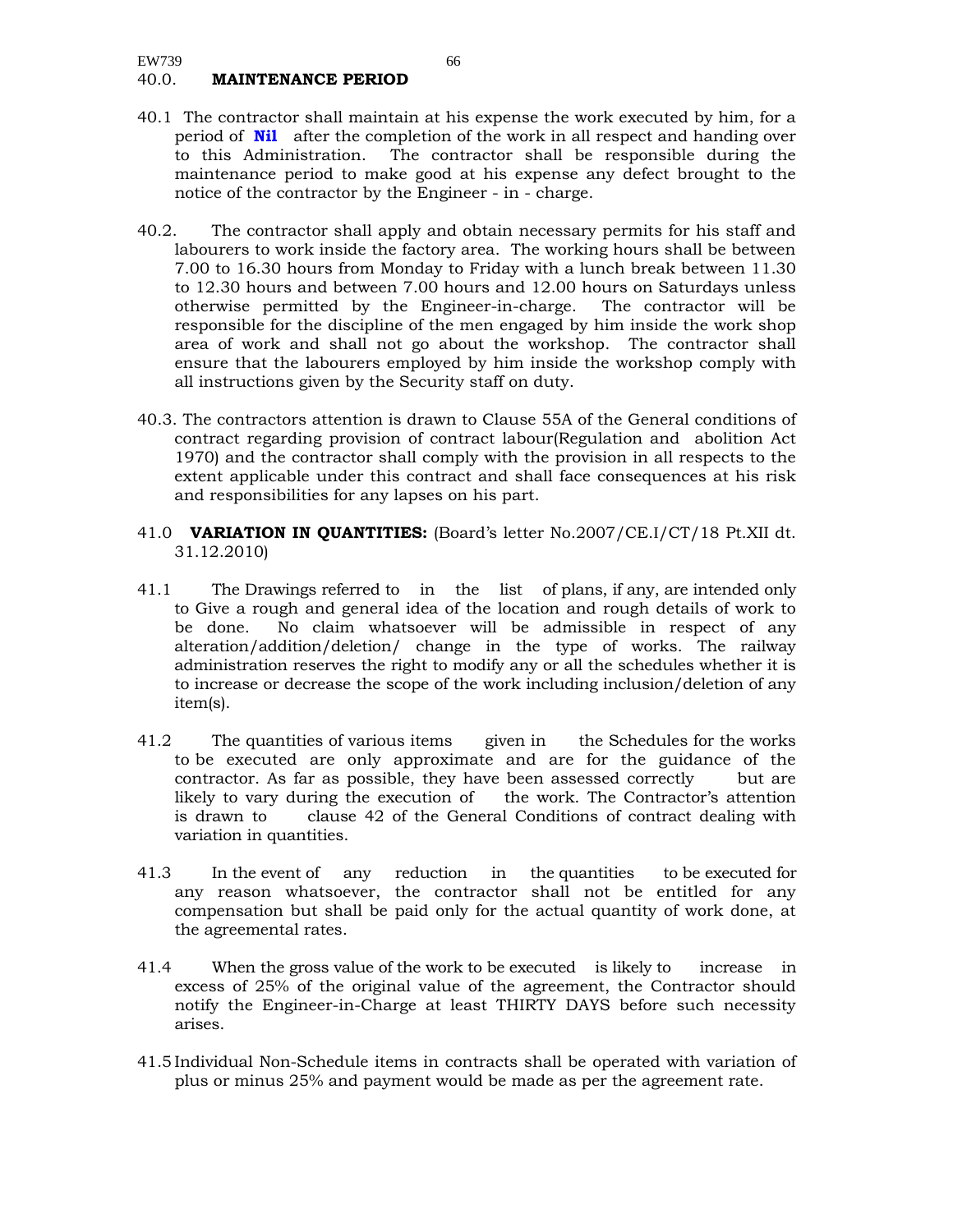41.6 1. In case an increase in quantity of an individual item by more than 25% of the agreement quantity is considered unavoidable, the same shall be got executed by floating a fresh tender. If floating a fresh tender for operating that item is considered not practicable, quantity of that item will be operated in excess of 125% of the agreement quantity subject to the following conditions:

(a) Operation of an item by more than 125% of the agreement quantity needs the approval of an officer of the rank not less than S.A.Grade:

- (i) Quantities operated in excess of 125'% but upto 140'% of the agreement quantity of the concerned item, shall be paid at 98% of the rate awarded for that item in that particular tender;
- (ii) Quantities operated in excess of 140'% but upto 150% of the agreement quantity of the concerned item shall be paid at 96'% of the rate awarded for that item in that particular tender;
- (iii) Variation in quantities of individual items beyond 150'% will be prohibited and would be permitted only in exceptional unavoidable circumstances with the concurrence of associate finance and shall be paid at 96'% of the rate awarded for that item in that particular tender.
- (b) The variation in quantities as per the above formula will apply only to the Individual items of the contract and not on the overall contract value.
- (c) Execution of quantities beyond 150% of the overall agreement value should not be permitted and, if found necessary, should be only through fresh tenders or by negotiating with existing contractor, with prior personal concurrence of FA&CAO and approval of General Manager.
- 2. In cases where decrease is involved during execution of contract:
	- (a) The contract signing authority can decrease the items upto 25'% of individual item without finance concurrence.
	- (b) For decrease beyond 25% for individual items or 25% of contract agreement value, the approval of an officer not less than rank of S.A. Grade may be taken, after obtaining 'No Claim Certificate' from the contractor and with finance concurrence, giving detailed reasons for each such decrease in the quantities.
	- (c) It should be certified that the work proposed to be reduced will not be required in the same work.
- 3. The limit for varying quantities for minor value items shall be lOO'%(as against 25'% prescribed for other items). A minor value item for this purpose is defined as an item whose original agreement value is less than 1% of the total original agreement value.
- 4. No such quantity variation limit shall apply for foundation items.
- 5. As far as USSOR 2011 items are concerned, the limit of 25% would apply to the value of USSOR 2011 schedule as a whole and not on individual USSOR 2011 items. However, in case of NS items, the limit of 25% would apply on the individual items irrespective of the manner of quoting the rate (single percentage rate or individual item rate).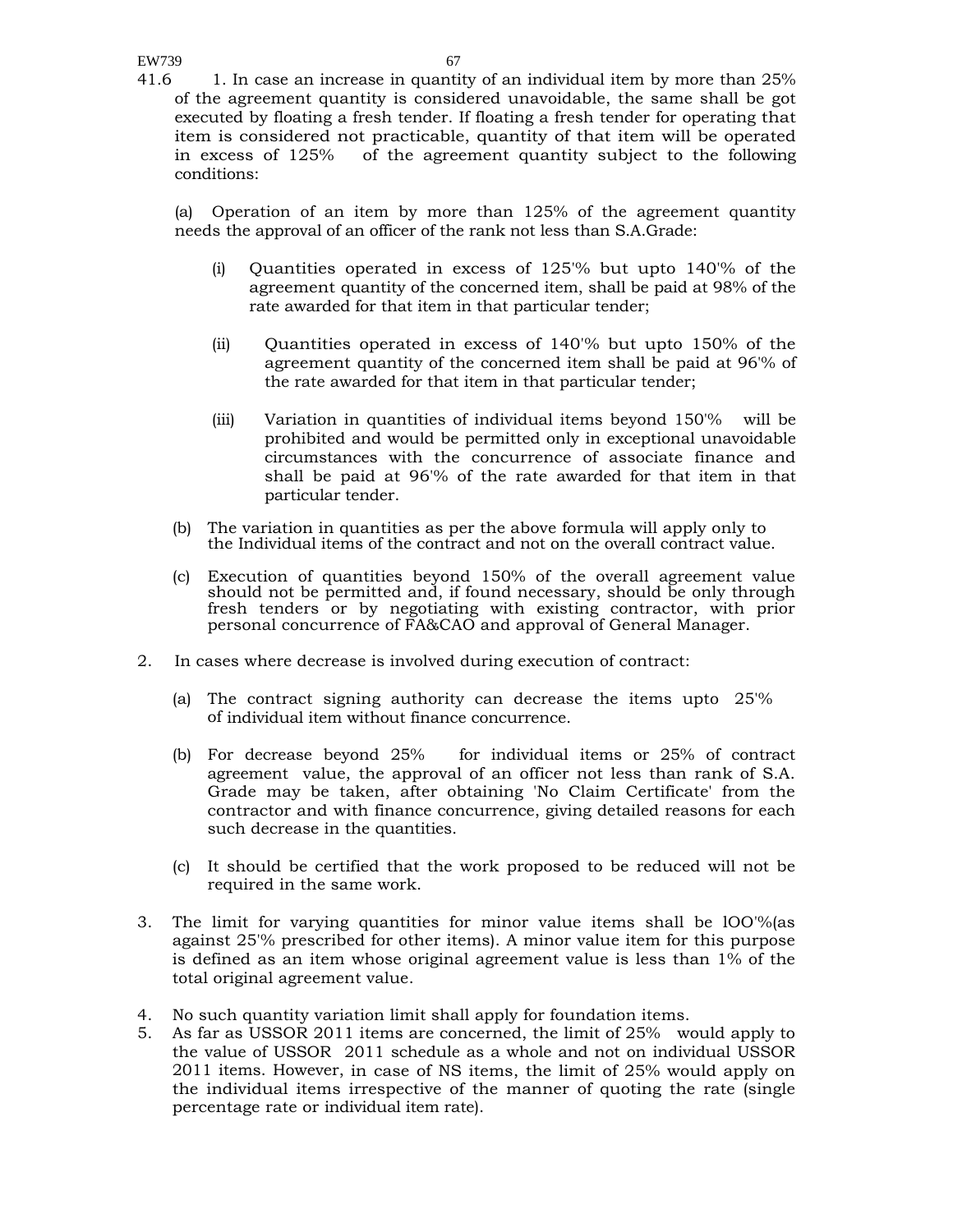- 6 For the tenders accepted at Zonal Railways level, variations in the quantities will be approved by the authority in whose powers revised value of the agreement lies.
- 7. For tenders accepted by General Manager, variations upto 125% of the original agreement value may be accepted by General Manager.
- 8. For tenders accepted by Board Members and Railway Ministers, variations upto 110% of the original agreement value may be accepted by General Manager.
- 9. The aspect of vitiation of tender with respect to variation in quantities should be checked and avoided. In case of vitiation of the tender (both for increase as well as decrease of value of contract agreement), sanction of the competent authority as per single tender should be obtained.

#### 42.0 **VITIATION CLAUSE:**

- 42.1 In the event of Vitiation occurring due to increase or decrease in quantities among the first, second and third lowest valid tenderers, the vitiation shall be to contractor's account. The total value of the work done shall be calculated at the rate offered by those tenderers and the amount payable shall be limited to the lowest aggregate value as worked out.
- 42.2 Vitiation as above shall be worked out as a whole for Agreement including all variations in quantities.
- **43.0 Price Variation Clause**: (Board's letter No.2007/CE-I/CT/18 Pt.19 dt. 14.12.2012)

#### **Applicable for advertised tender value exceeding Rs.50 lakhs.**

**43.1** Price Variation Clause shall be applicable only for tenders of value as prescribed by the Ministry of Railways through instructions/circulars issued from time to time and irrespective of the contract completion period. Materials supplied free of cost by Railway to the contractors shall fall outside the purview of Price Variation Clause. If, in any case, accepted offer includes some specific payment to be made to consultants or some materials supplied by Railway free or at fixed rate, such payments shall be excluded from the gross value of the work for the purpose of payment/recovery of price variation.

**43.2** The Base Month for 'Price Variation Clause' shall be taken as month of opening of tender including extensions, if any, unless otherwise stated elsewhere. The quarter for applicability of PVC shall commence from the month following the month of opening of tender. The Price Variation shall be based on the average Price Index of the quarter under consideration.

**43.3** Rates accepted by Railway Administration shall hold good till completion of work and no additional individual claim shall be admissible on account of fluctuations in market rates, increase in taxes/ any other levies/tolls etc. except that payment/recovery for overall market situation shall be made as per Price Variation Clause given hereunder.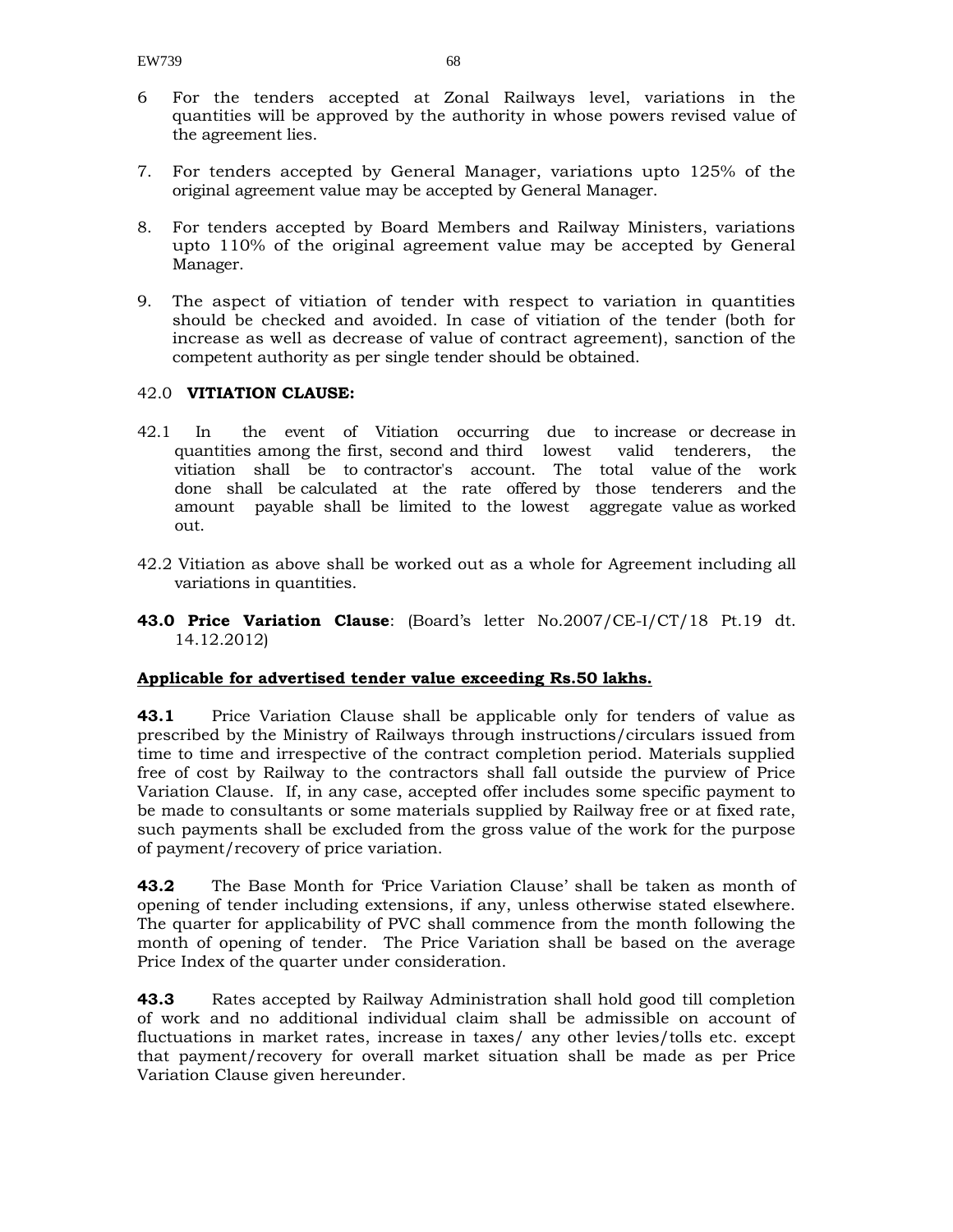**43.4** Adjustment for variation in prices of material, labour, fuel, explosives, detonators, steel, concreting, ferrous, non-ferrous, insulators, zinc and cement shall be determined in the manner prescribed.

**43.5** Components of various items in a contract on which variation in prices be admissible, shall be Material, Labour, Fuel, Explosives, Detonators, Steel, Cement, Concreting, Ferrous, Non-ferrous, Insulator, Zinc, Erection etc. However, for fixed components, no price variation shall be admissible.

**43.6** The percentages of labour component, material component, fuel component etc. in various types of Engineering Works shall be as under:

| <b>COMPONENT</b>           | <b>PERCENTAGE</b>                           | <b>COMPONENT</b> | <b>PERCENTAGE</b> |
|----------------------------|---------------------------------------------|------------------|-------------------|
| (A) Earthwork Contracts :  |                                             |                  |                   |
| Labour                     | 50 %                                        | Other            | 15 %              |
| Component                  |                                             | Material         |                   |
|                            |                                             | Components       |                   |
| Fuel                       | 20 %                                        | Fixed            | 15 %              |
| Component                  |                                             | Component*       |                   |
|                            | (B) Ballast and Quarry Products Contracts : |                  |                   |
| Labour                     | 55 %                                        | Other            | 15 %              |
| Component                  |                                             | Material         |                   |
|                            |                                             | Components       |                   |
| Fuel                       | 15 %                                        | Fixed            | 15 %              |
| Component                  |                                             | Component*       |                   |
| (C) Tunnelling Contracts : |                                             |                  |                   |
| Labour                     | 45 %                                        | Detonators       | $5\%$             |
| Component                  |                                             | Component        |                   |
| Fuel                       | 15 %                                        | Other            | $5\%$             |
| Component                  |                                             | Material         |                   |
|                            |                                             | Components       |                   |
| Explosive                  | 15 %                                        | Fixed            | 15 %              |
| Component                  |                                             | Component*       |                   |
| (D) Other Works Contracts: |                                             |                  |                   |
| Labour                     | 30 %                                        | Fuel             | 15 %              |
| Component                  |                                             | Component        |                   |
| Material                   | 40 %                                        | Fixed            | 15 %              |
| Component                  |                                             | Component*       |                   |

\* It shall not be considered for any price variation.

The Amount of variation in prices in several components (labour material etc.) shall be worked out by the following formulae:

| (i)   | $L =$ | $R X (I-I0) X P$<br>100<br>$I_0$          |
|-------|-------|-------------------------------------------|
| (iii) | $M =$ | $R X (W-W0) X Q$<br>100<br>$W_{0}$        |
| (iii) | $U =$ | $R X (F-F0) X Z$<br>100<br>$\mathrm{F}_0$ |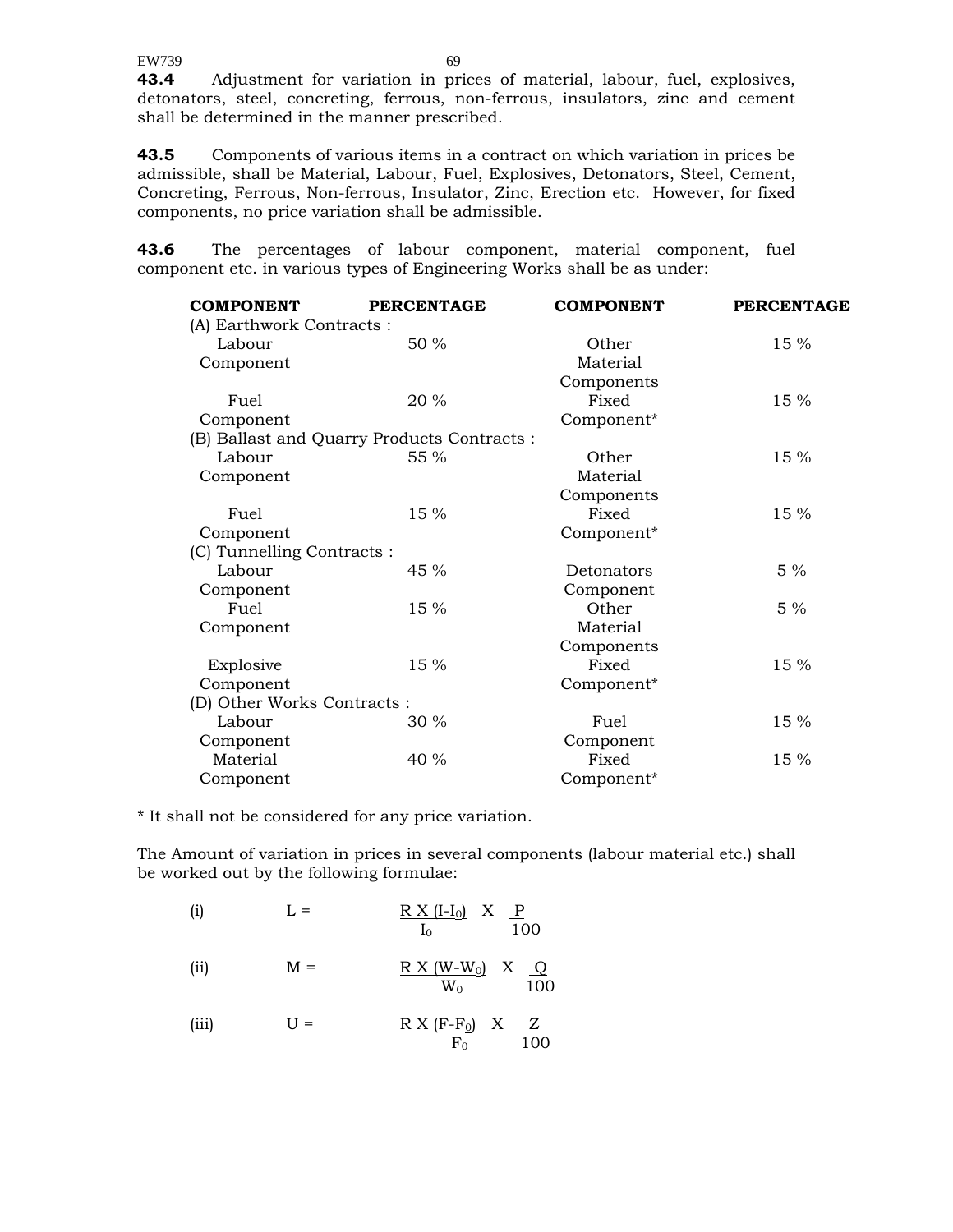| EW739 | (iv)  | $X =$         | 70<br>$R X (E-E0) X S$<br>100<br>$E_0$ |
|-------|-------|---------------|----------------------------------------|
|       | (v)   | $N =$         | T<br>$R X (D-D0) X$<br>100<br>$D_0$    |
|       | (vi)  | $\text{Ms} =$ | $O x (Bs-Bso)$                         |
|       | (vii) | Мc            | $A \times (Wc - Wco) / Wco$            |

# For Railway Electrification Works:

| (viii)               | $Mcc=$                         | $[(C-Co)/Co \times 0.4136] \times G$                                                                       |
|----------------------|--------------------------------|------------------------------------------------------------------------------------------------------------|
| (ix)                 | $Mf =$                         | $[(Sf - Sfo) / Sfo + (Z-zo) / Zo x 0.06] x H]$                                                             |
| (x)<br>(xi)<br>(xii) | $Mnf=$<br>$Mz =$<br>$M_{IN} =$ | $[(Cu - Cuo) / Cuo] x J$<br>$[(Z-Zo) / Zo] \times W$<br>$[(\text{In} - \text{Ino}) / \text{In}] \times 85$ |

# Where,

| L            | Amount of price variation in Labour                                   |  |  |  |
|--------------|-----------------------------------------------------------------------|--|--|--|
| M            | Amount of price variation in Materials                                |  |  |  |
| U            | Amount of price variation in Fuel                                     |  |  |  |
| X            | Amount of price variation in Explosives                               |  |  |  |
| N            | Amount of price variation in Detonators                               |  |  |  |
| Ms           | Amount of price variation in Steel                                    |  |  |  |
| Mc           | Amount of price variation in Cement                                   |  |  |  |
| Mcc          | Amount of price variation in Concreting                               |  |  |  |
| Mf           | Amount of price variation in Ferrous                                  |  |  |  |
| Mnf          | Amount of price variation in Non-Ferrous                              |  |  |  |
| Mz           | Amount of price variation in Zinc                                     |  |  |  |
| $\rm M_{IN}$ | Amount of price variation in Insulator                                |  |  |  |
| О            | Weight of steel in tonnes supplied by the contractor as per the       |  |  |  |
|              | 'on-account' bill for the month under consideration.                  |  |  |  |
| R            | Gross value of work done by contractor as per on-account              |  |  |  |
|              | bill(s) excluding cost of materials supplied by Railway at fixed      |  |  |  |
|              | price <b>minus the price values of cement &amp; steel</b> . This will |  |  |  |
|              | also exclude specific payment, if any, to be made to the              |  |  |  |
|              | consultants engaged by contractors (such payment will be              |  |  |  |
|              | indicated in the contractor's offer ) {As amended vide Board's        |  |  |  |
|              | letter No.2007/CE-I/CT/18 Pt.19 dt. 07.05.2012}                       |  |  |  |
| A            | Value of Cement supplied by Contractor as per on account bill         |  |  |  |
|              | in the quarter under consideration.                                   |  |  |  |
| $I_{o}$      | Consumer price Index Number for Industrial Workers - All              |  |  |  |
|              | India – Published in R.B.I Bulletin for the base period.              |  |  |  |
| I            | Consumer Price Index Number for Industrial Workers – All              |  |  |  |
|              | India - Published in R.B.I Bulletin for the average price index of    |  |  |  |
|              | the 3 months of the quarter under consideration                       |  |  |  |
| Wo           | Index Number of Wholesale Prices - By Groups and Sub -                |  |  |  |
|              | Groups $-$ All commodities $-$ as published in the R.B.I Bulletin     |  |  |  |
|              | for the base period.                                                  |  |  |  |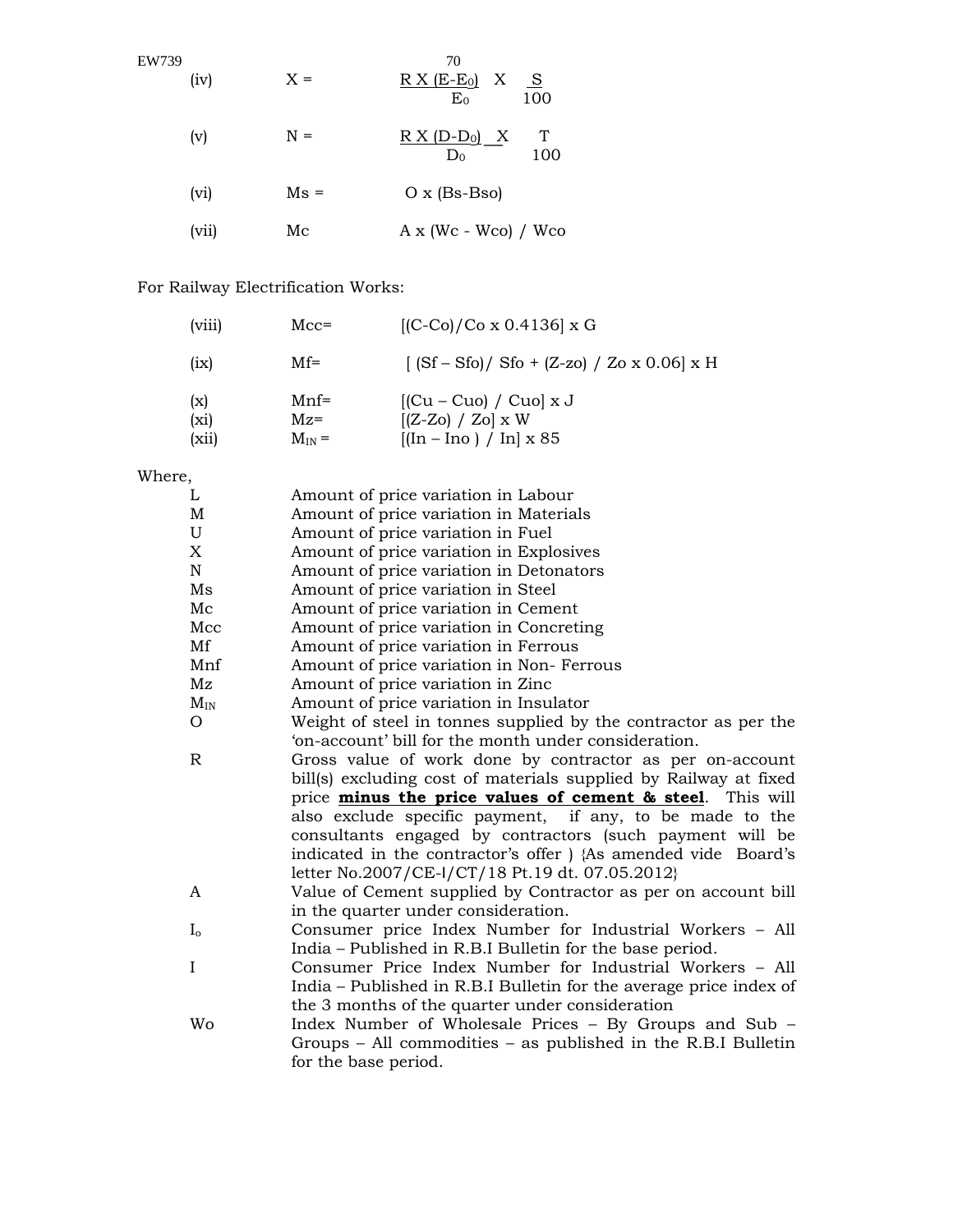| EW739        | 71                                                                                                                                    |
|--------------|---------------------------------------------------------------------------------------------------------------------------------------|
| W            | Index Number of Wholesale Prices - By Groups and Sub-                                                                                 |
|              | Groups $-$ All commodities $-$ as published in the R.B.I Bulletin<br>for the average price index of the 3 months of the quarter under |
|              | consideration.                                                                                                                        |
| Fo           | Index Number of Wholesale Prices - By Groups and Sub-                                                                                 |
|              | Groups for Fuel, Power, Light and Lubricants as published in                                                                          |
|              | the R.B.I Bulletin for the base period.                                                                                               |
| ${\bf F}$    | Index Number of Wholesale Prices - By Groups and Sub-                                                                                 |
|              | Groups for Fuel, Power, Light and Lubricants as published in                                                                          |
|              | the R.B.I Bulletin for the average price index of the 3 months of                                                                     |
|              | the quarter under consideration.                                                                                                      |
| Eo           | Cost of explosives as fixed by DGS&D in the relevant rate<br>contract of the firm from whom purchases of explosives are               |
|              | made by the contractor for the base period                                                                                            |
| E            | Cost of explosives as fixed by DGS&D in the relevant rate                                                                             |
|              | contract of the firm from whom purchases of explosives are                                                                            |
|              | made by the contractor for the average price index of the 3                                                                           |
|              | months of the quarter under consideration.                                                                                            |
| Do           | Cost of detonators as fixed by DGS&D in the relevant rate                                                                             |
|              | contract of the firm from whom purchases of detonators are                                                                            |
| D            | made by the contractor for the base period.<br>Cost of detonators as fixed by DGS&D in the relevant rate                              |
|              | contract of the firm from whom purchases of detonators are                                                                            |
|              | made by the contractor for the average price index of the 3                                                                           |
|              | months of the quarter under consideration.                                                                                            |
| <b>Bs</b>    | SAIL's (Steel Authority of India Limited) ex-works price plus                                                                         |
|              | Excise Duty thereof (in rupees per tonne) for the relevant                                                                            |
|              | category of steel supplied by the contractor as prevailing on the                                                                     |
|              | first day of the month in which the steel was purchased by the                                                                        |
|              | contractor (or) as prevailing on the first day of the month in<br>which steel was brought to the site by the contractor whichever     |
|              | is lower.                                                                                                                             |
| <b>B</b> so  | SAIL's ex-works price plus Excise Duty thereof (in Rs. Per                                                                            |
|              | tonne) for the relevant category of steel supplied by the                                                                             |
|              | contractor as prevailing on the first day of the month in which                                                                       |
|              | the tender was opened.                                                                                                                |
| Wco          | Index No. of Wholesale price of sub-group (of cement) as                                                                              |
|              | published in RBI Bulletin for the base period                                                                                         |
| Wc           | Index No. of Wholesale price of sub-group (of cement) as<br>published in RBI Bulletin for the average price index of the 3            |
|              | months of the quarter under consideration.                                                                                            |
| $\mathsf{C}$ | RBI wholesale price index for cement for the month which is                                                                           |
|              | six months prior to date of casting of foundation                                                                                     |
| Co           | RBI wholesale price index for cement for the month which is                                                                           |
|              | one month prior to date of opening of tender.                                                                                         |

- Z IEEMA price for Zinc for the month which is two months prior to date of inspection of material
- Zo IEEMA price for Zinc for the month which is one month prior to date of opening of tender
- Cu IEEMA price for Copper wire bar for the month which is two months prior to date of inspection of material.
- Cuo IEEMA price for Copper wire bar for the month which is one month prior to date of opening of tender
- Sf IEEMA price index for Iron & Steel for the month which is two months prior to date of inspection of material.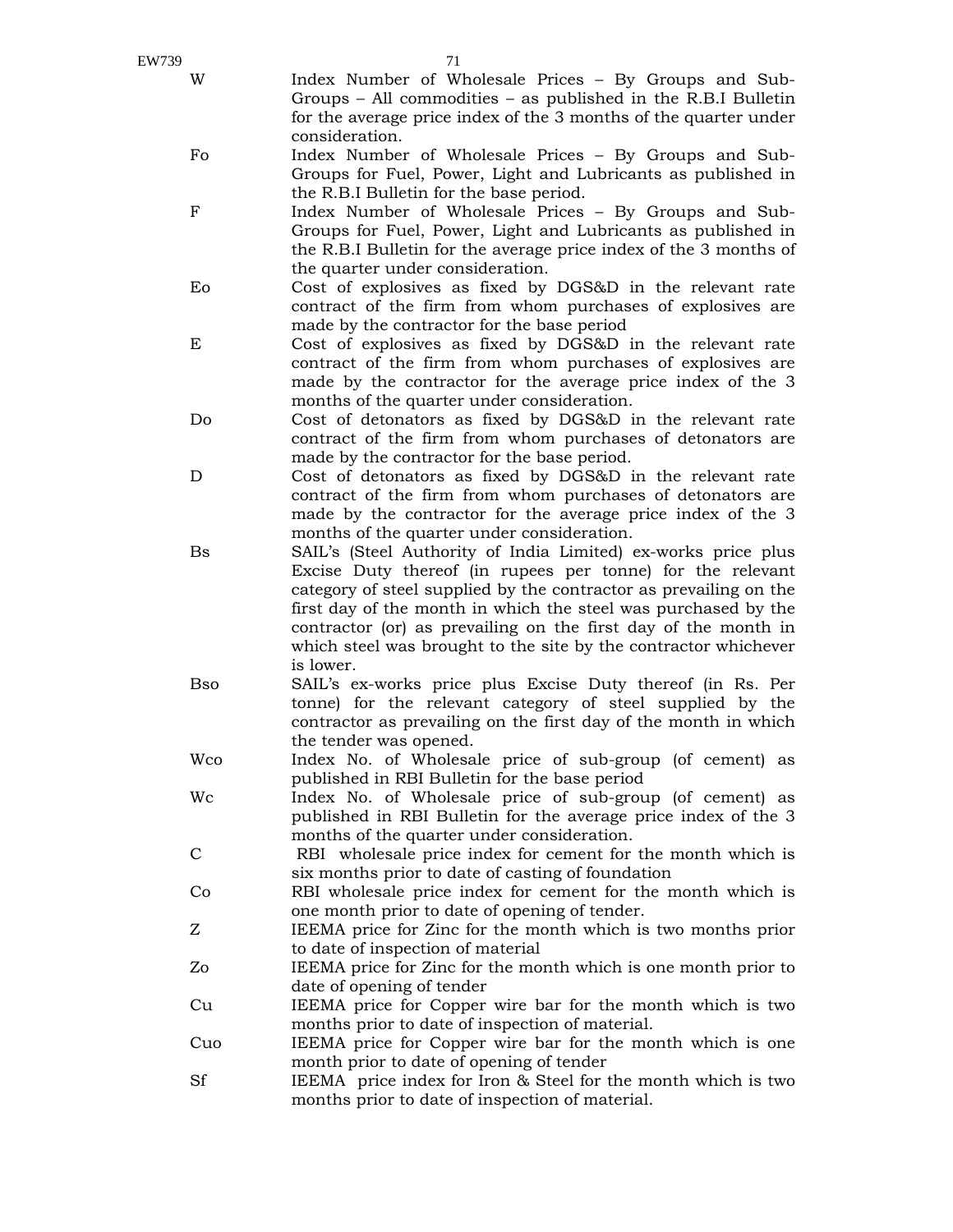| Sfo     | IEEMA price index for Iron & Steel for the month which is one  |
|---------|----------------------------------------------------------------|
|         | month prior to date of opening of tender.                      |
| In      | RBI wholesale price index for Structural Clay Products for the |
|         | month which is two months prior to date of inspection of       |
|         | material                                                       |
| Ino     | RBI wholesale price index for Structural Clay Products for the |
|         | month which is one month prior to date of opening of tender    |
| Ρ       | % of Labour component                                          |
|         | % of Material component                                        |
| Z       | % of Fuel component                                            |
| S       | % of Explosive component                                       |
| T       | % of Detonators component                                      |
| G       | % of concreting Component                                      |
| H       | % of Ferrous component                                         |
| $\cdot$ | % of Non-Ferrous component                                     |
| W       | % of Zinc component                                            |
|         | Q                                                              |

**43.7** The demands for escalation of cost shall be allowed on the basis of provisional indices made available by Reserve Bank of India. Any adjustment needed to be done based on the finally published indices shall be made as and when they become available.

**43.8** Relevant categories of steel for the purpose of operating price Variation formula, as mentioned in this Clause, based on SAIL's ex-works price plus Excise Duty thereof, shall be as under:

| <b>SL</b>      | <b>Category of Steel</b><br>supplied in<br><b>Railway Work</b>                                   | Category of Steel produced By<br><b>SAIL Whose Ex-Works Price</b><br>plus Excise Duty Would be<br><b>Adopted To Determine Price</b><br><b>Variation</b> |
|----------------|--------------------------------------------------------------------------------------------------|---------------------------------------------------------------------------------------------------------------------------------------------------------|
| $\mathbf{1}$   | Reinforcement bars and<br>other rounds                                                           | TMT 8mm IS 1786 Fe 415/Fe<br>500                                                                                                                        |
| $\overline{2}$ | All types and sizes of<br>angles                                                                 | Angle $65 \times 65 \times 6$ mm IS 2062 E<br>250A SK                                                                                                   |
| 3              | All types and sizes of<br>plates                                                                 | PM plates above 10-20 mm IS<br>2062 E250A SK                                                                                                            |
| 4              | All types and sizes of<br>channels and joists                                                    | Channels 200 x 75 mm IS<br>2062 E250A SK                                                                                                                |
| 5              | Any other section of steel<br>not covered in the above<br>categories and excluding<br><b>HTS</b> | Average of price for the 3<br>categories covered under SL 1,2<br>& 3 above                                                                              |

#### **43.9 Price Variation During Extended Period of Contract:**

The price adjustment as worked out above, i.e, either increase or decrease shall be applicable upto the stipulated date of completion of work including the extended period of completion where such extension has been granted under Clause 17-A of the General Conditions of Contract. However, where extension of time has been granted due to contractor's failure under Clause 17-B of the General Conditions of Contract, price adjustment shall be done as follows:

(a) In case the indices increase above the indices applicable to the last month of original completion period or the extended period under Clause 17–A, the price adjustment for the period of extension granted under Clause 17-B shall be limited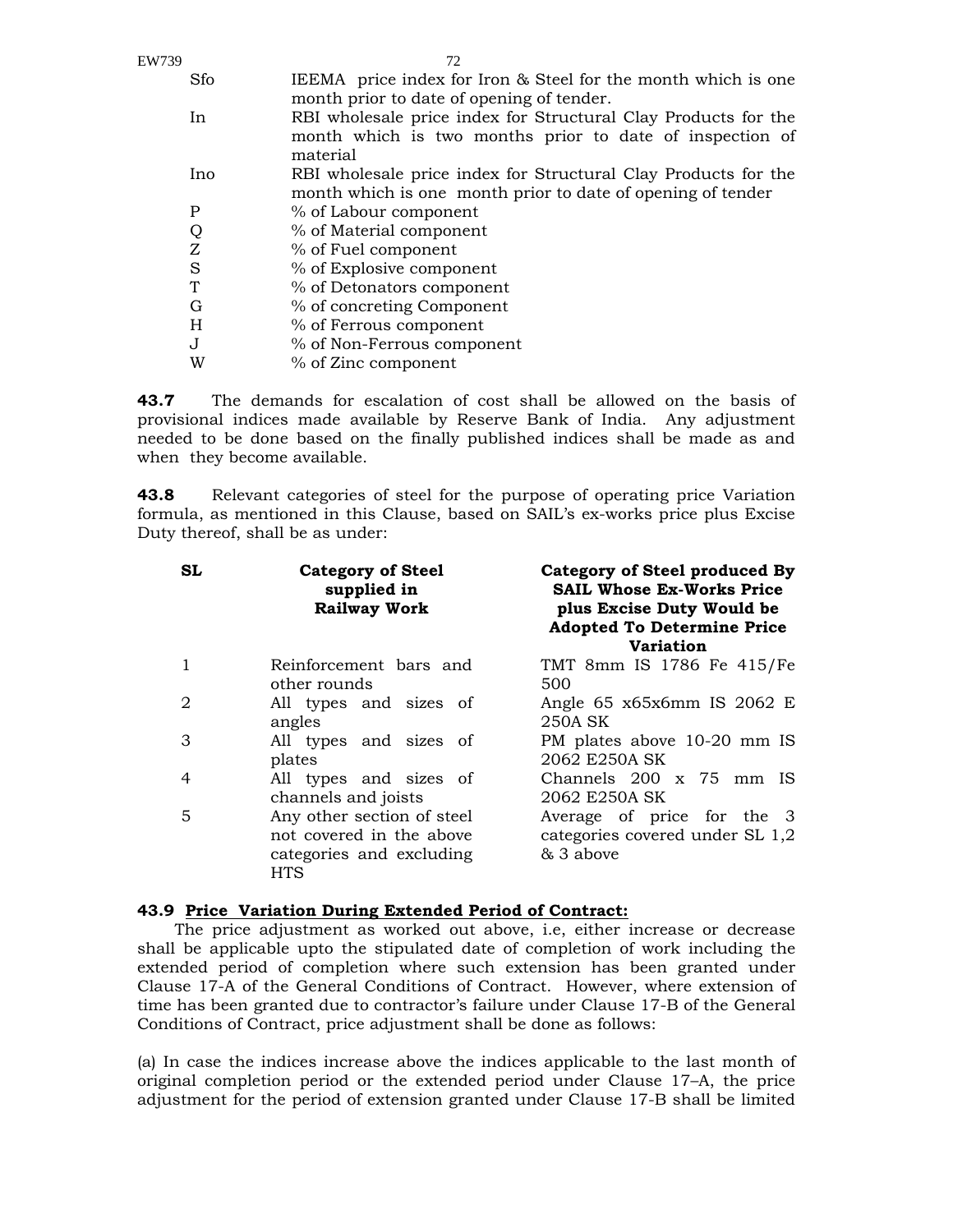to the amount payable as per the Indices applicable to the last month of the original completion period or the extended period under Clause 17-A of the General Conditions of Contract: as the case may be.

(b) In case the indices fall below the indices applicable to the last month of original/extended period of completion under Clause 17-A, as the case maybe; then the lower indices shall be adopted for the price adjustment for the period of extension under Clause 17- B of the General Conditions of Contract.

#### 44.0 **KNOWLEDGE OF SAFETY RULES:**

The contractor's executives/supervisors should have adequate knowledge of safety rules while working adjacent to Railway line. If necessary the contractor will be asked to nominate the supervisors for any training which is organized by the Railways and the expenditure towards training will be borne by the Contractor.

### **44.1 SAFETY MEASURES**

The Tenderers/Contractors should follows the adequate safety measures and precautions to prevent occurrence of any untoward accidents / incidents at the working sites for the following obvious reasons-

- 1) To prevent falling of person when working at height
- 2) To prevent falling of materials from height
- 3) Providing of suitable scaffolding for better handling of men and materials

4) Provision of suitable working platform for the employee when working at height

- 5) Provision of suitable ladders to climb for the required height
- 6) Using suitable lifting machineries to handle the materials
- 7) Using suitable tackles to lift the materials

8) Providing suitable PPEs (Personal Protective Equipments) to protect the employees

9) Provision of safety net in and around the working zone if the nature of work involvement is for the replacement of age old asbestos sheets at higher altitude to prevent falling of persons and materials

*10)* For any portable electrical apparatus used inside factory premises, the contractor shall use only the Industrial type plug tops for any tapping of power supply to the equipments like hand drilling machine, hand lamps, welding sets etc., and not by inserting wires from plug sockets and earthling arrangement should be sound.

## 11) *Replacement/repairs to AC Sheet / Gutter / PVC pipe / polycarbonate sheet/painting, fixing roof vent etc. inside both factories wherever electrical conductors are available to be carried out after obtaining power block only.*

12) Flexible cables shall not be used for portable or transportable electrical equipments like drilling machines, welding sets or any other apparatus unless they are adequately insulated and protected from mechanical injury

13) If the protection of the cable is by means of metallic covering the covering shall be earthed.

If the work is awarded inside factory premises, prior permission has to be obtained from the occupier of the factory (namely, CWE/Shell for Shell division & CWE/Fur for Furnishing division) stating that the above safety measures would be complied scrupulously. **Any deviation / violation in**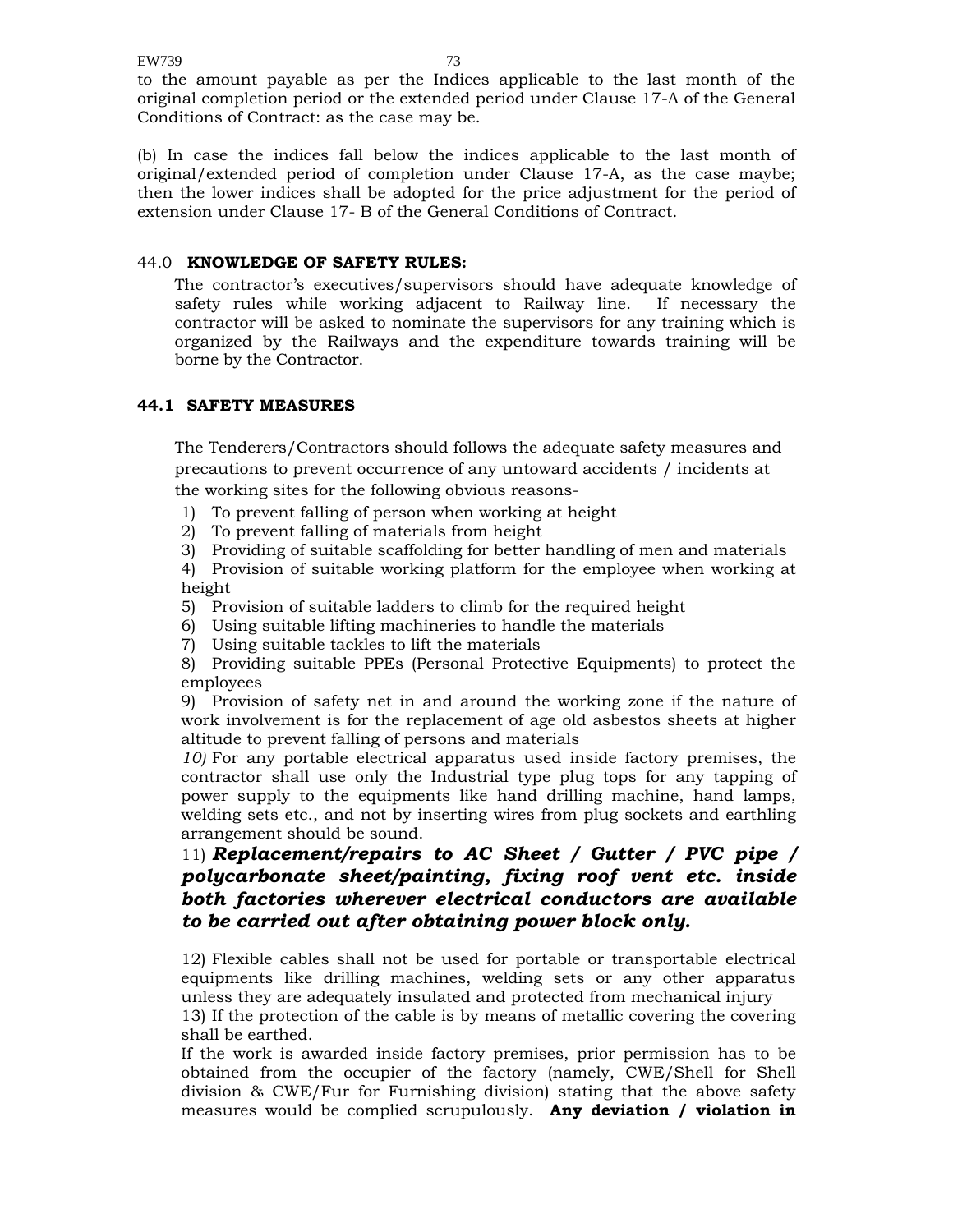**the above said conditions would result in termination of the work permit**. Further appropriate action as deemed fit will be initiated against the firm as per rules.

- **44.2** In order to prevent any fire hazards inside factory premises, Chief Mechanical Engineer (CME) of ICF has issued strict instructions that the contract labourers of the Tenderer / Contractor should not smoke inside the factory premises, at the working spot and surroundings. The committee comprising Chief Safety officer and other Senior Officers in-charge for production at factory have reiterated that the contractors have to ensure that their supervisors and labourers comply with the above instructions strictly failing which appropriate penalty would be levied, termination of contract would be taken, as deemed necessary.
- **45.0 IMPOSITION OF PENALTY / FINE ON THE ERRING CONTRACTORS**  The Contractor should strictly arrange to engage the labourers wearing proper personal protection equipments while doing their jobs and to adhere the safety norms. In the event of any violation of any of the provisions as mentioned above in various clauses, the Occupier of the factory or the Competent Authority will impose penalty and / or fine on the erring contractors and if the contravention is continued after imposition of penalty / fine, with a further fine for each day or termination of agreement(s) as decided by the Competent Authority.
- 46.0 PAYMENT OF CONTRACTORS BILLS (Applicable only for advertised tender value less than Rs.50 lakhs)
- 46.1. The contractor shall be permitted to claim bills of value minimum of 10% of the total agreement value at a particular instant.

#### **46.2 PAYMENT OF CONTRACTORS BILLS THROUGH ELECTRONIC FUND TRANSFER (EFT)**

The Tenderer should submit the consent in a mandate form for receipt of payment through EFT and provide the details of bank A/c in line with RBI guidelines for the same. These details will include bank name, branch name  $\&$  address, A/c type, bank A/c no. and bank and branch code as appearing on MICR cheque issued by bank and indicate their EFT (Electronic Fund Transfer) contractor code number (allotted, if any) etc for payment at Annexure –XII.

Further, the tenderer should also submit certificate from their bank certifying the correctness of all above mentioned information in the mandate form. In case of non-payment through EFT or where EFT facility is not available, payment will released through cheque through RPAD.

46.3The Tenderer while quoting should indicate their TIN No. & PAN No.

 TIN NO : PAN NO.

46.4 The Tenderer / contractor should indicate their EFT (Electronic Fund Transfer) contractor code number (allotted, if any) for payment EFT contractor code no.: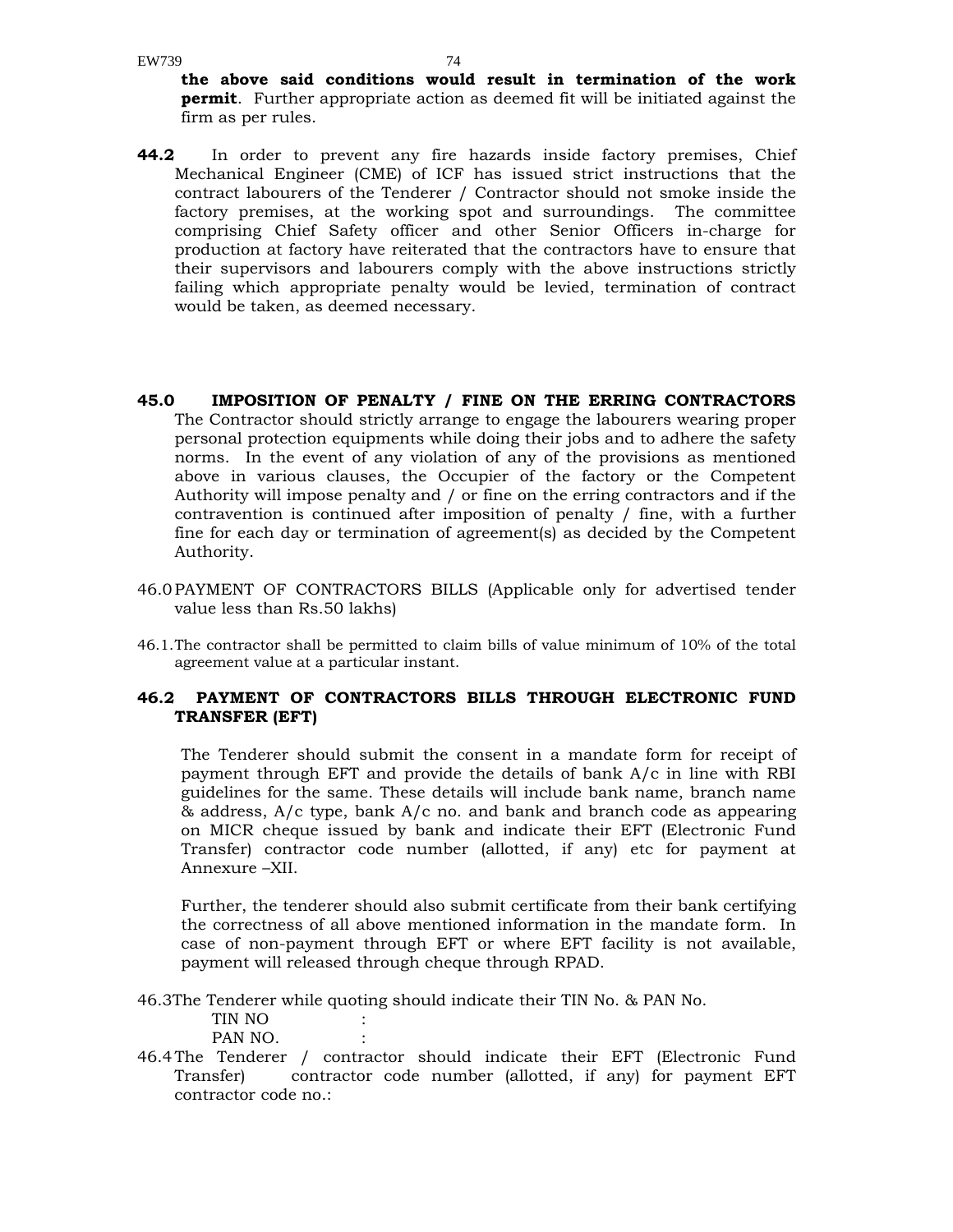- **46.5** The payment for supplies made to this administration and for works executed will be paid through Cheques and sent through the Speed Post Acknowledgment Due, duly recovering the actual cost from the Firms/ Contractors' bills. However, if the firm/contractor desires to receive the cheque by RPAD, they have to explicitly state the same on the bill and the cost of RPAD will be borne by the Administration
- **47.0 Provision of First Aid Facilities** They shall be provided and maintained by the contractor so as to be readily accessible during all working hours first-aid box equipped with the prescribed contents at every place where contract labour is employed by him.

#### **48.0 ENTRY PERMIT**

If the work awarded is inside factory premises the Agency / Contractor has to obtain permission from Manager of the factory (Shell / Furnishing) as applicable, before commencing the work as per ISO norms and is instructed to comply the safety measures as prescribed. Necessary entry permits would be issued, only after obtaining permission from the Manager of the factory (Shell / Furnishing).

#### **49.0Provision of Factories Act** – **(If the work is done inside the factory premises)**

- (a)Whenever any employee or contract worker climbs on the roof, the contractor / supervisor has to obtain a proper permission in writing
- (b)The Inspector of Factory mentioned that all contractors working within the premises of factory should be registered. The application for registration has to be submitted to the Chief Safety Officer, before commencement of work
- (c) If any contractor employs more than 20 staff, the contractor should obtain license from the Inspector of Factories. This license is valid for one year and has to be renewed constantly
- (d)It should be ensured that all the contract employees engaged for the works are suitably insured.
- (e) Labour proposed to be engaged is above 18 years.
- (f) One contract worker can be engaged only by one contractor at a time. If an another contractor wishes to engage the same labourer, the old permit has to be cancelled and returned back and new permit has to be obtained.
- (g) Each contract worker should be issued a photo identity. Hence a photo copy of each contract worker has to be submitted, while applying for permits.
- (h)The name of the work for which work permit / gate pass is issued be entered in the gate pass

The validity period for a period of three months only would be entered on the gate pass and can be renewed after expiry of the validity period.

#### 50.0 **Purchase Preference Products (PPP) for products and Services of Central**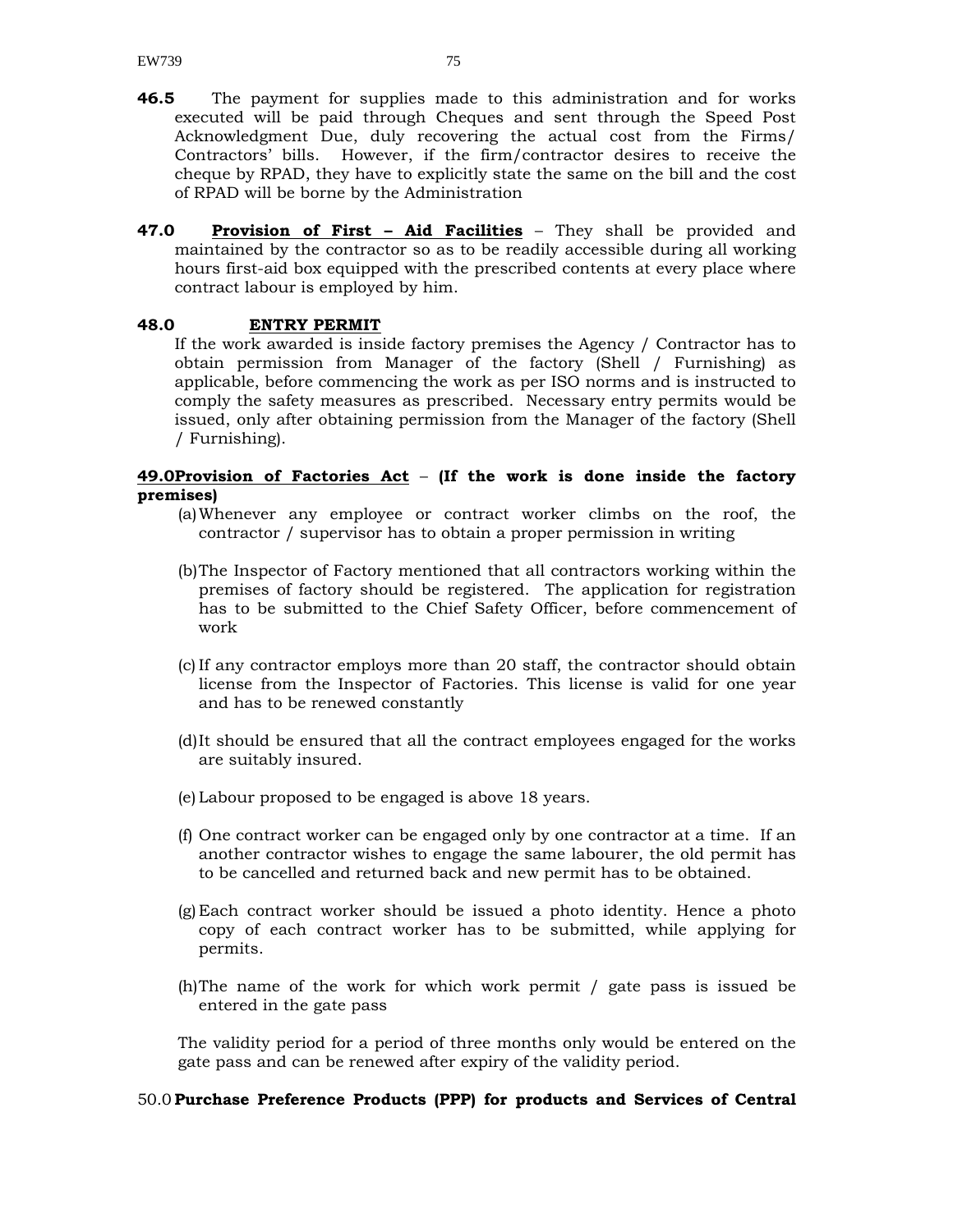#### **Public Sector Enterprises : (for Tenders of Rs.5 crores and above but not exceeding Rs.100 Crores)**

Subject to other conditions of tender being equal, purchase preference will be granted to the Central Public Sector Enterprises (CPSEs) AT THE LOWEST VALID PRICE BID (L1) if the price quoted by the CPSE is within 10% of the L1 price.

This condition will apply to the contracts of value Rs.5 Crores and above but not exceeding Rs.100 Crores. If civil contracts are included as part of the contract for supply of goods and/or if the contract is a turnkey contract, such contracts would also be covered by PPP subject to the condition that the total value of contract does not exceed Rs.100 Crores.

PPP will apply only to CPSEs and their subsidiaries (i.e.PSE owns 51% or above share holding), but not to joint venture owned by PSE and a private sector party.

A minimum value addition of 20% by the CPSEs/Subsidiary companies by way of manufacturing and/or services would be a prerequisite for availing of purchase preference.

#### **51.0 LINE OF ACTION BY RAILWAYS / CONTRACTORS IN CASE OF ACCIDENTS/ NATURAL CALAMITIES-**

The vehicles and equipment of contractors can be drafted by Railway administration in case of accidents / natural calamities involving human lives

**52.0** "The Tenderer for carrying out any construction work in Tamilnadu must get themselves registered from the Registering Officer under Section-7 of the Building and Other Construction Workers Act, 1996 and rules made thereto by the Tamilnadu Govt and submit certificate of Registration issued from the Registering Officer of the Tamilnadu Govt. (Labour Deptt.). For enactment of this Act, the tenderer shall be required to pay cess  $\omega$  1% of cost of construction work to be deducted from each bill. Cost of material shall be outside the purview of cess, when supplied under a separate schedule item."

#### **53.0 SPECIAL INSTRUCTIONS AND SPECIFICATIONS FOR ZONAL CONTRACT**

These instructions and specifications should be read in conjunction with the general conditions of contract 2003 as corrected upto date and specification under **Indian Railway standard specification for materials and works 2010 (Vol.I&II)** issued under authority of Railway Board

1.This zonal contract shall include:

New works, additions and alterations to extg. structure special repairs works and supply of building materials subject to contract value of each such work not exceeding Rs.2,00,000/-

**2**.(i) The maintenance period for the works is 06 calender months from the date of handing over.

(i) The maintenance period for wooden doors and windows to be supplied by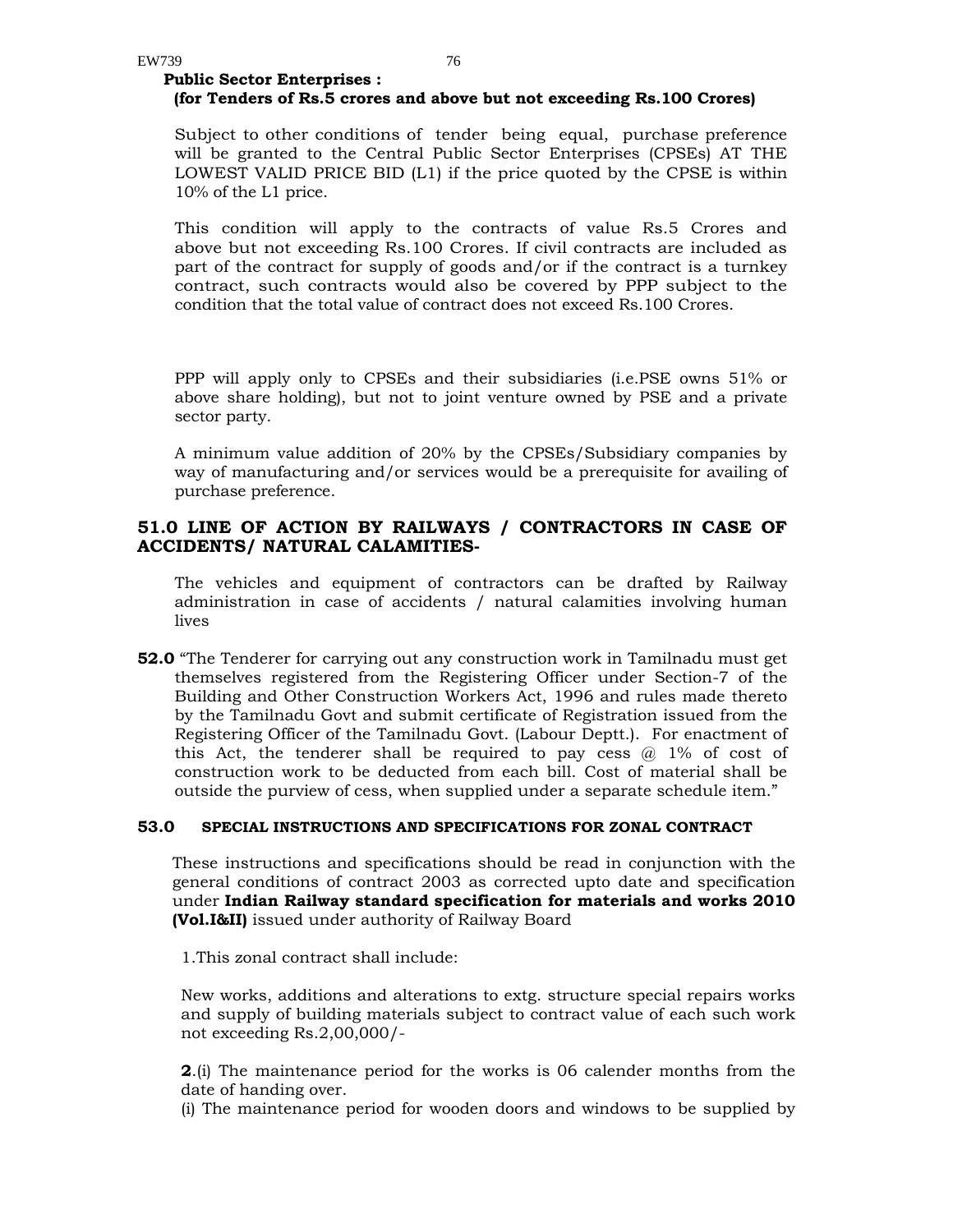the contractor hall be the same as that applicable to the other building and structural works viz. 6 months from the date of handing over. During which period if any structural work wrapping or crack develops in the wood work, so affected shall have to be replaced at the contractors cost.

- (ii) In the case of timber works, the species of timber for use in doors and windows for both frames and shutters should be air seasoned or kiln seasoned. The 3 samples of wood shall be supplied and get approved by the XEN in charge.
- (iii) Nine samples of each type of bricks to be supplied prior to be used on the works shall be deposited by the contractor. The bricks actually to be supplied or used on the works shall be as per the samples accepted.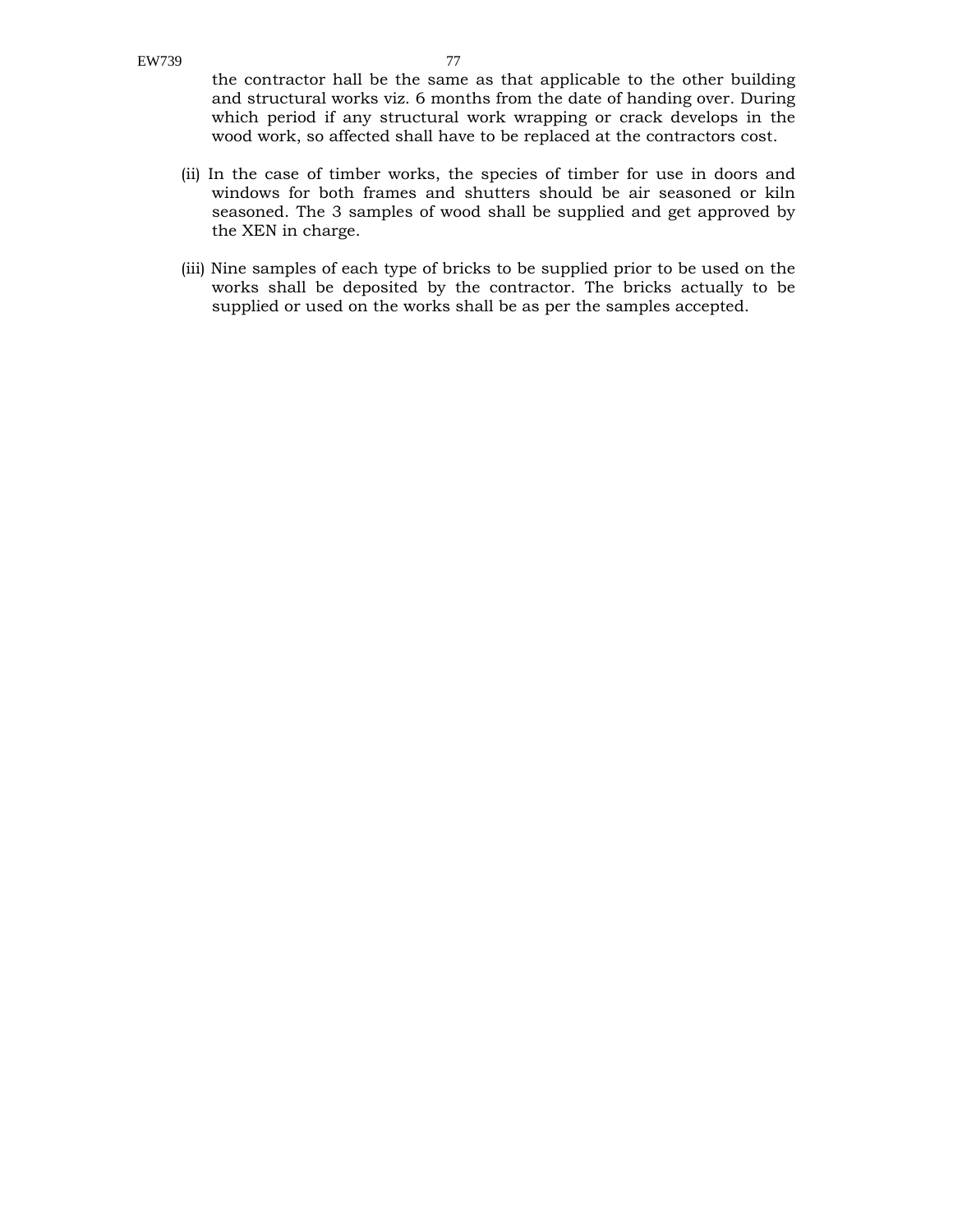3. **The available Railway water sources can be utilized by the Contractor by making his own arrangements at his own expenses to effect the connection and lay additional pipe lines and accessories on the site as necessary and the contractor shall not be entitled to any compensation for interruption or failure of the water supply and payment has to be made by the Tenderer/ contractor towards water consumption charges. Railway water will be supplied only if available otherwise contractor has to make his own arrangements for water.** 

- 4. Use of raw materials secured with the govt. assistance where any raw materials for the execution of the contract are procured with the assistance of Govt. either by issue from Govt. stock or purchase under arrangements made or permits or license is by Govt. The contractor shall hold the said materials as trustee for the Govt. and use such materials economically and solely for the purpose of contract against which they are issued and not disposed to them without the permission of the Govt. but return them if that may be left to the govt. All surplus or unserviceable materials that may be left with him after the completion of the work or its termination for any reason whatsoever shall be returned to the govt. failing which the tenderer/ contractor shall pay such price as Govt. may fix with due regard to the condition of materials at the prevailing market rates. The freight charges for return of the materials according to the directive of the Govt. shall be borne by the contractor in the event of the contract being rescinded for nay fault on his part and the decision of Govt. shall be final and conclusive. In the event of breach of the aforesaid conditions, the contractor shall in addition to the throwing himself open to section for contravention of terms of the license(s) of the permit(s) and criminal breach of trust be liable to account to Govt. all moneys, advantage or profits would have resulted in the usual course of time by reasons for such breach.
- 5. **The contractor has to quote a single percentage rate with the Southern Railway Unified Standard Schedule of Rates 2011 taking into account the value as detailed in the schedule.**
- 6. The approximate value of contract for the period ending

(i) The security deposit payable by the contractor after adjusting the EMD shall be recovered as indicated in clause 16 (i) of the general conditions of contract. Recovery at 10% from the each of the bills concerning the work orders may also be effected.

- 7. In case of failure of zonal contractor, the particular work order/ work orders the loss sustained by the Rly. in completing the work or supply whichever is higher will be recovered from the contractor.
- 8. The approximate value of the work as shown in the tender floated by accepted percentage for the zone might be increased above the agreement value of 20% or Rs.1,00,000 whichever is higher and such work to the extent of variation shall be final and binding on the contractor and they cannot question or make any claim regarding the same at any stage.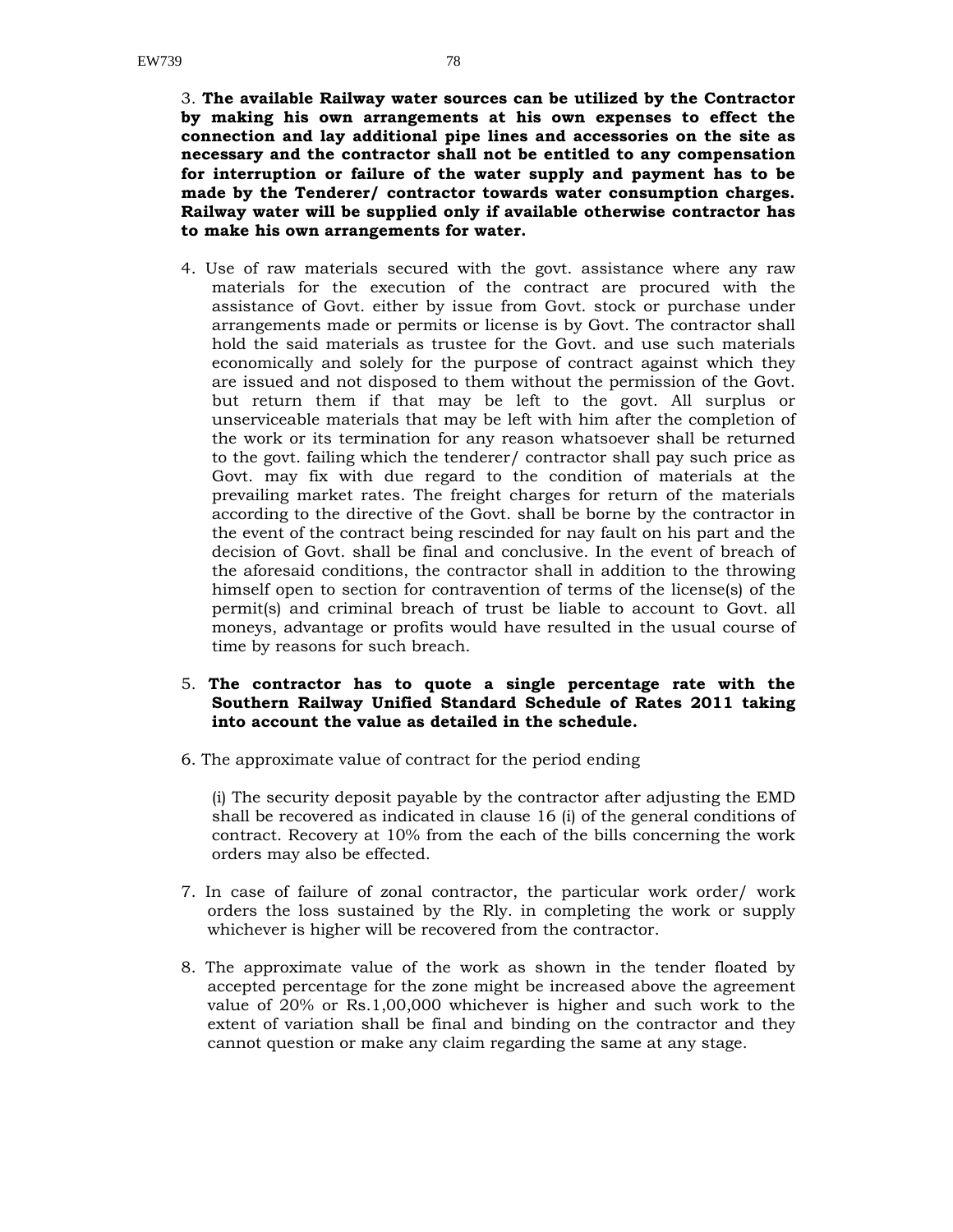- 9. The Tenderer/Contractor should have working mobile/WLL/Cell phone connection for easy communication between him and the Railway administration and mobile/WLL/Cellphone numbers to be mentioned in the tender document.
- 54.0. The special conditions are applicable wherever required according to nature of works and attached schedules.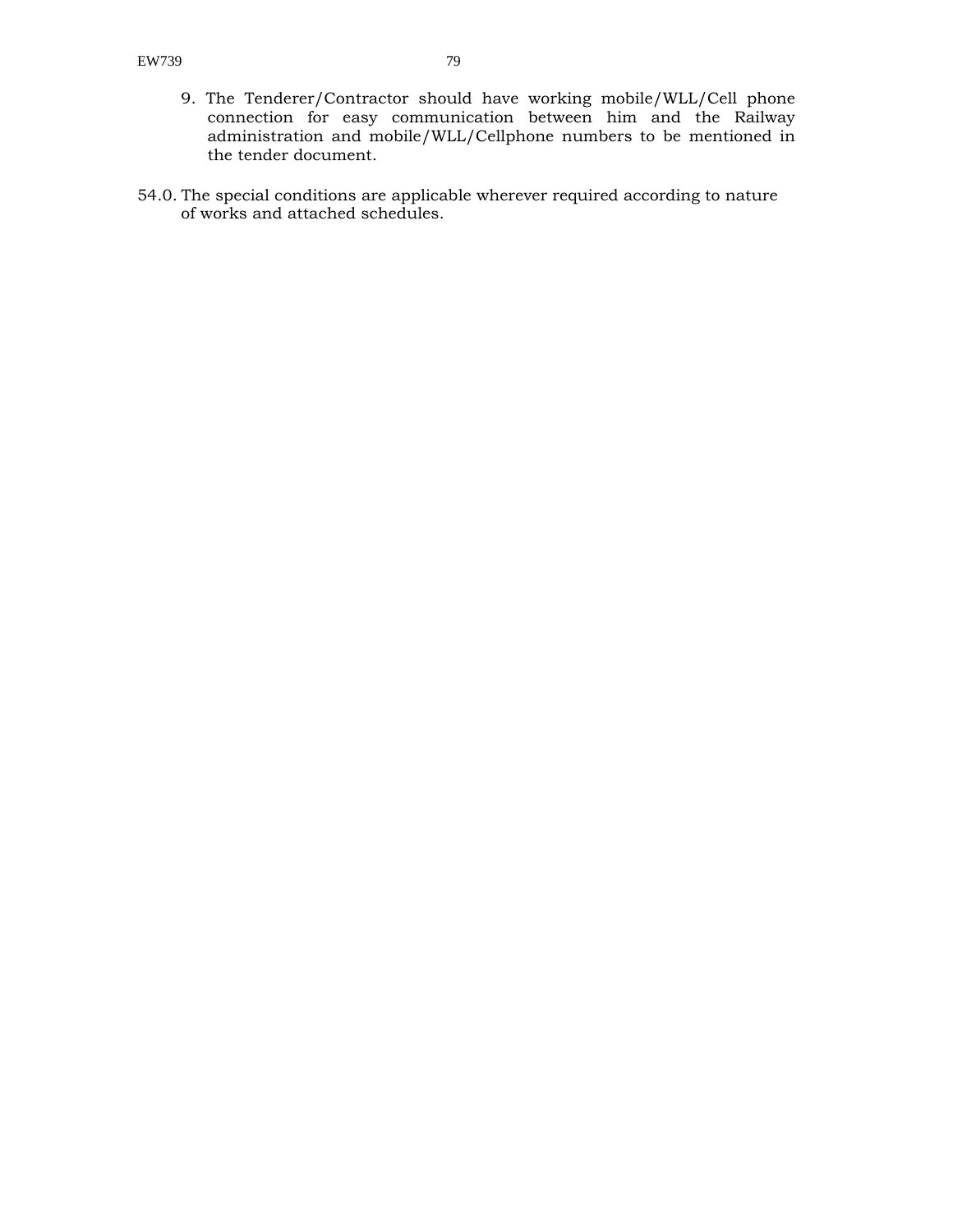#### EW739 80 **INTEGRAL COACH FACTORY, CHENNAI-38.**

#### Safety ,Health and Environmental Instructions to the Contractor.

#### SAFETY & HEALTH

- 1. The Factories Act 1948 and Tamil Nadu Factories Rules 1950 are to be followed if the work is done inside factory premises.
- 2. Contract Labour (Regulation & Abolition) Act, 1970 is to be followed.
- 3. Adequate and appropriate tools shall be issued.
- 4. All instrument used for the work is to be complied with Indian Electricity rules.
- 5. The instruments are used to be conformed to Indian Standards.
- 6. Staffs under your control should wear the personal protective equipments as per working condition to prevent injuries.
- 7. Suitable ladders/scaffoldings are to be used for climb up and working at height.
- 8. Ensure adequate lighting at work place.
- 9. Contractor should follow the terms & conditions/instructions of ICF from time to time.
- 10.Activities other than the specified activities as per the contract clauses, which are assigned to you, are not permitted at our premises.
- 11.Ensure the Suitable guards are provided to the hand operating machine.
- 12.Suitable lifting machineries and tackles are to be used to handle the materials.
- 13.Any loss incurred to ICF because of your activities shall be charged on your account.
- 14.The equipments & materials stored at our premises are on your own risk.
- 15.Before start of work, proper shut down (if necessary) is to be undertaken for safety.
- 16.Before start of any work, appropriate Work Permits shall be obtained.
- 17.Off cuts and wastes generated during the course of your work, must be suitably disposed identified areas.
- 18.The renewal of permit will be issued only on the basis of performance of compliance of the said rules, regulations, conditions and safety norms.
- 19.The contractor shall engage qualified supervisors at the work site whenever men are engaged for work.
- 20.First aid box with adequate medicine are to be provided in the work area which would be readily accessible
- 21.In case of any accident to the contract staff, the contractor should inform to the CSO/Shell & CSO/Fur. Through department concerned within one hour.
- 22.Disobeying or not following the conditions / precautions / procedures shall result in penalty. In serious cases, stoppage of work or cancellation of permits may be done. Stopping of the work are empowered by the Safety Officer, Chief Safety Officer, Factory manager and Occupier.
- 23.For accidents involving contractor staff inside factory, necessary compensation to the dependents of the staff and legal expenditure cost shall be borne on contractor's account.
- 24.The display board containing the details of nature of work, maximum number of staff working per shift, period of work, site in charge name and phone number and main office phone numbers is to be placed at prominent place.
- 25.If total staff engaged by you on any day of the contract period is 20 or more, you have to register with Central Labour Commissioner at Shastri Bhavan and obtain license.
- 26.Staffs under your control are to be insured during the work period.
- 27.Registers in Form XIII, XVI, XIX, and XVII as per contract labour act shall be maintained.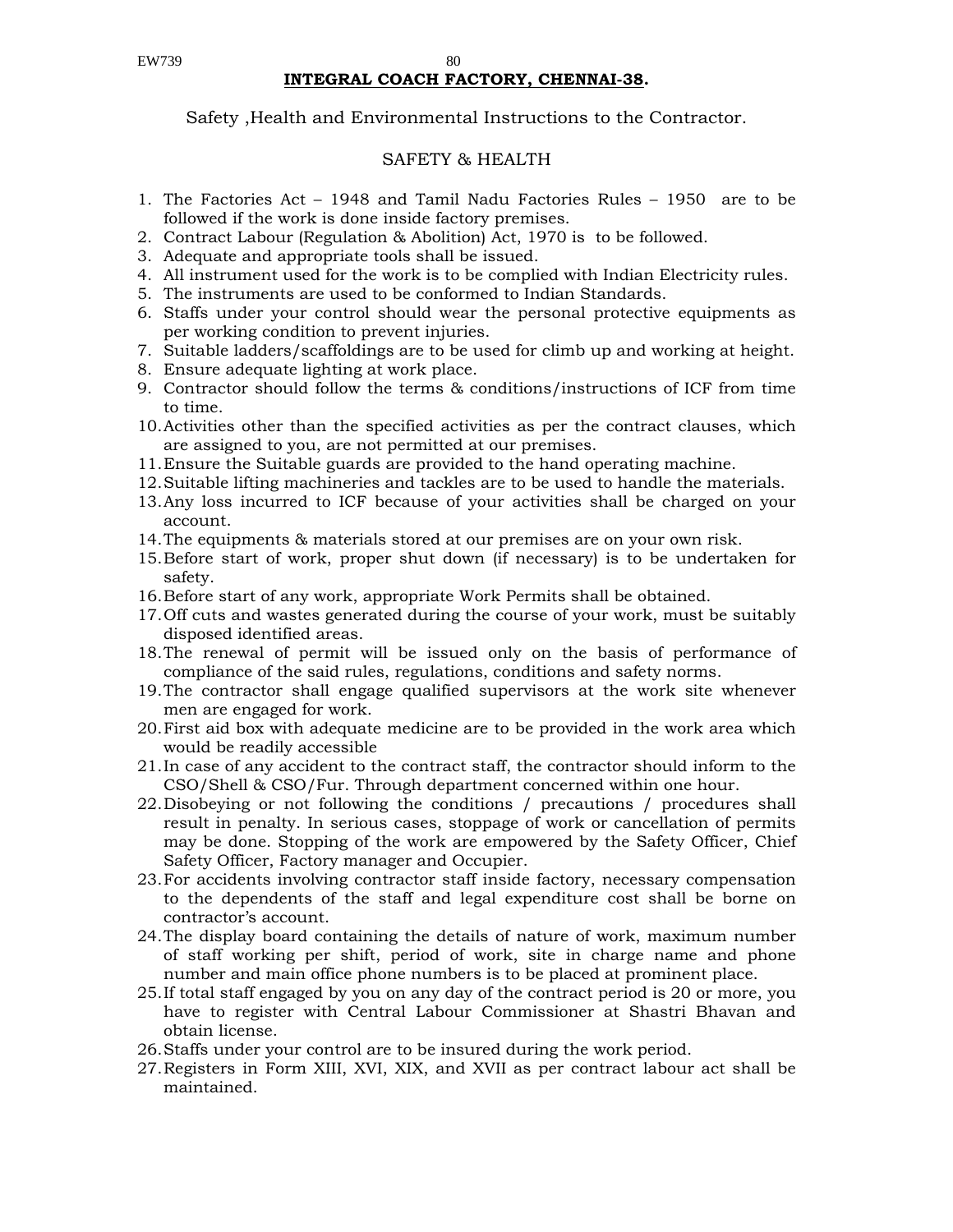- 28.Employment card in Form XIV should be issued to all work men by the contractor.
- 29.The payment of wages shall be made as per Minimum wages Act, and shall be witnessed by ICF nominated Supervisors.
- 30. Usage of LPG cylinder in the factories (both Shell & Fur) is prohibited for industrial activities. Industrial LPG cylinders shall only be allowed if accompanied by a certificate from gas companies about the end use for which it is issued.

#### B) ENVIRONMENT

- 31. ICF is an ISO 14001/2004 certified Factory. All activities shall be carried out as per the Environment Protection Act & Rules.
- 32. Handling, storage & use of any chemicals and Haz.waste shall be carried out as per conditions laid down by TNPCB (Tamil Nadu Pollution control Board). Any clarification shall be made with contract executing officer & Safety Cell.
- 33. Spillage of Haz.materials, chemicals and oil shall be strictly avoided; incase of any leakage /spillage, it should be cleaned immediately.
- 34. Any waste materials should not be burnt in side the Factory.
- 35. Any open fire or smoke noticed by the contractor or his men, should be informed immediately to the Fire Fighting crew through telephone numbers FIRE Fighting CREW: 46565 (Railway phone) Fire fighting Contractor: 9841098419, 9841269727 (cell)

#### C) PENALTY

- 36. Incase any Unsafe conditions noticed that could have led to grievous injury to the contract labour, a minimum penalty of Rs 5,000/- per person shall be imposed by ICF administration to the contractor. However if multiple violations of Safety instructions are noticed, the amount could be higher
- 37. Recurrence on third occasion for the same contract would result in penalty of Rs. 50,000/-(Fifty thousands) and termination of contract.

#### DECLARATION BY CONTRACTOR

**I undertake that all above conditions related with safety, Health and Environment will be followed by our supervisors & staff while working inside ICF factory (Shell and Furnishing).** 

> **Signature of Proprietor/Owner/Contractor (With company seal)**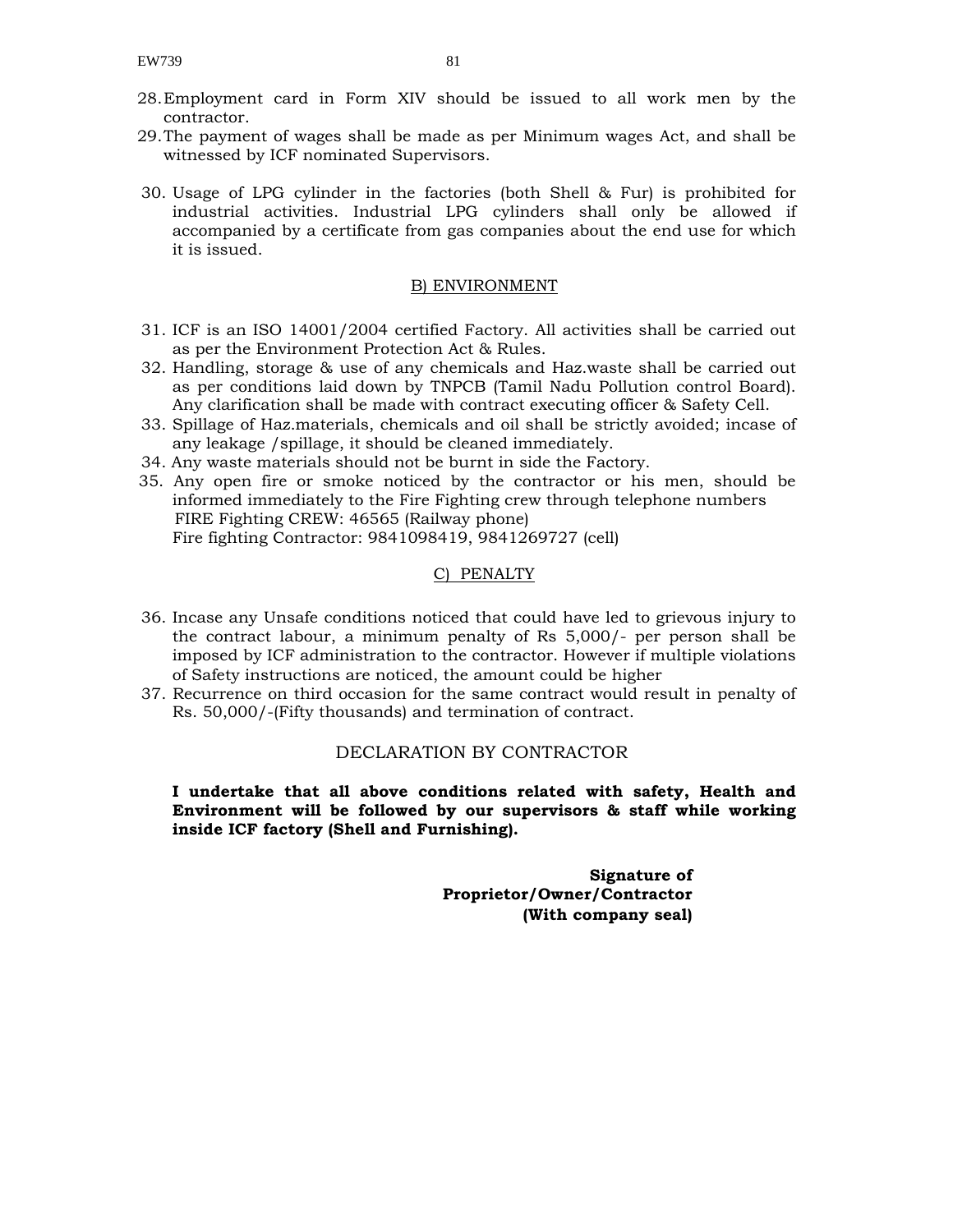# **PART C**

**SCOPE OF THE WORK AND TENDER SCHEDULES**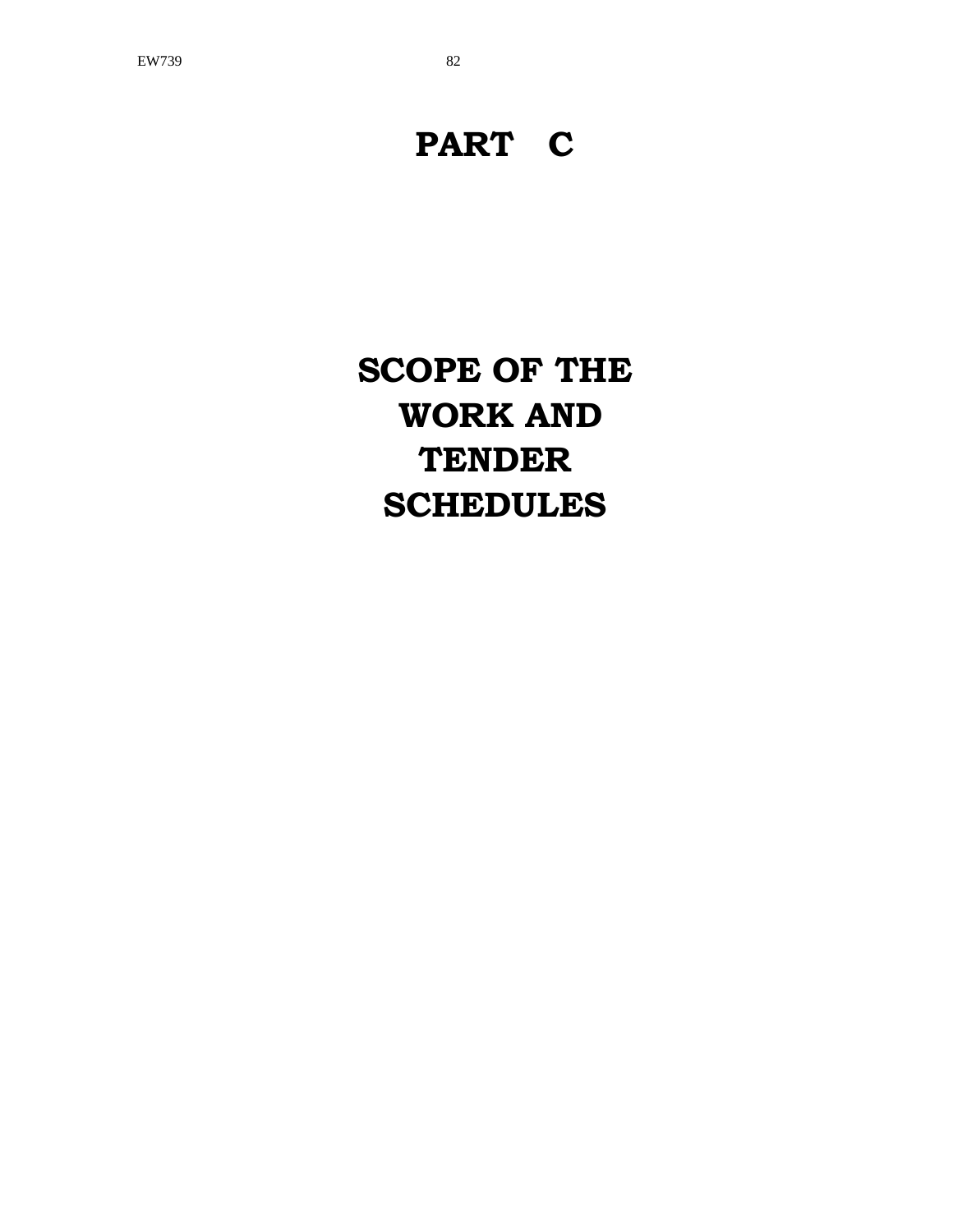# **INTEGRAL COACH FACTORY**

| Name of Work                                       |   | : Cleaning and Housekeeping of Toilet blocks<br>Shell Factory, Cleaning<br>inside<br>and<br>Housekeeping of Toilet blocks including road<br>sweeping inside Furnishing Factory, Cleaning<br>and Housekeeping of Toilet blocks, office<br>rooms, passage, road sweeping and gardening<br>in shell Administrative office, Furnishing<br>Works office and Design & Development office<br>for two years. |
|----------------------------------------------------|---|------------------------------------------------------------------------------------------------------------------------------------------------------------------------------------------------------------------------------------------------------------------------------------------------------------------------------------------------------------------------------------------------------|
| Name and Address of the<br>Tenderer/<br>Contractor | ٠ |                                                                                                                                                                                                                                                                                                                                                                                                      |

## **SCOPE OF WORK**

## **I. Location: Shell Factory**

- 1. All the common toilet blocks, 56 No's consisting of 113 IWC, 29 EWC, 105 urinals, 125 wash basin, 42 bath rooms and 65 washing points shall be cleaned twice daily and kept maintained / neat and clean using soap oil, phenyel, harpic / tex and naphthalene ball etc to keep the utility pathogen free.
- 2. Walls skirting and flooring of above toilets/Urinals etc.. will be cleaned twice daily ensuring them dust/ stain free.
- 3. The doors, ventilators, jolly work of the toilets and glass pans shall be cleaned up once in a month.
- 4. Removal of cobweb in the toilet blocks will be attended once in a month.
- 5. Approaching path of the toilet blocks will be attended daily.
- 6. Safe disposal of carcasses / dead stray animals shall be burial at earmarked location as and when needed.
- 7. Urinals and washbasins will be provided with naphthalene ball regularly or as and when required.
- 8. Cleaning / de-silting of Inspection chambers, silt &Gully chambers adjacent to the toilet block, sewer pipe lines from toilet block to Inspection chambers once in fortnight. Apart from the above, the agency shall take care / clear any toilet blockage upto Inspection chambers.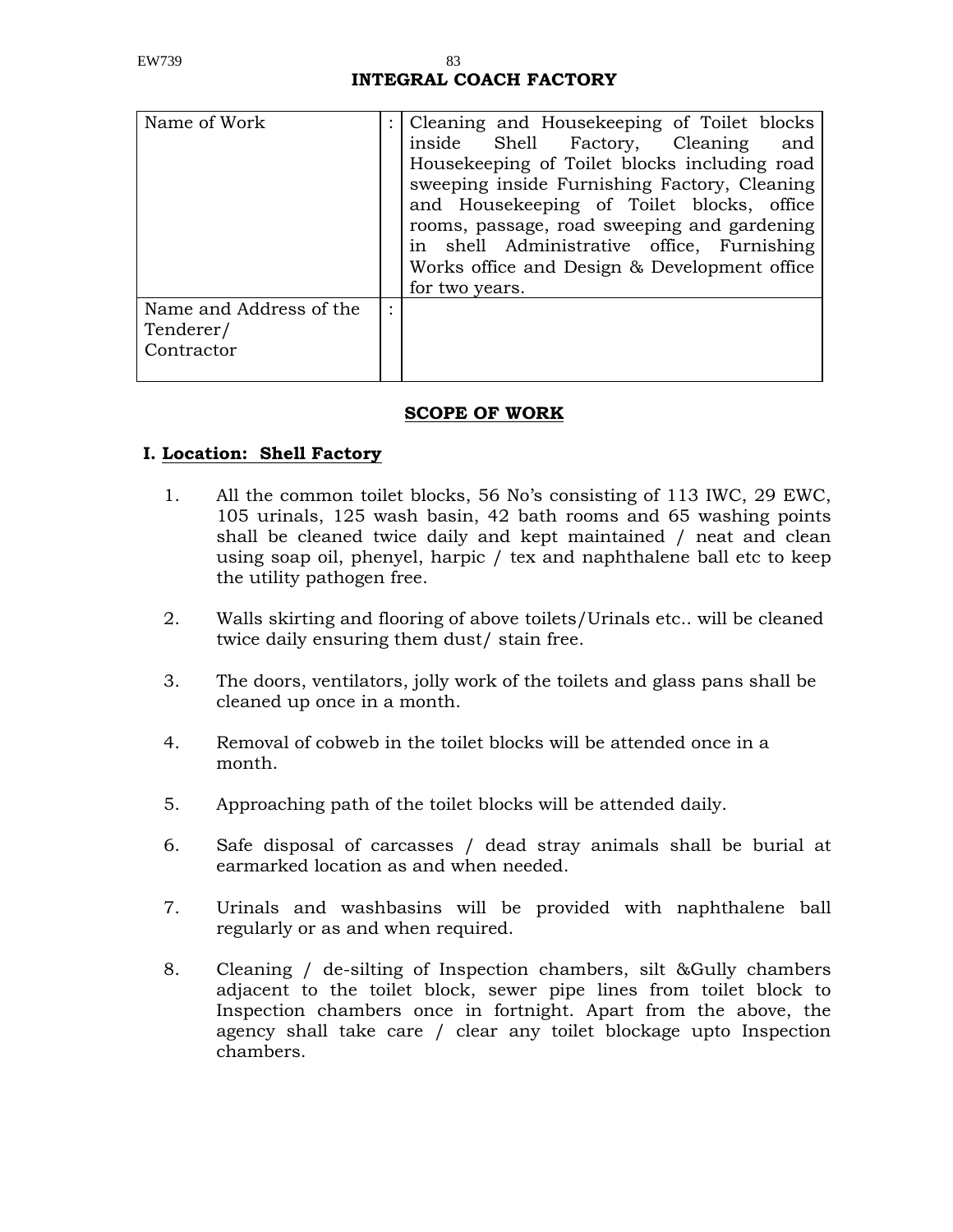#### **II. Location: Furnishing Factory**

- 1. All the common toilet blocks, 57 nos consisting of 145 W/C, 106 Urinals, 68 Wash basins, 24 wash points and 30 bath rooms shall be cleaned twice daily and kept maintained / neat and clean using soap oil, phenyel. Cleaning agents like Harpic / tex and naphthalene ball etc to keep the utility pathogen free.
- 2. Walls skirting and flooring of above toilets/Urinals etc.. will be cleaned twice daily ensuring them dust/ stain free.
- 3. The doors, ventilators, jolly work of the toilets and glass pans shall be cleaned up at once in a month.
- 4. Removal of cobweb in the toilet blocks will be attended once in a month.
- 5. Approaching path of the toilet blocks will be attended daily.
- 6. Safe disposal of carcasses / dead stray animals shall be burial at earmarked location as and when needed.
- 7. Urinals and washbasins will be provided with naphthalene ball regularly or as and when required.
- 8. Cleaning / desilting of Inspection chambers, silt &Gully chambers adjacent to the toilet block, sewer pipe lines from toilet block to Inspection chambers once in fortnight. Apart from the above, the agency shall take care / clear any toilet blockage upto Inspection chambers
- 9. Prime roads, approach road leading to the entrance gate of the factory from the passing by main road and outside road from Furnishing office out gate to Regional Rail Museum compound – weekly basis.
- 10. Other secondary roads– weekly basis.
- 11. Sweeping the Cycle / Two wheeler stand shall be attended once in a week.
- 12. The waste tea cup accumulated in the sub-canteen area (near shop-33) to be disposed waste tea cups etc on daily basis.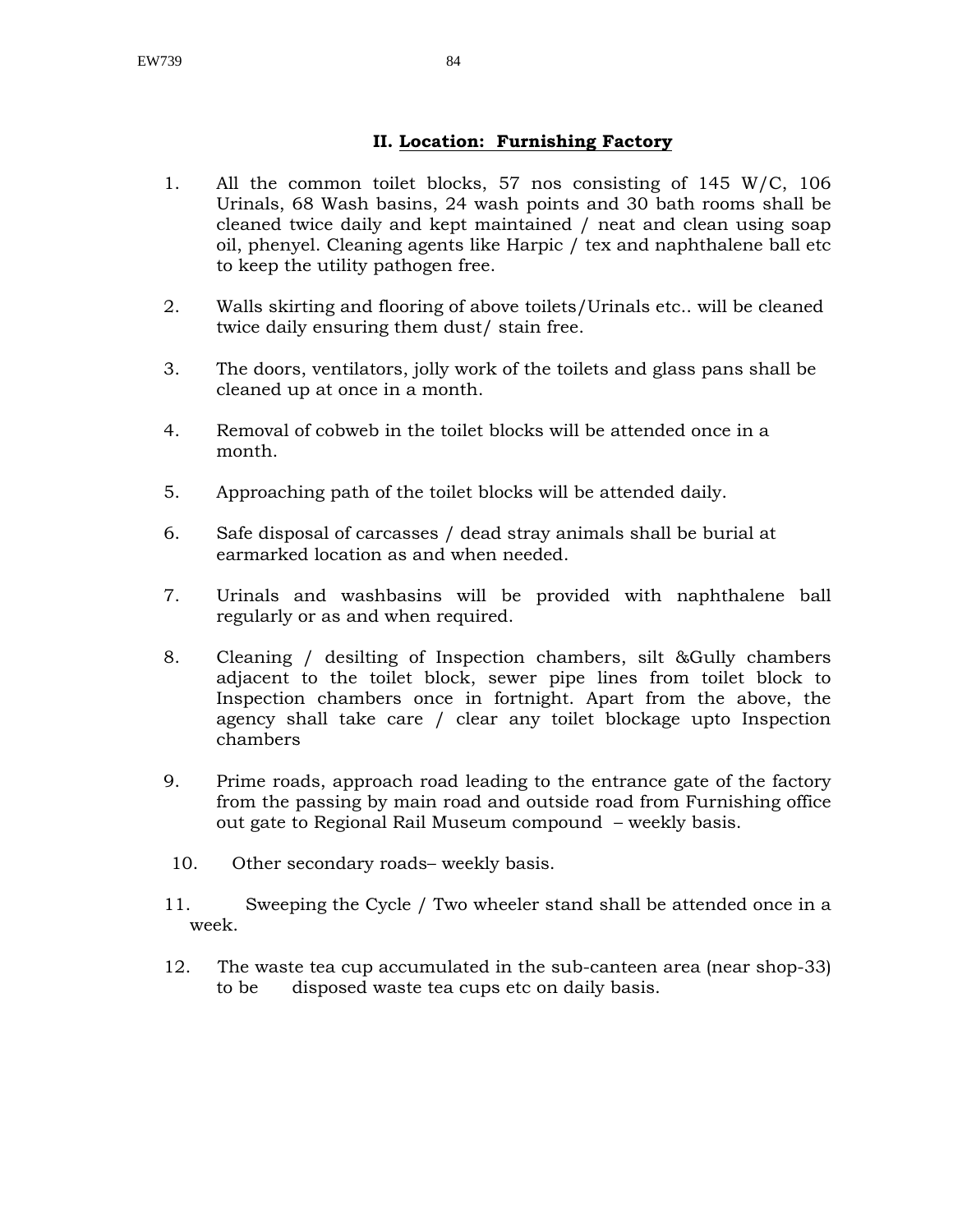#### EW739 85  **III. Location**: **Shell Administrative Office**

- 1. Daily cleaning the entire Shell Administrative office premises including the GM's office building and annexure building (G+3 floors), Computer centre  $(G+1)$ , office Canteen building  $(G+1)$ , Metro building (G+1) including approach roads.
- 2. The cleaning work consists of sweeping the entire office premises including officers' rooms, staff working hall, circulation area like passage, verandah, stair case, lobby, portico etc once in daily and wet mopping the entire area except office room using disinfectant etc complete on daily basis.
- 3. Toilets attached with officers' chamber shall be cleaned in the presence of concerned officers' attendant and also provided with Air freshener similar to Odonil regularly.
- 4. Urinal pots and washbasins will be attended and served with disinfectant naphthalene ball / cube regularly.
- 5. The floors and tiled walls / skirting of the toilet shall be kept dust and stain free by the application of effective cleaning chemical agent.
- 6. Clearing of cobweb once in a week from passage and circulating area etc and removal of cobweb in toilet block on monthly basis.
- 7. Sweeping and cleaning the approach road from Admin Office IN gate upto AWTI and open area inside the premises once in daily.
- 8. Sweeping the two wheeler/car sheds once weekly.
- 9. The garbage generated from toilet and open area shall be disposed off in the nearest available dustbin.
- 10. Cleaning / desilting of Inspection chambers, silt &Gully chambers adjacent to the toilet block, sewer pipe lines from toilet block to Inspection chambers once in fortnight. Apart from the above, the agency shall take care / clear any toilet blockage upto Inspection chambers.
- 11. Maintenance of existing garden area inside the office premises including watering of plants, periodic trimming of grass/trees, clearing of weeds and dry leaves, dead wood etc, laying of department supply of manures, fertilizers, pesticides (Appr. Area 3800m2.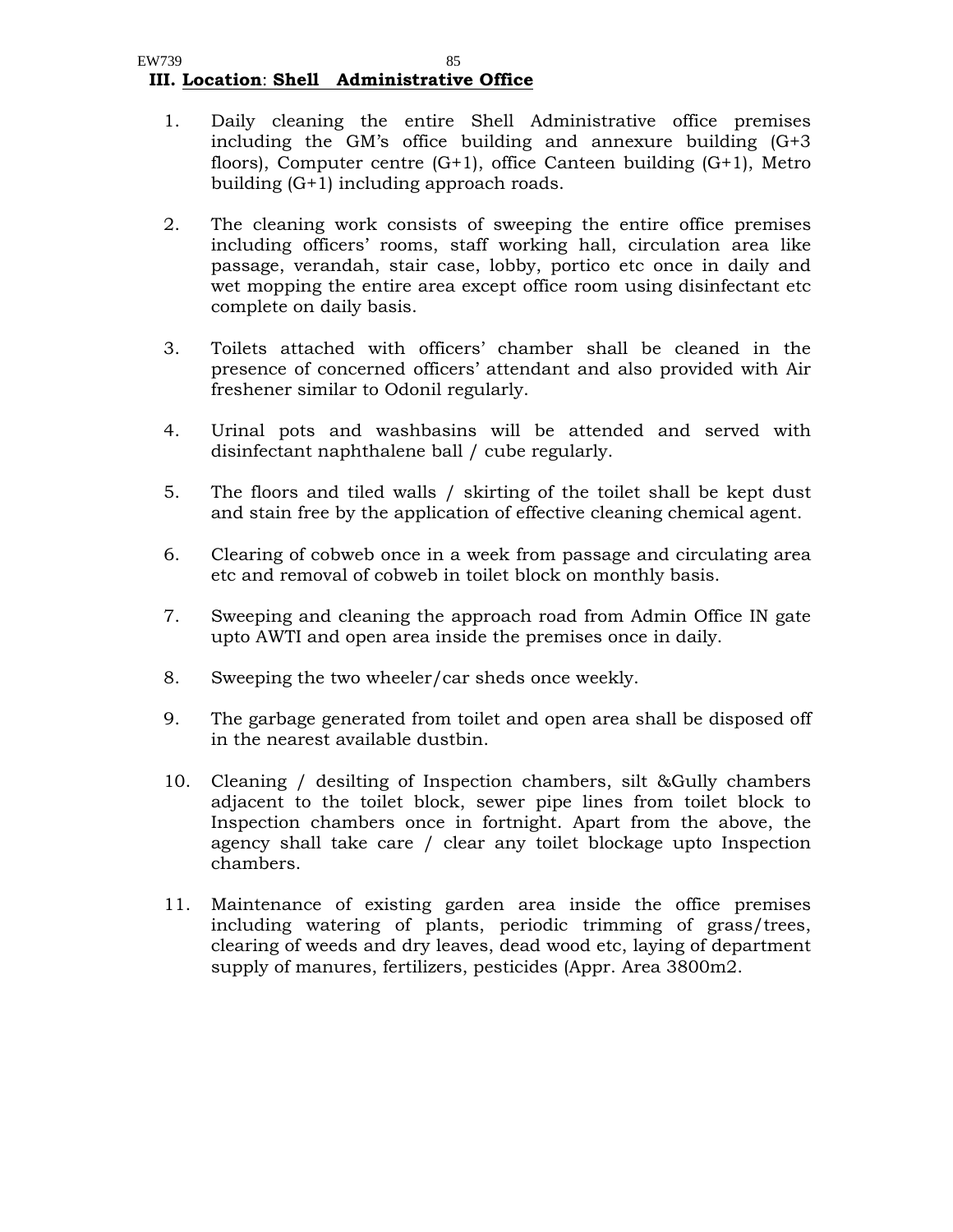- 1. Daily cleaning the entire Furnishing Administrative office premises including the approach roads and areas inside the premises including RPF area.
- 2. The cleaning work consists of sweeping the entire office premises including officers rooms, staff working hall, circulation area like passage, verandah, stair case, lobby, portico etc once in daily and wet mopping the entire area except office room with suitable floor cleaner with mild fragrance and using disinfectant etc complete on daily basis.
- 3. Toilets attached with officers' chamber shall be cleaned in the presence of concerned officers' attendant and also provided with Air freshener similar to Odonil regularly.
- 4. Urinal pots and washbasins will be attended and served with disinfectant naphthalene ball / cube regularly.
- 5. The floors and tiled walls / skirting of the toilet shall be kept dust and stain free by the application of effective cleaning chemical agent.
- 6. Clearing of cobweb once in a week from passage and circulating area etc and removal of cobweb in toilet block on monthly basis.
- 7. Sweeping and cleaning the approach road from Furnishing Admin office to D& D building and open area inside the premises once in daily.
- 8. The sweeping the two wheeler/car sheds weekly.
- 9. The garbage generated from toilet and open area shall be disposed off in the nearest available dustbin.
- 10. Cleaning / de-silting of Inspection chambers, silt &Gully chambers adjacent to the toilet block, sewer pipe lines from toilet block to Inspection chambers once in fortnight. Apart from the above, the agency shall take care / clear any toilet blockage upto Inspection chambers
	- 11. Maintenance of existing garden area inside the office premises including watering of plants, periodic trimming of grass/trees, clearing of weeds and dry leaves, dead wood etc, laying of manures, fertilizers (Appro Area 1850 m2)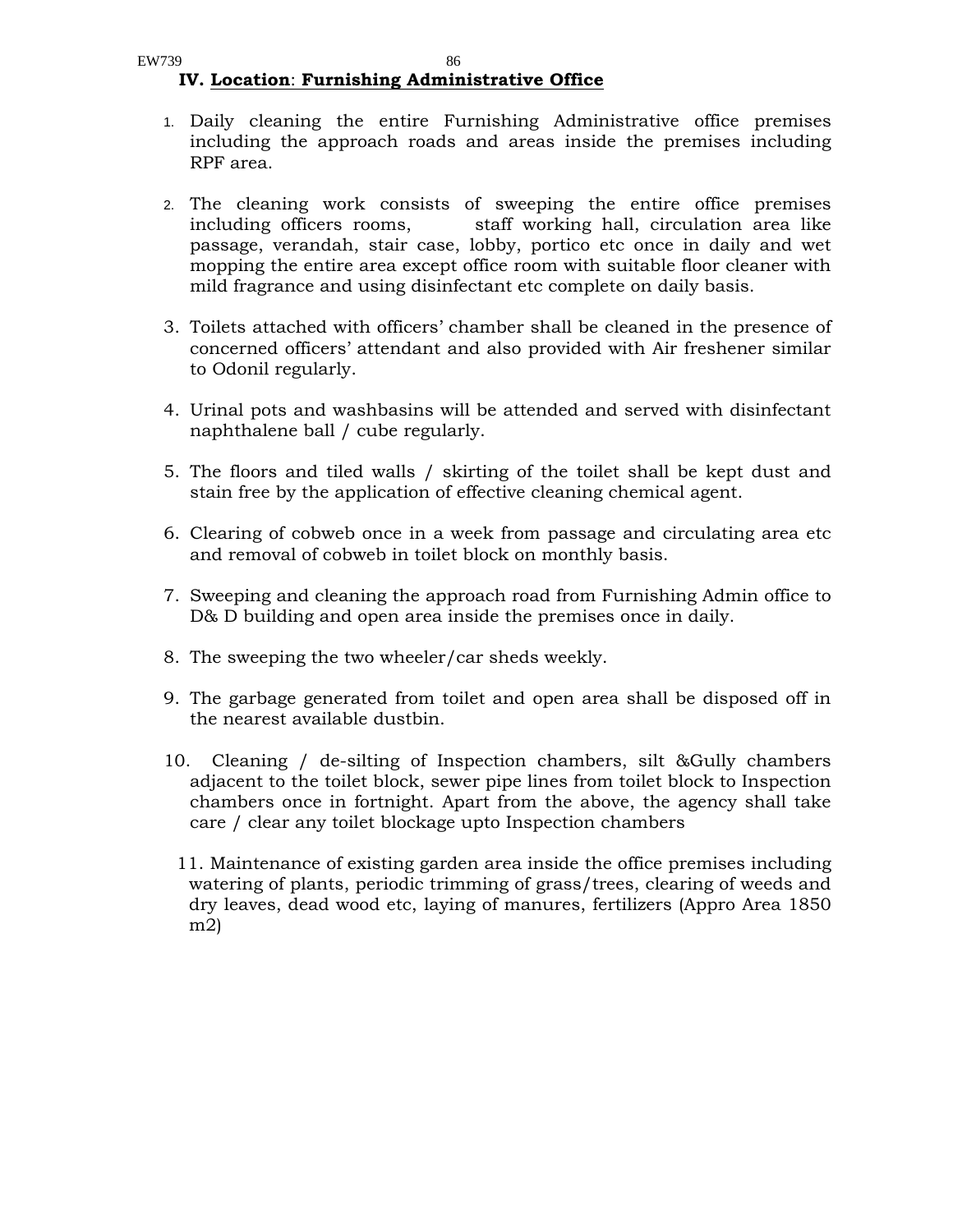- 1. Daily cleaning the entire D&D building with two wheeler parking area including other approach roads / areas around the building.
- 2. The cleaning work consists of sweeping the entire office premises including officers' rooms, staff working hall, circulation area like passage, verandah, stair case, lobby, portico etc once in daily and wet mopping the entire area except office room with suitable floor cleaner with mild fragrance and using disinfectant etc complete on daily basis.
- 3. Toilets attached with officers' chamber shall be cleaned in the presence of concerned officers' attendant and also provided with Air freshener similar to Odonil regularly.
- 4. Urinal pots and washbasins will be attended and served with disinfectant naphthalene ball / cube regularly.
- 5. The floors and tiled walls / skirting of the toilet shall be kept dust and stain free by the application of effective cleaning agents.
- 6. Clearing of cobweb once in a week from passage and circulating area etc and removal of cobweb in toilet block on monthly basis.
- 7. The sweeping the two wheeler/car sheds weekly.
- 8. The garbage generated from toilet and open area shall be disposed off in the nearest available dust bin.
- 9. Cleaning / desilting of Inspection chambers, silt &Gully chambers adjacent to the toilet block, sewer pipe lines from toilet block to Inspection chambers once in fortnight. Apart from the above, the agency shall take care / clear any toilet blockage upto Inspection chambers
- 10. Maintenance of existing garden area inside the office premises including watering of plants, periodic trimming of grass/trees, clearing of weeds and dry leaves, dead wood etc, laying of manures, fertilizers (Appr. Area 1100m2)

## Note:

Replacement/repairs to AC Sheet/Gutter/PVC pipe/polycarbonate sheet/painting, fixing roof vent etc. inside both factories wherever electrical conductors are available to be carried out after obtaining power block only.

1.1 The items indicated in **Schedule A** are based on the **Southern Railway Unified Standard Schedule of Rates 2011,** for **MAS Division Rates**. Payment for this schedule will be made at the accepted percentage of schedule over the SR USSOR 2011. If any other items of works included in the Southern Railway Unified Standard Schedule of Rates 2011, for MAS Division Rates are required to be carried out in connection with this work,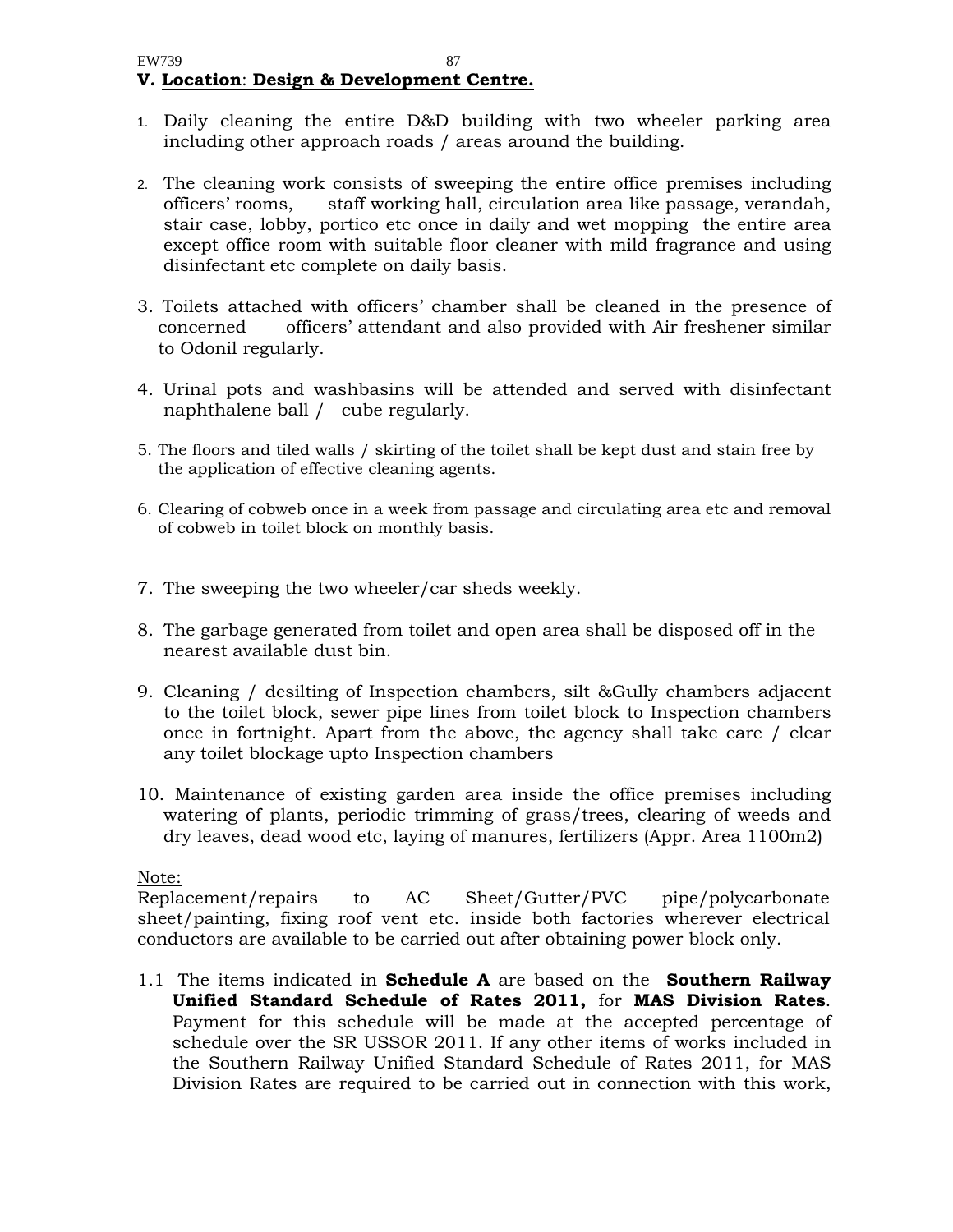EW739 88

they shall also be carried out at the rates shown therein, enhanced or diminished as the case may be, by the same percentage as accepted. Specific prior approval shall be obtained for such items from the competent authority before operating the works.

- 1.2 **Schedule 'A1' & Schedule 'A2'** provides for items of the supply of Ordinary Portland cement and for Reinforcement Steel. However, payment for this schedule will be made at the accepted percentage over the total amount of schedule items under Southern Railway Unified Standard Schedule of Rates 2011, for MAS Division Rates.
- 1.3 **Schedule 'B'** provides for items not covered under Southern Railway Unified Standard Schedule of Rates 2011. However, payment for this schedule will be made at the accepted percentage over the total amount of non-schedule items under this schedule.
- 1.4 Necessary test certificates will have to be produced by the Tenderer/contractor regarding the quality of cement and reinforcement steel which shall conform to the specification as indicated in part-<sup>'</sup>D' of Special Condition of Contract.
- 2.1 The scope of work mentioned above is indicative and for general guidance only. Actual scope of work may vary as per Railway's requirement and site conditions.
- 2.2 For further details about scope of work, the tenderers may contact Integral Coach Factory, Chennai.
- 3.0 Annexure `A': Provides for the list of plans.
- **4.0 COMPLETION PERIOD :** -The entire work shall be completed in all respect within **24 (Twenty four) MONTHS** from the date of issue of letter of acceptance of this tender.

| Signature of the Tenderer/Contractor |
|--------------------------------------|
| Date                                 |
| Address                              |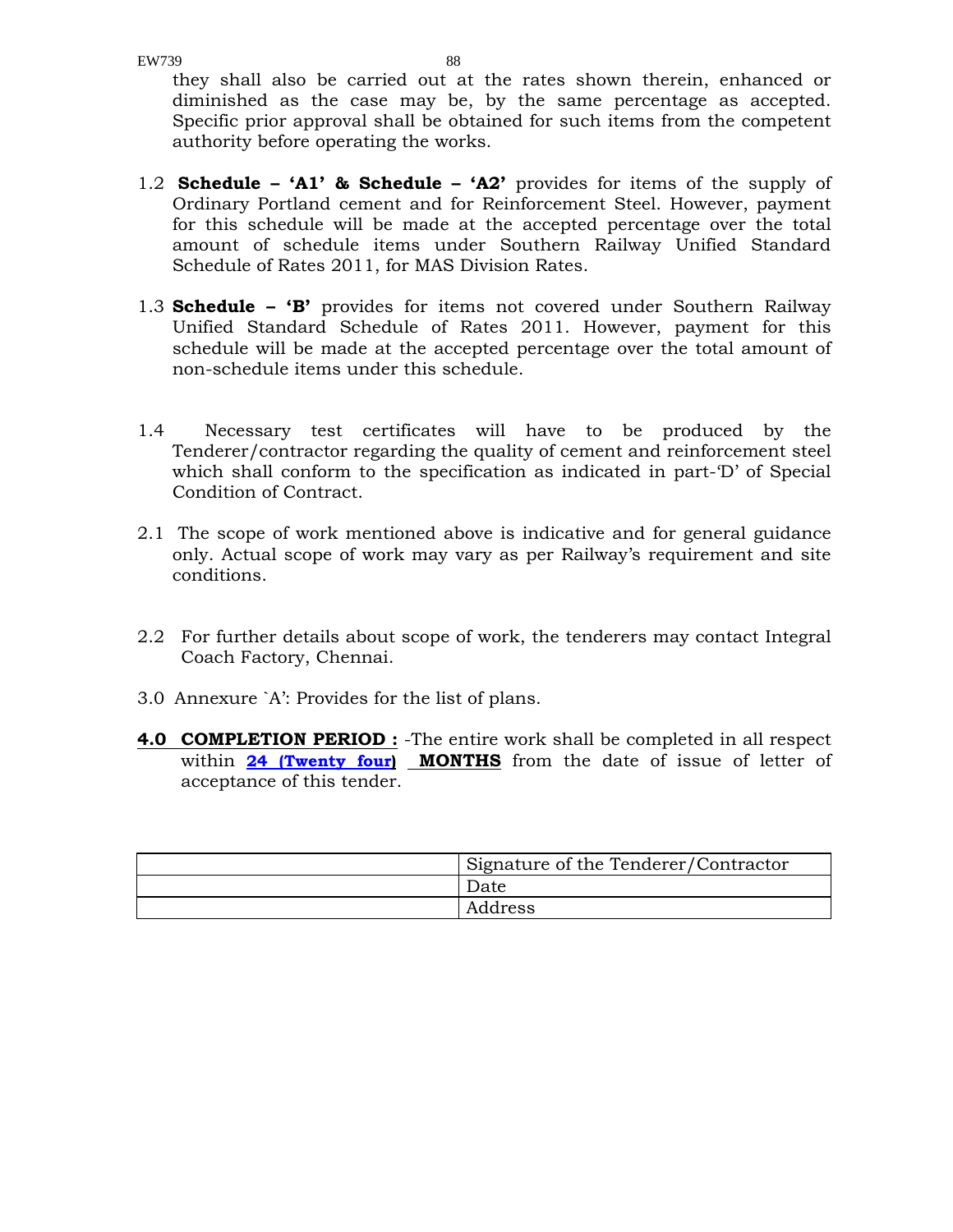## INTEGRAL COACH FACTORY, CHENNAI - 38. *SCHEDULE OF RATES*

| Name of    | Cleaning and Housekeeping of Toilet blocks inside Shell |
|------------|---------------------------------------------------------|
| Work       | Factory, Cleaning and Housekeeping of Toilet blocks     |
|            | including road sweeping inside Furnishing Factory,      |
|            |                                                         |
|            | Cleaning and Housekeeping of Toilet blocks, office      |
|            | rooms, passage, road sweeping and gardening in shell    |
|            | Administrative office, Furnishing Works office and      |
|            | Design & Development office for two years.              |
|            |                                                         |
| Name $\&$  |                                                         |
| Address of |                                                         |
| the        |                                                         |
| Contractor |                                                         |
| Allocation | 12/350/77/00/405/000 dt.27.01.2014.                     |
|            |                                                         |
| No         |                                                         |
|            |                                                         |

**SCHEDULE-'B' [Items not covered under SR USSOR 2011]** 

| <b>S1.</b>   | Description of work                  | Approx | Unit in | Rate in    | Amount     |
|--------------|--------------------------------------|--------|---------|------------|------------|
| No.          |                                      | Qty    | Figs &  | Figs &     |            |
|              |                                      |        | words   | Words      | Rs.<br>Ps. |
|              |                                      |        |         | Ps.<br>Rs. |            |
| $\mathbf{1}$ | SHELL FACTORY AREA                   | 24     | Per     | 120374.00  | 2888976.00 |
|              | (a) Toilet Block Maintenance:        | months | month   |            |            |
|              | (i) Cleaning and maintenance of      |        |         | Rupees     |            |
|              | toilet blocks inside Shell factory   |        |         | one lakh   |            |
|              | including cleaning of IWC/EWC,       |        |         | twenty     |            |
|              | urinals, wash basins, wash tubs      |        |         | thousand   |            |
|              | and bathrooms (As per annexure-      |        |         | three      |            |
|              | A) twice daily (or) more as per      |        |         | hundred    |            |
|              | requirement using soap<br>oil,       |        |         | and        |            |
|              | Phenyel, toilet cleaning agents such |        |         | seventy    |            |
|              | harpic / tex or equivalent<br>as     |        |         | four only. |            |
|              | brand<br>and<br>loading<br>the       |        |         |            |            |
|              | basins<br>with<br>urinals/wash       |        |         |            |            |
|              | napthelene<br>balls/cubes,<br>Air    |        |         |            |            |
|              | freshener etc to keep the toilet     |        |         |            |            |
|              | utilities pathogen free.             |        |         |            |            |
|              | (ii)Cleaning of Wall Skirting and    |        |         |            |            |
|              | flooring twice daily to keep dust/   |        |         |            |            |
|              | stain free surface.                  |        |         |            |            |
|              | iii) Cleaning the approaches to      |        |         |            |            |
|              | toilet block daily.                  |        |         |            |            |
|              | $(iv)$ Cleaning /<br>desilting<br>of |        |         |            |            |
|              | Inspection chambers, silt & Gully    |        |         |            |            |
|              | chambers adjacent to toilet block,   |        |         |            |            |
|              | sewer pipe lines from toilet block   |        |         |            |            |
|              | to Inspection chambers once in       |        |         |            |            |
|              | fortnight.                           |        |         |            |            |
|              |                                      |        |         |            |            |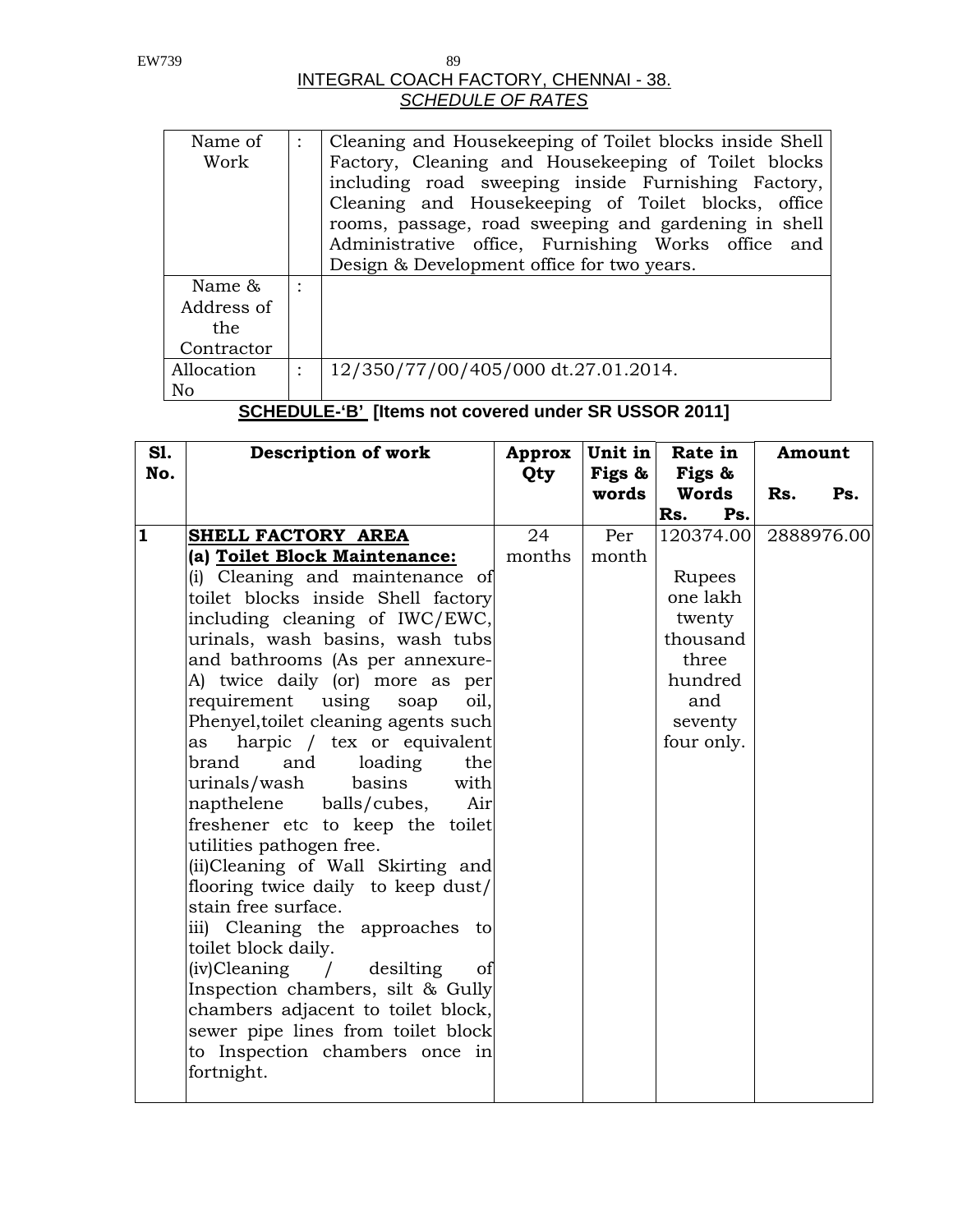| EW739<br><b>S1.</b> | 90<br>Description of work                                                                                                                                                                                                                                                                                                                                                                                                                                                                                                                                                                                                                                                                                                                                                                                                                                                                                                                                                                                        | Approx     | Unit in         | Rate in                |     |     | Amount |
|---------------------|------------------------------------------------------------------------------------------------------------------------------------------------------------------------------------------------------------------------------------------------------------------------------------------------------------------------------------------------------------------------------------------------------------------------------------------------------------------------------------------------------------------------------------------------------------------------------------------------------------------------------------------------------------------------------------------------------------------------------------------------------------------------------------------------------------------------------------------------------------------------------------------------------------------------------------------------------------------------------------------------------------------|------------|-----------------|------------------------|-----|-----|--------|
| No.                 |                                                                                                                                                                                                                                                                                                                                                                                                                                                                                                                                                                                                                                                                                                                                                                                                                                                                                                                                                                                                                  | <b>Qty</b> | Figs &<br>words | Figs &<br><b>Words</b> |     | Rs. | Ps.    |
|                     |                                                                                                                                                                                                                                                                                                                                                                                                                                                                                                                                                                                                                                                                                                                                                                                                                                                                                                                                                                                                                  |            |                 | Rs.                    | Ps. |     |        |
|                     | (v)Cleaning of doors, ventilators,<br>jolly work and glass pans of toilet<br>blocks monthly once.<br>(vi)Removal of cobweb in toilet<br>block on monthly basis.<br>In addition to cleaning of toilets<br>twice daily as above, the toilets<br>shall also be cleaned frequently<br>with water whenever necessary or<br>as instructed by the department's<br>representative to keep the toilet in<br>an user friendly manner. Apart<br>from the above, the agency shall<br>take<br>care<br>clear<br>any toilet<br>$\sqrt{2}$<br>blockage<br>Inspection<br>upto<br>chambers.<br>This work also includes Safe<br>disposal of carcasses / dead stray<br>including burial<br>animals<br>at<br>earmarked location as and when<br>needed.<br>The entire work shall be carried<br>$\mathbf{b} \mathbf{v}$<br>the<br>Contractor<br>duly<br>out<br>employing atleast minimum no of<br>Labourers from 7:00 hrs to 16:30<br>hrs, cleaning materials and<br>mechanical equipment<br>, tools,<br>plants (as per list enclosed). |            |                 |                        |     |     |        |
|                     | agency shall ensure<br>The<br>the<br>availability of the following<br>Sanitary workers - 11 nos.<br>$Supervisor -$<br>1 no                                                                                                                                                                                                                                                                                                                                                                                                                                                                                                                                                                                                                                                                                                                                                                                                                                                                                       |            |                 |                        |     |     |        |
|                     | The staff should wear prescribed<br>PPE<br>with<br>uniform,<br>proper<br>Identification card while on duty<br>for<br>approach<br>and<br>easy<br>identification                                                                                                                                                                                                                                                                                                                                                                                                                                                                                                                                                                                                                                                                                                                                                                                                                                                   |            |                 |                        |     |     |        |
|                     | number of labourers<br>The<br>mentioned<br>above<br>are<br>only<br>minimum requirement. However if<br>Additional labourers are found<br>required to ensure proper cleaning<br>of the areas the contractor has to                                                                                                                                                                                                                                                                                                                                                                                                                                                                                                                                                                                                                                                                                                                                                                                                 |            |                 |                        |     |     |        |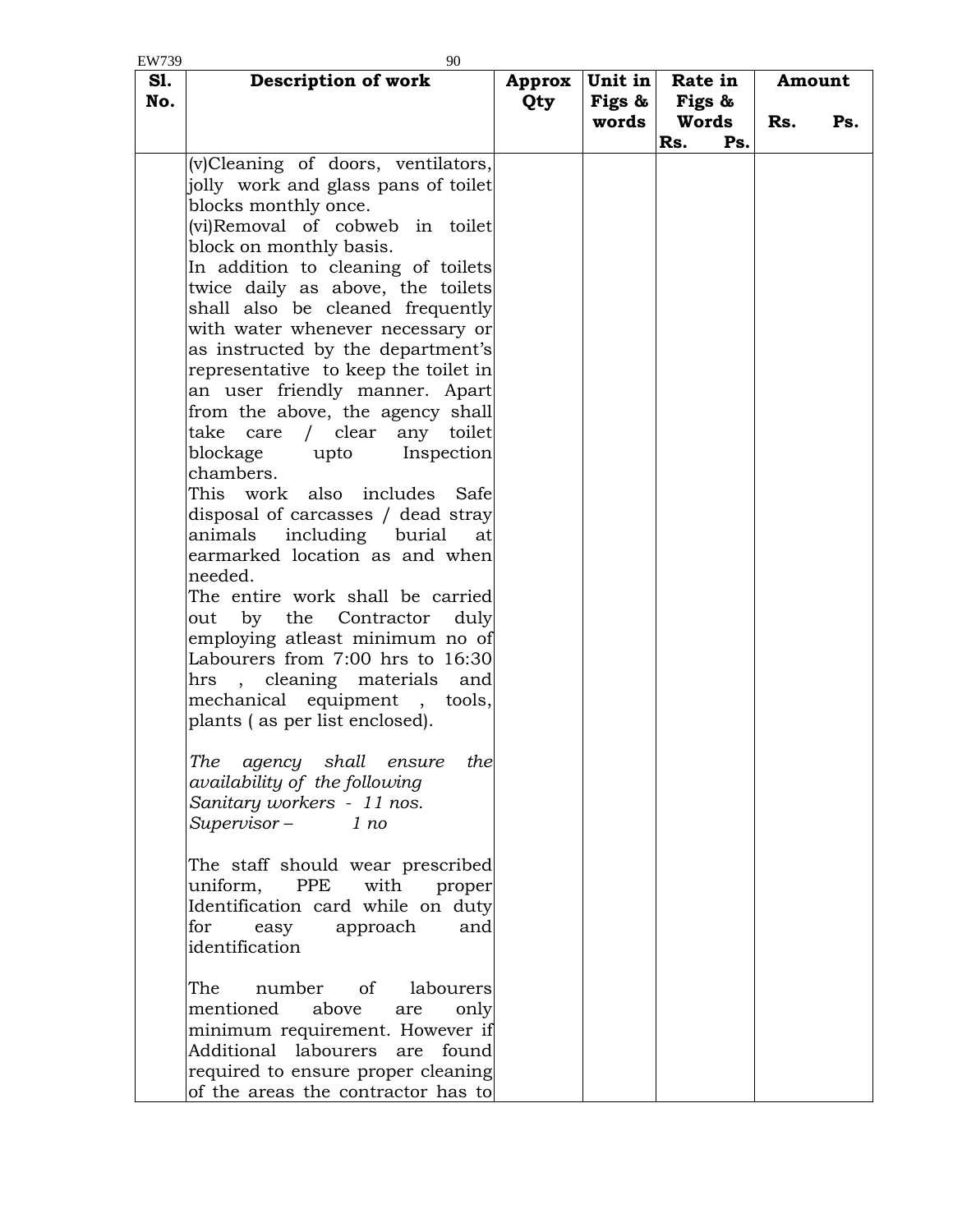| EW739          | 91                                                                                                                                                                                                     |               |                               |                            |                      |
|----------------|--------------------------------------------------------------------------------------------------------------------------------------------------------------------------------------------------------|---------------|-------------------------------|----------------------------|----------------------|
| S1.<br>No.     | Description of work                                                                                                                                                                                    | Approx<br>Qty | Unit in<br>Figs $\&$<br>words | Rate in<br>Figs &<br>Words | Amount<br>Rs.<br>Ps. |
|                |                                                                                                                                                                                                        |               |                               | Rs.<br>Ps.                 |                      |
|                | engage that many labourers as per<br>the direction of the Engineer in<br>charge. No extra payment will be<br>made<br>for<br>such<br>additional<br>labourers.                                           |               |                               |                            |                      |
|                | The<br>contractor shall<br>ensure<br>mechanized<br>deployment<br>of<br>cleaning<br>equipments<br>and<br>consumables, conventional tools<br>and plants as indicated in the<br>respective list enclosed. |               |                               |                            |                      |
|                | The rate is inclusive of cost of all<br>labourers,<br>tools,<br>plants,<br>consumables<br>mechanical<br>equipments, taxes,<br>lead,<br>lift<br>transport etc complete.                                 |               |                               |                            |                      |
| $\overline{2}$ | FURNISHING FACTORY AREA                                                                                                                                                                                | 24            | Per                           | 156373.00                  | 3752952.00           |
|                | a) Toilet Block Maintenance:                                                                                                                                                                           | months        | month                         | Rupees                     |                      |
|                | (i) Cleaning and maintenance of                                                                                                                                                                        |               |                               | one lakh<br>fifty six      |                      |
|                | toilet blocks inside Furnishing                                                                                                                                                                        |               |                               | thousand                   |                      |
|                | factory and RPF Out post area,                                                                                                                                                                         |               |                               | three                      |                      |
|                | near Main Workers Gate including                                                                                                                                                                       |               |                               | hundred                    |                      |
|                | cleaning of IWC/EWC, urinals,<br>basins, wash tubs<br>wash<br>and                                                                                                                                      |               |                               | and<br>seventy             |                      |
|                | bathrooms (As per annexure-B)                                                                                                                                                                          |               |                               | three only                 |                      |
|                | twice daily (or) more<br>per<br>as                                                                                                                                                                     |               |                               |                            |                      |
|                | requirement using<br>oil,<br>soap<br>Phenyel, toilet cleaning agents                                                                                                                                   |               |                               |                            |                      |
|                | such as harpic/tex or equivalent                                                                                                                                                                       |               |                               |                            |                      |
|                | brand and loading the urinals /<br>wash basins with napthelene                                                                                                                                         |               |                               |                            |                      |
|                | balls/cubes, Air freshener etc to                                                                                                                                                                      |               |                               |                            |                      |
|                | keep the toilet utilities pathogen                                                                                                                                                                     |               |                               |                            |                      |
|                | free.                                                                                                                                                                                                  |               |                               |                            |                      |
|                | ii)Cleaning of Wall Skirting and                                                                                                                                                                       |               |                               |                            |                      |
|                | flooring twice daily to keep dust/                                                                                                                                                                     |               |                               |                            |                      |
|                | stain free surface.<br>iii) Cleaning the approaches<br>to                                                                                                                                              |               |                               |                            |                      |
|                | toilet block daily.                                                                                                                                                                                    |               |                               |                            |                      |
|                | $(iv)$ Cleaning /<br>desilting<br>of                                                                                                                                                                   |               |                               |                            |                      |
|                | Inspection chambers, silt & Gully                                                                                                                                                                      |               |                               |                            |                      |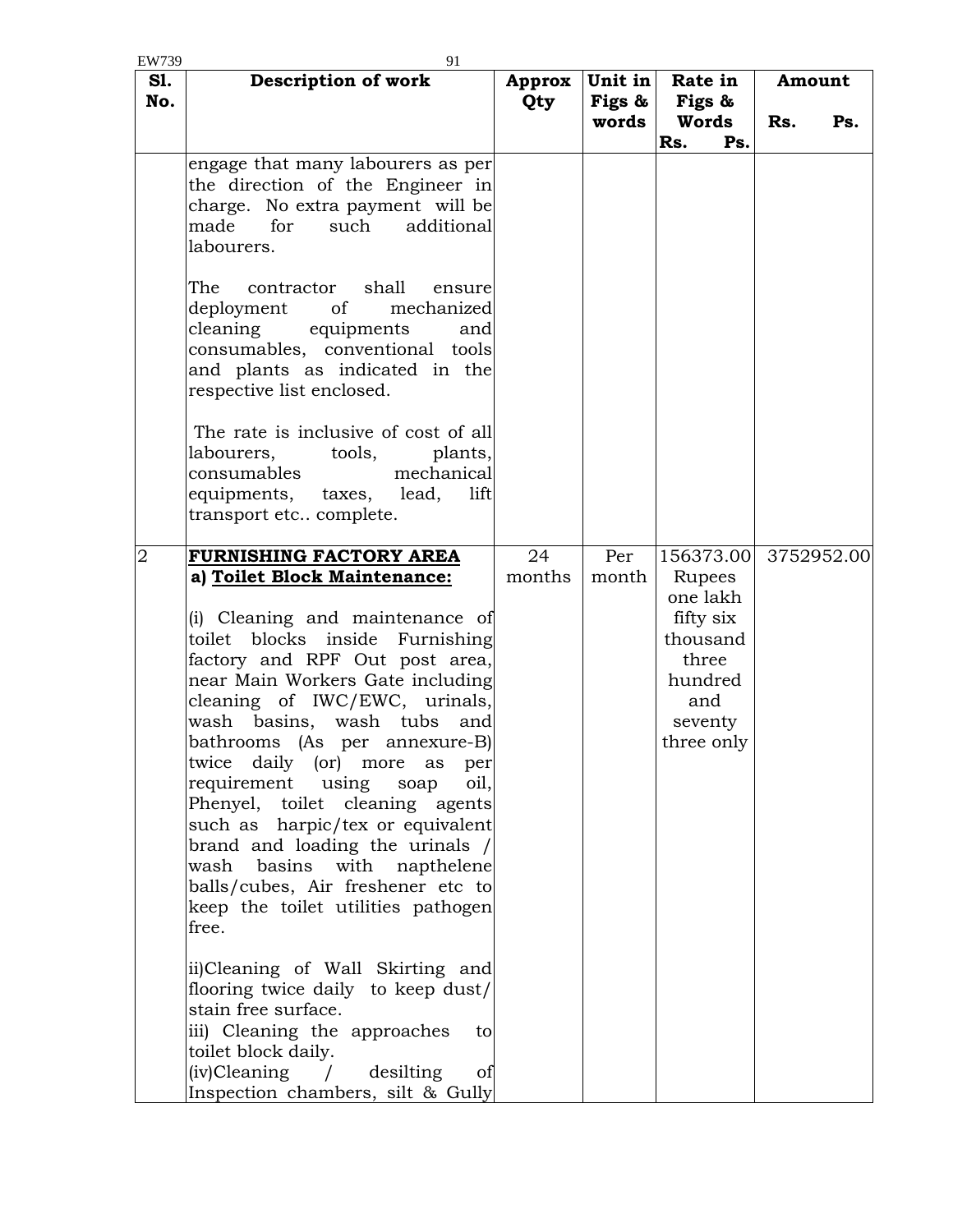| EW739      | 92                                                                  |               |                   |                   |     |     |        |
|------------|---------------------------------------------------------------------|---------------|-------------------|-------------------|-----|-----|--------|
| S1.<br>No. | Description of work                                                 | Approx<br>Qty | Unit in<br>Figs & | Rate in<br>Figs & |     |     | Amount |
|            |                                                                     |               | words             | Words             |     | Rs. | Ps.    |
|            |                                                                     |               |                   | Rs.               | Ps. |     |        |
|            | chambers adjacent to toilet block,                                  |               |                   |                   |     |     |        |
|            | sewer pipe lines from toilet block                                  |               |                   |                   |     |     |        |
|            | to Inspection chambers once in                                      |               |                   |                   |     |     |        |
|            | fortnight.                                                          |               |                   |                   |     |     |        |
|            | (v)Cleaning of doors, ventilators,                                  |               |                   |                   |     |     |        |
|            | jolly work and glass pans of toilet                                 |               |                   |                   |     |     |        |
|            | blocks monthly once.                                                |               |                   |                   |     |     |        |
|            | (vi)Removal of cobweb in toilet                                     |               |                   |                   |     |     |        |
|            | block on monthly basis.                                             |               |                   |                   |     |     |        |
|            |                                                                     |               |                   |                   |     |     |        |
|            | In addition to cleaning of toilets                                  |               |                   |                   |     |     |        |
|            | twice daily as above, the toilets                                   |               |                   |                   |     |     |        |
|            | shall also be cleaned frequently                                    |               |                   |                   |     |     |        |
|            | with water whenever necessary or                                    |               |                   |                   |     |     |        |
|            | as instructed by the department                                     |               |                   |                   |     |     |        |
|            | representative to keep the toilet in                                |               |                   |                   |     |     |        |
|            | an user friendly manner. Apart                                      |               |                   |                   |     |     |        |
|            | from the above, the agency shall                                    |               |                   |                   |     |     |        |
|            | clear<br>take<br>any toilet<br>care<br>$\sqrt{2}$                   |               |                   |                   |     |     |        |
|            | blockage<br>upto<br>Inspection                                      |               |                   |                   |     |     |        |
|            | chambers.                                                           |               |                   |                   |     |     |        |
|            |                                                                     |               |                   |                   |     |     |        |
|            | work also<br>includes<br>This<br>Safe                               |               |                   |                   |     |     |        |
|            | disposal of carcasses / dead stray                                  |               |                   |                   |     |     |        |
|            | including burial<br>animals<br>at                                   |               |                   |                   |     |     |        |
|            | earmarked location as and when                                      |               |                   |                   |     |     |        |
|            | needed.                                                             |               |                   |                   |     |     |        |
|            | (b) Surface Cleaning of Road:                                       |               |                   |                   |     |     |        |
|            | Sweeping and Cleaning the Prime<br>roads, approach roads, including |               |                   |                   |     |     |        |
|            |                                                                     |               |                   |                   |     |     |        |
|            | the outside road from Furnishing<br>Admin office out gate to RRM    |               |                   |                   |     |     |        |
|            | Compound as below:                                                  |               |                   |                   |     |     |        |
|            | (i) Prime<br>roads, approach<br>road                                |               |                   |                   |     |     |        |
|            | leading to the entrance gate of                                     |               |                   |                   |     |     |        |
|            | the factory from the passing by                                     |               |                   |                   |     |     |        |
|            | main road daily.                                                    |               |                   |                   |     |     |        |
|            | Outside road from Furnishing<br>(ii)                                |               |                   |                   |     |     |        |
|            | Admin office out gate to RRM                                        |               |                   |                   |     |     |        |
|            | compound on weekly basis.                                           |               |                   |                   |     |     |        |
|            | (v) Cleaning the sub-canteen area                                   |               |                   |                   |     |     |        |
|            | shop-33) duly disposing<br>(near                                    |               |                   |                   |     |     |        |
|            | waste tea cups etc on daily basis.                                  |               |                   |                   |     |     |        |
|            | (vi) Cleaning and sweeping the                                      |               |                   |                   |     |     |        |
|            | wheeler<br>cycle/two<br>stands<br>on                                |               |                   |                   |     |     |        |
|            | weekly basis.                                                       |               |                   |                   |     |     |        |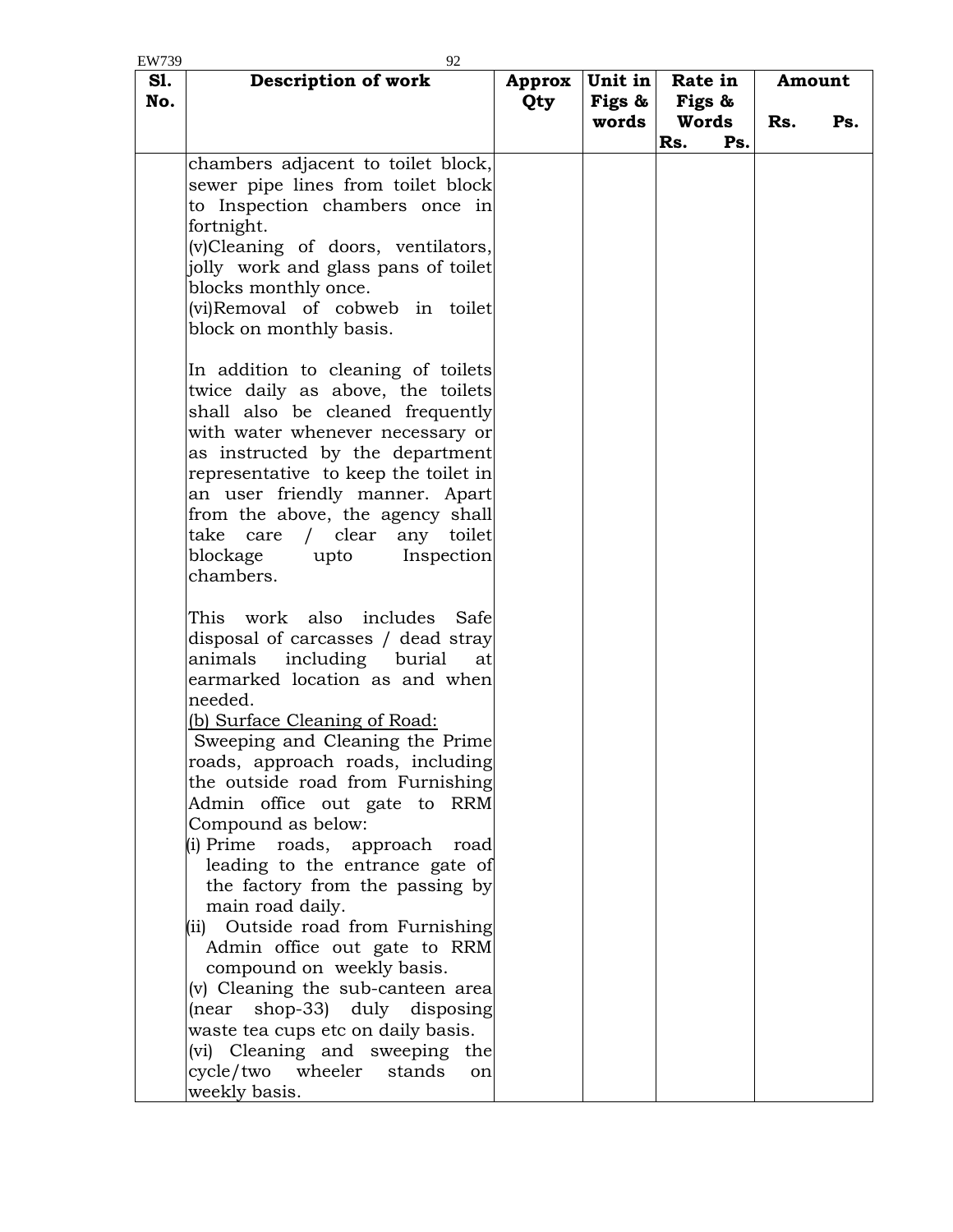| EW739      | 93                                                                                                                                                                                                                                                                                                                                                                           |               |                            |                                   |     |               |     |
|------------|------------------------------------------------------------------------------------------------------------------------------------------------------------------------------------------------------------------------------------------------------------------------------------------------------------------------------------------------------------------------------|---------------|----------------------------|-----------------------------------|-----|---------------|-----|
| S1.<br>No. | Description of work                                                                                                                                                                                                                                                                                                                                                          | Approx<br>Qty | Unit in<br>Figs &<br>words | Rate in<br>Figs &<br><b>Words</b> |     | Amount<br>Rs. | Ps. |
|            |                                                                                                                                                                                                                                                                                                                                                                              |               |                            | Rs.                               | Ps. |               |     |
|            | sweeping and<br>The<br>garbage<br>collected shall be disposed to the<br>ear marked locations                                                                                                                                                                                                                                                                                 |               |                            |                                   |     |               |     |
|            | The entire work shall<br>be<br>carried out by the Contractor duly<br>employing necessary minimum no<br>of Labourers, cleaning materials<br>and mechanical equipment, tools,<br>plants (as per list enclosed).                                                                                                                                                                |               |                            |                                   |     |               |     |
|            | The<br>agency shall<br>ensure<br>the<br>availability of the following<br>Sanitary workers - 15 nos.<br>$Supervisor -$<br>1 no                                                                                                                                                                                                                                                |               |                            |                                   |     |               |     |
|            | The staff should wear prescribed<br>uniform,<br>PPE<br>with<br>proper<br>Identification card while on duty<br>for<br>approach<br>easy<br>and<br>identification                                                                                                                                                                                                               |               |                            |                                   |     |               |     |
|            | number<br>of<br>labourers<br>The<br>mentioned<br>above<br>are<br>only<br>minimum requirement. However if<br>Additional labourers are found<br>required to ensure proper cleaning<br>of the areas the contractor has to<br>engage that many labourers as per<br>the direction of the Engineer<br>incharge. No extra payment will<br>be made for such additional<br>labourers. |               |                            |                                   |     |               |     |
|            | The<br>contractor shall<br>ensure<br>deployment of<br>mechanized<br>cleaning equipments<br>and<br>consumables, conventional tools<br>and plants as indicated in the<br>respected annexures.                                                                                                                                                                                  |               |                            |                                   |     |               |     |
|            | The rate is inclusive of cost of all<br>labourers, tools,<br>plants,<br>consumables<br>mechanical<br>equipments, taxes, lead,<br>lift<br>transport etc complete.                                                                                                                                                                                                             |               |                            |                                   |     |               |     |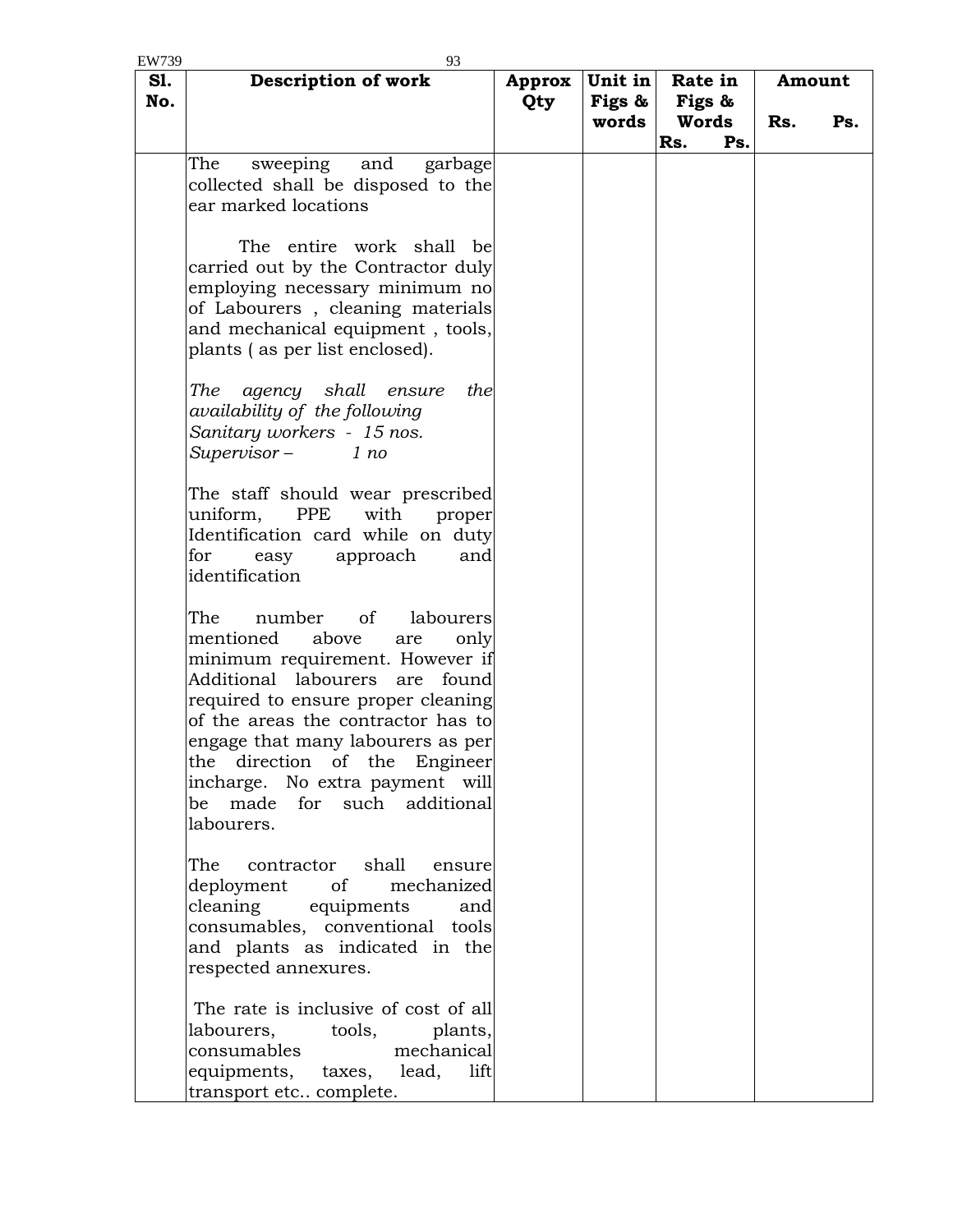| EW739 | 94                                                                        |            |         |                      |     |        |
|-------|---------------------------------------------------------------------------|------------|---------|----------------------|-----|--------|
| S1.   | <b>Description of work</b>                                                | Approx     | Unit in | Rate in              |     | Amount |
| No.   |                                                                           | <b>Qty</b> | Figs &  | Figs &               |     |        |
|       |                                                                           |            | words   | Words                | Rs. | Ps.    |
|       |                                                                           |            |         | Rs.<br>Ps.           |     |        |
| 3     | Shell Administrative office                                               | 24         | Per     | 198125.00 4755000.00 |     |        |
|       | (a) Cleaning Office Premises:                                             | months     | month   |                      |     |        |
|       | Daily Cleaning of the entire Shell                                        |            |         | Rupees               |     |        |
|       | Administrative<br>office<br>premises                                      |            |         | one lakh             |     |        |
|       | including toilet blocks comprising                                        |            |         | ninety               |     |        |
|       | office building<br>of<br>GM's<br>and                                      |            |         | eight                |     |        |
|       | building<br>$(G + 3)$<br>annexure                                         |            |         | thousand             |     |        |
|       | floors),Computer<br>Centre<br>$(G+1),$                                    |            |         | one                  |     |        |
|       | Canteen building<br>office<br>$(G+1),$                                    |            |         | hundred              |     |        |
|       | building<br>Metro<br>$(G+1),$<br>two                                      |            |         | and                  |     |        |
|       | wheeler/car<br>shed<br>the<br>inside                                      |            |         | twenty five          |     |        |
|       | including<br>compound area<br>the                                         |            |         | only.                |     |        |
|       | approach<br>roads<br>upto<br><b>AWTI</b>                                  |            |         |                      |     |        |
|       | building.                                                                 |            |         |                      |     |        |
|       | (i) The cleaning work consists of                                         |            |         |                      |     |        |
|       | sweeping the entire office premises<br>including officers rooms,<br>staff |            |         |                      |     |        |
|       | working hall, circulation area like                                       |            |         |                      |     |        |
|       | passage, verandah, stair case,                                            |            |         |                      |     |        |
|       | lobby, portico etc once in daily and                                      |            |         |                      |     |        |
|       | wet mopping the entire area                                               |            |         |                      |     |        |
|       | except office room.                                                       |            |         |                      |     |        |
|       | Suitable floor cleaner with mild                                          |            |         |                      |     |        |
|       | fragrance and disinfectant shall be                                       |            |         |                      |     |        |
|       | used for cleaning.                                                        |            |         |                      |     |        |
|       | The officer's room is to be sweeped                                       |            |         |                      |     |        |
|       | only in the presence of authorized                                        |            |         |                      |     |        |
|       | representative<br>from<br>the                                             |            |         |                      |     |        |
|       | administration and kept dust free                                         |            |         |                      |     |        |
|       | by cleaning with vacuum cleaner                                           |            |         |                      |     |        |
|       | and shell be sprayed with room                                            |            |         |                      |     |        |
|       | freshener spray in case of AC                                             |            |         |                      |     |        |
|       | rooms.                                                                    |            |         |                      |     |        |
|       | (ii) Cleaning the approach road                                           |            |         |                      |     |        |
|       | upto AWTI building via Apprentice                                         |            |         |                      |     |        |
|       | avenue and open area inside the                                           |            |         |                      |     |        |
|       | premises once in daily.<br>(iii) Clearing of cobweb once in a             |            |         |                      |     |        |
|       | week.                                                                     |            |         |                      |     |        |
|       | (iv) Sweeping the two wheeler/car                                         |            |         |                      |     |        |
|       | sheds once in a week.                                                     |            |         |                      |     |        |
|       | (v) Cleaning of windows, doors,                                           |            |         |                      |     |        |
|       | partition monthly.                                                        |            |         |                      |     |        |
|       | (vi) Clearing the garbage to pre                                          |            |         |                      |     |        |
|       | identified location.                                                      |            |         |                      |     |        |
|       | (vii) Sweeping the terrace area once                                      |            |         |                      |     |        |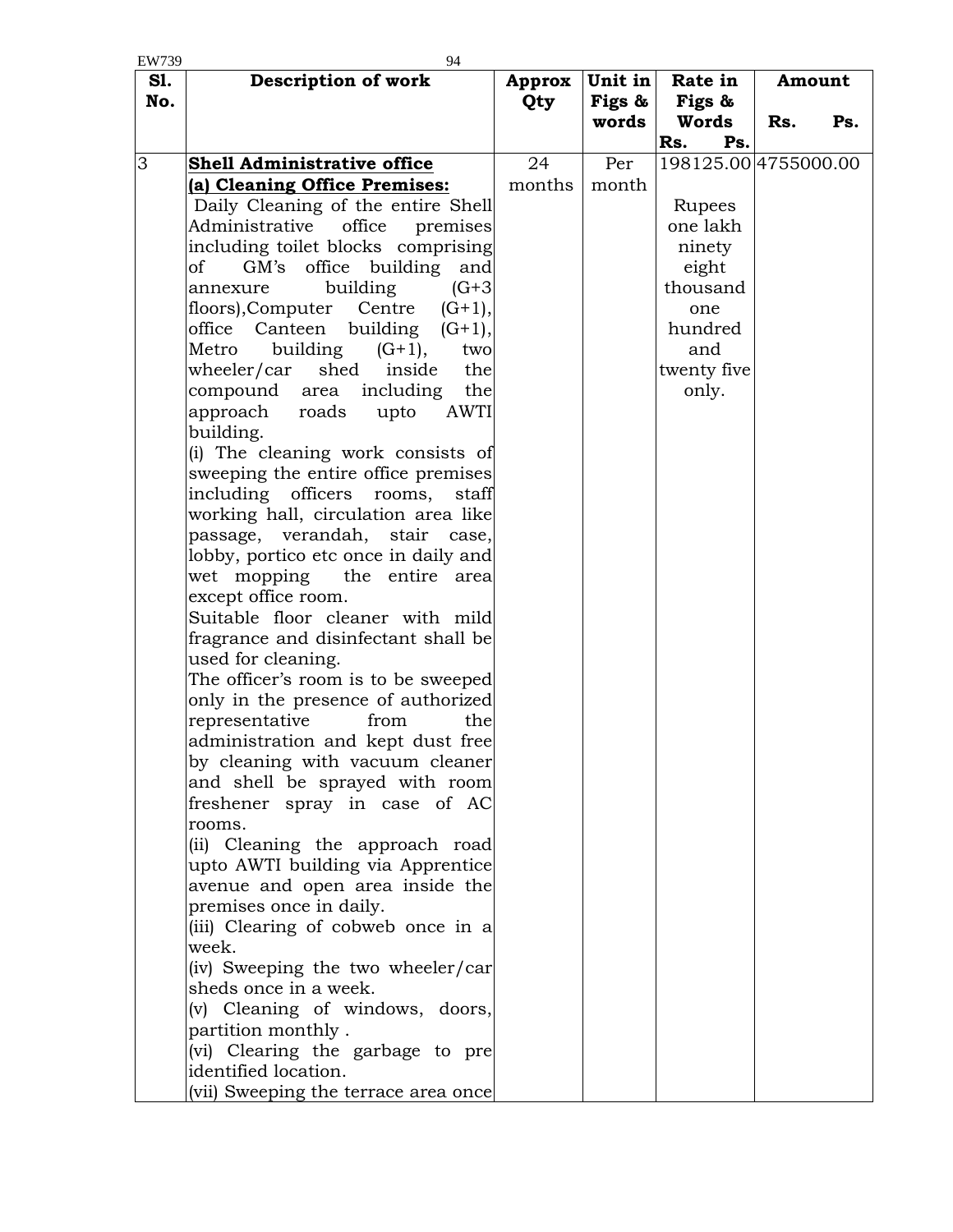| EW739             | 95                                                                                                                                                                                                                                                                                                                                                                                                                                                                                                                                                                                                                                                                                                                                                                              |                      |                   |                   |     |        |     |
|-------------------|---------------------------------------------------------------------------------------------------------------------------------------------------------------------------------------------------------------------------------------------------------------------------------------------------------------------------------------------------------------------------------------------------------------------------------------------------------------------------------------------------------------------------------------------------------------------------------------------------------------------------------------------------------------------------------------------------------------------------------------------------------------------------------|----------------------|-------------------|-------------------|-----|--------|-----|
| <b>S1.</b><br>No. | Description of work                                                                                                                                                                                                                                                                                                                                                                                                                                                                                                                                                                                                                                                                                                                                                             | <b>Approx</b><br>Qty | Unit in<br>Figs & | Rate in<br>Figs & |     | Amount |     |
|                   |                                                                                                                                                                                                                                                                                                                                                                                                                                                                                                                                                                                                                                                                                                                                                                                 |                      | words             | Words             |     | Rs.    | Ps. |
|                   | in two months or as directed by<br>Engineer incharge<br>especially<br>during monsoon<br>period<br>and<br>keeping the rain water outlets /<br>pipes clear of all types of garbage's<br>etc complete.<br>The building<br>premises<br>also<br>required to be sweeped during VIP<br>Visits as per the instructions of<br>Engineer representative.<br>(b) Toilet Maintenance:<br>Cleaning of toilet blocks<br>(i)<br>officers<br>toilets<br>including<br>by<br>cleaning of IWC/EWC, urinals,<br>wash basins, wash tubs and<br>bathrooms (As per annexure-C)<br>twice daily (or) more<br>as<br>per<br>requirement using<br>oil,<br>soap<br>Phenyel, harpic / tex and loading<br>the urinals/wash basins<br>with<br>napthelene balls/cubes,<br>Air<br>freshener etc to keep the toilet |                      |                   | Rs.               | Ps. |        |     |
|                   | utilities pathogen free.<br>The officers' toilet shall be cleaned<br>in the presence of concerned<br>officers' attendant and provided /<br>replaced with Air freshener similar<br>to Odonil regularly.<br>(ii) Cleaning of wall skirting and<br>flooring twice daily.<br>(iii) Cleaning of doors, ventilators,                                                                                                                                                                                                                                                                                                                                                                                                                                                                  |                      |                   |                   |     |        |     |
|                   | jolly work and glass pans monthly<br>once.                                                                                                                                                                                                                                                                                                                                                                                                                                                                                                                                                                                                                                                                                                                                      |                      |                   |                   |     |        |     |
|                   | (iv) Removal of cobweb in toilet<br>block on monthly basis.                                                                                                                                                                                                                                                                                                                                                                                                                                                                                                                                                                                                                                                                                                                     |                      |                   |                   |     |        |     |
|                   | Cleaning / desilting<br>(v)<br>0 <sup>t</sup><br>Inspection chambers, silt &Gully<br>chambers adjacent to the toilet<br>block, sewer pipe lines from toilet<br>block to Inspection chambers once<br>in fortnight.                                                                                                                                                                                                                                                                                                                                                                                                                                                                                                                                                               |                      |                   |                   |     |        |     |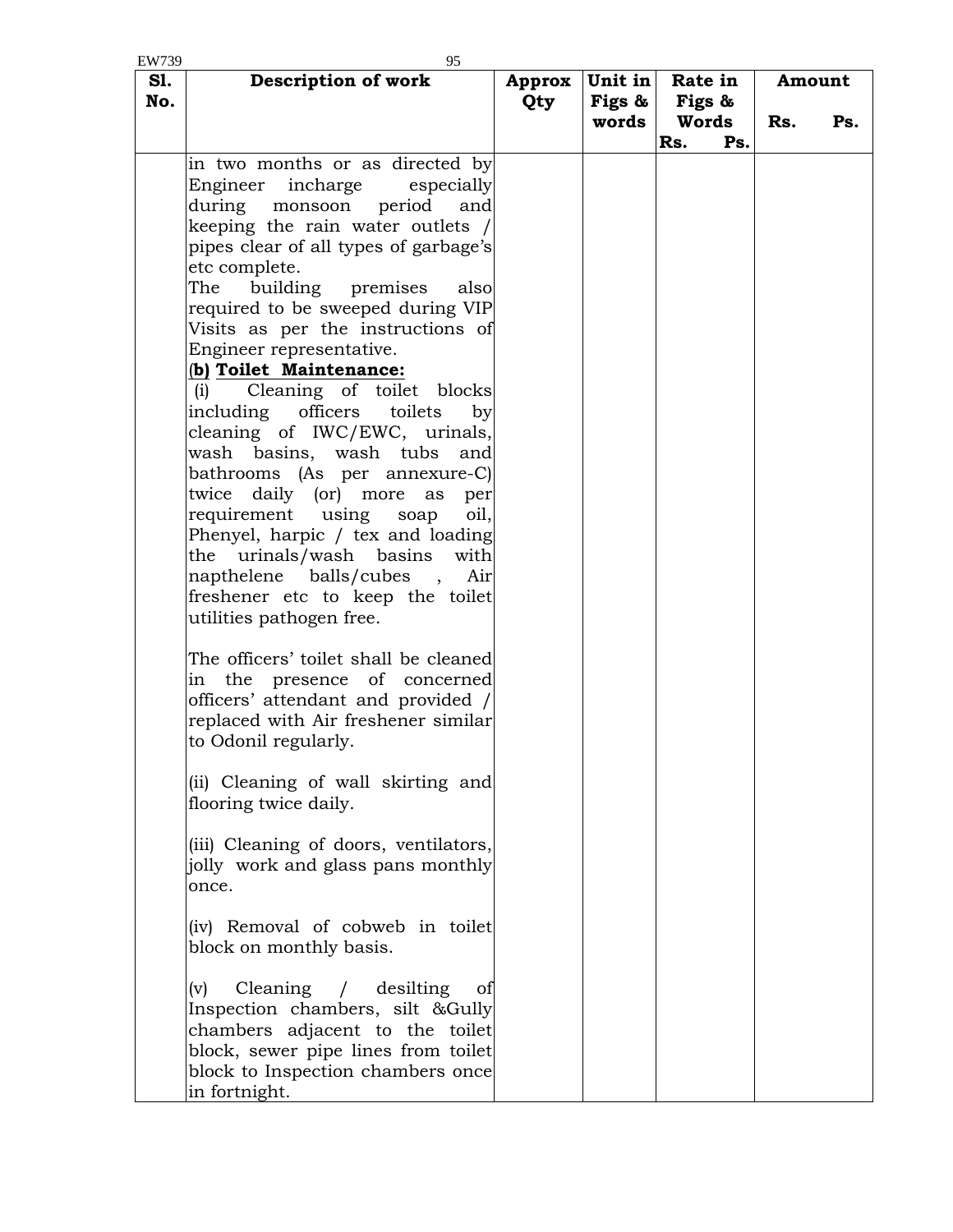| EW739      | 96                                                                                                                                                                                                                                                                                                                                                                                                                                                                                                                                                                                                                                                                                                                                                                                                                                                                                                                                                                                                                                                                                                                                                                                                                                                                                      |               |                            |                            |     |               |
|------------|-----------------------------------------------------------------------------------------------------------------------------------------------------------------------------------------------------------------------------------------------------------------------------------------------------------------------------------------------------------------------------------------------------------------------------------------------------------------------------------------------------------------------------------------------------------------------------------------------------------------------------------------------------------------------------------------------------------------------------------------------------------------------------------------------------------------------------------------------------------------------------------------------------------------------------------------------------------------------------------------------------------------------------------------------------------------------------------------------------------------------------------------------------------------------------------------------------------------------------------------------------------------------------------------|---------------|----------------------------|----------------------------|-----|---------------|
| S1.<br>No. | Description of work                                                                                                                                                                                                                                                                                                                                                                                                                                                                                                                                                                                                                                                                                                                                                                                                                                                                                                                                                                                                                                                                                                                                                                                                                                                                     | Approx<br>Qty | Unit in<br>Figs &<br>words | Rate in<br>Figs &<br>Words | Rs. | Amount<br>Ps. |
|            | Apart from the above, the agency<br>shall take care / clear any toilet<br>blockage<br>upto<br>Inspection<br>chambers.<br>Maintenance of existing<br>(c)<br>garden:<br>Maintenance of existing garden<br>area inside the office premises on<br>daily basis including watering of<br>plants, periodic trimming<br>of<br>grass/trees, mowing of lawn area,<br>clearing of weeds and dry leaves,<br>dead wood etc, laying of manures,<br>fertilizers, pesticides as per the<br>actual requirement to keep the<br>Garden green and alive<br>and<br>planting of new plants in place of<br>plants<br>dead<br>etc<br>complete.<br>Manures, fertilizers, pesticides &<br>new plants only will be supplied<br>free by the Administration).<br>The entire work shall be<br>carried out by the Contractor duly<br>employing necessary minimum no<br>of Labourers, from 7:00 hrs to<br>17:30hrs tocleaning materials and<br>mechanical equipment,<br>tools,<br>plants (as per list enclosed).<br><b>The</b><br>agency shall ensure<br>the<br>availability of the following<br>Sanitary workers - 17 nos.<br>Gardener -<br>1 no<br>Helper to gardener $-1$ no<br>$Supervisor -$<br>1 no<br>The staff should wear prescribed<br>uniform,<br>PPE<br>with<br>proper<br>Identification card while on duty |               |                            | Rs.                        | Ps. |               |
|            | approach<br>for<br>and<br>easy<br>identification                                                                                                                                                                                                                                                                                                                                                                                                                                                                                                                                                                                                                                                                                                                                                                                                                                                                                                                                                                                                                                                                                                                                                                                                                                        |               |                            |                            |     |               |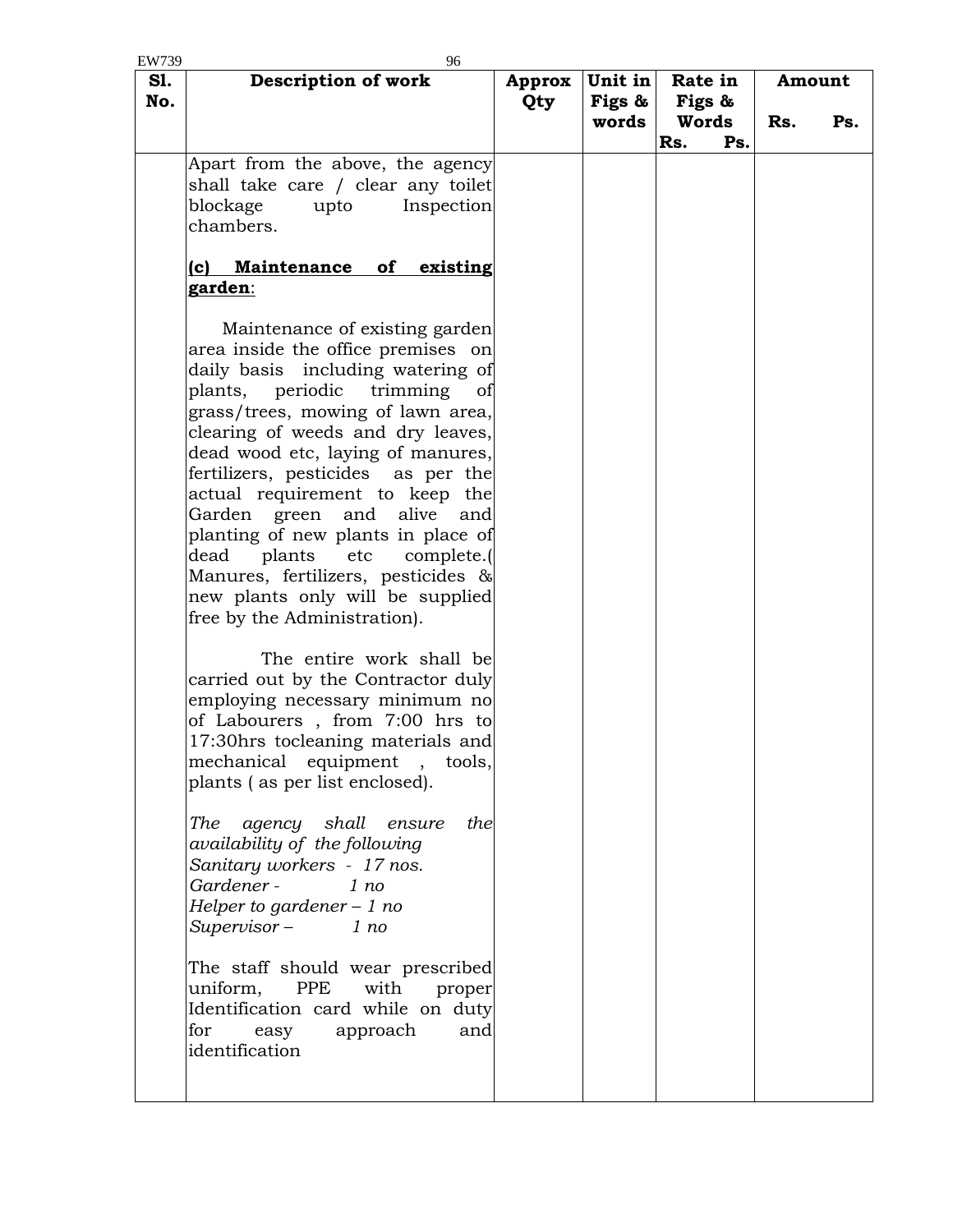| EW739      | 97                                       |        |           |             |            |
|------------|------------------------------------------|--------|-----------|-------------|------------|
| <b>S1.</b> | <b>Description of work</b>               | Approx | Unit in   | Rate in     | Amount     |
| No.        |                                          | Qty    | Figs $\&$ | Figs &      |            |
|            |                                          |        | words     | Words       | Rs.<br>Ps. |
|            |                                          |        |           | Rs.<br>Ps.  |            |
|            | number<br>of<br>The<br>labourers         |        |           |             |            |
|            | mentioned<br>above<br>only<br>are        |        |           |             |            |
|            | minimum requirement. However if          |        |           |             |            |
|            | Additional<br>labourers<br>found<br>are  |        |           |             |            |
|            | required to ensure proper cleaning       |        |           |             |            |
|            | of the areas the contractor has to       |        |           |             |            |
|            | engage that many labourers as per        |        |           |             |            |
|            | the direction of the Engineer            |        |           |             |            |
|            | incharge. No extra payment will be       |        |           |             |            |
|            | made<br>for<br>such<br>additional        |        |           |             |            |
|            | labourers.                               |        |           |             |            |
|            |                                          |        |           |             |            |
|            | The<br>shall<br>contractor<br>ensure     |        |           |             |            |
|            | mechanized<br>deployment<br>of           |        |           |             |            |
|            | cleaning<br>equipments<br>and            |        |           |             |            |
|            | consumables, conventional tools          |        |           |             |            |
|            | and plants as indicated in the           |        |           |             |            |
|            | respected annexures.                     |        |           |             |            |
|            | The rate is inclusive of cost of all     |        |           |             |            |
|            | labourers, tools,<br>plants,             |        |           |             |            |
|            | mechanical<br>consumables                |        |           |             |            |
|            | equipments, taxes, lead,<br>lift         |        |           |             |            |
|            | transport etc., complete.                |        |           |             |            |
| 4          | <b>Furnishing Administrative office</b>  | 24     | Per       | 130433.00   | 3130392.00 |
|            | (a) Cleaning Office Premises:            | month  | month     |             |            |
|            | Daily Cleaning of the<br>entire          |        |           | Rupees      |            |
|            | Furnishing Administrative<br>office      |        |           | one lakh    |            |
|            | premises<br>including<br>office<br>the   |        |           | thirty      |            |
|            | Office<br>building<br>$(G+$<br>1 floor), |        |           | thousand    |            |
|            | Canteen building, record room,           |        |           | four        |            |
|            | welfare center, two wheeler/car          |        |           | hundred     |            |
|            | shed inside the premises including       |        |           | and thirty  |            |
|            | the approach roads from FUR              |        |           | three only. |            |
|            | ADMIN out gate to D&D building           |        |           |             |            |
|            | (i) The cleaning work consists of        |        |           |             |            |
|            | sweeping the entire office premises      |        |           |             |            |
|            | including officers<br>rooms,<br>staff    |        |           |             |            |
|            | working hall, circulation area like      |        |           |             |            |
|            | passage, verandah, stair case,           |        |           |             |            |
|            | lobby, portico etc once in daily and     |        |           |             |            |
|            | wet mopping the entire area except       |        |           |             |            |
|            | office room.                             |        |           |             |            |
|            | Suitable floor cleaner with mild         |        |           |             |            |
|            | fragrance and disinfectant shall be      |        |           |             |            |
|            | used for cleaning.                       |        |           |             |            |
|            | The officer's room is to be sweeped      |        |           |             |            |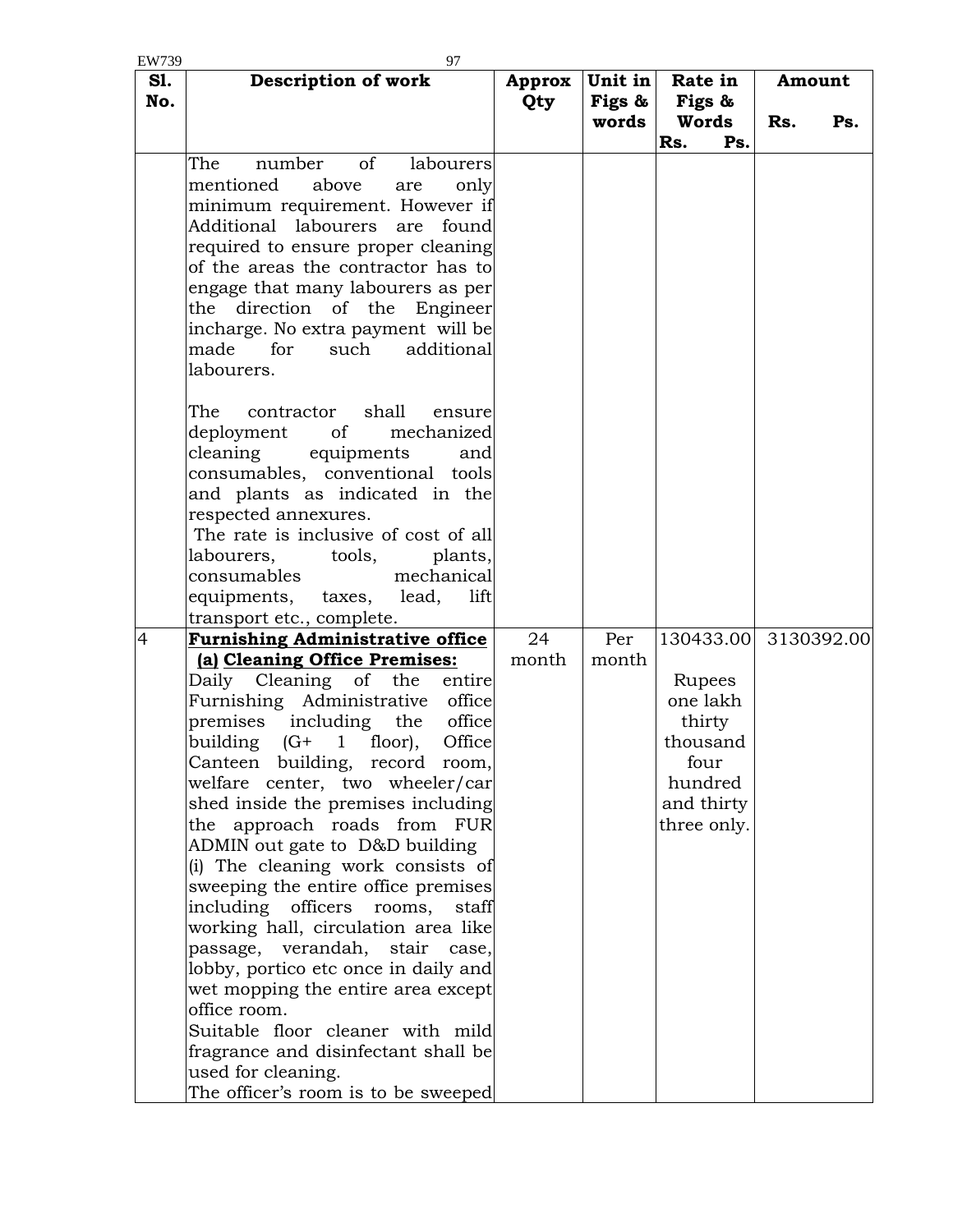| EW739      | 98                                                                                                                                                                                                                                                |               |                            |                            |     |               |     |
|------------|---------------------------------------------------------------------------------------------------------------------------------------------------------------------------------------------------------------------------------------------------|---------------|----------------------------|----------------------------|-----|---------------|-----|
| S1.<br>No. | Description of work                                                                                                                                                                                                                               | Approx<br>Qty | Unit in<br>Figs &<br>words | Rate in<br>Figs &<br>Words |     | Amount<br>Rs. | Ps. |
|            |                                                                                                                                                                                                                                                   |               |                            | Rs.                        | Ps. |               |     |
|            | only in the presence of authorized<br>representative<br>from<br>thel<br>administration and kept dust free<br>by cleaning with vacuum cleaner<br>and shall be sprayed with room<br>freshener in case of AC rooms.                                  |               |                            |                            |     |               |     |
|            | (ii) Sweeping and cleaning the<br>approach road from FUR ADMIN<br>out gate to D&D building and<br>open area inside the premises once<br>in daily.                                                                                                 |               |                            |                            |     |               |     |
|            | (iii) Clearing of cobweb once in a<br>week.                                                                                                                                                                                                       |               |                            |                            |     |               |     |
|            | (iv) Sweeping the two wheeler/car<br>sheds once in a week.                                                                                                                                                                                        |               |                            |                            |     |               |     |
|            | (v) Cleaning of windows, doors,<br>partition monthly.                                                                                                                                                                                             |               |                            |                            |     |               |     |
|            | (vi) Clearing the garbage to pre<br>identified location.                                                                                                                                                                                          |               |                            |                            |     |               |     |
|            | (vii) Sweeping the terrace area once<br>in two months or as directed by<br>Engineer representative especially<br>during<br>period<br>and<br>monsoon<br>keeping the rain water outlets /<br>pipes clear of all types of garbage's<br>etc complete. |               |                            |                            |     |               |     |
|            | building premises<br>The<br>also<br>required to be swept during VIP<br>Visits as per the instructions of<br>Engineer representative.<br>(b) Toilet Maintenance:                                                                                   |               |                            |                            |     |               |     |
|            | Cleaning of toilet blocks<br>(i)<br>including officers toilets<br>by<br>cleaning of IWC/EWC, urinals,<br>wash basins, wash tubs and                                                                                                               |               |                            |                            |     |               |     |
|            | bathrooms (As per annexure-D)<br>twice daily (or) more as<br>per<br>requirement using soap<br>oil,                                                                                                                                                |               |                            |                            |     |               |     |
|            | Phenyel, harpic / tex or equivalent                                                                                                                                                                                                               |               |                            |                            |     |               |     |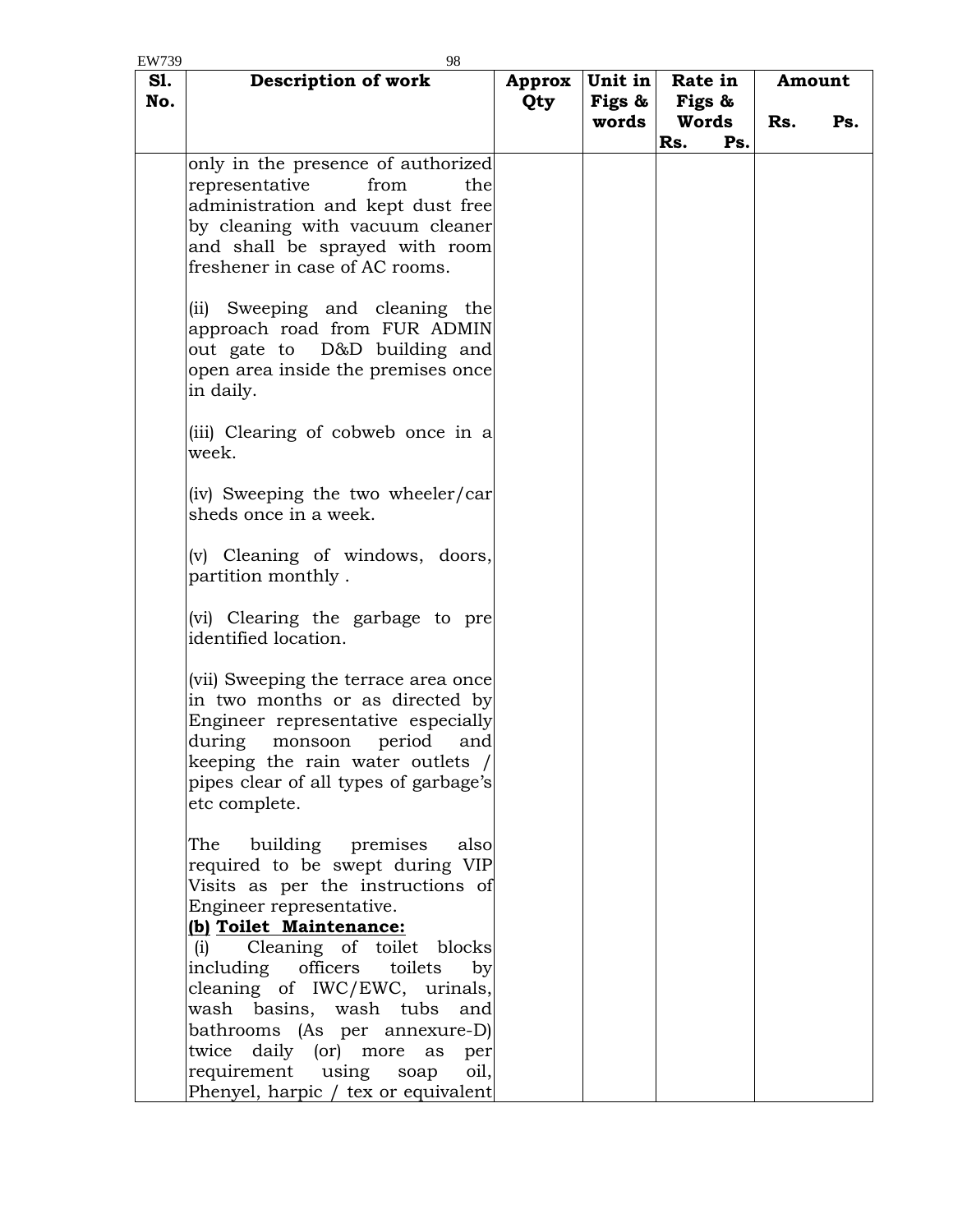| EW739 | 99                                                       |        |         |         |     |        |     |
|-------|----------------------------------------------------------|--------|---------|---------|-----|--------|-----|
| S1.   | <b>Description of work</b>                               | Approx | Unit in | Rate in |     | Amount |     |
| No.   |                                                          | Qty    | Figs &  | Figs &  |     |        |     |
|       |                                                          |        | words   | Words   |     | Rs.    | Ps. |
|       |                                                          |        |         | Rs.     | Ps. |        |     |
|       |                                                          |        |         |         |     |        |     |
|       | brand<br>and<br>loading<br>the                           |        |         |         |     |        |     |
|       | urinals/wash<br>basins<br>with                           |        |         |         |     |        |     |
|       | balls/cubes<br>Air<br>napthelene<br>$\ddot{\phantom{1}}$ |        |         |         |     |        |     |
|       | freshener etc to keep the toilet                         |        |         |         |     |        |     |
|       | utilities pathogen free.                                 |        |         |         |     |        |     |
|       | The officers' toilet shall be cleaned                    |        |         |         |     |        |     |
|       | in the presence of concerned                             |        |         |         |     |        |     |
|       | officers' attendant and provided /                       |        |         |         |     |        |     |
|       | replaced with Air freshener similar                      |        |         |         |     |        |     |
|       | to Odonil regularly.                                     |        |         |         |     |        |     |
|       | (ii) Cleaning of wall skirting and                       |        |         |         |     |        |     |
|       | flooring twice daily.                                    |        |         |         |     |        |     |
|       | (iii) Cleaning of doors, ventilators,                    |        |         |         |     |        |     |
|       | jolly work and glass pans monthly                        |        |         |         |     |        |     |
|       | once.                                                    |        |         |         |     |        |     |
|       |                                                          |        |         |         |     |        |     |
|       | (iv) Removal of cobweb in toilet                         |        |         |         |     |        |     |
|       | block on monthly basis.                                  |        |         |         |     |        |     |
|       | Cleaning / desilting<br>(iv)<br>of                       |        |         |         |     |        |     |
|       | Inspection chambers, silt &Gully                         |        |         |         |     |        |     |
|       | chambers adjacent to the toilet                          |        |         |         |     |        |     |
|       | block, sewer pipe lines from toilet                      |        |         |         |     |        |     |
|       | block to Inspection chambers once                        |        |         |         |     |        |     |
|       | in fortnight.                                            |        |         |         |     |        |     |
|       | Apart from the above, the agency                         |        |         |         |     |        |     |
|       | shall take care / clear any toilet                       |        |         |         |     |        |     |
|       | blockage<br>Inspection<br>upto                           |        |         |         |     |        |     |
|       | chambers.                                                |        |         |         |     |        |     |
|       | of<br>existing<br>Maintenance<br>(c)                     |        |         |         |     |        |     |
|       | garden:                                                  |        |         |         |     |        |     |
|       | Maintenance of existing garden                           |        |         |         |     |        |     |
|       | area inside the office premises on                       |        |         |         |     |        |     |
|       | daily basis including watering of                        |        |         |         |     |        |     |
|       | plants, periodic<br>trimming<br>of                       |        |         |         |     |        |     |
|       | grass/trees, mowing of lawn area,                        |        |         |         |     |        |     |
|       | clearing of weeds and dry leaves,                        |        |         |         |     |        |     |
|       | dead wood etc, laying of manures,                        |        |         |         |     |        |     |
|       | fertilizers, pesticides as per the                       |        |         |         |     |        |     |
|       | actual requirement to keep the                           |        |         |         |     |        |     |
|       |                                                          |        |         |         |     |        |     |
|       | Garden green<br>and<br>alive<br>and                      |        |         |         |     |        |     |
|       | planting of new plants in place of                       |        |         |         |     |        |     |
|       | plants<br>dead<br>etc<br>complete.(                      |        |         |         |     |        |     |
|       | Manures, fertilizers, pesticides &                       |        |         |         |     |        |     |
|       | new plants only will be supplied                         |        |         |         |     |        |     |
|       | free by the Administration).                             |        |         |         |     |        |     |
|       |                                                          |        |         |         |     |        |     |
|       |                                                          |        |         |         |     |        |     |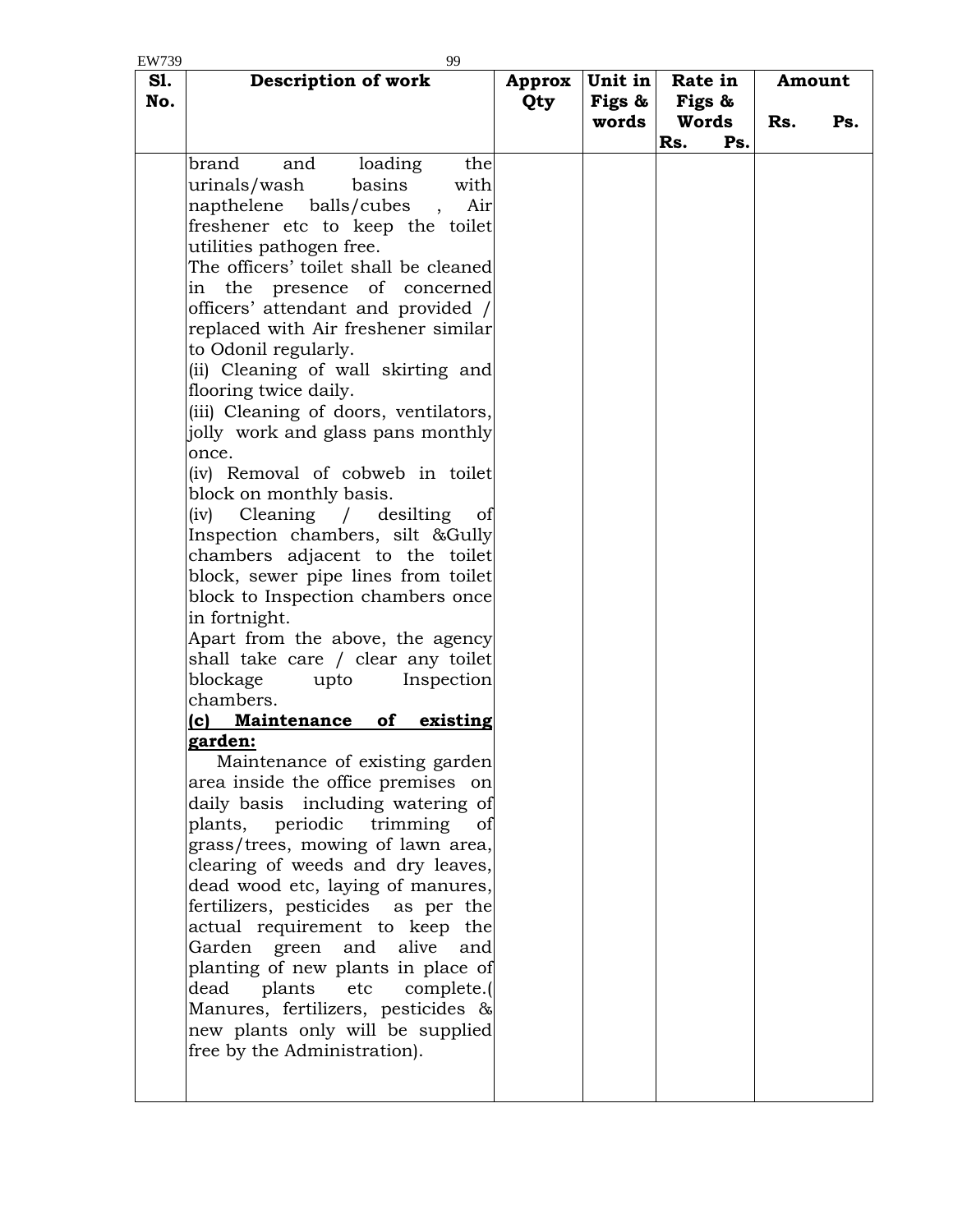| EW739      | 100                                                                                                                                                                                                                                                                                                                                                                                     |                      |                            |                            |     |               |     |
|------------|-----------------------------------------------------------------------------------------------------------------------------------------------------------------------------------------------------------------------------------------------------------------------------------------------------------------------------------------------------------------------------------------|----------------------|----------------------------|----------------------------|-----|---------------|-----|
| S1.<br>No. | Description of work                                                                                                                                                                                                                                                                                                                                                                     | <b>Approx</b><br>Qty | Unit in<br>Figs &<br>words | Rate in<br>Figs &<br>Words |     | Amount<br>Rs. | Ps. |
|            |                                                                                                                                                                                                                                                                                                                                                                                         |                      |                            | Rs.                        | Ps. |               |     |
|            | The entire work shall be carried<br>by the<br>Contractor<br>out<br>duly<br>employing necessary minimum no<br>of Labourers(7.00 hrs to 17.30 hrs),<br>cleaning materials and mechanical<br>equipment, tools, plants (as per<br>list enclosed).<br>agency shall<br>the<br>The<br>ensure<br>availability of the following<br>Sanitary workers - 10 nos.<br>Gardener -<br>1 no              |                      |                            |                            |     |               |     |
|            | Helper to gardener $-1$ no<br>$Supervisor -$<br>1 no<br>The staff should wear prescribed<br>uniform, PPE<br>with<br>proper<br>Identification card while on duty<br>for<br>approach<br>easy<br>and<br>identification                                                                                                                                                                     |                      |                            |                            |     |               |     |
|            | The<br>number<br>of<br>labourers<br>mentioned<br>above<br>only<br>are<br>minimum requirement. However if<br>Additional labourers are found<br>required to ensure proper cleaning<br>of the areas the contractor has to<br>engage that many labourers as per<br>the<br>direction<br>of the<br>Engineer<br>incharge. . No extra payment will<br>be made for such additional<br>labourers. |                      |                            |                            |     |               |     |
|            | The<br>shall<br>contractor<br>ensure<br>deployment of<br>mechanized<br>cleaning<br>equipments<br>and<br>consumables, conventional tools<br>and plants as indicated in the<br>respected annexures.                                                                                                                                                                                       |                      |                            |                            |     |               |     |
|            | The rate is inclusive of cost of all<br>labourers,<br>tools,<br>plants,<br>consumables<br>mechanical<br>equipments, taxes, lead,<br>lift<br>transport etc complete.                                                                                                                                                                                                                     |                      |                            |                            |     |               |     |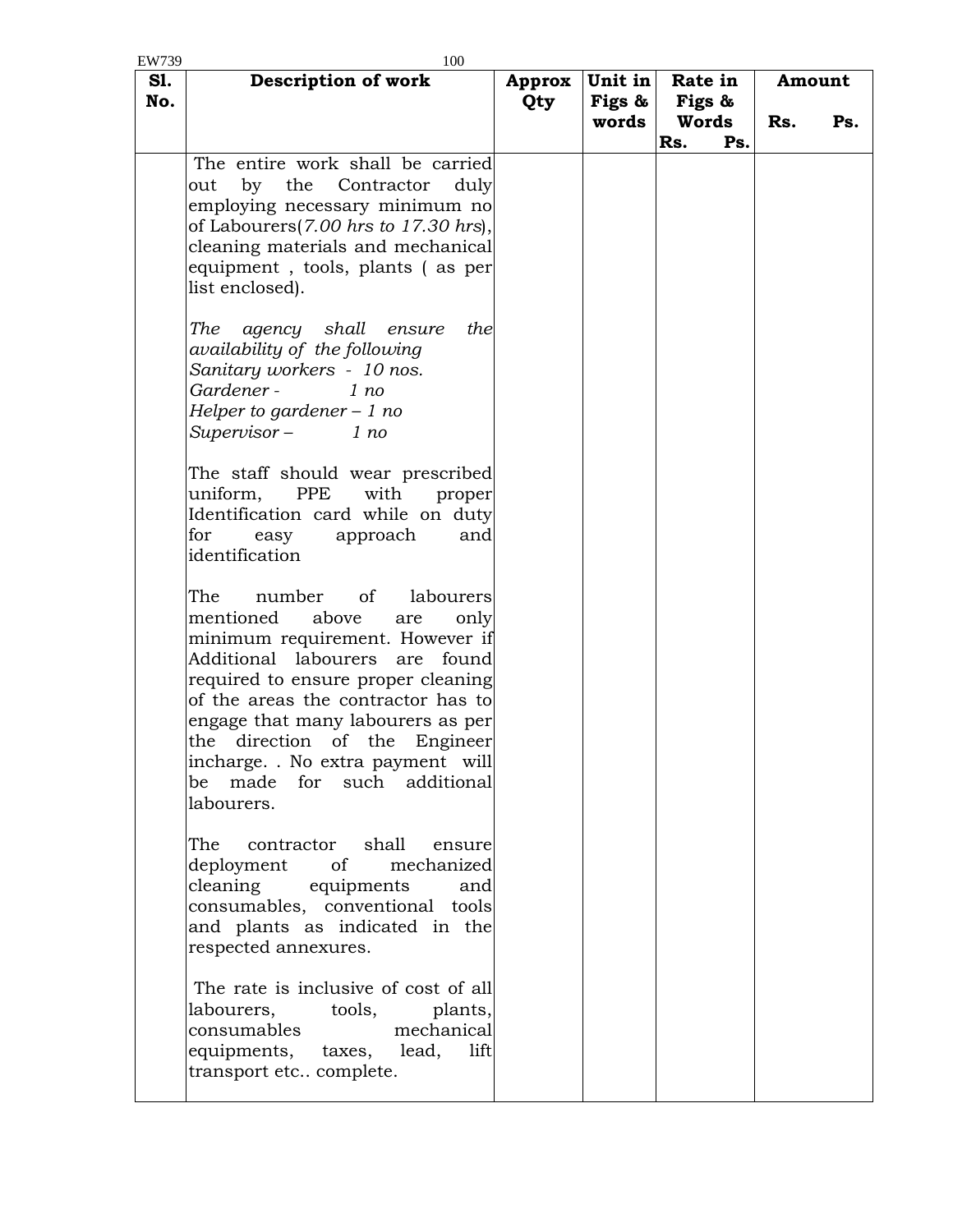| EW739      | 101                                                     |               |                   |                        |     |            |
|------------|---------------------------------------------------------|---------------|-------------------|------------------------|-----|------------|
| S1.<br>No. | Description of work                                     | Approx<br>Qty | Unit in<br>Figs & | Rate in<br>Figs &      |     | Amount     |
|            |                                                         |               | words             | Words                  | Rs. | Ps.        |
|            |                                                         |               |                   | Rs.<br>Ps.             |     |            |
| 5          | Design & Development Building:                          | 24            | Per               | 49494.00               |     | 1187856.00 |
|            | (a) Cleaning Office Premises:                           | month         | month             |                        |     |            |
|            | Daily Cleaning<br>of the entire                         |               |                   | Rupees                 |     |            |
|            | Design & Development Building<br>the<br>office          |               |                   | forty nine<br>thousand |     |            |
|            | premises including<br>building (G+1 floors),<br>sub     |               |                   | four                   |     |            |
|            | canteen, two wheeler/car<br>shed                        |               |                   | hundred                |     |            |
|            | inside<br>compound<br>the<br>area                       |               |                   | and ninety             |     |            |
|            | including the approach roads upto                       |               |                   | four only.             |     |            |
|            | main entrance gate.                                     |               |                   |                        |     |            |
|            | (i) The cleaning work consists of                       |               |                   |                        |     |            |
|            | sweeping the entire office premises                     |               |                   |                        |     |            |
|            | including officers<br>rooms,<br>staff                   |               |                   |                        |     |            |
|            | working hall, circulation area like                     |               |                   |                        |     |            |
|            | passage, verandah, stair case,                          |               |                   |                        |     |            |
|            | lobby, portico etc once in daily and                    |               |                   |                        |     |            |
|            | the entire area<br>wet mopping                          |               |                   |                        |     |            |
|            | except office room.<br>Suitable floor cleaner with mild |               |                   |                        |     |            |
|            | fragrance and disinfectant shall be                     |               |                   |                        |     |            |
|            | used for cleaning.                                      |               |                   |                        |     |            |
|            | The officer's room is to be sweeped                     |               |                   |                        |     |            |
|            | only in the presence of authorized                      |               |                   |                        |     |            |
|            | representative<br>from<br>the                           |               |                   |                        |     |            |
|            | administration and kept dust free                       |               |                   |                        |     |            |
|            | by cleaning with vacuum cleaner                         |               |                   |                        |     |            |
|            | and sprayed with room freshener                         |               |                   |                        |     |            |
|            | in case of AC rooms.                                    |               |                   |                        |     |            |
|            | Sweeping & cleaning the<br>(ii)                         |               |                   |                        |     |            |
|            | approach road from FUR ADMIN                            |               |                   |                        |     |            |
|            | out gate to D&D building and                            |               |                   |                        |     |            |
|            | open area inside the premises once                      |               |                   |                        |     |            |
|            | in daily.                                               |               |                   |                        |     |            |
|            | (iii) Clearing of cobweb once in a<br>week.             |               |                   |                        |     |            |
|            | (iv) Sweeping the two wheeler/car                       |               |                   |                        |     |            |
|            | sheds once in a week.                                   |               |                   |                        |     |            |
|            | (v) Cleaning of windows, doors,                         |               |                   |                        |     |            |
|            | partition monthly                                       |               |                   |                        |     |            |
|            | (vi) Clearing the garbage to pre                        |               |                   |                        |     |            |
|            | identified location.                                    |               |                   |                        |     |            |
|            | (vii) Sweeping the terrace area once                    |               |                   |                        |     |            |
|            | in two months or as directed by                         |               |                   |                        |     |            |
|            | Engineer representative especially                      |               |                   |                        |     |            |
|            | during<br>period<br>monsoon<br>and                      |               |                   |                        |     |            |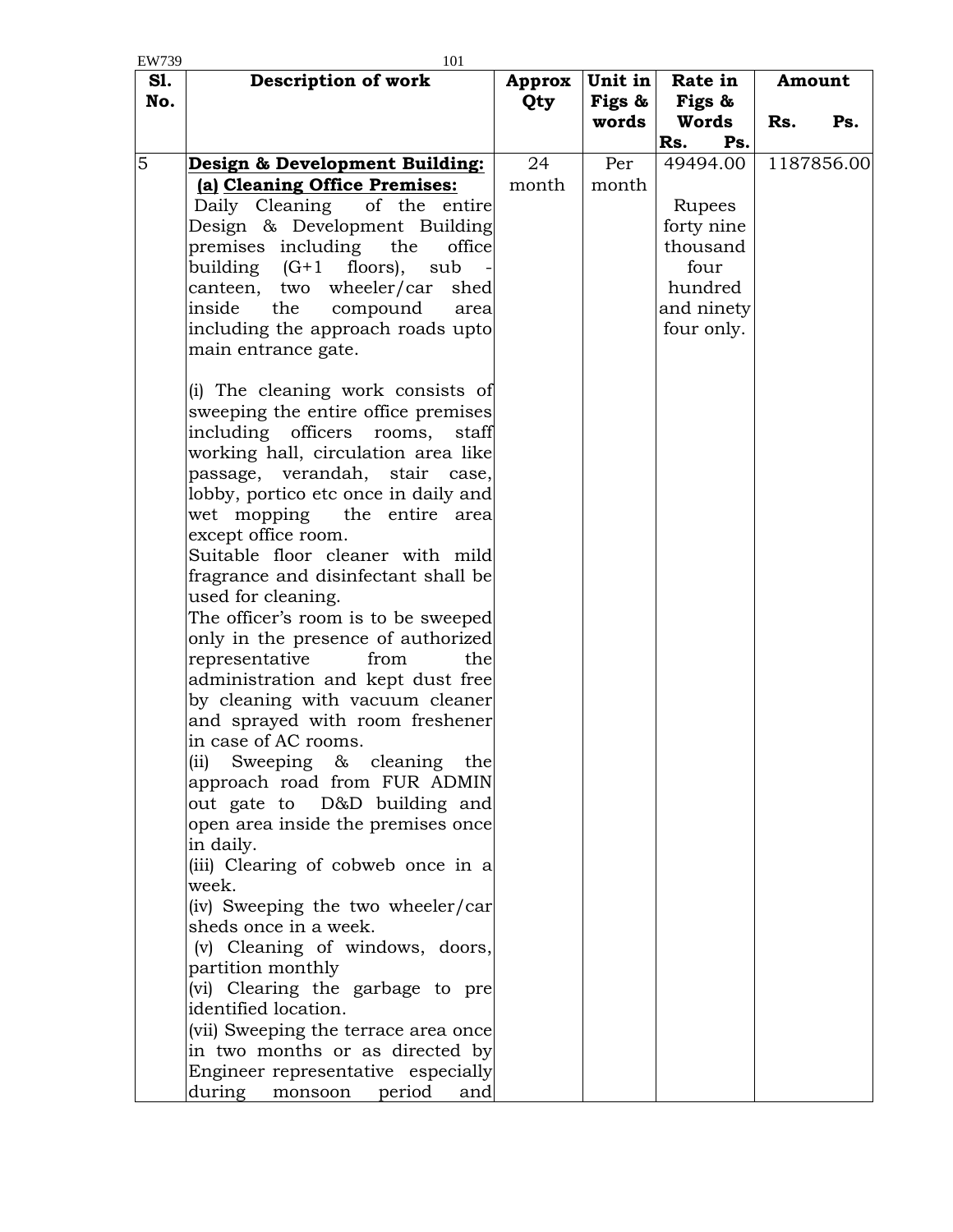| EW739      | 102                                   |               |                   |                   |     |        |     |
|------------|---------------------------------------|---------------|-------------------|-------------------|-----|--------|-----|
| S1.<br>No. | Description of work                   | Approx<br>Qty | Unit in<br>Figs & | Rate in<br>Figs & |     | Amount |     |
|            |                                       |               | words             | Words             |     | Rs.    | Ps. |
|            |                                       |               |                   | Rs.               | Ps. |        |     |
|            | keeping the rain water outlets /      |               |                   |                   |     |        |     |
|            | pipes clear of all types of garbage's |               |                   |                   |     |        |     |
|            | etc complete.                         |               |                   |                   |     |        |     |
|            | The<br>building premises<br>also      |               |                   |                   |     |        |     |
|            | required to be swept during VIP       |               |                   |                   |     |        |     |
|            | Visits as per the instructions of     |               |                   |                   |     |        |     |
|            | Engineer representative.              |               |                   |                   |     |        |     |
|            | (b) Toilet Maintenance:               |               |                   |                   |     |        |     |
|            | Cleaning of toilet blocks<br>(i)      |               |                   |                   |     |        |     |
|            | including officers<br>toilets         |               |                   |                   |     |        |     |
|            | by                                    |               |                   |                   |     |        |     |
|            | cleaning of IWC/EWC, urinals,         |               |                   |                   |     |        |     |
|            | wash basins, wash tubs<br>and         |               |                   |                   |     |        |     |
|            | bathrooms (As per annexure-C)         |               |                   |                   |     |        |     |
|            | twice<br>daily (or) more<br>as<br>per |               |                   |                   |     |        |     |
|            | requirement using<br>soap<br>oil,     |               |                   |                   |     |        |     |
|            | Phenyel, harpic / tex or equivalent   |               |                   |                   |     |        |     |
|            | brand<br>and<br>loading<br>the        |               |                   |                   |     |        |     |
|            | urinals/wash<br>basins<br>with        |               |                   |                   |     |        |     |
|            | napthelene balls/cubes<br>Air         |               |                   |                   |     |        |     |
|            | freshener etc to keep the toilet      |               |                   |                   |     |        |     |
|            | utilities pathogen free.              |               |                   |                   |     |        |     |
|            | The officers' toilet shall be cleaned |               |                   |                   |     |        |     |
|            | in the presence of concerned          |               |                   |                   |     |        |     |
|            | officers' attendant and provided /    |               |                   |                   |     |        |     |
|            | replaced with Air freshener similar   |               |                   |                   |     |        |     |
|            | to Odonil regularly.                  |               |                   |                   |     |        |     |
|            | (ii) Cleaning of wall skirting and    |               |                   |                   |     |        |     |
|            | flooring twice daily.                 |               |                   |                   |     |        |     |
|            | (iii) Cleaning of doors, ventilators, |               |                   |                   |     |        |     |
|            | jolly work and glass pans monthly     |               |                   |                   |     |        |     |
|            | once.                                 |               |                   |                   |     |        |     |
|            | (iv) Removal of cobweb in toilet      |               |                   |                   |     |        |     |
|            | block on monthly basis.               |               |                   |                   |     |        |     |
|            | Cleaning / desilting<br>(iv)<br>of    |               |                   |                   |     |        |     |
|            | Inspection chambers, silt &Gully      |               |                   |                   |     |        |     |
|            | chambers adjacent to the toilet       |               |                   |                   |     |        |     |
|            | block, sewer pipe lines from toilet   |               |                   |                   |     |        |     |
|            | block to Inspection chambers once     |               |                   |                   |     |        |     |
|            | in fortnight.                         |               |                   |                   |     |        |     |
|            | Apart from the above, the agency      |               |                   |                   |     |        |     |
|            | shall take care / clear any toilet    |               |                   |                   |     |        |     |
|            | blockage<br>upto<br>Inspection        |               |                   |                   |     |        |     |
|            | chambers.                             |               |                   |                   |     |        |     |
|            |                                       |               |                   |                   |     |        |     |
|            |                                       |               |                   |                   |     |        |     |
|            |                                       |               |                   |                   |     |        |     |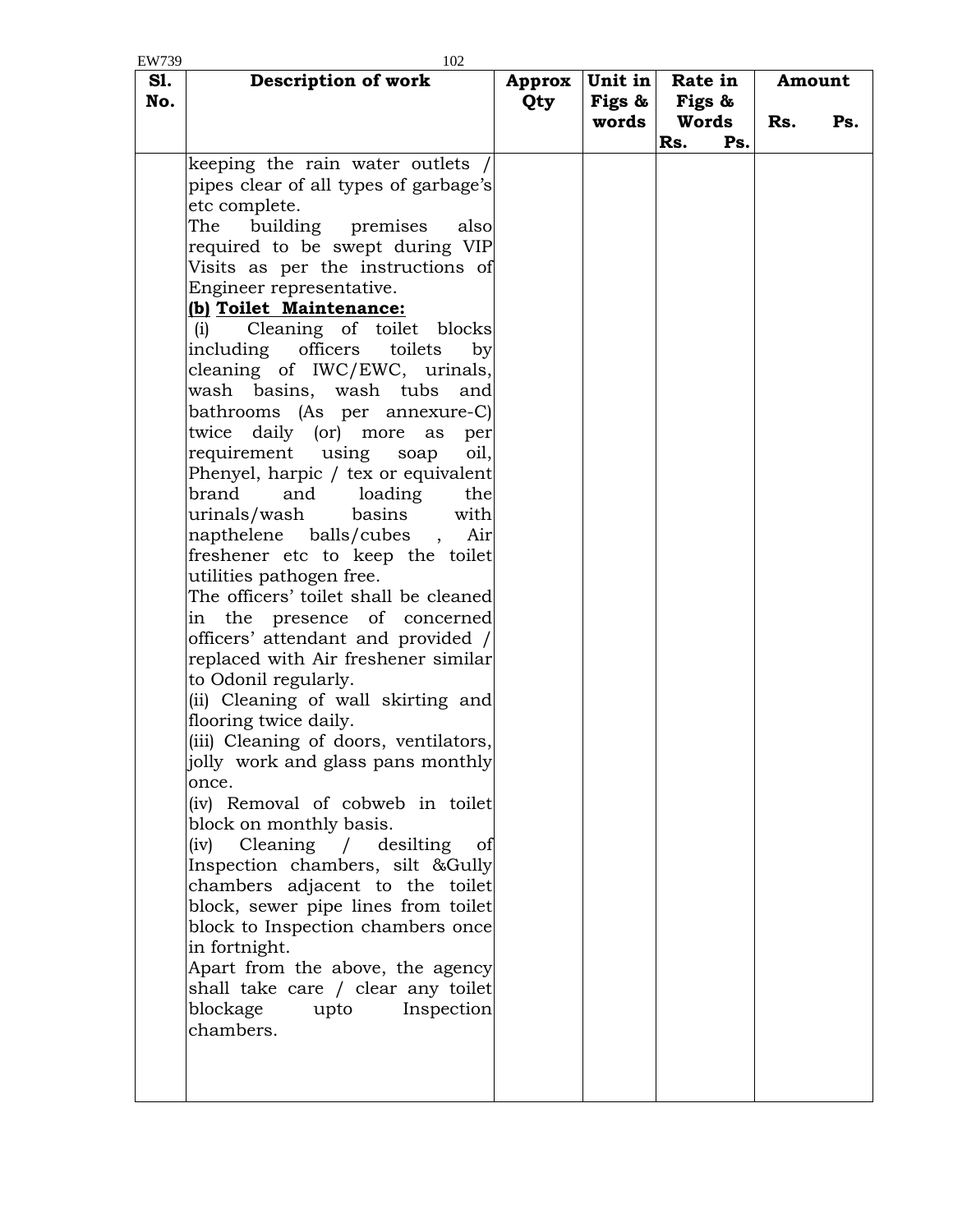| EW739      | 103                                              |               |                   |                   |     |        |     |
|------------|--------------------------------------------------|---------------|-------------------|-------------------|-----|--------|-----|
| S1.<br>No. | <b>Description of work</b>                       | Approx<br>Qty | Unit in<br>Figs & | Rate in<br>Figs & |     | Amount |     |
|            |                                                  |               | words             | Words<br>Rs.      | Ps. | Rs.    | Ps. |
|            | of<br><b>Maintenance</b><br>(c)<br>existing      |               |                   |                   |     |        |     |
|            | <u>garden:</u>                                   |               |                   |                   |     |        |     |
|            | Maintenance of existing garden                   |               |                   |                   |     |        |     |
|            | area inside the office premises on               |               |                   |                   |     |        |     |
|            | daily basis including watering of                |               |                   |                   |     |        |     |
|            | plants, periodic trimming<br>of                  |               |                   |                   |     |        |     |
|            | grass/trees, mowing of lawn area,                |               |                   |                   |     |        |     |
|            | clearing of weeds and dry leaves,                |               |                   |                   |     |        |     |
|            | dead wood etc, laying of manures,                |               |                   |                   |     |        |     |
|            | fertilizers, pesticides as per the               |               |                   |                   |     |        |     |
|            | actual requirement to keep the                   |               |                   |                   |     |        |     |
|            | and<br>alive<br>Garden<br>green<br>and           |               |                   |                   |     |        |     |
|            | planting of new plants in place of               |               |                   |                   |     |        |     |
|            | plants<br>dead<br>etc<br>complete.               |               |                   |                   |     |        |     |
|            | Manures, fertilizers, pesticides &               |               |                   |                   |     |        |     |
|            | new plants only will be supplied                 |               |                   |                   |     |        |     |
|            | free by the Administration).                     |               |                   |                   |     |        |     |
|            | The entire work shall be                         |               |                   |                   |     |        |     |
|            | carried out by the Contractor duly               |               |                   |                   |     |        |     |
|            | employing necessary minimum no                   |               |                   |                   |     |        |     |
|            | of Labourers (from7:00 hrs to                    |               |                   |                   |     |        |     |
|            | 17:30hrs) cleaning materials and                 |               |                   |                   |     |        |     |
|            | mechanical<br>equipment, tools,                  |               |                   |                   |     |        |     |
|            | plants (as per list enclosed).                   |               |                   |                   |     |        |     |
|            |                                                  |               |                   |                   |     |        |     |
|            | agency shall ensure<br>The<br>the                |               |                   |                   |     |        |     |
|            | availability of the following                    |               |                   |                   |     |        |     |
|            | Sanitary workers - 4 nos.                        |               |                   |                   |     |        |     |
|            | Gardener -<br>1 no                               |               |                   |                   |     |        |     |
|            |                                                  |               |                   |                   |     |        |     |
|            | The staff should wear prescribed                 |               |                   |                   |     |        |     |
|            | uniform,<br>with<br>PPE<br>proper                |               |                   |                   |     |        |     |
|            | Identification card while on duty                |               |                   |                   |     |        |     |
|            | for<br>approach<br>easy<br>and<br>identification |               |                   |                   |     |        |     |
|            | $\sigma$<br>The<br>number<br>labourers           |               |                   |                   |     |        |     |
|            | mentioned<br>above                               |               |                   |                   |     |        |     |
|            | only<br>are<br>minimum requirement. However if   |               |                   |                   |     |        |     |
|            | Additional labourers are found                   |               |                   |                   |     |        |     |
|            | required to ensure proper cleaning               |               |                   |                   |     |        |     |
|            | of the areas the contractor has to               |               |                   |                   |     |        |     |
|            | engage that many labourers as per                |               |                   |                   |     |        |     |
|            | direction of the Engineer<br>the                 |               |                   |                   |     |        |     |
|            | incharge.                                        |               |                   |                   |     |        |     |
|            |                                                  |               |                   |                   |     |        |     |
|            |                                                  |               |                   |                   |     |        |     |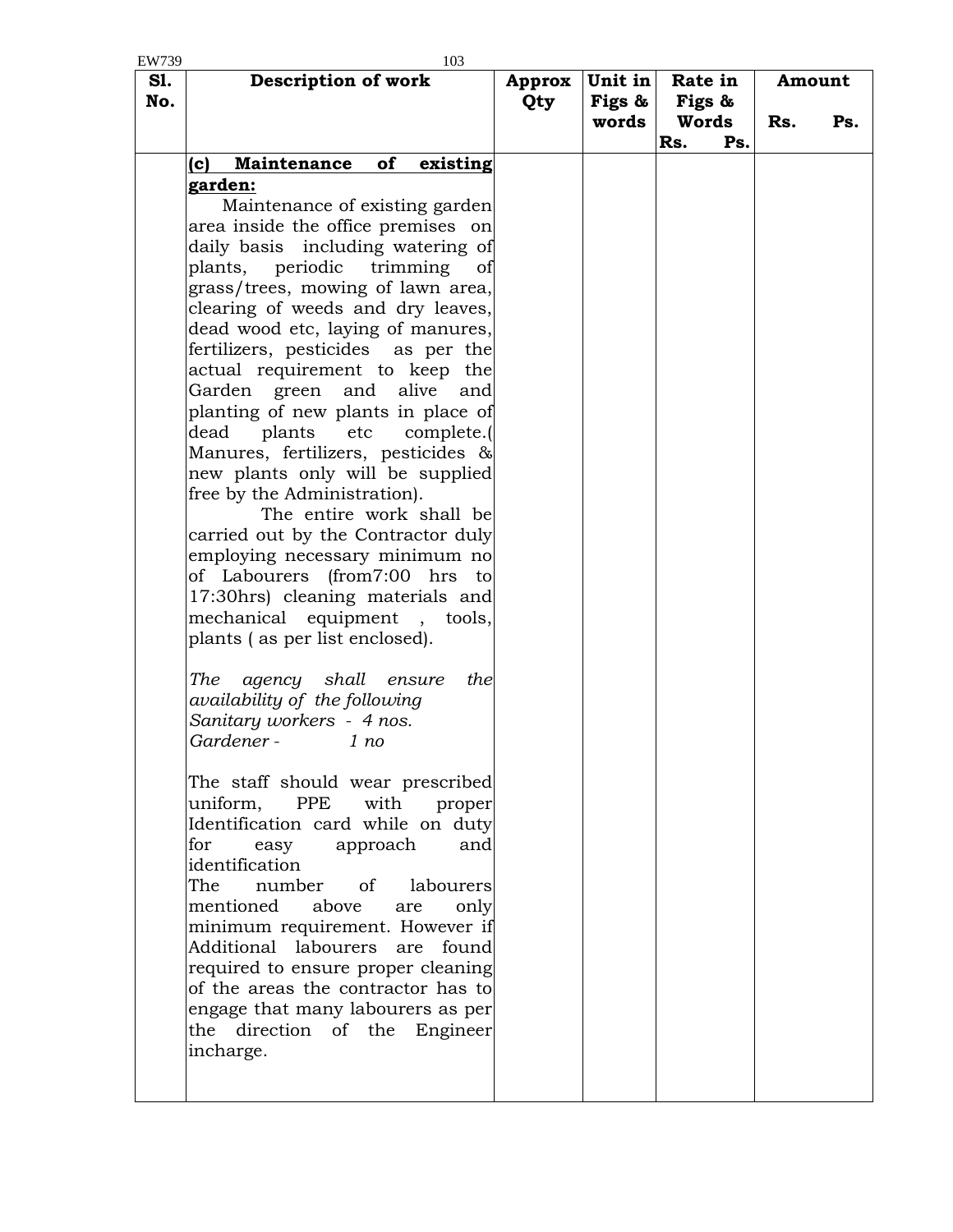| EW739      | 104                                   |            |         |            |                |
|------------|---------------------------------------|------------|---------|------------|----------------|
| <b>S1.</b> | <b>Description of work</b>            | Approx     | Unit in | Rate in    | Amount         |
| No.        |                                       | <b>Qty</b> | Figs &  | Figs &     |                |
|            |                                       |            | words   | Words      | Rs.<br>Ps.     |
|            |                                       |            |         | Ps.<br>Rs. |                |
|            | No extra payment will be made         |            |         |            |                |
|            | for such additional labourers.        |            |         |            |                |
|            |                                       |            |         |            |                |
|            |                                       |            |         |            |                |
|            | contractor shall<br>The<br>ensure     |            |         |            |                |
|            | deployment of<br>mechanized           |            |         |            |                |
|            | cleaning equipments<br>and            |            |         |            |                |
|            | consumables, conventional tools       |            |         |            |                |
|            | and plants as indicated in the        |            |         |            |                |
|            | respected annexures.                  |            |         |            |                |
|            |                                       |            |         |            |                |
|            | The rate is inclusive of cost of all  |            |         |            |                |
|            | labourers, tools,<br>plants,          |            |         |            |                |
|            | consumables<br>mechanical             |            |         |            |                |
|            | equipments, taxes, lead,<br>lift      |            |         |            |                |
|            | transport etc complete.               |            |         |            |                |
|            |                                       |            |         |            |                |
|            | Note: During the VIP visits the       |            |         |            |                |
|            | contractor has to arrange for         |            |         |            |                |
|            | immediate cleaning & sweeping of      |            |         |            |                |
|            | VIP roads within a short notice for   |            |         |            |                |
|            | which he has to mobilize the          |            |         |            |                |
|            | labours and resources in one place    |            |         |            |                |
|            | along the VIP roads<br>without        |            |         |            |                |
|            | affecting the normal daily cleaning   |            |         |            |                |
|            | activities laid in the item 1to 5. No |            |         |            |                |
|            | extra payment will be paid on this    |            |         |            |                |
|            | account.                              |            |         |            |                |
|            |                                       |            |         |            |                |
|            | Basic value of this schedule          |            |         |            | 1,57,15,176.00 |

**Amount in words** = Rupees one crore fifty seven lakhs fifteen thousand one hundred and seventy six only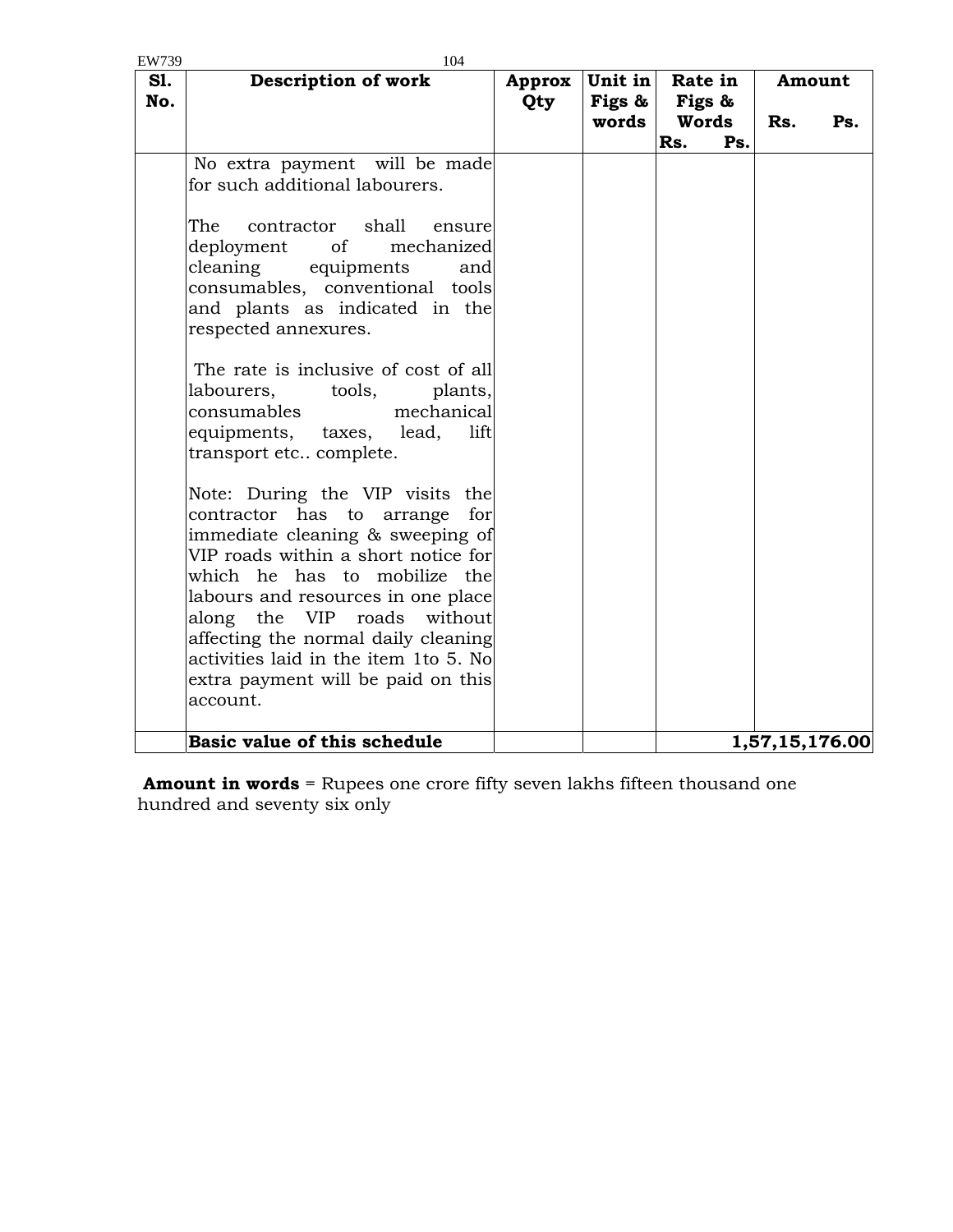I / we offer to do the works included in the above schedule at a single consolidated percentage of:-

(a) \* ................ % above ( ..........................................Percentage above)

(or)

(b) \* ................ % below ( .................................... Percentage below)

(or)

(c) \* at par with the rates included in the above schedule

Strike out whichever is not applicable in  $(a)$ , (b) and (c) and fill up the blanks with figures and in words .

 Signature of the Contractor **Date** Date Address

#### **NOTE:**

For this Annexure, the contractor has to quote his collective uniform percentage `ABOVE' or `BELOW' or `AT PAR' value of Annexure. Tenderers shall note that the percentage rate for the various Schedules of Tender schedule is to be quoted in offer sheet only. No cognizance will be taken for rates quoted at any other place.

SIGNATURE OF THE TENDERER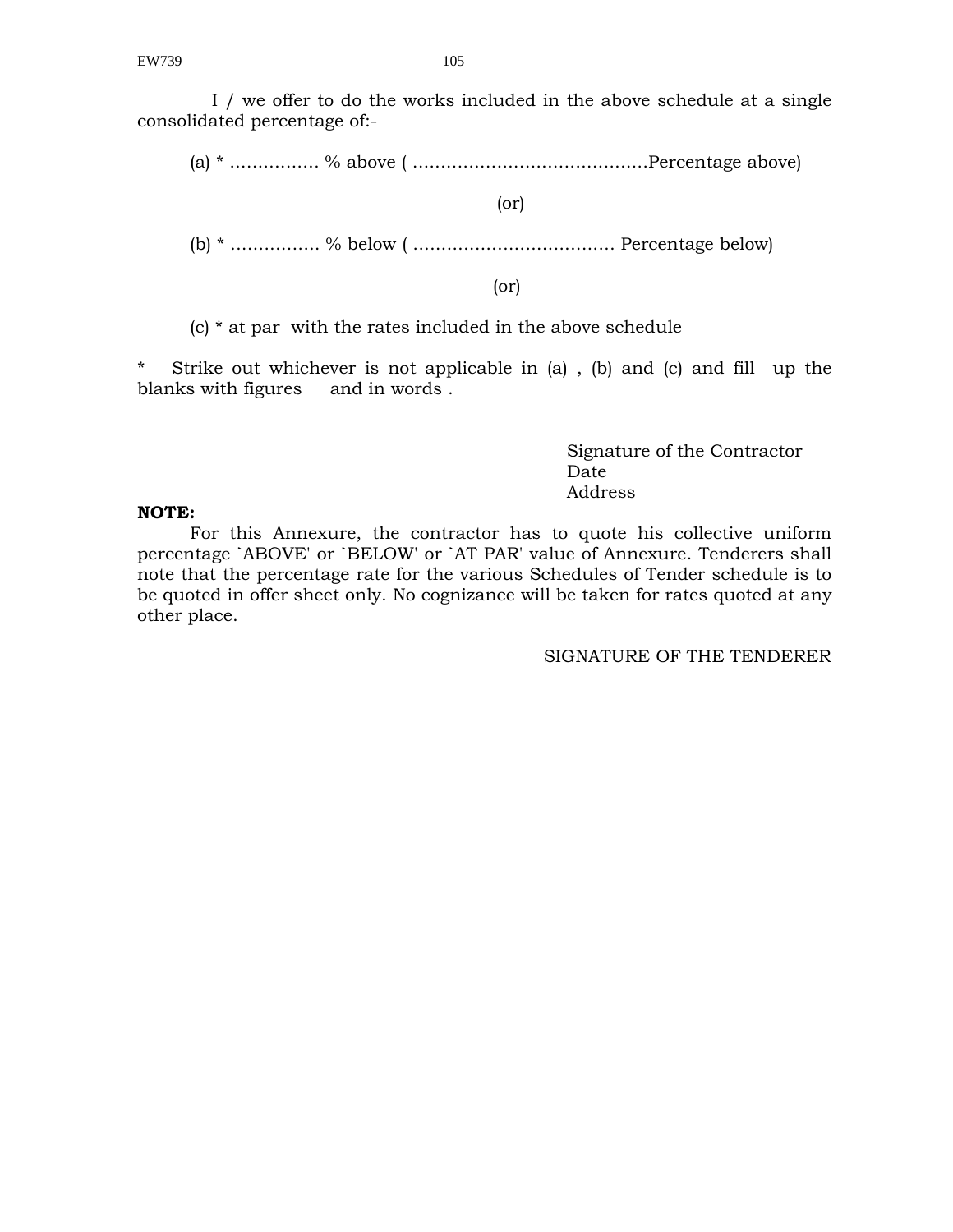## **ANNEXURE – A**

| S1.            | Location                                          | <b>IWC</b>               | <b>EWC</b>               | <b>Urinal</b>            | <b>Water</b>             | <b>Wash</b>    | <b>Bath</b>              |
|----------------|---------------------------------------------------|--------------------------|--------------------------|--------------------------|--------------------------|----------------|--------------------------|
| No.            |                                                   |                          |                          |                          | Point                    | <b>Basin</b>   | room                     |
| $\mathbf{1}$   | RPF South gate (Opp. Rest<br>room cum Box room)   | $\mathbf{1}$             | $\mathbf{1}$             |                          | 1                        | 1              | 1                        |
| $\overline{2}$ | Electrical 45/46                                  | $\mathbf{1}$             | $\overline{\phantom{a}}$ |                          | $\overline{\phantom{0}}$ | $\mathbf{1}$   | $\overline{\phantom{a}}$ |
| 3              | Electrical Ground floor                           | $\mathbf{1}$             |                          |                          | $\overline{\phantom{0}}$ | 1              |                          |
| 4              | LPC Stores                                        | $\mathbf{1}$             | 1                        |                          | $\blacksquare$           | 3              |                          |
| 5              | RT Shop - 48 (Ground<br>floor)                    | $\mathbf 1$              |                          | $\overline{2}$           | $\overline{2}$           | $\overline{2}$ |                          |
| 6              | $RT$ Shop $-48$ (first floor)                     | $\mathbf{1}$             | $\overline{\phantom{a}}$ | $\equiv$                 | $\equiv$                 | $\mathbf{1}$   | $\overline{\phantom{0}}$ |
| $\overline{7}$ | CMT Office (Gents Toilet<br>Ground Floor)         | $\mathbf{1}$             | 1                        | 2                        |                          | 8              |                          |
| 8              | <b>CMT Office (Ladies Toilet</b><br>Ground Floor) | $\mathbf{1}$             | $\mathbf{1}$             | $\qquad \qquad -$        | $\overline{\phantom{a}}$ | $\overline{2}$ |                          |
| 9              | CMT Office (Gents Toilet<br>First Floor)          | $\mathbf{1}$             | $\mathbf{1}$             | $\overline{2}$           |                          | $\overline{7}$ |                          |
| 10             | CMT Office Dy. CM Room<br>(First Floor)           | $\overline{\phantom{0}}$ | $\mathbf{1}$             |                          |                          | $\mathbf{1}$   |                          |
| 11             | RB Store (Gents)                                  | $\overline{2}$           | $\overline{\phantom{a}}$ | 3                        | $\overline{\phantom{a}}$ | $\overline{2}$ | $\overline{\phantom{a}}$ |
| 12             | RB Store (Ladies)                                 | $\overline{2}$           |                          |                          | $\overline{2}$           | $\overline{2}$ |                          |
| 13             | Shop 15 (Worker toilet)                           | $\sqrt{2}$               | $\mathbf{1}$             | 2                        | 3                        | 3              | 5                        |
| 14             | Shop 15 (SSE Office)                              | $\mathbf{1}$             | $\overline{\phantom{a}}$ | $\overline{\phantom{0}}$ | $\overline{\phantom{a}}$ | 5              | $\overline{\phantom{a}}$ |
| 15             | Shop 50 (Time Office)                             | $\mathbf{1}$             |                          |                          |                          | $\mathbf{1}$   |                          |
| 16             | L Shed (Ladies toilet)                            | $\overline{2}$           | $\overline{\phantom{a}}$ | $\overline{\phantom{0}}$ | $\overline{\phantom{a}}$ | $\overline{2}$ | $\mathbf{1}$             |
| 17             | First Aid Hospital                                | $\overline{2}$           |                          |                          |                          | 4              |                          |
| 18             | Shop 40 (worker gents<br>toilet) J1               | 3                        | $\mathbf{1}$             | $\overline{2}$           | 5                        | $\overline{2}$ |                          |
| 19             | Shop 40 (worker ladies<br>toilet) J1              | $\mathbf{1}$             |                          |                          |                          |                |                          |
| 20             | Shop 40 (worker gents<br>toilet) J2               | 5                        |                          | $\overline{2}$           |                          |                |                          |
| 21             | Shop 40 (worker ladies<br>toilet) J2              | $\mathbf{1}$             |                          |                          |                          |                |                          |
| 22             | Shop 13 (D-Shop) Worker<br>Gents toilet           | 4                        | 1                        | 3                        | 3                        | 4              | $\mathbf{1}$             |
| 23             | MRS Office room                                   | $\mathbf{1}$             |                          |                          | $\equiv$                 | $\mathbf{1}$   | $\mathbf{1}$             |
| 24             | Shop 40 (SSE Office) First<br>floor               | $\mathbf{1}$             | $\mathbf{1}$             | 3                        |                          | 3              |                          |
| 25             | Shop 40 (SSE Office)<br>ground floor              | $\mathbf{1}$             | $\mathbf{1}$             | $\overline{2}$           |                          | $\overline{2}$ | $\mathbf{1}$             |
| 26             | Shop 40 (Inspection office)                       | $\mathbf{1}$             | $\overline{\phantom{0}}$ | $\equiv$                 | $\overline{\phantom{a}}$ | $\overline{2}$ | $\overline{\phantom{a}}$ |

## **POSITION OF TOILET FACILITIES IN SHELL FACTORY**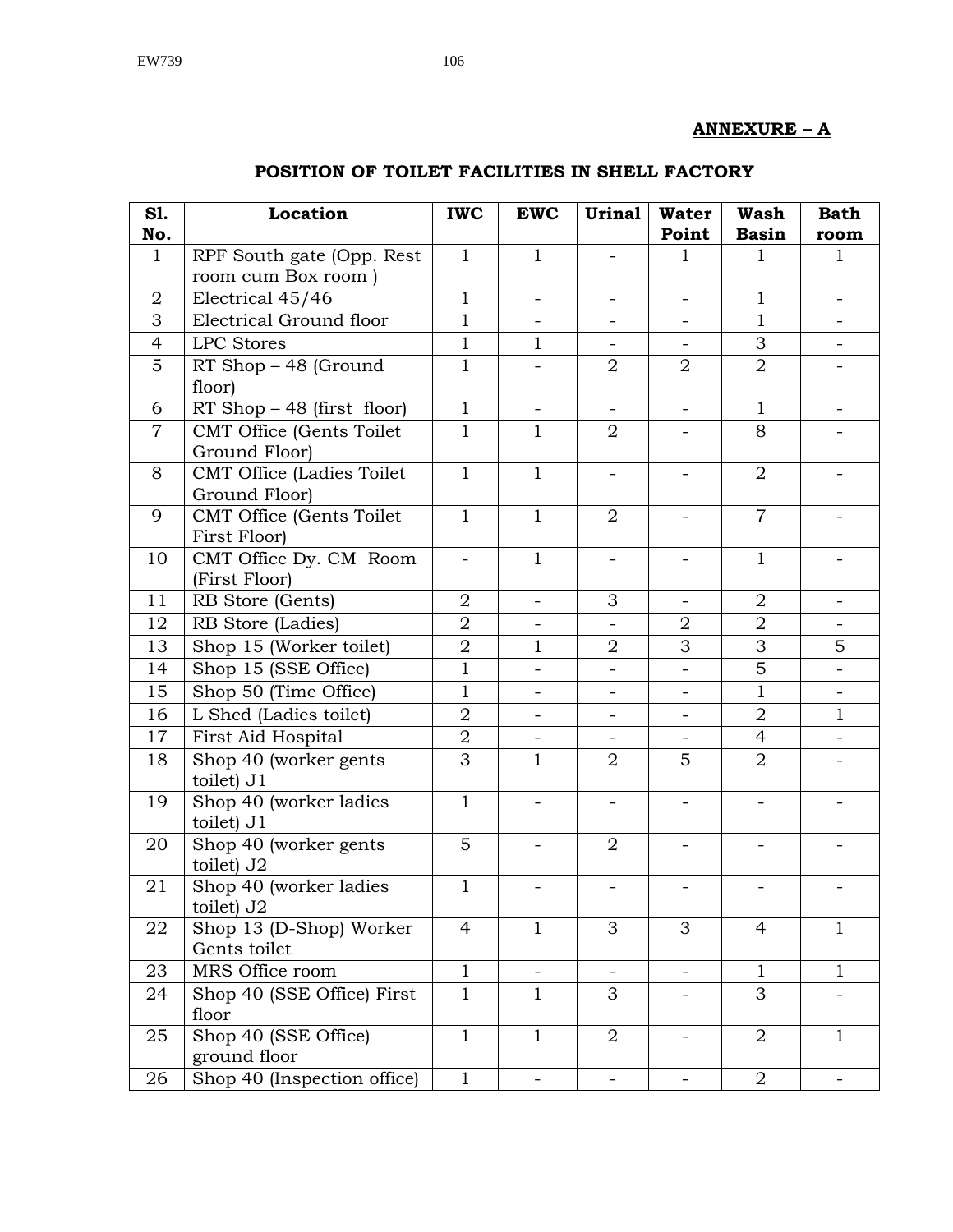| EW739           |                                           | 107            |                          |                          |                          |                             |                          |
|-----------------|-------------------------------------------|----------------|--------------------------|--------------------------|--------------------------|-----------------------------|--------------------------|
| S1.<br>No.      | <b>Location</b>                           | <b>IWC</b>     | <b>EWC</b>               | <b>Urinal</b>            | <b>Water</b><br>Point    | <b>Wash</b><br><b>Basin</b> | <b>Bath</b><br>room      |
| 27              | Shop 16 (SSE Office)                      | $\mathbf{1}$   | $\overline{\phantom{a}}$ | 2                        |                          | 2                           |                          |
| 28              | E-Shop Worker gents                       | 3              | $\mathbf{1}$             | 5                        | $\overline{4}$           | $\overline{4}$              | 5                        |
|                 | toilet E1                                 |                |                          |                          |                          |                             |                          |
| 29              | E-Shop Worker gents<br>toilet E2          | $\overline{4}$ | $\overline{2}$           | $\overline{7}$           | $\overline{\phantom{0}}$ | $\mathbf{1}$                |                          |
| 30              | E-Shop Worker gents<br>toilet E3          | $\overline{2}$ |                          | $\overline{2}$           |                          | $\mathbf{1}$                |                          |
| 31              | E- Shop Worker ladies<br>toilet E3        | $\mathbf{1}$   |                          | $\qquad \qquad -$        | -                        |                             |                          |
| 32              | Tool room SSE office                      | $\overline{2}$ |                          | $\overline{2}$           | 3                        | $\overline{7}$              |                          |
| 33              | Tool room (new                            | $\overline{4}$ | $\mathbf{1}$             | $\overline{4}$           |                          | $\overline{2}$              | $\overline{2}$           |
|                 | building)ground floor                     |                |                          |                          |                          |                             |                          |
| 34              | Tool room (ladies toilet)<br>ground floor | $\mathbf{1}$   |                          |                          | -                        | $\mathbf{1}$                | $\mathbf{1}$             |
| 35              | Tool room (new building)<br>first floor   | $\overline{a}$ |                          | 1                        |                          |                             | 3                        |
| 36              | Shop 24 SSE office                        | $\mathbf{1}$   |                          | $\overline{2}$           | $\mathbf{1}$             | $\overline{2}$              |                          |
| 37              | Shop 24 ladies toilet                     | $\mathbf{1}$   |                          | $\overline{\phantom{0}}$ | $\overline{\phantom{0}}$ | $\overline{\phantom{a}}$    | $\overline{\phantom{a}}$ |
| 38              | RPF New building (Near                    | $\mathbf{1}$   | $\overline{2}$           | $\overline{2}$           | ÷,                       | $\overline{4}$              | $\mathbf{1}$             |
|                 | Workers gate South side)                  |                |                          |                          |                          |                             |                          |
| 39              | $C - shop$ (new toilet)                   | 5              | $\mathbf{1}$             | 8                        | $\overline{7}$           | 3                           | $\overline{\phantom{a}}$ |
| 40              | C-Shop (c2 toilet)                        | 3              | $\mathbf{1}$             | 6                        | $\overline{a}$           |                             |                          |
| 41              | Shop-26 SSE Office                        | $1\,$          |                          | $\sqrt{2}$               | $\overline{\phantom{0}}$ | 5                           | $\overline{\phantom{a}}$ |
| 42              | B-Shop gents toilet B1                    | 5              | 1                        | $\overline{4}$           | $\overline{\phantom{0}}$ | $\overline{\phantom{a}}$    |                          |
| 43              | B- Shop gents toilet B2                   | $\overline{4}$ | $\mathbf{1}$             | $\overline{2}$           | $\overline{\phantom{0}}$ | 3                           | 6                        |
| 44              | B- Shop ladies toilet B2                  | $\mathbf{1}$   | $\overline{\phantom{a}}$ | $\overline{\phantom{a}}$ | $\overline{\phantom{0}}$ | $\overline{\phantom{a}}$    | $\overline{\phantom{0}}$ |
| 45              | B- Shop gents toilet B3                   | 5              | 1                        | 5                        |                          |                             |                          |
| 46              | B- Shop gents toilet B4                   | $\overline{5}$ | $\mathbf{1}$             | 6                        | 14                       | 6                           | 6                        |
| 47              | Shop-12                                   |                | 3                        | $\mathbf 2$              | $\mathbf{1}$             | $\overline{4}$              |                          |
| $\overline{48}$ | A-Shop gents toilet A1                    | $\overline{2}$ | $\overline{\phantom{a}}$ | $\overline{2}$           | -                        | $\overline{\phantom{a}}$    | $\overline{\phantom{a}}$ |
| 49              | A-Shop gents toilet A2                    | 3              | $\mathbf{1}$             | $\mathbf{1}$             | $\overline{\phantom{0}}$ | $\mathbf{1}$                |                          |
| 50              | A-Shop ladies toilet A2                   | $\mathbf{1}$   |                          | -                        | 8                        | 4                           | 6                        |
| 51              | K-Shop gents toilet K1                    | 4              | 2                        | 5                        | $\overline{\phantom{a}}$ |                             |                          |
| 52              | K-Shop gents toilet K2                    | $\overline{2}$ | $\overline{\phantom{a}}$ | $\mathbf{1}$             | 3                        | $\overline{2}$              | $\mathbf{1}$             |
| 53              | IOW Office                                | $\overline{2}$ | $\overline{\phantom{a}}$ | $\overline{\phantom{a}}$ | $\mathbf{1}$             | $\overline{4}$              | $\overline{\phantom{a}}$ |
| 54              | Scrap yard                                | $\overline{4}$ | $\overline{\phantom{a}}$ | $\overline{2}$           | $\overline{a}$           | 2                           |                          |
| 55              | A-Shop SSE office                         | $\overline{2}$ | $\overline{\phantom{a}}$ | 3                        | $\overline{7}$           |                             | -                        |
| 56              | <b>B-Shop SSE office</b>                  | $\overline{4}$ |                          | 6                        |                          | $\overline{7}$              | $\mathbf{1}$             |
|                 | <b>Total</b>                              | 113            | 29                       | 105                      | 65                       | 125                         | 42                       |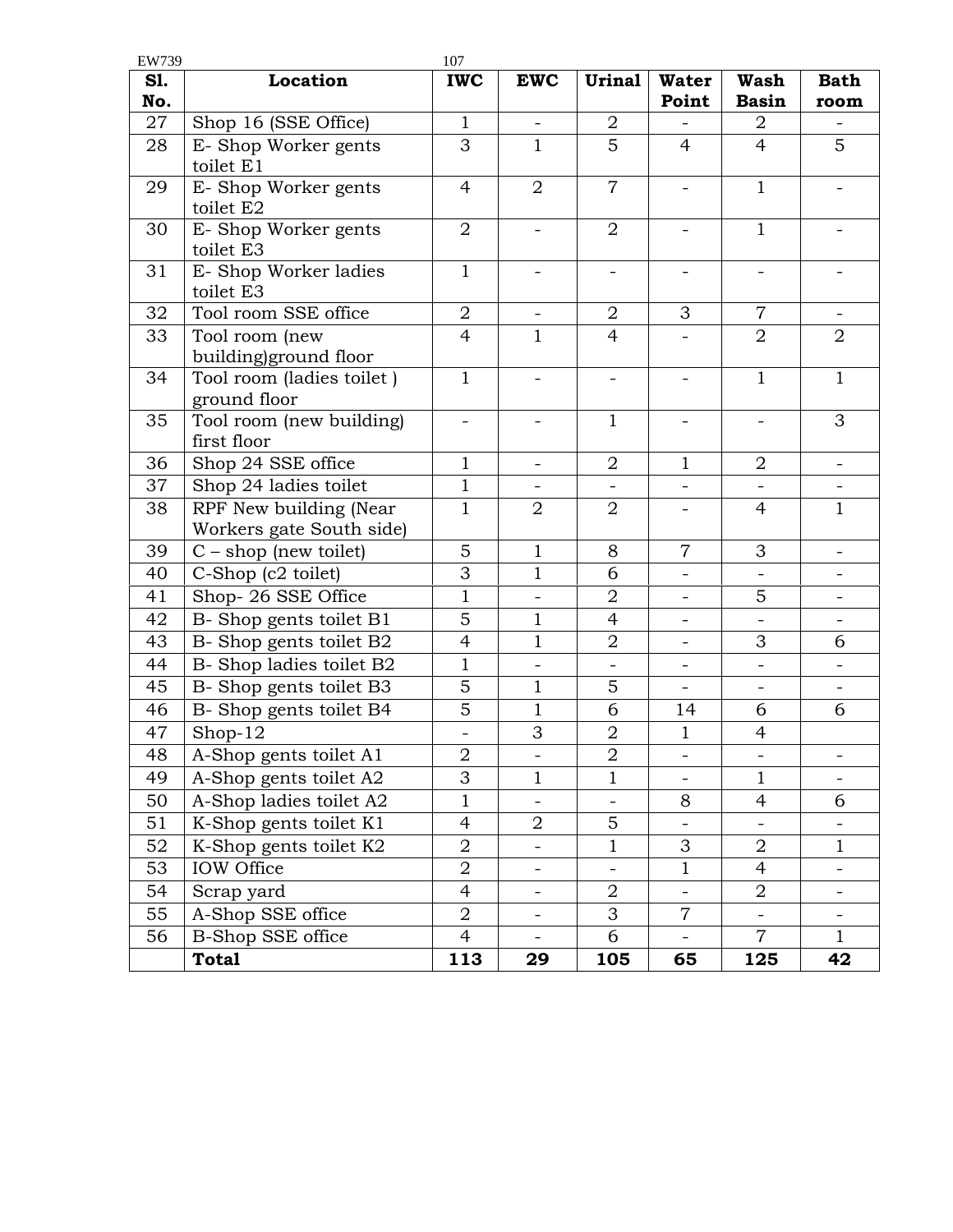## *ANNEXURE – B*

## **POSITION OF TOILETS AND WASH BASINS IN FURNISHING FACTORY.**

| $\mathbf{1}$<br>SSE/W/FUR<br>$\overline{2}$<br>$\qquad \qquad -$<br>$\mathbf{1}$<br><b>Stock Verification</b><br>$\overline{2}$<br>$\qquad \qquad -$<br>$\overline{\phantom{a}}$<br>$\mathbf{1}$<br>3<br>Time Office Near Stores<br>$\overline{2}$<br>$\mathbf 1$<br>$\overline{2}$<br>$\overline{2}$<br>$\mathbf{1}$<br>$\overline{4}$<br>Shop-85 & 86<br>5<br>Stores Dept.<br>$\mathbf 2$<br>$\mathbf{1}$<br>4<br>$\overline{4}$<br>$\mathbf{1}$<br>6<br>$\mathbf{1}$<br>SSE/P.way<br><b>MRS</b><br>$\mathbf{1}$<br>$\mathbf{1}$<br>$\overline{7}$<br>$\overline{2}$<br>$\mathbf{1}$<br>8<br>Fire Station<br>$\mathbf{1}$<br>$\overline{4}$<br>6<br>$\overline{2}$<br>3<br>9<br>Shop- $30/1$<br>8<br>5<br>3<br>6<br>Shop- $30/2$<br>$\mathbf{1}$<br>10<br>$\overline{\phantom{0}}$<br>5<br>$\overline{7}$<br>3<br>$\boldsymbol{2}$<br>11<br>3<br>$Shop-30/3$<br>Shop-30/3 (First Floor)<br>$\overline{2}$<br>$\overline{2}$<br>12<br>$\overline{2}$<br>13<br>Shop-30 (Washing<br>6<br>platform)<br>$\mathbf{1}$<br>3<br>$\mathbf{1}$<br>14<br>Shop-30 (AWM room)<br>$\overline{\phantom{a}}$<br>Shop-30 (SS room)<br>$\mathbf{1}$<br>15<br>$\mathbf{1}$<br>$\mathbf{1}$<br>$\sqrt{2}$<br>Shop-30 (Rate Fixing)<br>16<br>$\qquad \qquad -$<br>17<br>Shop-30 (Ladies rest<br>$\mathbf{1}$<br>room)<br>18<br>Shop- $32/3$<br>$\overline{2}$<br>$\mathbf{1}$<br>$\mathbf{1}$<br>$\mathbf{1}$<br>3<br>$\mathbf{1}$<br>19<br>Shop- $32/4$<br>$\overline{4}$<br>$\mathbf{1}$<br>$\overline{\phantom{0}}$<br>Shop- $33/1$<br>$\overline{4}$<br>20<br>$\overline{2}$<br>$\overline{2}$<br>$\mathbf{1}$<br>$\overline{4}$<br>$\overline{2}$<br>$\mathbf{1}$<br>Shop- $33/2$<br>$\mathbf{1}$<br>21<br>$\overline{\phantom{0}}$<br>$\mathbf{1}$<br>22<br>Shop-32 (Ladies rest<br>room)<br>Shop-33 (SS Room)<br>$\sqrt{2}$<br>3<br>23<br>$\mathbf{1}$<br>Shop-33 (SSE & Time<br>$\mathbf{1}$<br>24<br>2<br>office<br>Shop-33 (Time Office)<br>$\mathbf{1}$<br>25<br>$\mathbf{1}$<br>5<br>26<br>Shop-34<br>$\qquad \qquad -$<br>-<br>3<br>$\boldsymbol{2}$<br>$\,1$<br>27<br>Shop- $36/1$<br>$\mathbf{1}$<br>-<br>$\overline{7}$<br>6<br>Shop- $36/2$<br>$\overline{2}$<br>28<br>$\overline{\phantom{0}}$ | S1. | <b>SHOP</b>                   | W/C          | <b>URINAL</b> | <b>WASH</b>   | <b>WASH</b> | <b>BATH</b>  |
|-----------------------------------------------------------------------------------------------------------------------------------------------------------------------------------------------------------------------------------------------------------------------------------------------------------------------------------------------------------------------------------------------------------------------------------------------------------------------------------------------------------------------------------------------------------------------------------------------------------------------------------------------------------------------------------------------------------------------------------------------------------------------------------------------------------------------------------------------------------------------------------------------------------------------------------------------------------------------------------------------------------------------------------------------------------------------------------------------------------------------------------------------------------------------------------------------------------------------------------------------------------------------------------------------------------------------------------------------------------------------------------------------------------------------------------------------------------------------------------------------------------------------------------------------------------------------------------------------------------------------------------------------------------------------------------------------------------------------------------------------------------------------------------------------------------------------------------------------------------------------------------------------------------------------------------------------------------------------------------------------------------------------------------------------------------------------------------------------------------------------------------------------------------------------------------------------|-----|-------------------------------|--------------|---------------|---------------|-------------|--------------|
|                                                                                                                                                                                                                                                                                                                                                                                                                                                                                                                                                                                                                                                                                                                                                                                                                                                                                                                                                                                                                                                                                                                                                                                                                                                                                                                                                                                                                                                                                                                                                                                                                                                                                                                                                                                                                                                                                                                                                                                                                                                                                                                                                                                               | No: |                               |              |               | <b>BASINS</b> | <b>TUBS</b> | <b>ROOMS</b> |
|                                                                                                                                                                                                                                                                                                                                                                                                                                                                                                                                                                                                                                                                                                                                                                                                                                                                                                                                                                                                                                                                                                                                                                                                                                                                                                                                                                                                                                                                                                                                                                                                                                                                                                                                                                                                                                                                                                                                                                                                                                                                                                                                                                                               |     |                               |              |               |               |             |              |
|                                                                                                                                                                                                                                                                                                                                                                                                                                                                                                                                                                                                                                                                                                                                                                                                                                                                                                                                                                                                                                                                                                                                                                                                                                                                                                                                                                                                                                                                                                                                                                                                                                                                                                                                                                                                                                                                                                                                                                                                                                                                                                                                                                                               |     |                               |              |               |               |             |              |
|                                                                                                                                                                                                                                                                                                                                                                                                                                                                                                                                                                                                                                                                                                                                                                                                                                                                                                                                                                                                                                                                                                                                                                                                                                                                                                                                                                                                                                                                                                                                                                                                                                                                                                                                                                                                                                                                                                                                                                                                                                                                                                                                                                                               |     |                               |              |               |               |             |              |
|                                                                                                                                                                                                                                                                                                                                                                                                                                                                                                                                                                                                                                                                                                                                                                                                                                                                                                                                                                                                                                                                                                                                                                                                                                                                                                                                                                                                                                                                                                                                                                                                                                                                                                                                                                                                                                                                                                                                                                                                                                                                                                                                                                                               |     |                               |              |               |               |             |              |
|                                                                                                                                                                                                                                                                                                                                                                                                                                                                                                                                                                                                                                                                                                                                                                                                                                                                                                                                                                                                                                                                                                                                                                                                                                                                                                                                                                                                                                                                                                                                                                                                                                                                                                                                                                                                                                                                                                                                                                                                                                                                                                                                                                                               |     |                               |              |               |               |             |              |
|                                                                                                                                                                                                                                                                                                                                                                                                                                                                                                                                                                                                                                                                                                                                                                                                                                                                                                                                                                                                                                                                                                                                                                                                                                                                                                                                                                                                                                                                                                                                                                                                                                                                                                                                                                                                                                                                                                                                                                                                                                                                                                                                                                                               |     |                               |              |               |               |             |              |
|                                                                                                                                                                                                                                                                                                                                                                                                                                                                                                                                                                                                                                                                                                                                                                                                                                                                                                                                                                                                                                                                                                                                                                                                                                                                                                                                                                                                                                                                                                                                                                                                                                                                                                                                                                                                                                                                                                                                                                                                                                                                                                                                                                                               |     |                               |              |               |               |             |              |
|                                                                                                                                                                                                                                                                                                                                                                                                                                                                                                                                                                                                                                                                                                                                                                                                                                                                                                                                                                                                                                                                                                                                                                                                                                                                                                                                                                                                                                                                                                                                                                                                                                                                                                                                                                                                                                                                                                                                                                                                                                                                                                                                                                                               |     |                               |              |               |               |             |              |
|                                                                                                                                                                                                                                                                                                                                                                                                                                                                                                                                                                                                                                                                                                                                                                                                                                                                                                                                                                                                                                                                                                                                                                                                                                                                                                                                                                                                                                                                                                                                                                                                                                                                                                                                                                                                                                                                                                                                                                                                                                                                                                                                                                                               |     |                               |              |               |               |             |              |
|                                                                                                                                                                                                                                                                                                                                                                                                                                                                                                                                                                                                                                                                                                                                                                                                                                                                                                                                                                                                                                                                                                                                                                                                                                                                                                                                                                                                                                                                                                                                                                                                                                                                                                                                                                                                                                                                                                                                                                                                                                                                                                                                                                                               |     |                               |              |               |               |             |              |
|                                                                                                                                                                                                                                                                                                                                                                                                                                                                                                                                                                                                                                                                                                                                                                                                                                                                                                                                                                                                                                                                                                                                                                                                                                                                                                                                                                                                                                                                                                                                                                                                                                                                                                                                                                                                                                                                                                                                                                                                                                                                                                                                                                                               |     |                               |              |               |               |             |              |
|                                                                                                                                                                                                                                                                                                                                                                                                                                                                                                                                                                                                                                                                                                                                                                                                                                                                                                                                                                                                                                                                                                                                                                                                                                                                                                                                                                                                                                                                                                                                                                                                                                                                                                                                                                                                                                                                                                                                                                                                                                                                                                                                                                                               |     |                               |              |               |               |             |              |
|                                                                                                                                                                                                                                                                                                                                                                                                                                                                                                                                                                                                                                                                                                                                                                                                                                                                                                                                                                                                                                                                                                                                                                                                                                                                                                                                                                                                                                                                                                                                                                                                                                                                                                                                                                                                                                                                                                                                                                                                                                                                                                                                                                                               |     |                               |              |               |               |             |              |
|                                                                                                                                                                                                                                                                                                                                                                                                                                                                                                                                                                                                                                                                                                                                                                                                                                                                                                                                                                                                                                                                                                                                                                                                                                                                                                                                                                                                                                                                                                                                                                                                                                                                                                                                                                                                                                                                                                                                                                                                                                                                                                                                                                                               |     |                               |              |               |               |             |              |
|                                                                                                                                                                                                                                                                                                                                                                                                                                                                                                                                                                                                                                                                                                                                                                                                                                                                                                                                                                                                                                                                                                                                                                                                                                                                                                                                                                                                                                                                                                                                                                                                                                                                                                                                                                                                                                                                                                                                                                                                                                                                                                                                                                                               |     |                               |              |               |               |             |              |
|                                                                                                                                                                                                                                                                                                                                                                                                                                                                                                                                                                                                                                                                                                                                                                                                                                                                                                                                                                                                                                                                                                                                                                                                                                                                                                                                                                                                                                                                                                                                                                                                                                                                                                                                                                                                                                                                                                                                                                                                                                                                                                                                                                                               |     |                               |              |               |               |             |              |
|                                                                                                                                                                                                                                                                                                                                                                                                                                                                                                                                                                                                                                                                                                                                                                                                                                                                                                                                                                                                                                                                                                                                                                                                                                                                                                                                                                                                                                                                                                                                                                                                                                                                                                                                                                                                                                                                                                                                                                                                                                                                                                                                                                                               |     |                               |              |               |               |             |              |
|                                                                                                                                                                                                                                                                                                                                                                                                                                                                                                                                                                                                                                                                                                                                                                                                                                                                                                                                                                                                                                                                                                                                                                                                                                                                                                                                                                                                                                                                                                                                                                                                                                                                                                                                                                                                                                                                                                                                                                                                                                                                                                                                                                                               |     |                               |              |               |               |             |              |
|                                                                                                                                                                                                                                                                                                                                                                                                                                                                                                                                                                                                                                                                                                                                                                                                                                                                                                                                                                                                                                                                                                                                                                                                                                                                                                                                                                                                                                                                                                                                                                                                                                                                                                                                                                                                                                                                                                                                                                                                                                                                                                                                                                                               |     |                               |              |               |               |             |              |
|                                                                                                                                                                                                                                                                                                                                                                                                                                                                                                                                                                                                                                                                                                                                                                                                                                                                                                                                                                                                                                                                                                                                                                                                                                                                                                                                                                                                                                                                                                                                                                                                                                                                                                                                                                                                                                                                                                                                                                                                                                                                                                                                                                                               |     |                               |              |               |               |             |              |
|                                                                                                                                                                                                                                                                                                                                                                                                                                                                                                                                                                                                                                                                                                                                                                                                                                                                                                                                                                                                                                                                                                                                                                                                                                                                                                                                                                                                                                                                                                                                                                                                                                                                                                                                                                                                                                                                                                                                                                                                                                                                                                                                                                                               |     |                               |              |               |               |             |              |
|                                                                                                                                                                                                                                                                                                                                                                                                                                                                                                                                                                                                                                                                                                                                                                                                                                                                                                                                                                                                                                                                                                                                                                                                                                                                                                                                                                                                                                                                                                                                                                                                                                                                                                                                                                                                                                                                                                                                                                                                                                                                                                                                                                                               |     |                               |              |               |               |             |              |
|                                                                                                                                                                                                                                                                                                                                                                                                                                                                                                                                                                                                                                                                                                                                                                                                                                                                                                                                                                                                                                                                                                                                                                                                                                                                                                                                                                                                                                                                                                                                                                                                                                                                                                                                                                                                                                                                                                                                                                                                                                                                                                                                                                                               |     |                               |              |               |               |             |              |
|                                                                                                                                                                                                                                                                                                                                                                                                                                                                                                                                                                                                                                                                                                                                                                                                                                                                                                                                                                                                                                                                                                                                                                                                                                                                                                                                                                                                                                                                                                                                                                                                                                                                                                                                                                                                                                                                                                                                                                                                                                                                                                                                                                                               |     |                               |              |               |               |             |              |
|                                                                                                                                                                                                                                                                                                                                                                                                                                                                                                                                                                                                                                                                                                                                                                                                                                                                                                                                                                                                                                                                                                                                                                                                                                                                                                                                                                                                                                                                                                                                                                                                                                                                                                                                                                                                                                                                                                                                                                                                                                                                                                                                                                                               |     |                               |              |               |               |             |              |
|                                                                                                                                                                                                                                                                                                                                                                                                                                                                                                                                                                                                                                                                                                                                                                                                                                                                                                                                                                                                                                                                                                                                                                                                                                                                                                                                                                                                                                                                                                                                                                                                                                                                                                                                                                                                                                                                                                                                                                                                                                                                                                                                                                                               |     |                               |              |               |               |             |              |
|                                                                                                                                                                                                                                                                                                                                                                                                                                                                                                                                                                                                                                                                                                                                                                                                                                                                                                                                                                                                                                                                                                                                                                                                                                                                                                                                                                                                                                                                                                                                                                                                                                                                                                                                                                                                                                                                                                                                                                                                                                                                                                                                                                                               |     |                               |              |               |               |             |              |
|                                                                                                                                                                                                                                                                                                                                                                                                                                                                                                                                                                                                                                                                                                                                                                                                                                                                                                                                                                                                                                                                                                                                                                                                                                                                                                                                                                                                                                                                                                                                                                                                                                                                                                                                                                                                                                                                                                                                                                                                                                                                                                                                                                                               |     |                               |              |               |               |             |              |
|                                                                                                                                                                                                                                                                                                                                                                                                                                                                                                                                                                                                                                                                                                                                                                                                                                                                                                                                                                                                                                                                                                                                                                                                                                                                                                                                                                                                                                                                                                                                                                                                                                                                                                                                                                                                                                                                                                                                                                                                                                                                                                                                                                                               |     |                               |              |               |               |             |              |
|                                                                                                                                                                                                                                                                                                                                                                                                                                                                                                                                                                                                                                                                                                                                                                                                                                                                                                                                                                                                                                                                                                                                                                                                                                                                                                                                                                                                                                                                                                                                                                                                                                                                                                                                                                                                                                                                                                                                                                                                                                                                                                                                                                                               |     |                               |              |               |               |             |              |
|                                                                                                                                                                                                                                                                                                                                                                                                                                                                                                                                                                                                                                                                                                                                                                                                                                                                                                                                                                                                                                                                                                                                                                                                                                                                                                                                                                                                                                                                                                                                                                                                                                                                                                                                                                                                                                                                                                                                                                                                                                                                                                                                                                                               |     |                               |              |               |               |             |              |
|                                                                                                                                                                                                                                                                                                                                                                                                                                                                                                                                                                                                                                                                                                                                                                                                                                                                                                                                                                                                                                                                                                                                                                                                                                                                                                                                                                                                                                                                                                                                                                                                                                                                                                                                                                                                                                                                                                                                                                                                                                                                                                                                                                                               | 29  | Shop-36 (1 <sup>st</sup> Bay) | $\mathbf{1}$ |               |               | 3           | 5            |
| 3<br>Shop- $36/3$<br>$\mathbf{1}$<br>$\mathbf{1}$<br>30<br>$\overline{4}$<br>2                                                                                                                                                                                                                                                                                                                                                                                                                                                                                                                                                                                                                                                                                                                                                                                                                                                                                                                                                                                                                                                                                                                                                                                                                                                                                                                                                                                                                                                                                                                                                                                                                                                                                                                                                                                                                                                                                                                                                                                                                                                                                                                |     |                               |              |               |               |             |              |
| $\mathbf{1}$<br>31<br>$\overline{2}$<br>Shop-36/(SS Room)<br>$\mathbf{1}$                                                                                                                                                                                                                                                                                                                                                                                                                                                                                                                                                                                                                                                                                                                                                                                                                                                                                                                                                                                                                                                                                                                                                                                                                                                                                                                                                                                                                                                                                                                                                                                                                                                                                                                                                                                                                                                                                                                                                                                                                                                                                                                     |     |                               |              |               |               |             |              |
| 32<br>Shop-37/(SS Room)<br>$\mathbf{1}$<br>$\mathbf{1}$<br>$\qquad \qquad -$<br>$\overline{\phantom{0}}$                                                                                                                                                                                                                                                                                                                                                                                                                                                                                                                                                                                                                                                                                                                                                                                                                                                                                                                                                                                                                                                                                                                                                                                                                                                                                                                                                                                                                                                                                                                                                                                                                                                                                                                                                                                                                                                                                                                                                                                                                                                                                      |     |                               |              |               |               |             |              |
| 6<br>$\mathbf{1}$<br>33<br>Shop-38 (Battery<br>$\overline{4}$<br>$\mathbf{1}$<br>$\overline{2}$                                                                                                                                                                                                                                                                                                                                                                                                                                                                                                                                                                                                                                                                                                                                                                                                                                                                                                                                                                                                                                                                                                                                                                                                                                                                                                                                                                                                                                                                                                                                                                                                                                                                                                                                                                                                                                                                                                                                                                                                                                                                                               |     |                               |              |               |               |             |              |
| Shop)                                                                                                                                                                                                                                                                                                                                                                                                                                                                                                                                                                                                                                                                                                                                                                                                                                                                                                                                                                                                                                                                                                                                                                                                                                                                                                                                                                                                                                                                                                                                                                                                                                                                                                                                                                                                                                                                                                                                                                                                                                                                                                                                                                                         |     |                               |              |               |               |             |              |
| 34<br>Shop-39<br>$\overline{4}$<br>$\overline{2}$<br>$\mathbf{1}$<br>$\mathbf{1}$<br>$\overline{\phantom{0}}$                                                                                                                                                                                                                                                                                                                                                                                                                                                                                                                                                                                                                                                                                                                                                                                                                                                                                                                                                                                                                                                                                                                                                                                                                                                                                                                                                                                                                                                                                                                                                                                                                                                                                                                                                                                                                                                                                                                                                                                                                                                                                 |     |                               |              |               |               |             |              |
| 35<br>$\mathbf{1}$<br>$\overline{2}$<br>$\mathbf{1}$<br>Shop-39 (SS Room)<br>$\overline{\phantom{0}}$                                                                                                                                                                                                                                                                                                                                                                                                                                                                                                                                                                                                                                                                                                                                                                                                                                                                                                                                                                                                                                                                                                                                                                                                                                                                                                                                                                                                                                                                                                                                                                                                                                                                                                                                                                                                                                                                                                                                                                                                                                                                                         |     |                               |              |               |               |             |              |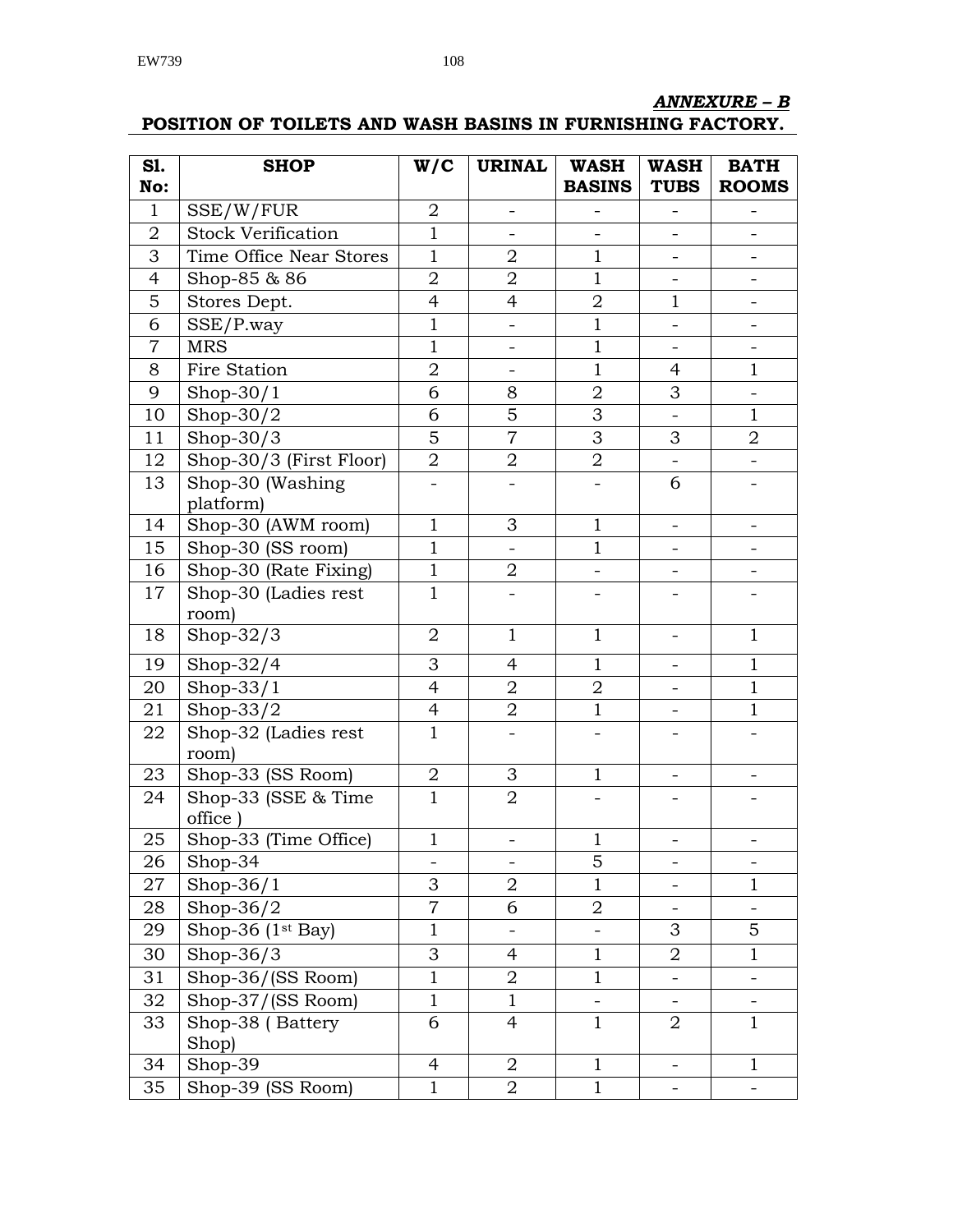| EW739      |                          | 109            |                |                              |                            |                             |
|------------|--------------------------|----------------|----------------|------------------------------|----------------------------|-----------------------------|
| S1.<br>No: | <b>SHOP</b>              | W/C            | <b>URINAL</b>  | <b>WASH</b><br><b>BASINS</b> | <b>WASH</b><br><b>TUBS</b> | <b>BATH</b><br><b>ROOMS</b> |
| 36         | Shop-39 (Siemens)        | $\overline{2}$ | $\overline{1}$ | 2                            | $\overline{a}$             |                             |
| 37         | Shop-39 (Ladies Toilet)  | $\overline{2}$ |                | $\overline{1}$               |                            |                             |
| 38         | Shop- $54/1$             | $\overline{5}$ | 5              | $\overline{2}$               | $\overline{\phantom{0}}$   | $\overline{2}$              |
| 39         | Shop- $54/2$             | 5              | 5              | $\overline{2}$               |                            | $\overline{2}$              |
| 40         | Shop- $54/3$             | $\overline{4}$ | $\overline{2}$ | $\mathbf{1}$                 | $\overline{\phantom{0}}$   | 3                           |
| 41         | Shop- $54/4$             | $\overline{4}$ | $\overline{2}$ | $\overline{2}$               |                            | 3                           |
| 42         | Shop-54 Officer's Toilet | 12             |                |                              |                            |                             |
| 43         | Shop-54 Ladies Rest      | $\mathbf{1}$   |                |                              |                            |                             |
|            | Room                     |                |                |                              |                            |                             |
| 44         | Shop-80(stores)          | $\mathbf{1}$   | $\mathbf{1}$   | $\overline{\phantom{0}}$     | $\overline{\phantom{0}}$   | $\qquad \qquad -$           |
| 45         | Shop- $80/1$             | 3              | $\overline{4}$ | $\mathbf{1}$                 | $\overline{a}$             | $\mathbf{1}$                |
| 46         | Shop- $80/2$             | 3              | $\overline{2}$ | $\mathbf{1}$                 | $\overline{\phantom{0}}$   | $\overline{1}$              |
| 47         | Shop-80 (Ladies Toilet)  | $\overline{1}$ |                |                              |                            |                             |
| 48         | Shop-88 (RT)             | $\overline{2}$ | $\overline{2}$ | $\mathbf{1}$                 | $\overline{\phantom{0}}$   | $\mathbf{1}$                |
| 49         | TL RB                    | $\overline{2}$ | $\overline{1}$ | $\overline{2}$               | $\overline{a}$             |                             |
| 50         | <b>ACMT</b>              | $\overline{2}$ |                | $\overline{1}$               |                            |                             |
| 51         | <b>RPF</b>               | $\overline{5}$ |                | 3                            | $\equiv$                   |                             |
| 52         | First Aid                | $\overline{2}$ | -              | 3                            | -                          |                             |
| 53         | Bath Room (Near VIP      | $\mathbf{1}$   |                | $\mathbf{1}$                 |                            |                             |
|            | Gate)                    |                |                |                              |                            |                             |
| 54         | Dog Kennel               | $\mathbf{1}$   | $\overline{2}$ | $\overline{2}$               | $\overline{\phantom{0}}$   |                             |
| 55         | RPF outpost              | $\overline{2}$ | $\overline{4}$ | $\overline{2}$               |                            |                             |
| 56         | AC/DC                    | $\overline{2}$ | $\overline{2}$ | $\overline{2}$               |                            |                             |
| 57         | <b>Compressor Room</b>   | $\overline{1}$ | $\mathbf{1}$   | $\overline{\phantom{0}}$     |                            |                             |
|            | <b>TOTAL</b>             | 145            | 106            | 68                           | 24                         | 30                          |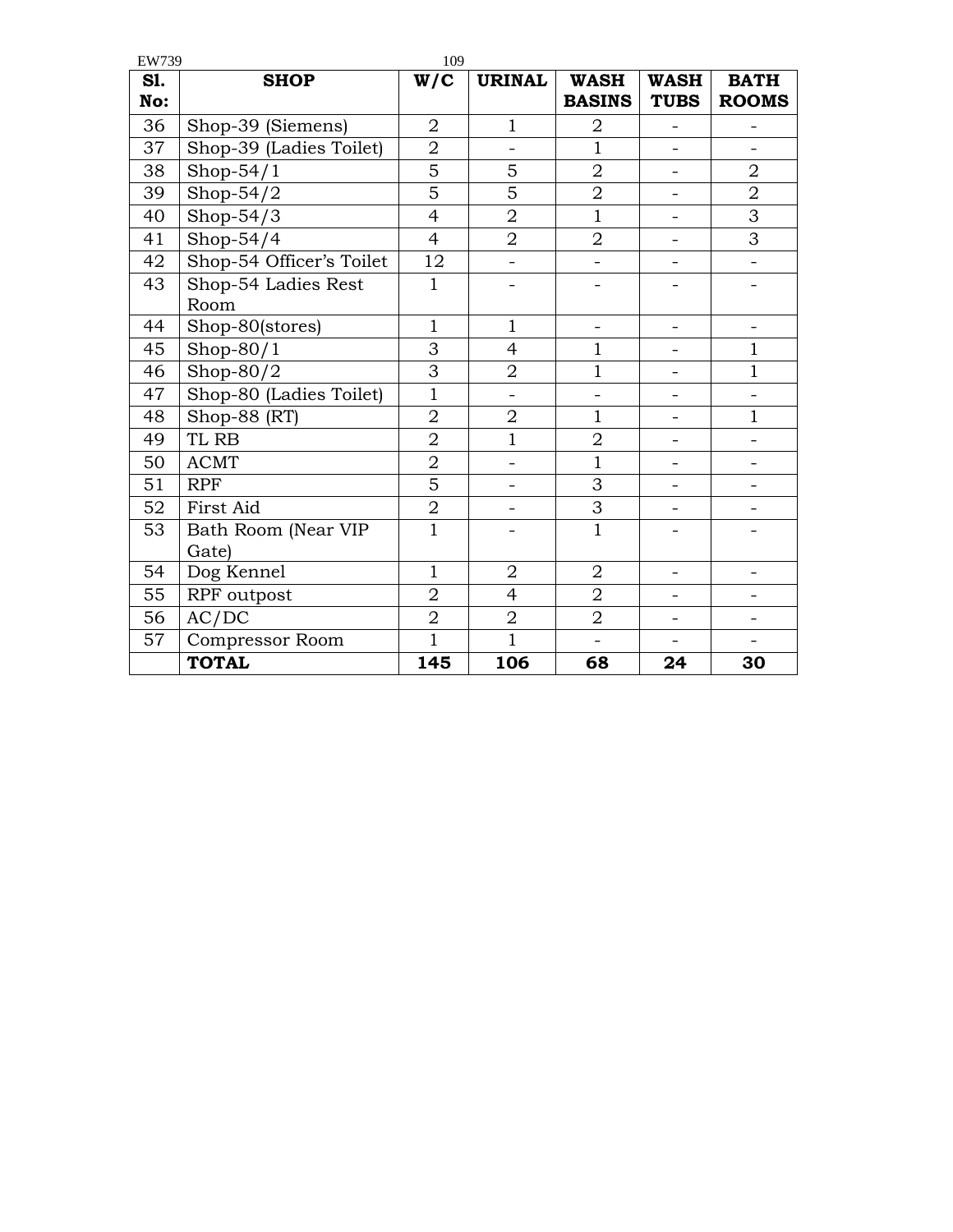# **ANNEXURE – C**

**DETAILS OF TOILET BLOCKS SHELL ADMINISTRATIVE BUILDING, ICF**

| <b>S1.</b><br>No. | <b>Location</b>                        | <b>IWC</b>               | <b>EWC</b>               | <b>Urinal</b>            | <b>Wash</b><br><b>Basin</b> | <b>Bath</b>              | <b>Washing</b><br>point |
|-------------------|----------------------------------------|--------------------------|--------------------------|--------------------------|-----------------------------|--------------------------|-------------------------|
| 1.                | Metro Building,<br>Gents               | $\overline{2}$           |                          | 2                        | $\mathbf{1}$                |                          |                         |
| 2.                | <b>Up-stair Ladies</b>                 | $\mathbf{1}$             |                          | $\overline{2}$           | $\mathbf{1}$                |                          |                         |
| 3.                | RPF Inspector<br>cell                  |                          |                          |                          | $\mathbf{1}$                |                          |                         |
| 4.                | Telephone<br>Exchange<br>Office        |                          | $\mathbf{1}$             | 2                        | 2                           |                          |                         |
| 5.                | Computer Data<br>Centre G.F.<br>Gents  | $\mathbf{1}$             | $\mathbf{1}$             | 2                        | $\overline{2}$              |                          | 3                       |
| 6.                | Computer Data<br>Centre G.F.<br>Ladies | $\mathbf{1}$             | $\mathbf{1}$             | 2                        | $\mathbf{1}$                |                          |                         |
| 7.                | Computer Data<br>Centre F.F.<br>Gents  | 2                        |                          | $\overline{2}$           | $\overline{2}$              |                          | $\mathbf{1}$            |
| 8.                | Computer Data<br>Centre F.F.<br>Ladies | $\mathbf{1}$             | $\mathbf{1}$             |                          | 2                           |                          |                         |
| 9.                | FA&CAO<br>Project                      | -                        | $\mathbf{1}$             |                          | $\mathbf{1}$                |                          |                         |
| 10.               | CA to Sr.EDPM                          |                          |                          |                          | $\mathbf{1}$                |                          |                         |
| 11.               | Sr. EDPM                               |                          |                          |                          | $\mathbf{1}$                |                          |                         |
| 12.               | <b>GM CRIS ERP</b>                     |                          |                          |                          | $\mathbf{1}$                |                          |                         |
| 13.               | Compressor &<br>Electrical room        | $\mathbf{1}$             |                          |                          | $\mathbf{1}$                |                          |                         |
|                   | <b>Main Administrative Building</b>    |                          |                          |                          |                             |                          |                         |
| 14.               | PB Office                              |                          |                          |                          | 9                           |                          |                         |
| 15.               | CPO chamber                            | $\overline{\phantom{0}}$ | 1                        |                          | $\mathbf{1}$                |                          |                         |
| 16.               | APO/W                                  | $\overline{\phantom{0}}$ |                          | $\overline{\phantom{0}}$ | $\mathbf{1}$                | $\overline{\phantom{0}}$ | -                       |
| 17.               | APO/G                                  | -                        |                          | $\overline{\phantom{0}}$ | $\mathbf{1}$                |                          |                         |
| 18.               | $Dy$ .CPO-I                            | $\overline{\phantom{0}}$ | $\overline{\phantom{0}}$ | $\qquad \qquad -$        | $\mathbf{1}$                | $\overline{\phantom{0}}$ | -                       |
| 19.               | $Dy$ .CPO/II                           | $\overline{\phantom{0}}$ |                          |                          | $\mathbf{1}$                |                          |                         |
| 20.               | <b>SPO</b>                             | $\overline{\phantom{a}}$ | $\overline{\phantom{0}}$ |                          | $\mathbf{1}$                | $\overline{\phantom{0}}$ |                         |
| 21.               | Computer<br>server room                | -                        |                          |                          | $\mathbf{1}$                | -                        | -                       |
| 22.               | CSC Chamber                            | $\overline{\phantom{a}}$ | $\mathbf{1}$             | $\overline{\phantom{0}}$ | $\mathbf{1}$                | $\overline{\phantom{0}}$ |                         |
| 23.               | <b>ASC</b>                             | -                        | -                        | $\overline{\phantom{0}}$ | $\mathbf{1}$                | -                        | -                       |
| 24.               | Cash Office                            | -                        |                          |                          | $\mathbf{1}$                | -                        | -                       |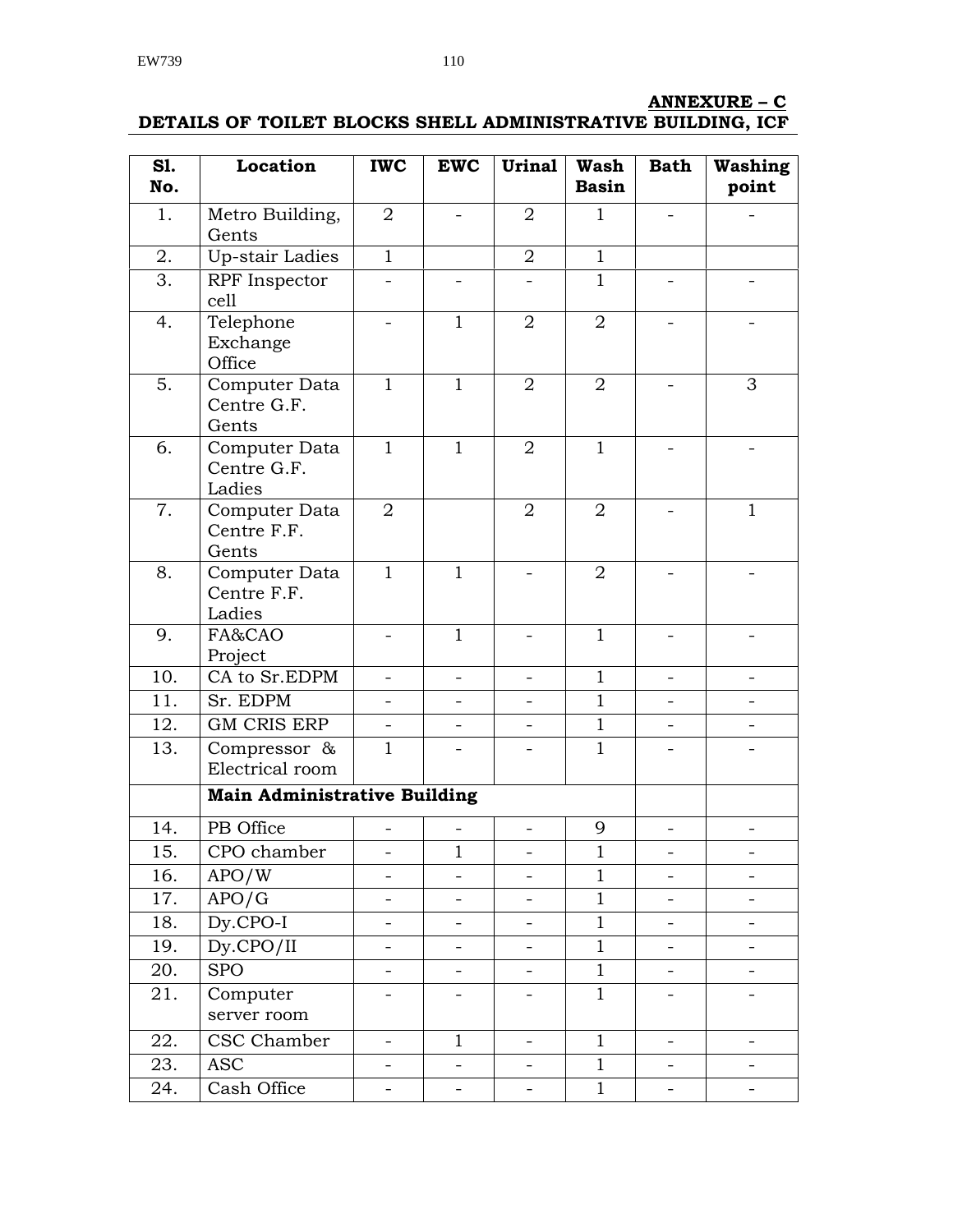| EW739      |                                        |                          | 111                      |                          |                      |                          |                          |
|------------|----------------------------------------|--------------------------|--------------------------|--------------------------|----------------------|--------------------------|--------------------------|
| S1.<br>No. | Location                               | <b>IWC</b>               | <b>EWC</b>               | <b>Urinal</b>            | Wash<br><b>Basin</b> | <b>Bath</b>              | <b>Washing</b><br>point  |
| 25.        | Sports room                            | $\overline{\phantom{a}}$ | $\overline{\phantom{0}}$ | $\overline{\phantom{a}}$ | $\mathbf{1}$         | $\overline{\phantom{0}}$ |                          |
| 26.        | Ground Floor -<br>Gents                | $\overline{2}$           | $\mathbf{1}$             | 3                        | $\overline{2}$       | $\overline{\phantom{0}}$ |                          |
| 27.        | Ground Floor-<br>Ladies                | 2                        | $\mathbf{1}$             | $\overline{\phantom{a}}$ | 6                    | $\overline{\phantom{a}}$ | $\overline{\phantom{0}}$ |
| 28.        | VIP toilet                             |                          | 2                        | $\overline{2}$           | 2                    | $\overline{\phantom{0}}$ | $\overline{\phantom{0}}$ |
| 29.        | Audit Office<br>(Ladies)               | $\overline{2}$           | $\overline{2}$           |                          | $\overline{2}$       |                          |                          |
| 30.        | Gents toilet<br>Near GM Office         | 3                        |                          | 3                        | $\mathbf{1}$         |                          |                          |
| 31.        | G.M. Chamber                           | $\equiv$                 | $\mathbf{1}$             | $\overline{\phantom{a}}$ | $\mathbf{1}$         | $\overline{a}$           | $\overline{\phantom{0}}$ |
| 32         | Secy. To GM                            | $\overline{a}$           | $\mathbf 1$              | $\overline{\phantom{0}}$ | $\mathbf{1}$         | $\overline{\phantom{0}}$ | $\overline{\phantom{0}}$ |
| 33         | PS to GM                               | $\overline{a}$           | $\overline{a}$           | $\overline{\phantom{0}}$ | $\mathbf{1}$         | $\overline{a}$           |                          |
| 34         | Meeting hall                           | $\overline{\phantom{0}}$ | $\mathbf{1}$             | $\overline{\phantom{a}}$ | $\mathbf{1}$         | $\overline{\phantom{0}}$ | $\overline{\phantom{0}}$ |
| 35         | Mini meeting<br>hall                   |                          | $\mathbf{1}$             |                          | $\mathbf{1}$         |                          |                          |
| 36         | AS to GM                               | $\overline{\phantom{0}}$ | $\qquad \qquad -$        | $\overline{\phantom{a}}$ | $\mathbf{1}$         | $\overline{\phantom{0}}$ |                          |
| 37         | <b>PRO</b>                             |                          |                          |                          | $\mathbf{1}$         |                          |                          |
| 38         | Sr. Vigilance<br>officer               | $\overline{\phantom{0}}$ |                          |                          | $\mathbf{1}$         | $\overline{a}$           | -                        |
| 39         | Vigilance room                         | $\overline{a}$           |                          |                          | $\mathbf{1}$         |                          |                          |
| 40         | GM office                              | $\overline{\phantom{0}}$ | $\overline{\phantom{0}}$ | $\overline{\phantom{a}}$ | 2                    | $\overline{\phantom{a}}$ | $\qquad \qquad -$        |
| 41         | Electrical office<br>room              | -                        |                          |                          | $\mathbf{1}$         |                          |                          |
| 42         | C.P.M Chamber                          | $\overline{\phantom{0}}$ | $\mathbf{1}$             | $\overline{\phantom{a}}$ | $\mathbf{1}$         | $\overline{\phantom{0}}$ | $\overline{\phantom{0}}$ |
| 43         | C.P.M. Office                          | $\overline{\phantom{0}}$ | $\overline{\phantom{0}}$ | $\overline{\phantom{0}}$ | $\mathbf{1}$         | $\overline{a}$           |                          |
| 44         | Near lobby VIP<br>toilet               | $\overline{\phantom{0}}$ | $\overline{2}$           | $\overline{2}$           | $\overline{2}$       |                          |                          |
| 45         | Dy.CME                                 |                          | $\overline{\phantom{0}}$ | $\overline{\phantom{0}}$ | $\mathbf{1}$         | $\overline{\phantom{0}}$ | -                        |
| 46         | CME chamber                            | $\overline{\phantom{0}}$ | $\mathbf 1$              |                          | $\mathbf{1}$         | $\overline{\phantom{a}}$ | $\overline{\phantom{0}}$ |
| 47         | <b>CME Office</b>                      | $\overline{\phantom{0}}$ |                          | $\overline{\phantom{0}}$ | $\mathbf{1}$         | $\overline{\phantom{0}}$ | $\overline{\phantom{0}}$ |
| 48         | Tender section                         | $\qquad \qquad -$        |                          | $\overline{\phantom{a}}$ | $\mathbf{1}$         | $\overline{\phantom{0}}$ | $\overline{\phantom{0}}$ |
| 49         | Gents toilet<br>near tender<br>section | 3                        |                          | 3                        | $\mathbf{1}$         |                          |                          |
| 50         | FA & CAO<br>Chamber                    | -                        | $\mathbf{1}$             | -                        | $\mathbf{1}$         | $\qquad \qquad -$        | -                        |
| 51         | PS to FA&CAO                           |                          |                          |                          | $\mathbf{1}$         |                          |                          |
| 52         | GM chamber<br>Office                   |                          |                          |                          | $\overline{2}$       |                          |                          |
|            | <b>Second Floor</b>                    |                          |                          |                          |                      |                          |                          |
| 53         | CEE Chamber                            | $\overline{\phantom{0}}$ | $\mathbf{1}$             | $\equiv$                 | $\mathbf{1}$         | $\overline{\phantom{0}}$ | $\overline{\phantom{0}}$ |
| 54         | COS Chamber                            | -                        | $\mathbf{1}$             | $\qquad \qquad -$        | $\mathbf{1}$         | $\overline{\phantom{0}}$ |                          |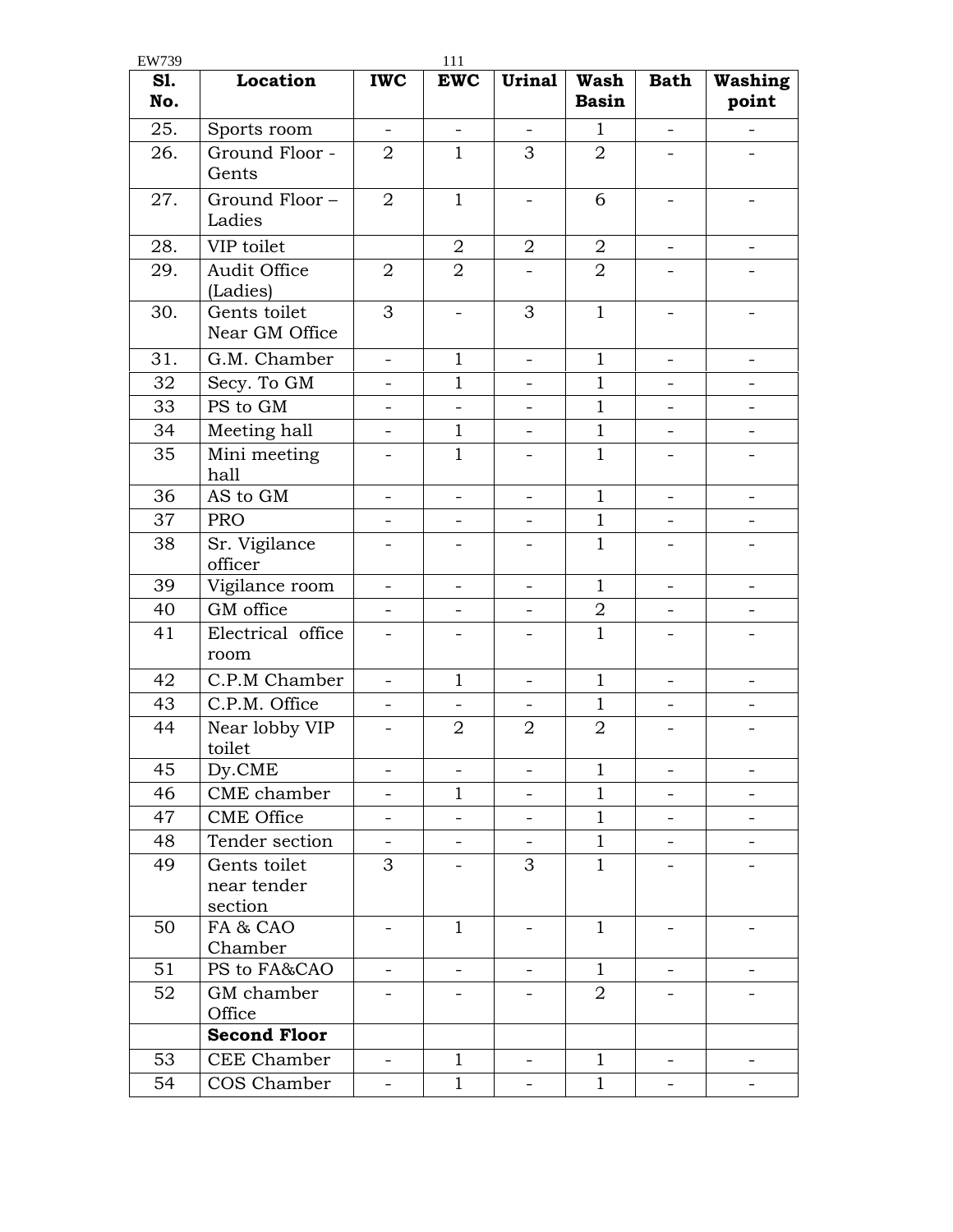| EW739      |                           |                          | 112                      |                          |                             |                          |                          |
|------------|---------------------------|--------------------------|--------------------------|--------------------------|-----------------------------|--------------------------|--------------------------|
| S1.<br>No. | Location                  | <b>IWC</b>               | <b>EWC</b>               | <b>Urinal</b>            | <b>Wash</b><br><b>Basin</b> | <b>Bath</b>              | <b>Washing</b><br>point  |
| 55         | CE Chamber                | $\overline{\phantom{0}}$ | $\mathbf{1}$             | $\overline{\phantom{0}}$ | $\mathbf{1}$                | $\overline{\phantom{0}}$ |                          |
| 56         | Dy. CE<br>Chamber         |                          | $\mathbf{1}$             |                          | $\mathbf{1}$                |                          |                          |
| 57         | CE Office Gents<br>toilet |                          | $\mathbf{1}$             |                          | $\mathbf{1}$                |                          |                          |
| 58         | Near Lobby VIP<br>toilet  | $\overline{\phantom{0}}$ | $\overline{2}$           | $\overline{2}$           | $\overline{2}$              |                          |                          |
| 59         | CEGE Chamber              | $\equiv$                 | $\mathbf{1}$             | $\overline{\phantom{0}}$ | $\mathbf{1}$                | $\qquad \qquad -$        | $\overline{\phantom{0}}$ |
| 60         | <b>CMM</b> Chamber        |                          | $\mathbf{1}$             | $\overline{\phantom{0}}$ | $\mathbf{1}$                | $\overline{a}$           |                          |
| 61         | COS sect.                 | $\overline{\phantom{0}}$ | $\overline{\phantom{0}}$ | $\overline{\phantom{a}}$ | $\mathbf{1}$                | $\overline{\phantom{0}}$ | $\overline{a}$           |
| 62         | COS Office                | $\overline{\phantom{0}}$ | -                        | $\overline{\phantom{0}}$ | 5                           | $\overline{\phantom{0}}$ | $\overline{\phantom{0}}$ |
| 63         | CEE office                | $\overline{\phantom{0}}$ |                          |                          | $\mathbf{1}$                |                          |                          |
| 64         | <b>CMM</b> Office         | $\overline{a}$           |                          |                          | $\mathbf{1}$                |                          |                          |
| 65         | AMM/UP/S                  | $\overline{\phantom{0}}$ | $\overline{\phantom{0}}$ | $\overline{\phantom{a}}$ | $\mathbf{1}$                | $\overline{\phantom{0}}$ | $\overline{\phantom{0}}$ |
| 66         | Sect. CMM                 | $\overline{\phantom{0}}$ |                          |                          | $\mathbf{1}$                | $\overline{\phantom{0}}$ |                          |
| 67         | SMM/P/S                   | $\overline{\phantom{0}}$ | $\qquad \qquad -$        | $\qquad \qquad -$        | $\mathbf{1}$                | $\overline{\phantom{0}}$ | $\overline{\phantom{0}}$ |
| 68         | $Dy$ .CMM/S               | $\overline{\phantom{a}}$ | $\qquad \qquad -$        | $\qquad \qquad -$        | $\mathbf{1}$                | $\qquad \qquad -$        | $\overline{\phantom{0}}$ |
| 69         | RO plant                  | $\overline{\phantom{0}}$ | $\overline{\phantom{0}}$ | $\overline{\phantom{0}}$ | $\mathbf{1}$                | $\overline{a}$           | $\overline{\phantom{0}}$ |
| 70         | Dy.CEE.CM                 | $\overline{\phantom{0}}$ | $\overline{\phantom{0}}$ |                          | $\mathbf{1}$                | $\overline{\phantom{0}}$ | $\overline{\phantom{0}}$ |
| 71         | Sr.AFA/S                  | $\overline{\phantom{0}}$ | $\overline{a}$           | $\overline{\phantom{a}}$ | $\mathbf{1}$                | $\overline{a}$           | $\equiv$                 |
| 72         | Sr.AFA/M&P                | $\overline{\phantom{0}}$ | $\overline{\phantom{0}}$ | $\overline{\phantom{a}}$ | $\mathbf{1}$                | $\overline{\phantom{0}}$ | $\overline{\phantom{0}}$ |
| 73         | Work study cell           |                          |                          |                          | $\mathbf{1}$                |                          |                          |
| 74         | P1 section                | $\overline{\phantom{0}}$ |                          |                          | $\mathbf{1}$                |                          |                          |
| 75         | Dy.FA&CAO/W               | $\overline{a}$           |                          |                          | $\mathbf{1}$                |                          |                          |
| 76         | Dy.FA&CAO/S               | $\overline{\phantom{0}}$ | $\overline{\phantom{0}}$ | $\qquad \qquad -$        | $\mathbf{1}$                | $\overline{\phantom{a}}$ | $\qquad \qquad -$        |
| 77         | Sr. AFA/Bills             | -                        | -                        | -                        | $\mathbf{1}$                | -                        | -                        |
| 78         | AAO/Books                 | $\overline{\phantom{a}}$ | $\overline{\phantom{0}}$ | $\overline{\phantom{a}}$ | $\mathbf{1}$                | $\overline{\phantom{0}}$ | -                        |
| 79         | Ladies Toilet             | 2                        | 1                        |                          | 2                           |                          |                          |
| 80         | Gents Toilet              | $\overline{2}$           |                          | $\overline{2}$           | $\overline{2}$              |                          |                          |
|            | <b>Third Floor</b>        |                          |                          |                          |                             |                          |                          |
| 81         | Gents Toilet              | 3                        |                          | 3                        | $\overline{2}$              |                          |                          |
| 82         | CWE Chamber               | $\overline{\phantom{0}}$ | $\mathbf 1$              |                          | $\mathbf{1}$                |                          |                          |
| 83         | PS to CWE                 | -                        |                          | -                        | $\mathbf{1}$                | -                        | -                        |
| 84         | Meeting Hall              | -                        | -                        | -                        | $\mathbf{1}$                | -                        | -                        |
| 85         | Plant Office              | -                        |                          |                          | $\mathbf{1}$                |                          |                          |
| 86         | RO water                  | $\overline{\phantom{0}}$ |                          | -                        | $\mathbf{1}$                |                          |                          |
| 87         | Dy.CME/Plant              | $\overline{\phantom{0}}$ | $\overline{\phantom{0}}$ | $\overline{\phantom{a}}$ | $\mathbf{1}$                | -                        | -                        |
| 88         | CE office                 | $\overline{\phantom{0}}$ | $\overline{\phantom{0}}$ | $\overline{\phantom{a}}$ | $\mathbf{1}$                | $\overline{\phantom{0}}$ | $\overline{\phantom{0}}$ |
| 89         | CE Office Gents<br>toilet | $\overline{2}$           |                          | 4                        | $\overline{2}$              |                          |                          |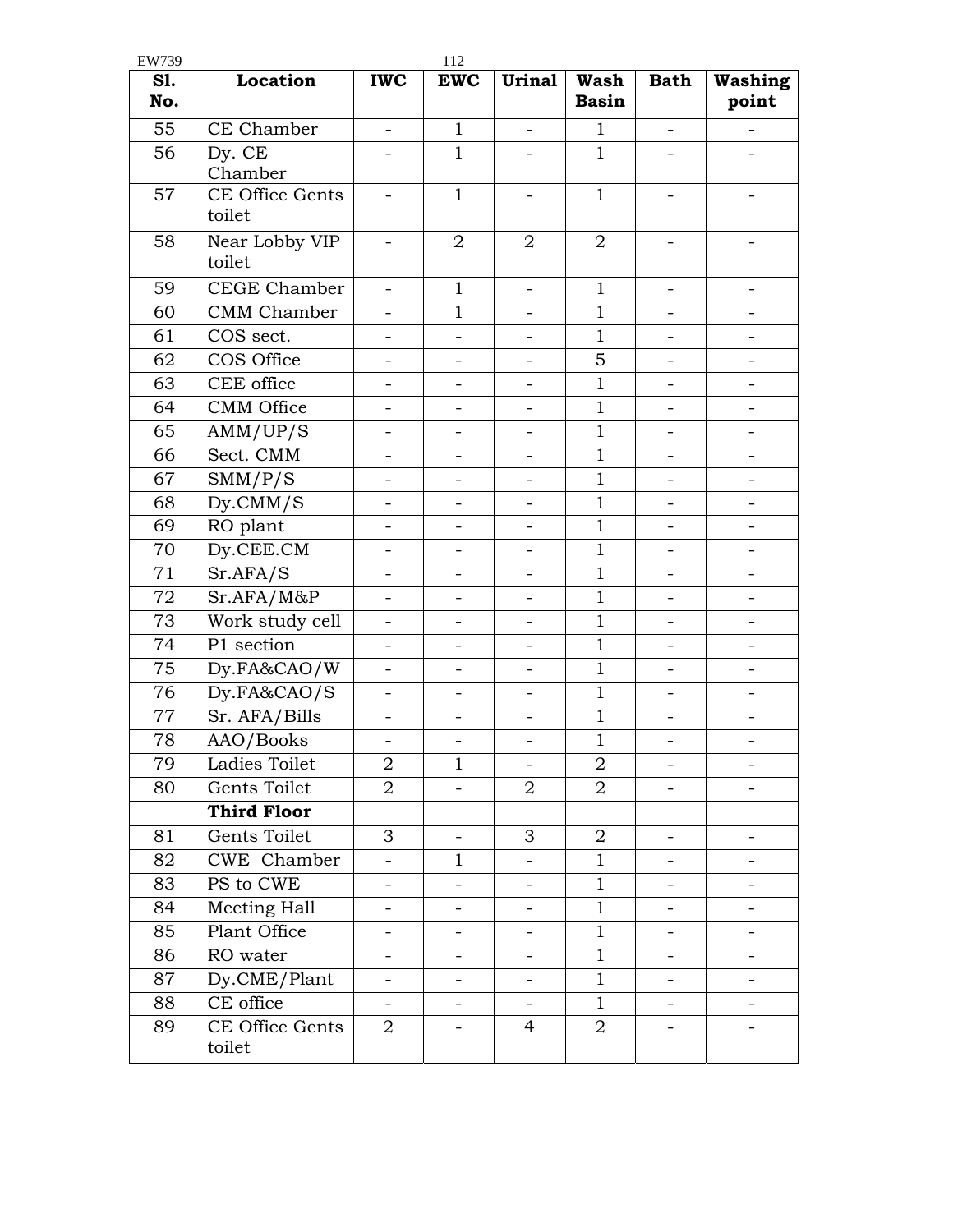| EW739             |                            |            | 113        |               |                             |             |                         |
|-------------------|----------------------------|------------|------------|---------------|-----------------------------|-------------|-------------------------|
| <b>S1.</b><br>No. | Location                   | <b>IWC</b> | <b>EWC</b> | <b>Urinal</b> | <b>Wash</b><br><b>Basin</b> | <b>Bath</b> | <b>Washing</b><br>point |
| 90                | CE Office ladies<br>toilet |            |            |               |                             |             |                         |
| 91                | VIP toilet near<br>lobby   |            | 2          | 2             | 2                           |             |                         |
|                   | <b>Near Canteen</b>        |            |            |               |                             |             |                         |
| 92                | Driver's Room              |            |            |               |                             |             |                         |
| 93                | Inside Canteen             |            |            |               | 2                           |             |                         |
|                   | <b>TOTAL</b>               | 32         | 37         | 38            | 127                         |             |                         |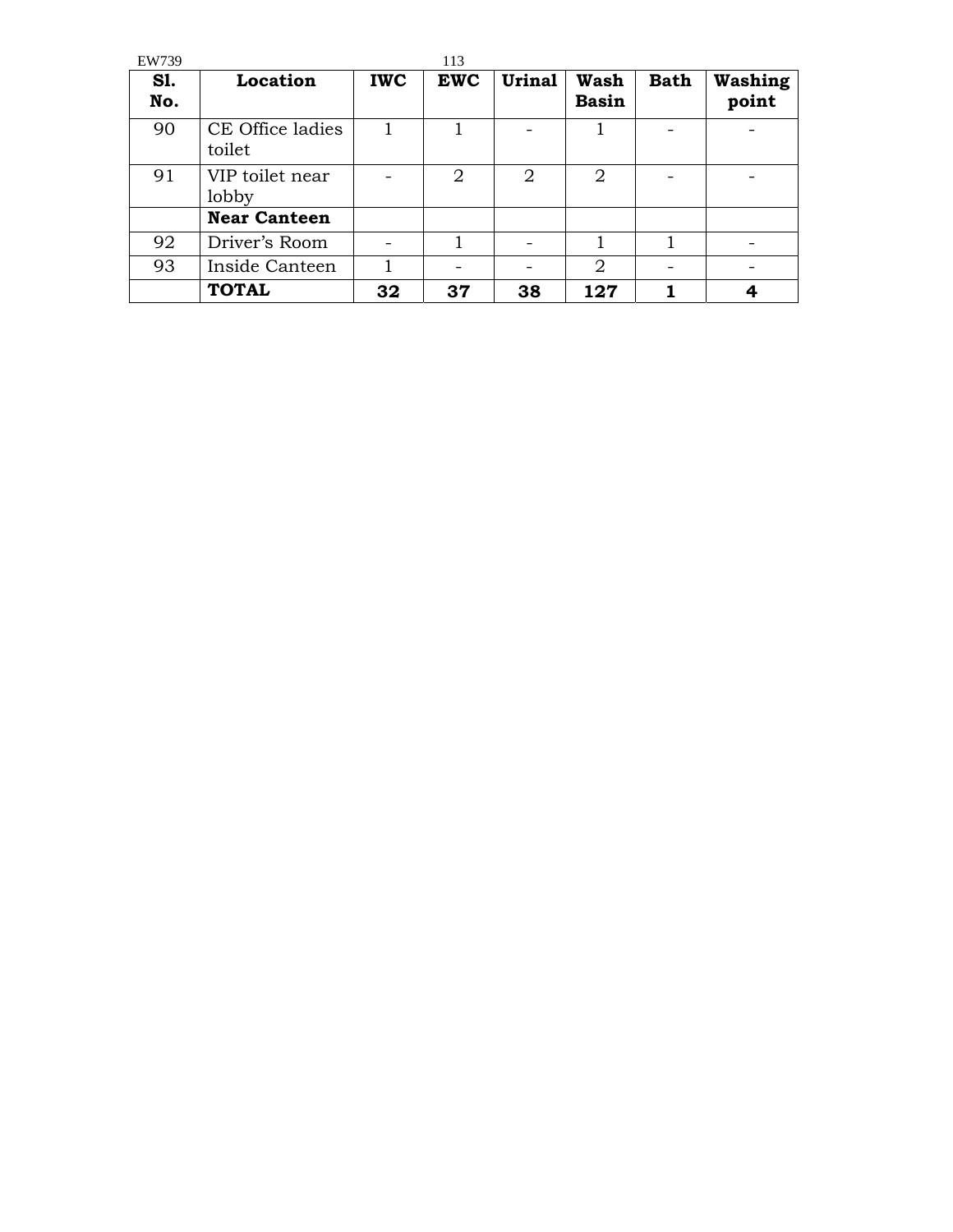| <br>S1 No      | Location                                   | W/C                      | ,,,,,,,,,,,,,<br><b>Urinals</b> | 11111111110<br><b>Wash</b><br><b>Basins</b> |
|----------------|--------------------------------------------|--------------------------|---------------------------------|---------------------------------------------|
|                | <b>Ground Floor</b>                        |                          |                                 |                                             |
| $\mathbf{1}$   | CMM/Fur                                    | $\mathbf{1}$             | $\qquad \qquad -$               | $\mathbf{1}$                                |
| $\overline{2}$ | CMM office                                 |                          |                                 | 9                                           |
| 3              | CMM office (Gents<br>toilet)               | 3                        | 3                               | 3                                           |
| $\overline{4}$ | Officers Toilet                            | $\mathbf{1}$             | $\overline{2}$                  | $\overline{2}$                              |
| 5              | Ladies rest room                           | $\overline{2}$           |                                 | 3                                           |
| 6              | <b>Electrical Office</b>                   |                          |                                 | $\overline{7}$                              |
| $\overline{7}$ | CEE QC/C                                   | $\mathbf{1}$             | $\overline{\phantom{0}}$        | $\mathbf{1}$                                |
| 8              | CME/QA                                     | $\mathbf{1}$             |                                 | $\mathbf{1}$                                |
| 9              | CMM/Project                                | $\mathbf{1}$             |                                 | $\mathbf{1}$                                |
| 10             | <b>Electrical Office</b><br>(Gents toilet) | 3                        | $\overline{4}$                  | 3                                           |
| 11             | Welfare Centre                             | -                        |                                 | $\mathbf{1}$                                |
| 12             | Canteen                                    | $\overline{1}$           |                                 | $\overline{2}$                              |
| 13             | Record Office                              |                          |                                 | $\mathbf{1}$                                |
| 14             | Driver Room                                | $\mathbf{1}$             |                                 | $\overline{1}$                              |
|                | <b>First Floor</b>                         |                          |                                 |                                             |
| 15             | CBS Office                                 |                          |                                 | $\overline{2}$                              |
| 16             | CBS (Ladies Toilet)                        | $\overline{4}$           |                                 | $\overline{4}$                              |
| 17             | Accounts office<br>(Gents toilet)          | $\overline{4}$           | $\overline{4}$                  | $\overline{3}$                              |
| 18             | Accounts office                            | $\overline{\phantom{0}}$ | $\overline{\phantom{0}}$        | 5                                           |
| 19             | Ladies rest room                           | $\overline{4}$           |                                 | $\overline{1}$                              |
| 20             | <b>Officers Toilet</b>                     | $\mathbf{1}$             | $\overline{2}$                  | $\overline{2}$                              |
| 21             | CWE/FUR                                    | $\mathbf{1}$             |                                 | $\mathbf{1}$                                |
| 22             | CWE office                                 |                          |                                 | 10                                          |
| 23             | <b>CWE</b> office (Gents<br>toilet)        | $\overline{4}$           | $\overline{4}$                  | $\overline{2}$                              |
|                | <b>TOTAL</b>                               | 33                       | 19                              | 66                                          |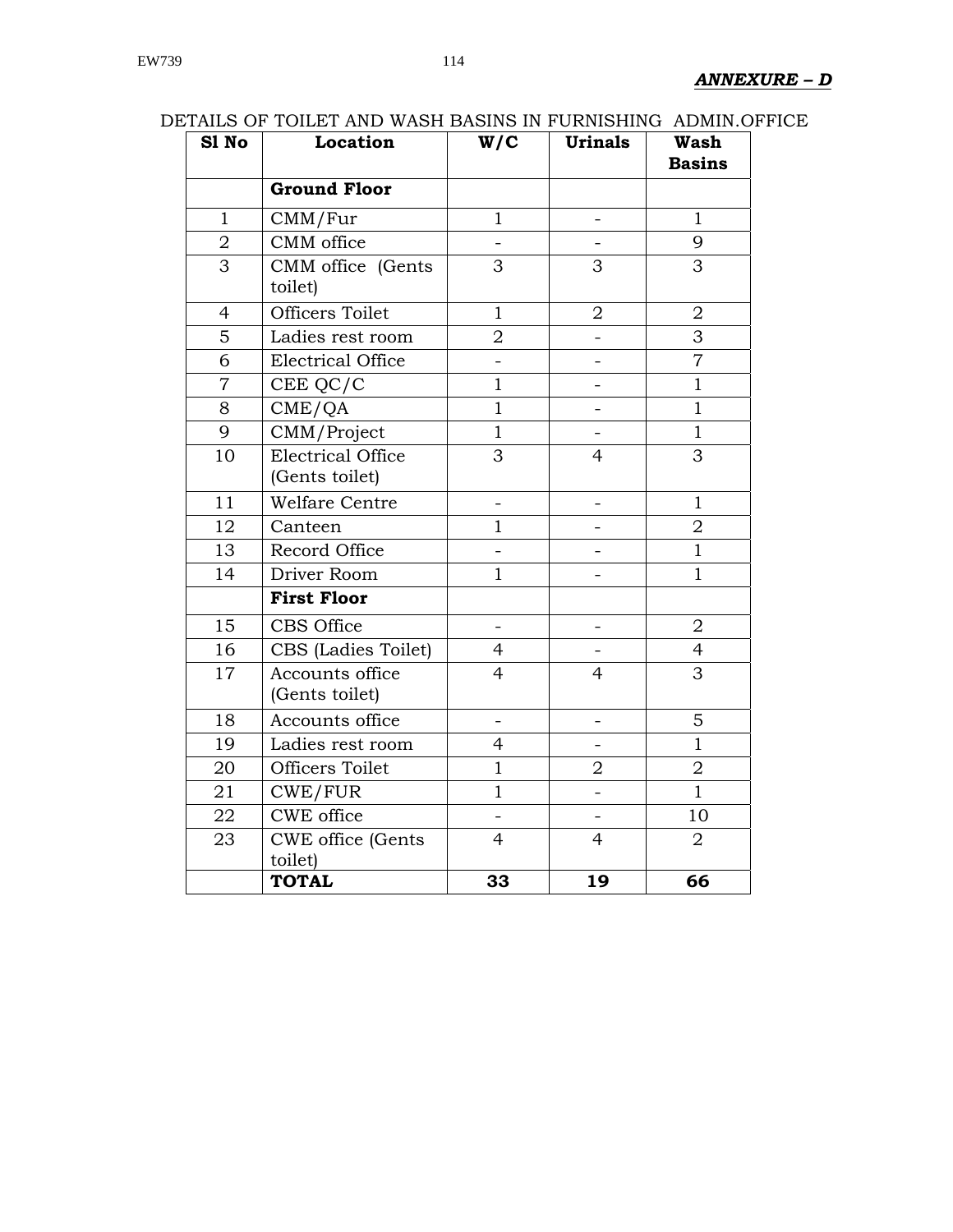# **ANNEXURE – E**

| Sl No            | I ODITION OF TOIDET IN DESIGN W DEVELOI MENT BOIDDING<br>Location | W/C                      | Urinals                  | Wash<br><b>Basins</b> |
|------------------|-------------------------------------------------------------------|--------------------------|--------------------------|-----------------------|
|                  | <b>Ground Floor</b>                                               |                          |                          |                       |
| 1.               | CDE Office                                                        | $\overline{2}$           | $\overline{4}$           | $\overline{2}$        |
| 2.               | DY CME (DESIGN)                                                   |                          | $\equiv$                 | $\mathbf{1}$          |
| 3.               | Officers toilet                                                   | $\mathbf{1}$             | $\overline{2}$           | $\mathbf{1}$          |
| 4.               | Ladies toilet                                                     | $\overline{2}$           | $\equiv$                 | $\mathbf{1}$          |
| $\overline{5}$ . | CDE (Mech)                                                        | $\mathbf{1}$             | $\overline{\phantom{0}}$ | $\mathbf{1}$          |
| 6.               | CDE (Elec.)                                                       | $\mathbf{1}$             | $\overline{\phantom{0}}$ | $\overline{1}$        |
| 8.               | DY CME (D)                                                        | $\overline{a}$           | $\overline{\phantom{a}}$ | $\overline{1}$        |
| 9.               | AME/BD                                                            |                          |                          | $\overline{1}$        |
| 10.              | SME/DSD                                                           |                          |                          | $\mathbf{1}$          |
| 11.              | PS to Dy. CEE/I                                                   | $\qquad \qquad -$        | $\qquad \qquad -$        | $\overline{1}$        |
|                  | <b>First Floor</b>                                                |                          |                          |                       |
| 12               | Gents toilet                                                      | $\overline{2}$           | 3                        | $\mathbf{1}$          |
| 13               | Ladies toilet                                                     | $\mathbf{1}$             | $\equiv$                 | $\overline{1}$        |
| 14               | Officers toilet                                                   | $\mathbf{1}$             | $\overline{2}$           | $\mathbf{1}$          |
| 15               | Corridor                                                          | $\overline{a}$           | $\overline{a}$           | $\overline{1}$        |
| 16               | Auditorium                                                        |                          |                          | $\mathbf{1}$          |
| 17               | Jig & tool designs                                                |                          |                          | $\mathbf{1}$          |
| $\overline{18}$  | Mechanical                                                        |                          |                          | $\overline{2}$        |
|                  | Second Floor                                                      |                          |                          |                       |
| 19               | Terrace (S1 &S2)                                                  | $\overline{\phantom{a}}$ | $\overline{\phantom{0}}$ | $\overline{2}$        |
|                  | Total                                                             | 11                       | 11                       | 21                    |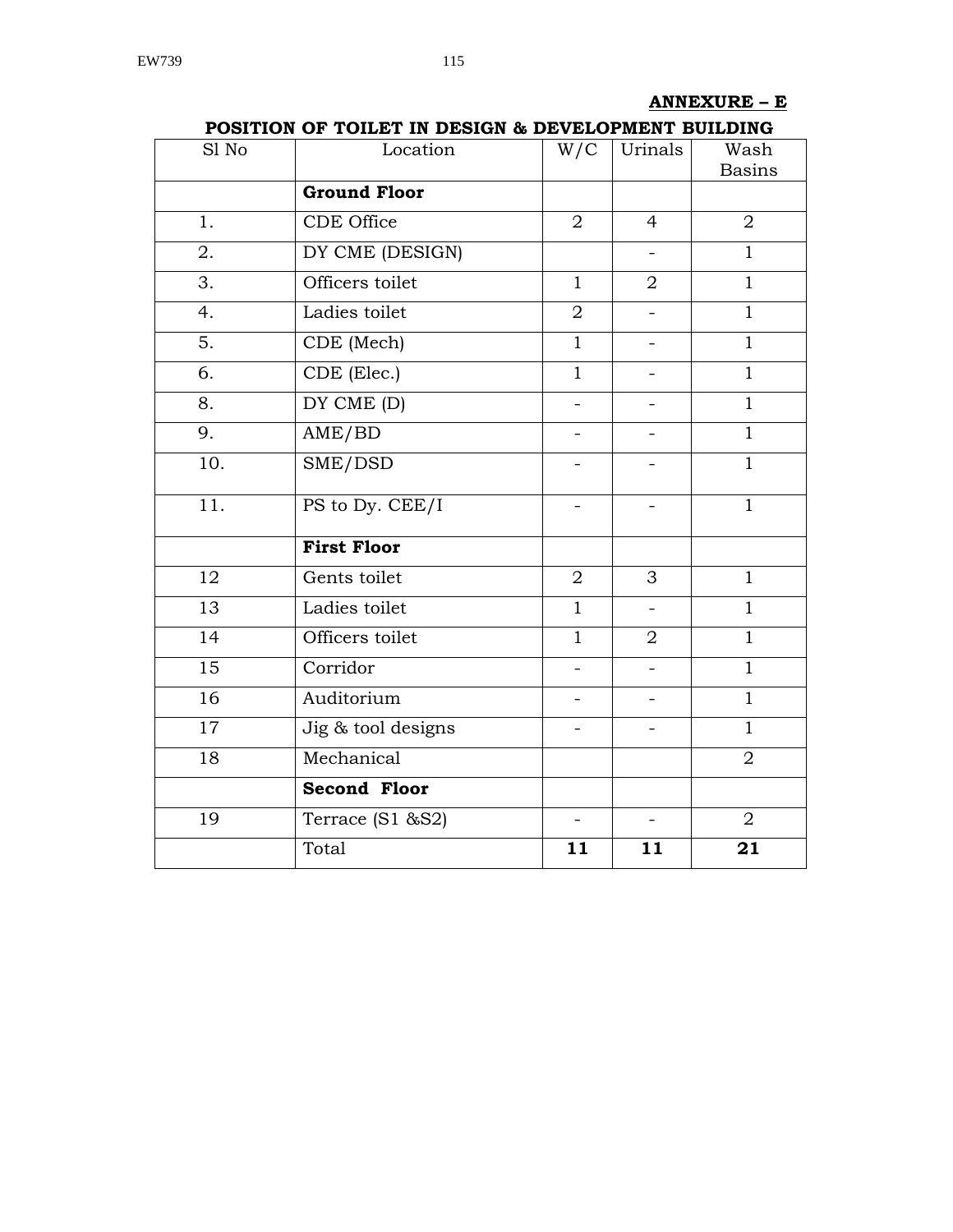List of consumables/convention tools and plants reqd per month for shell factory,fur factory,Shell admin office,fur admin office,D&D office (minimum requirement per month)

| S1<br>No.      | <b>Description of Items</b>           | <b>Total</b> |        |
|----------------|---------------------------------------|--------------|--------|
| 1              | Phenol Compound                       | 110          | lit    |
| $\overline{2}$ | Soap Oil                              | 80           | lit    |
| 3              | <b>Urinal Cubes</b>                   | 70           | pocket |
| 4              | Mob refill with stick                 | 29           | no     |
| 5              | Naphthalene Balls                     | 8            | kg     |
| 6              | Dust Bin cover Ext. Large (15 pieces) | 22           | pack   |
| $\overline{7}$ | Dust Bin cover Large (30 pieces)      | 19           | pack   |
| 9              | Bleaching water                       | 85           | kg     |
| 10             | Cleaning Acid                         | 50           | lit    |
| 11             | Toilet Brush                          | 37           | no     |
| 12             | Jasmine Scent                         | 32           | bottle |
| 13             | <b>Bleaching Powder</b>               | 35           | kg     |
| 14             | Chequered cloth                       | 11           | no     |
| 15             | White cloth                           | 5            | no     |
| 16             | Hard brooms                           | 55           | no     |
| 17             | Hand brush                            | 26           | no     |
| 18             | Soft brooms                           | 28           | no     |
| 19             | Harpic 5 lit can                      | 8            | no     |
| 20             | Room freshener                        | 34           | no     |
| 21             | Odonil                                | 75           | no     |
| 23             | Colin                                 | 6            | no     |
| 24             | Kiwi                                  | 9            | no     |
| 25             | Upper duster                          | $\mathbf{1}$ | no     |
| 26             | Malaram                               | 4            | no     |
| 27             | 5 lit Bucket (Plastic)                | 13           | no     |
| 28             | Mug $\frac{1}{2}$ lit(plastic)        | 15           | no     |
| 29             | Plastic Muram                         | 6            | no     |
| 30             | Liquid hand wash (Fem)(250 ml)        | 17           | no     |
| 31             | Vim powder                            | 14           | kg     |
| 32             | Scrubber                              | 11           | no     |
| 33             | Wiper                                 | 5            | no     |
| 34             | Road brush                            | 2            | no     |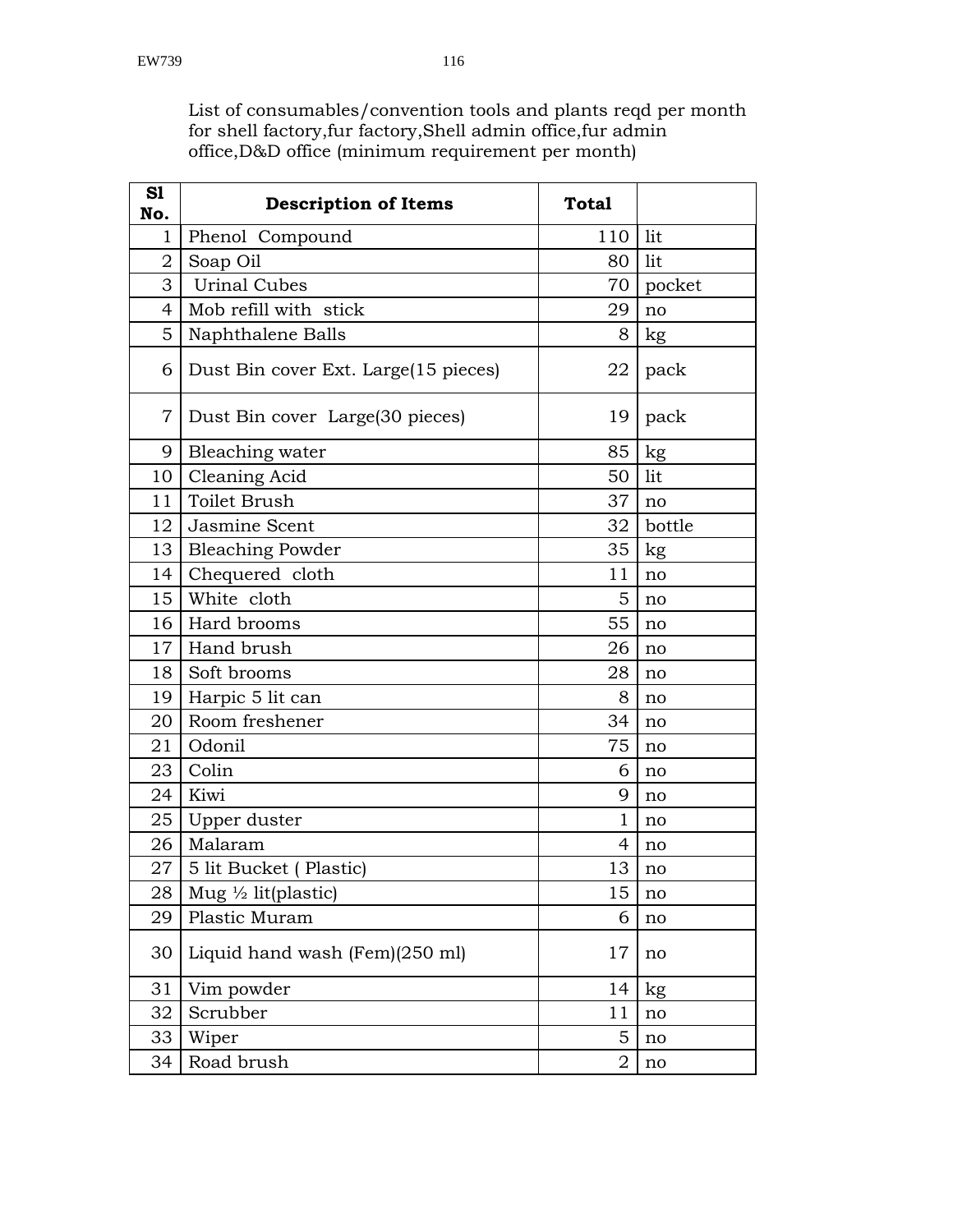# **List of Mechanical cleaning equipments to be deployed at working sites shall be as follows**

| S1<br>No. | Items                                                                |
|-----------|----------------------------------------------------------------------|
|           | Hakomatic or similar wet and dry scrubbing / drying machine          |
|           | High pressure jet cleaners electrically operated with long chord and |
| 2         | switch board fitted with electric meter and fuse carrier             |
|           | 3   Industrial vacuum cleaner                                        |
|           | 4   Wheel barrows with wheel tyre                                    |
|           | 5   Lawn Movers                                                      |

# **Note : Any other mech. Equipment other than the above items may also be deployed for effective cleaning at contractor's own cost**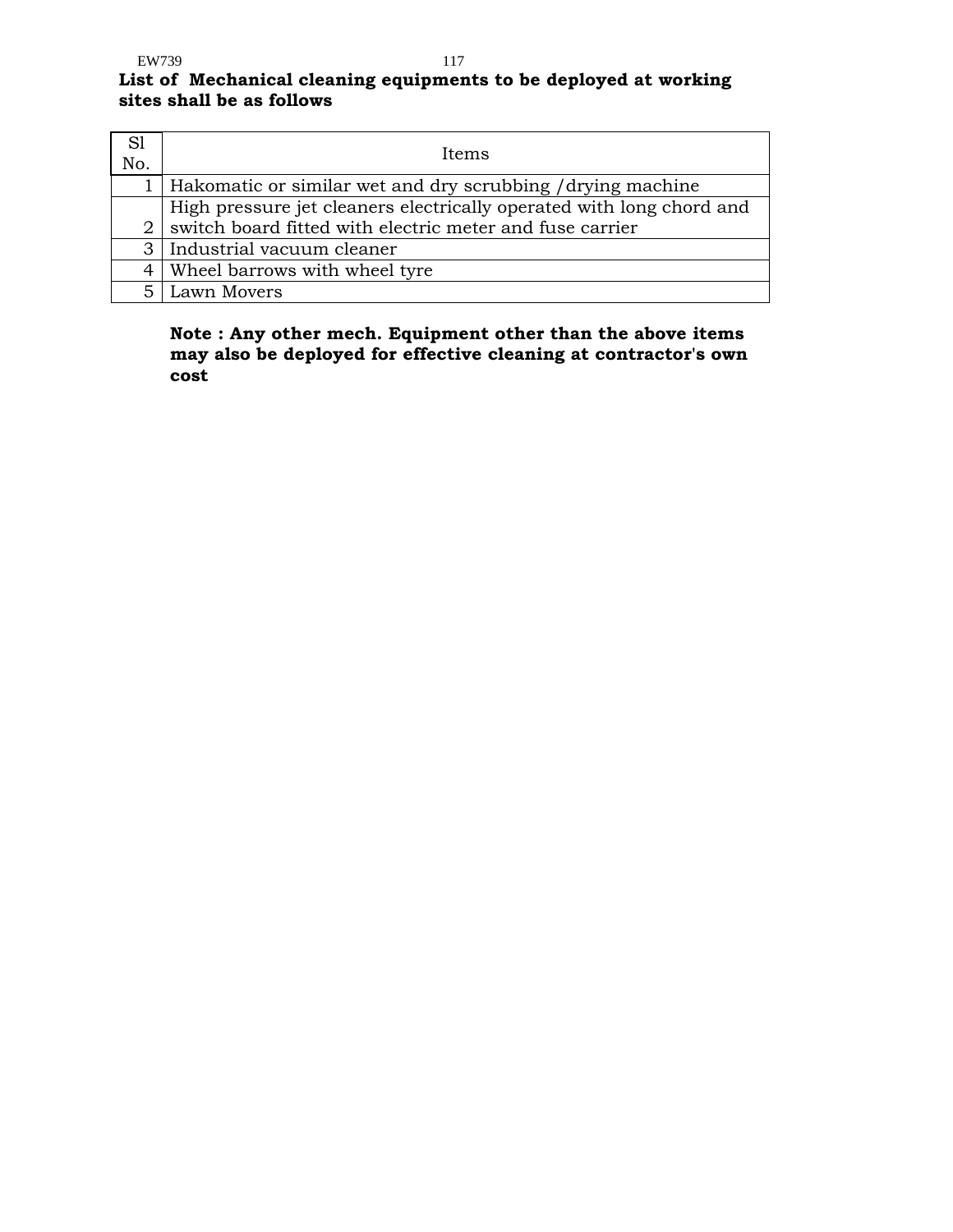#### EW739 118  **INTEGRAL COACH FACTORY, CHENNAI-38 SPECIAL CONDITIONS OF CONTRACT**

1.0 It is the responsibility of the Contractor to engage staff with adequate knowledge in the field of cleaning and maintenance of the toilets and urinals, housekeeping etc., all the contract labour, staff in-charge of the maintenance should wear proper uniform when they are on duty. The contractor shall adapt to mechanized cleaning sweeping equipments. such as vaccum cleaners , mechanical hydraulic scrubbers, mobile sweeping equipments etc.. wherever necessary so as to ensure effective and quick cleaning of toilets/rooms & surroundings as indicated in the schedule.

2. The Contractor are advised to visit the site and study the local conditions and take all factor's into consideration.

### 3. Consunmables, Tools and Plants:

3.1 All consumables for cleaning ,housekeeping to be brought by the contractor for the work shall be procured from authorized / reputed firms and are of standard good quality.

3.2 Record of all such consumables brought in bulk quantities and their consumption to be maintained by the contractor.

3.3 It is the responsibility of the contractor to arrange for periodic procurement of the consumables well in advance before the ground stock is consumed.

3.4. The agency shall deploy sufficient number of mechanical cleaning equipments individually on all the areas and keep them in working condition. Any breakdown of such equipments to replaced immediately with a new one.

 3.5 The minimum quantities of consumables, tools & plants required for the effective cleaning are enclosed in the list. The contractor is bound to supply the quantity as per the list.

3.6 If the contractor fails to bring the consumables in time, the department may issue the consumables to maintain proper cleaning and the cost such consumables will deducted from the contractors bill at the rates decided by the Engineer in charge.

4. Water and Electricity required for operation and maintenance of the toilets & bathrooms will be supplied free by the Railways.

# 5. **Period of Contract:** - **The period of contract is valid for 2 Years from the date of award of contract /date of issuing LOA**

6. Temporary accommodation for labourers and for storing materials will have to be constructed by the agency/Contractor at his own cost and normal electricity for the same will be made available. The electricity so consumed for lights, fans will be charged as per the extent unit rates. Such accommodation will have to be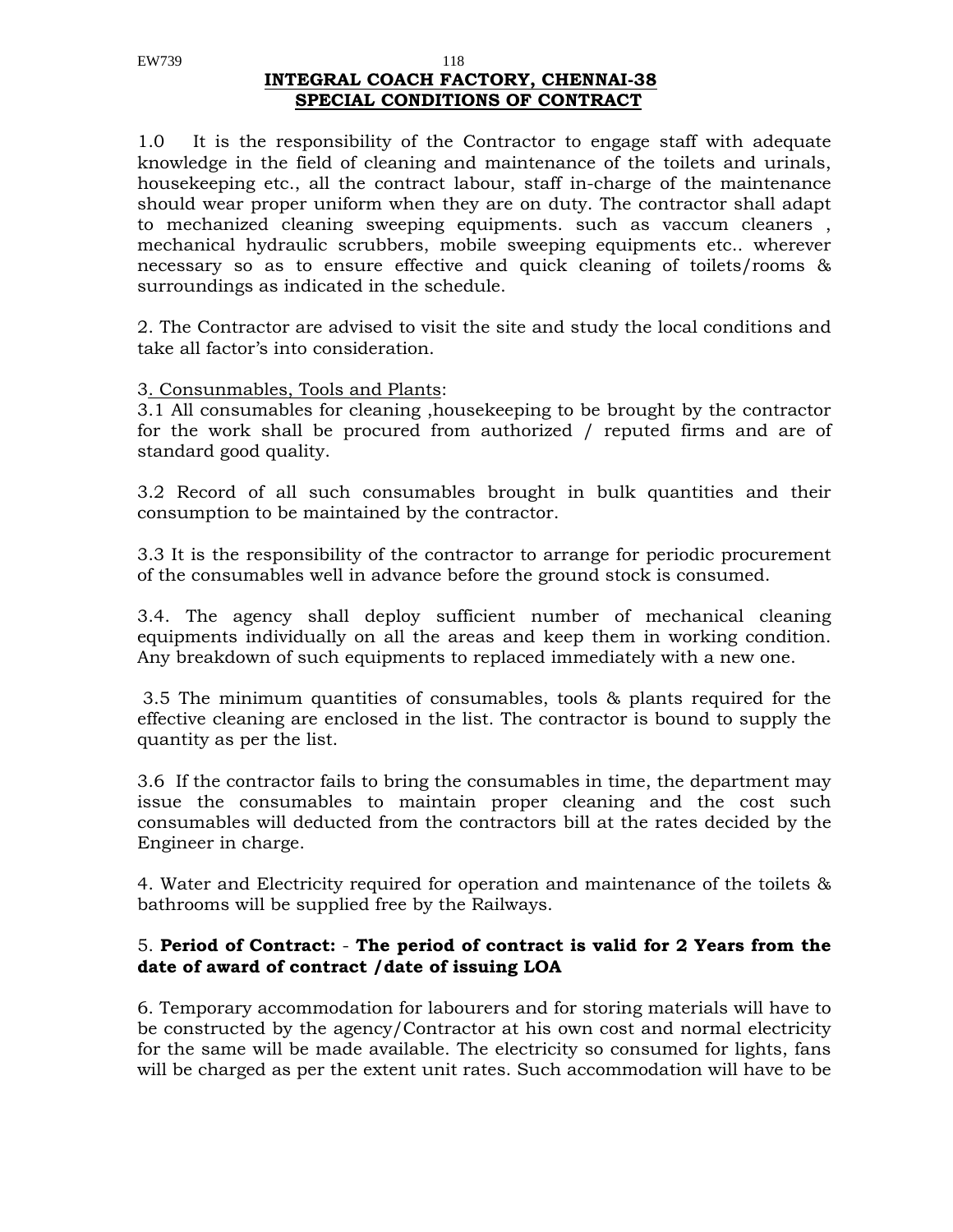EW739 119

done at the place ear-marked by the Engineer in-charge based on the request given by the agency.

7. Log book should be maintained by the Contractor where in the following information should be recorded and brought to the notice of the Engineer's representative.

| 1. Date & time of cleaning the toilets, urinals, washbasing,         |
|----------------------------------------------------------------------|
| sweeping of roads, house keeping and surrounding area etc            |
| 2. Date & time of actual acid washing / disinfectant cleaning        |
| 3. Date & quantity of cleaning materials brought for use of cleaning |
| and maintenance.                                                     |

The log books with the above information should be submitted to the Engineer in charges /ICF for scrutiny and inspection for every cleaning and maintenance before effecting payment. The contractor should handover all the log books, reports and records on expiry of contract period / or on termination of contract.

8. It is the responsibility of the Contractor to maintain the toilet / urinals / bath / washbasins drains, without damaging the pipe lines, Electrical installation like motor, pump etc. and civil structures. The Contractor shall make good any damages caused if any at their cost. Failure to comply with this provision will result in recovery of the cost of the damaged articles from the contractor's further bills.

9. **Payment**: Payment for the above maintenance work shall be made once in three months after completing the works given in the schedule. Payment shall be made only after scrutiny of all the log books and satisfactory maintenance of works by engineer in-charge.

 In the maintenance period the contractor is responsible for all the works detailed in the schedule in case any failure in complying and observing the instructions given by Engineer – in – charge, a penalty levied by them should be borne by the Contractor.

 Failure to adhere the above will be a serious lapse on the part of the Contractor and the security deposit will be forfeited and contract is also liable for termination.

 The cleaning and maintenance staff should be available in the Shell Factory, Furnishing Factory, Shell Administrative office, Furnishing Administrative office and Design & Development office premises during the working hours of all the factory working days as indicated in the schedule for taking instructions from the Engineer  $-$  in  $-$  charge. The agency should maintain daily log book for cleaning with the details of materials used and the same shall be certified by the Engineer's in charge for effecting payment for cleaning toilets.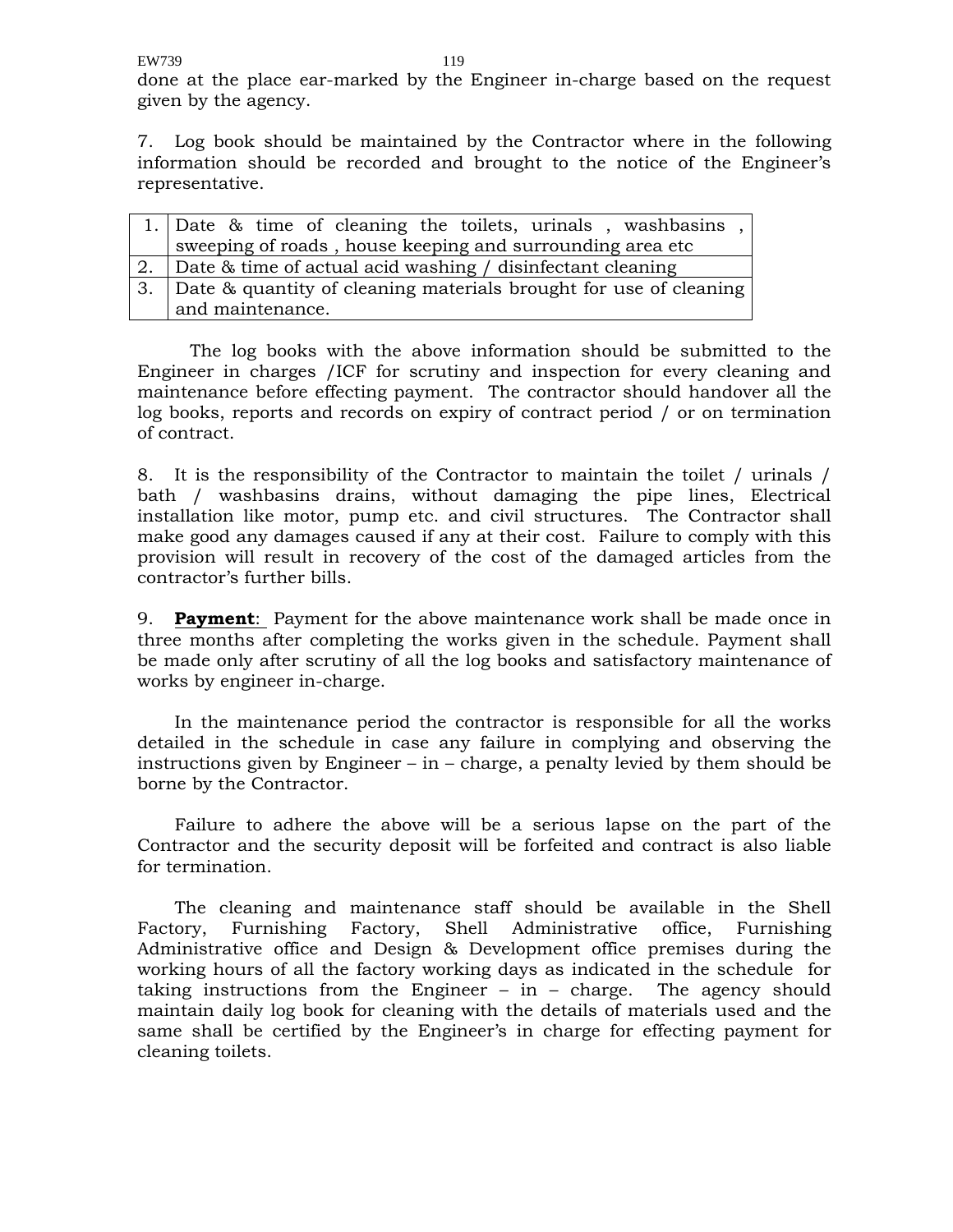EW739 120

10. The Contractor's attention is drawn to clause No. 55A of the General conditions of contract regarding provision of contract labor (Regulation and Abolition Act 1970) and the contractor shall comply with the provision in all aspects to the extent applicable under this contract and shall face consequences at his risk and responsibility for any lapse on his part.

# **11. Number of IWC / EWC, urinal, washbasin, bath tub, bath room given in Annexure may increase/decrease by plus/minus 10%, for which Contractor should not claim any extra rate.**

12.0. The contractor shall employ necessary / sufficient supervisor to monitor the day to day house keeping works as instructed by the Departmental in charge. The minimum number of supervisors to be employed is as per the schedule.

# **13.0 PAYMENT :-**

The payment of wages shall be made as per Minimum wages Act, and shall be witnessed by the Engineers representative in charge.

The Contractor should ensure to produce the receipt of LIC/PF (Monthly/Quarterly) remitted for each staff.

Failure to adhere the above will be a serious lapse on the part of the contractor and the security deposit will be fortified and contract is also liable for termination.

The cleaning and maintenance staff should be available in the premises during the working hours of all the working days for taking instructions from the Engineer's representative. The agency should maintain daily log book for cleaning with the details of materials used and the same shall be certified by the Engineer's representative in charge for effecting payment.

# **14.0 PENALTY** :-

Engineer's representative must ensure the strict compliance of the above and suitable Penalty shall be levied in following cases.

|      | If the sanitary cleaners not in proper uniform, not wearing suitable<br>PPEs/Safety equipments, not handling the Chemicals with suitable safety<br>precautions.             |
|------|-----------------------------------------------------------------------------------------------------------------------------------------------------------------------------|
| (ii) | If sufficient number of sanitary cleaners are not employed as per schedule<br>attached and found to be absent from the work premises during the work<br>hours as specified. |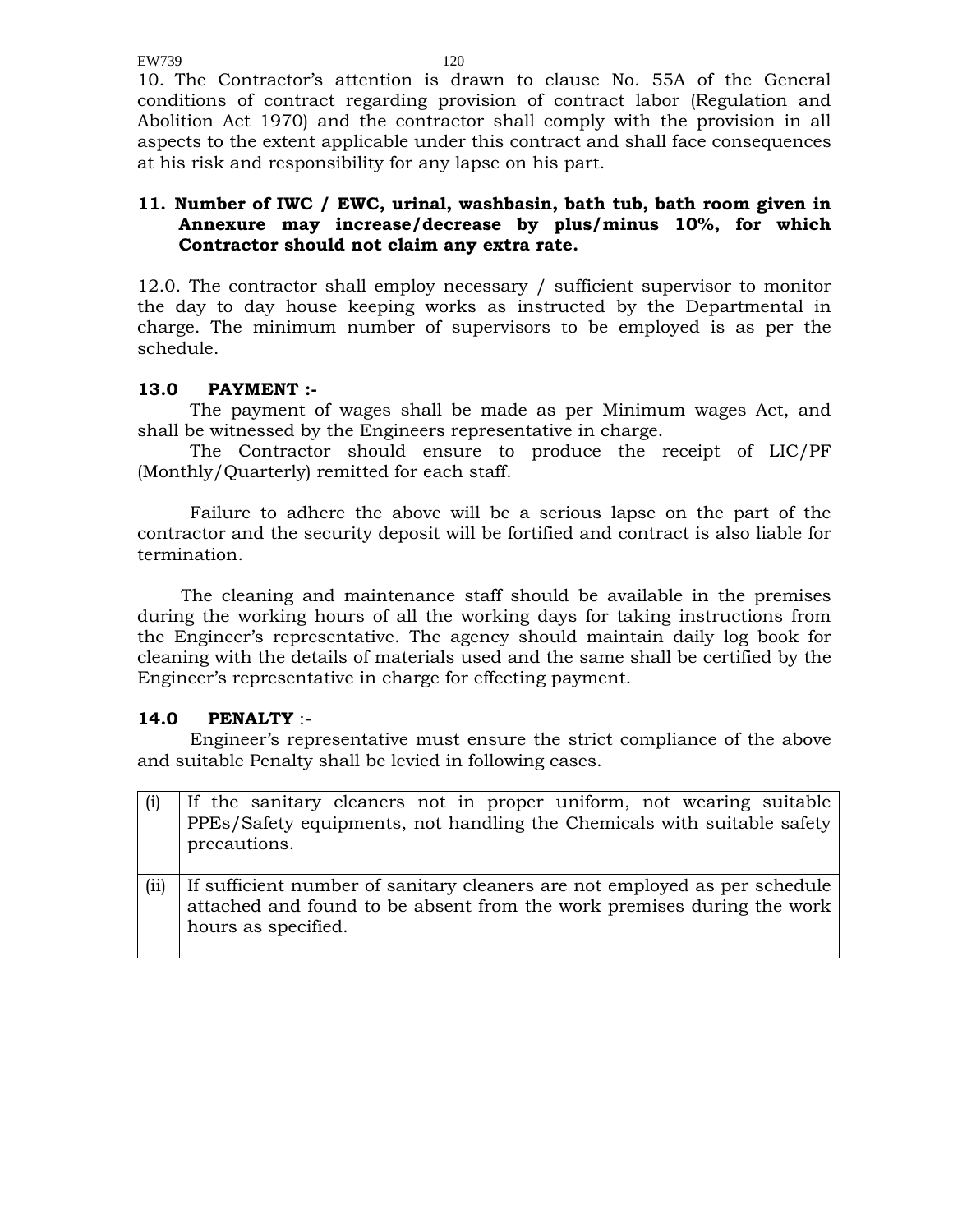(iii) If the Contractor failed to clean and maintain the toilets as per the instructions of Engineer in charge, in addition to deduction of payment as per the accepted rates/ minimum wages fixed by the labour commissioner , the actual cost of cleaning the toilets by department workers shall also be recovered from the contractor

The clause 17(B) of GCC provides for recovery of liquidated damages from the contractor for delay in completion of works. Under such circumstances, the Competent Authority of Railways would consider levy of token penalty as deemed fit, based on the merits of the case.

 The contractor shall ensure the availability of minimum number of workers/labourers as listed below at each work station and keep a daily attendance register signed by the Engineer's representative and representative of the Contractor, daily.

 If any of the workers are absent in any day, penalty for the same will be levied on the contractor bill as follow - Minimum wages fixed by labour commissioner from time to time will be levied as penalty and same will be deducted from the contractor bills. Apart from the above, being a cleanliness contract, proper maintenance as per the scope of work is the prime importance. Performance of the contract is based on proper cleanliness and upkeep of the surroundings. In case of frequent defaults and penalties levied, the Administration have all the right to terminate the contract.

 If the works are not carried out as per the instructions of site engineer in charge a minimum penalty of Rs.5000/- would be levied as penalty at each instant in-addition to the recoveries as per relevant clauses.

Check list Showing various toilet/IWC/EWC/urinals/wash basins/wash tubs/bath rooms/rooms to be maintained as per the format given by Engineer in-charge and should be jointly signed by the contractor representative & Engineer's representative

> Signature of the Tenderer / Contractor Date Address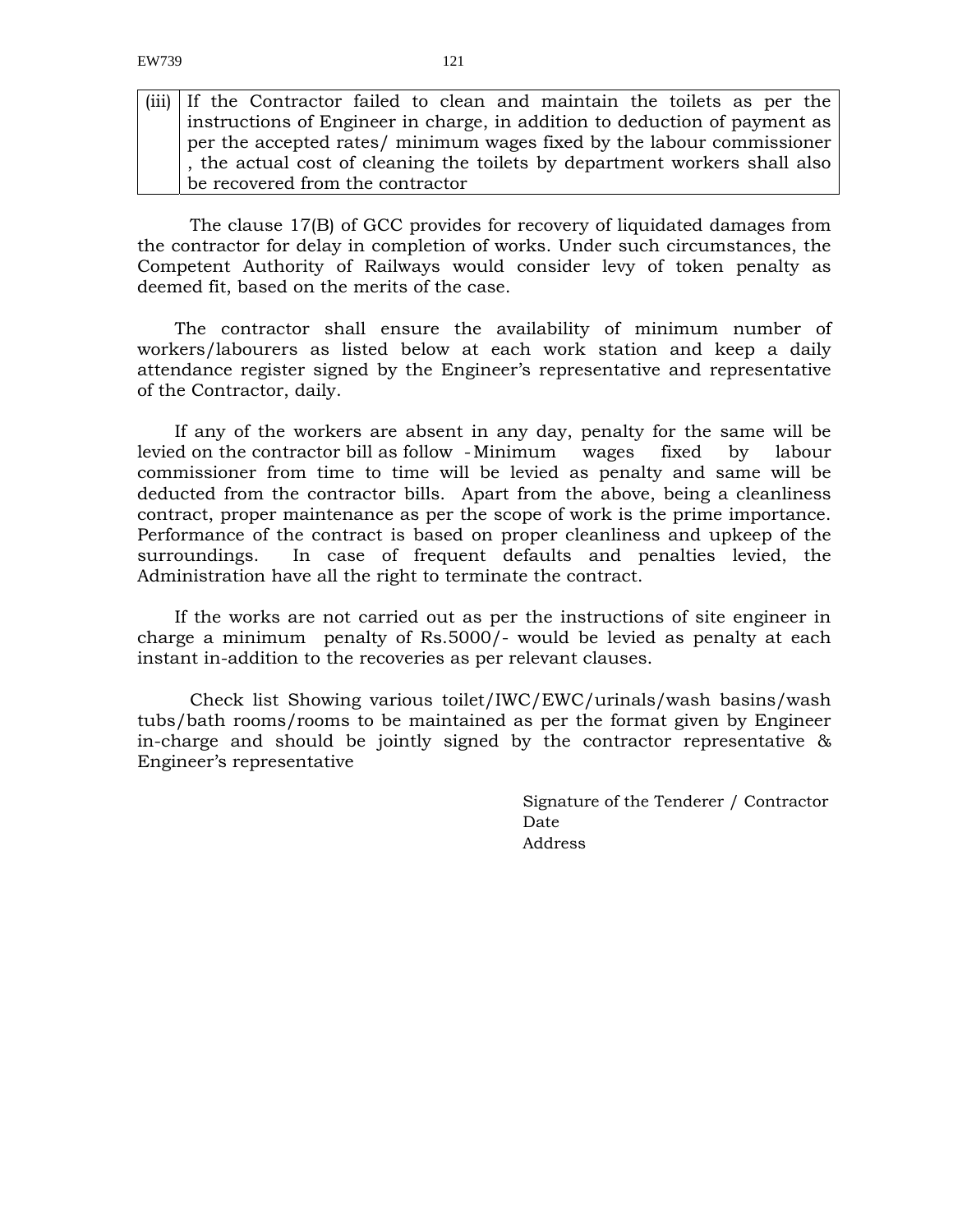#### EW739 122 INTEGRAL COACH FACTORY, CHENNAI - 38

- Name Work : Cleaning and Housekeeping of Toilet blocks inside Shell Factory, Cleaning and Housekeeping of Toilet blocks including road sweeping inside Furnishing Factory, Cleaning and Housekeeping of Toilet blocks, office rooms, passage, road sweeping and gardening in shell Administrative office, Furnishing Works office and Design & Development office for two years. \*\*\*\*\*\*\*\*\*\*\*
- 1 Cleaning materials to be used for cleaning and maintenance shall be supplied by the contractor.
- 2. The Supervisor of the contractor will keep a close liaison and work under the guidance of the representative of ICF, Chennai.
- 3. Only adequate quantity of water supply shall be ensured by the ICF to enable the contractor to carry out the cleaning works.
- 4. The contractor shall engage the required number of voluntary social workers for this work
- 5. The repairs to the fixtures, pipe lines, electric fittings, drainage connections etc shall be done by the ICF at own cost
- 6. Necessary arrangements shall be made by the contractor for storing cleaning materials and cleaning equipment at suitable and convenient locations.
- 7. The rate quoted by the Contractor shall be inclusive of payment of service charges to be paid by the Contractor as per the extent rules and any revision thereon.
- 8. The organization and its voluntary social workers shall have the right to access into the premises for due performance of the contract and for execution of the contract it shall use its own social workers, materials and apparatus as the case may be.
- 9. ICF shall issue free entry passes to the social workers of the contractor for carry out cleaning and maintenance work
- 10. In the event of any threat arising out of any illegal activities by any person of vested interest of anti-social elements the authority shall extend all necessary co-operation, assistance and facilities to the organization in performing the work.
- 11. The authority shall have the right to inspect the said work during the cleaning period and the right to give suggestions as may be considered necessary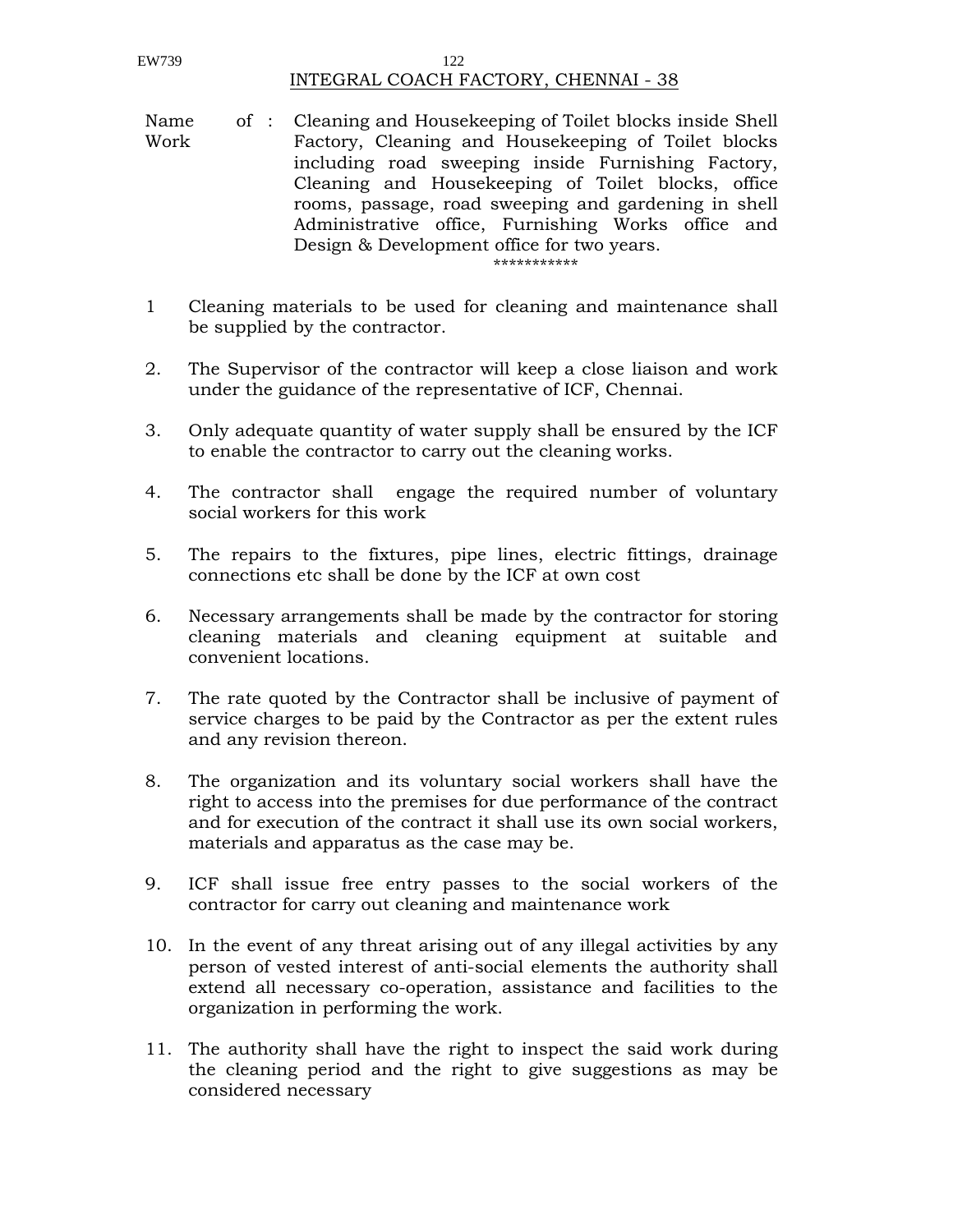- 12. The organization shall not at any time entrust the work given under this agreement by the authority to any other party or parties
- 13. In the event of any dispute arising, the decision of the General Manager, ICF shall be final and binding on both parties.
- 14. The scope of work also includes the following as per the schedules attached.
- 15. Sweeping roads, Grass Cutting and Deweeding , and Hedge cutting.
- 16. Desliting of open Storm water drain and gully chambers
- 17. Cleaning the dry leaves from roof slabs and sunshades etc.,
- 18. Sweeping and washing of staircase.

Contractors shall make their own man and materials. All the tools and materials should be available at site to meet at the emergency.

> Signature of the Tenderer / Contractor Date Address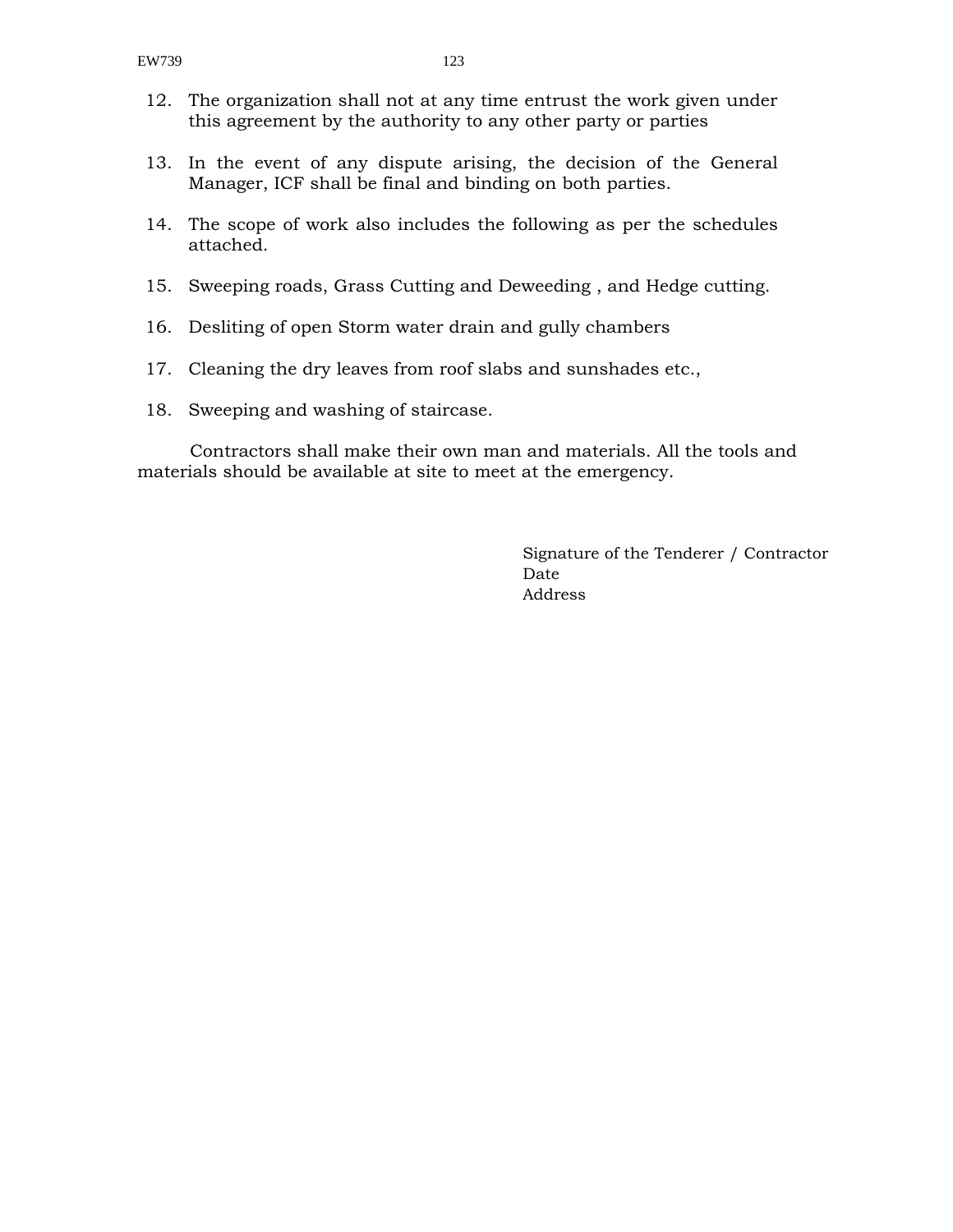# **TECHNICAL FOR CIVIL ENGINEERING WORKS**

# **SPECIAL CONDITIONS OF CONTRACT**

# **PART 'D'**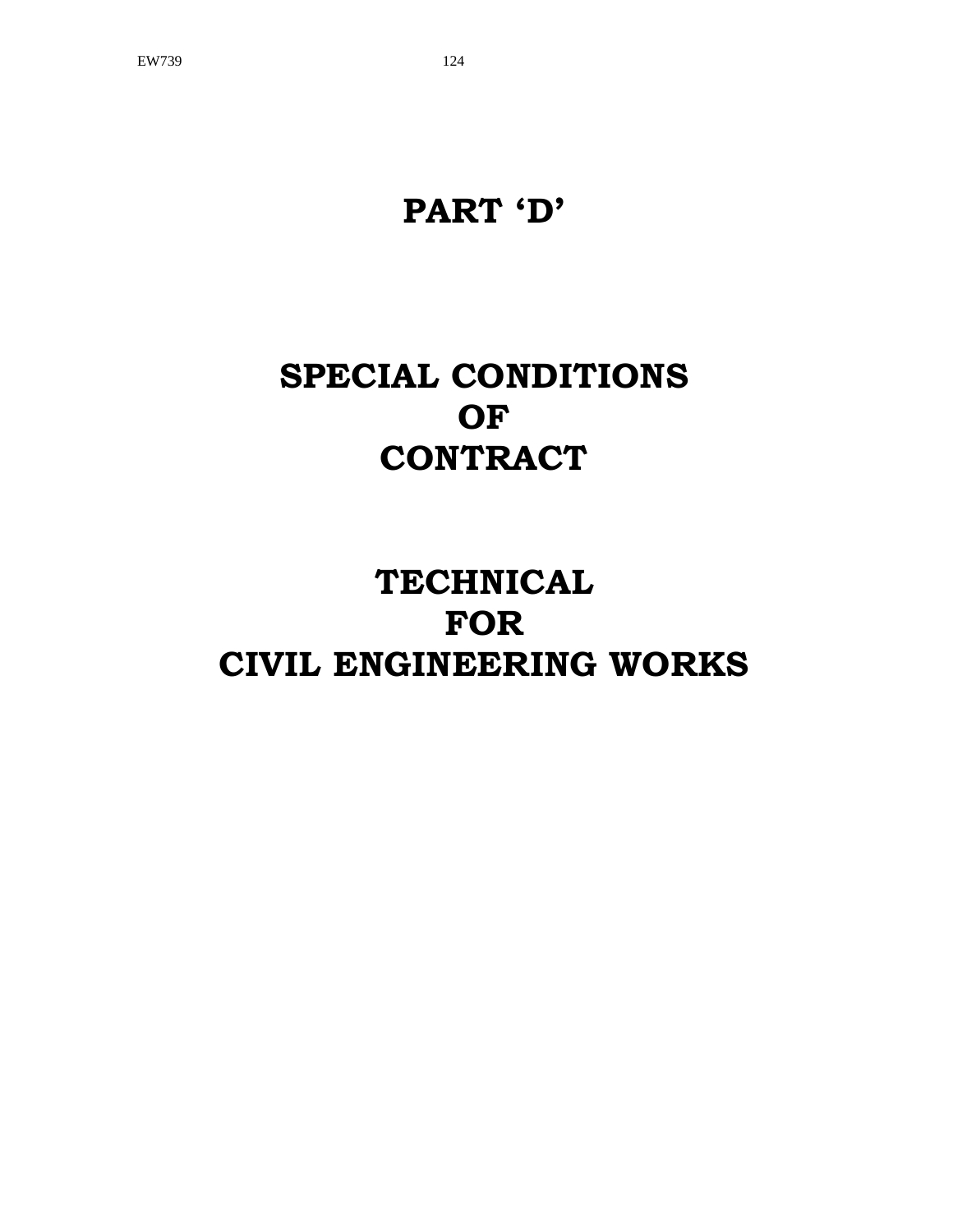### **SPECIAL CONDITIONS OF CONTRACT TECHNICAL FOR CIVIL ENGINEERING WORKS.**

SITE INSPECTION by the CONTRACTOR : The Tenderer / Contractor is required to inspect the sites of works and acquaint himself with the site conditions, availability of approaches for transporting of men and materials, space and other factors relating to the works, availability of labour, electricity and water etc., before quoting his rates.

The materials that are to be supplied and used for the work by the contractor should be got approved by the Engineer-in-charge before use / procurement.

# **1.0 EARTHWORK:**

#### **a) AUTHORITY FOR CLASSIFICATION OF SOILS:**

The classifications of soils in excavation shall be decided by the Engineer-incharge, and his decision shall be final and binding on the Contractor. Merely the use of explosives in an excavation will not be considered as a reason for higher classification unless blasting is clearly necessary in the opinion of the Engineer-in-Charge.

b) Excavation for foundation/foundation works, etc., shall include any wet excavation that may be met, which will be paid under the respective items of BSR, for the wet excavation or bailing out water with or without mechanical means or for any other precautions of work which may be found necessary during the course of execution. Even if any springs of water are met with, NO EXTRA PAYMENT will be made other than the respective items mentioned in the USSOR 2011.

c) Whenever excavation for catch water drain is ordered, the excavated spoils should be spread, consolidated and sectioned to the required profile to form a bund on the down hill side of the catch water drain. Payment for excavation shall be made under the relevant items of Schedule 'A' as the case may be, and no extra payment shall be made for consolidation and sectioning to profile for forming bund and catch water drain.

d) No payment will be made for any earthwork sinkage below ground level due to soil conditions and payment will be made only based on the original ground levels recorded before the commencement of work and finished profile of the work. The Contractor should study the site conditions before tendering.

e) No separate payment will be made for site clearance or jungle clearance or shrubs clearance, brush wood, grass or other obstructions including small trees of girth , not exceeding 30 cm either in connection with cuttings or banks etc. and the rates accepted in this contract are deemed to include all such costs except dismantlement of structure if any which will be paid for suitably under USSOR 2011 as per the percentage agreed under Schedule 'A'.

#### **2.0 BUILDING WORKS:**

2.1 Payment for filling in basement will be for the space filled in. No extra allowance would be allowed to cover any settlement of the earthwork into the natural ground.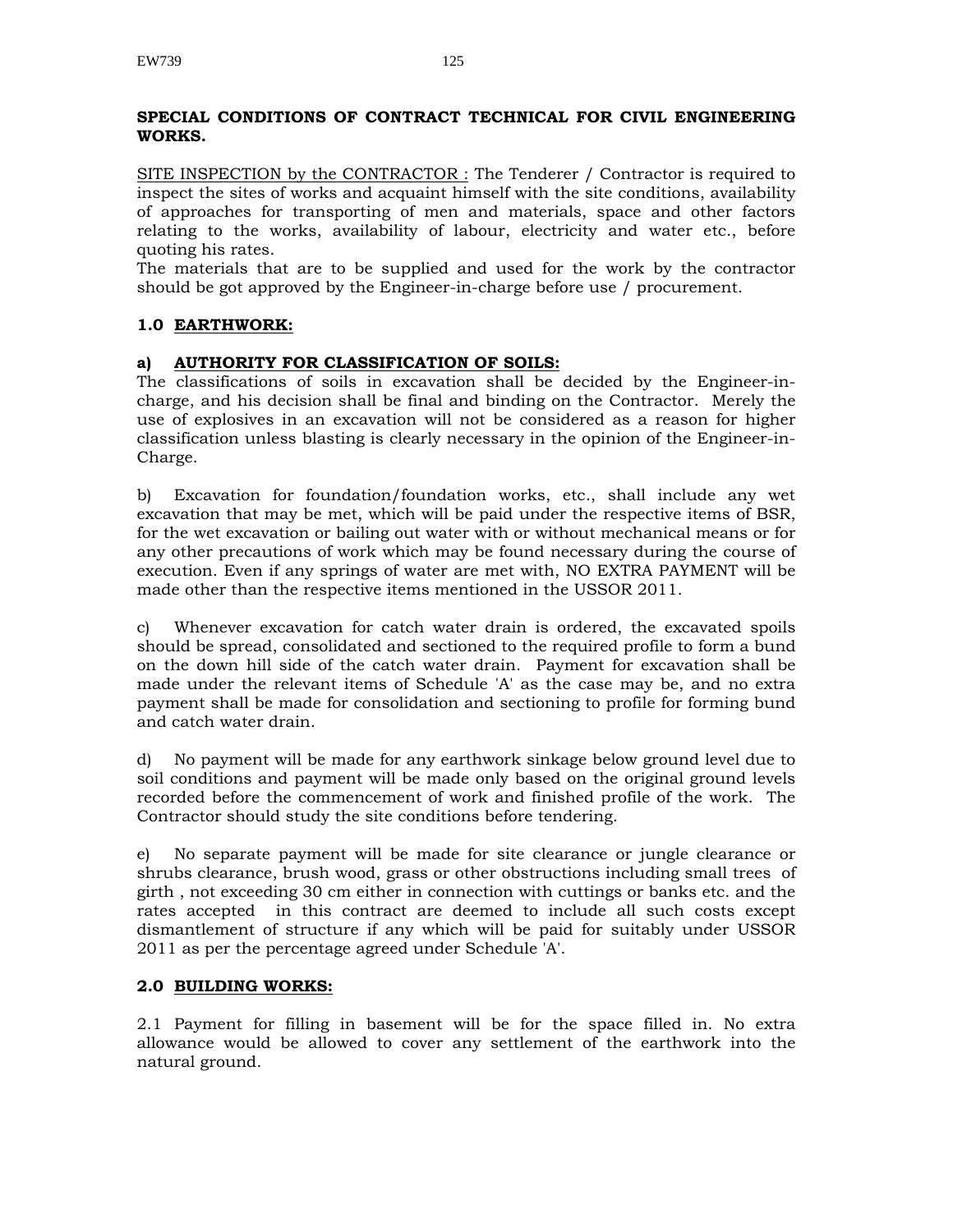2.2 Samples of all fittings and fastenings including locking arrangements of approved quality required for doors, windows, ventilators, as well as all sanitary and water supply fittings etc. should be submitted to Engineer-in-Charge and used in the work only after his specific approval. Approved samples should be deposited with the Engineer-in-Charge.

2.3 The component fittings and fastenings including locking arrangements for doors and windows shall be of anodised Aluminium as specified in the description of work.

2.4 The internal plastering of walls shall be done to the direction of Engineer-incharge to smooth and even finish duly applying sponge.

2.5 The Tenderer/Contractor shall execute the works in co-ordination with electrical labour, when electrical wiring works are executed. The Contractor shall leave necessary holes, vents, ducts required for the execution of concealed electrical wiring works as directed by the Engineer-in-Charge. The contractor shall also make good the disturbed portion of masonry, plastering etc. after the department finishes the electrical portion of works and render the surface neat and clean. No extra claims for these minor works shall be entertained.

2.6 Scaffoldings shall not be allowed to rest or be supported on the brick work while executing the plastering works, to avoid scaffolding hole marks, visible after finishing the plastering works.

2.7 Necessary fan hooks of 'U' shape of suitable size shall be provided in all rooms or locations as directed by the Engineer-in-Charge, while providing the steel reinforcements at no extra cost.

2.8 All exposed surface of concrete shall be finished smooth and no extra payment shall be allowed for the same.

2.9 In case due to poor quality of shuttering work and any honey-comb work etc., if the plastering is warranted or ordered to have smooth finish, the same shall be done by the Contractor at his own cost and no payment will be made for plastering separately and cost of the quantum of cement used for this work shall also be recovered from the Contractor.

2.10 The Contractor shall be responsible for anti-larval work at his cost during progress of works as may be prescribed by the Engineer-in-charge on the advice of the Railway Medical Authority and where the use of insecticides is involved, it shall be made in accordance with the provision of the Act and Rules in this behalf at the cost of the Contractor, who shall also be solely responsible for any acts or omissions under the provision of the aforesaid rules.

2.11 Payment for filling in basement will be for the space filled in. No extra allowance would be allowed to cover any settlement of the earthwork into the natural ground.

2.10.The North light glazing arrangements shall be by means of Aluminium alloy patent glazing bars astragales anodized and 6.00 mm thick wired cast glass. The glazing bars, all accessories, bolts and nuts and washers etc of aluminium alloy require no painting. This shall be of approved standard manufacture and it shall be ensured that glass rests finally on the glazing bar. The glazing bars shall be suitably fixed to the purlins and runners as shown in the drawing. Each panel of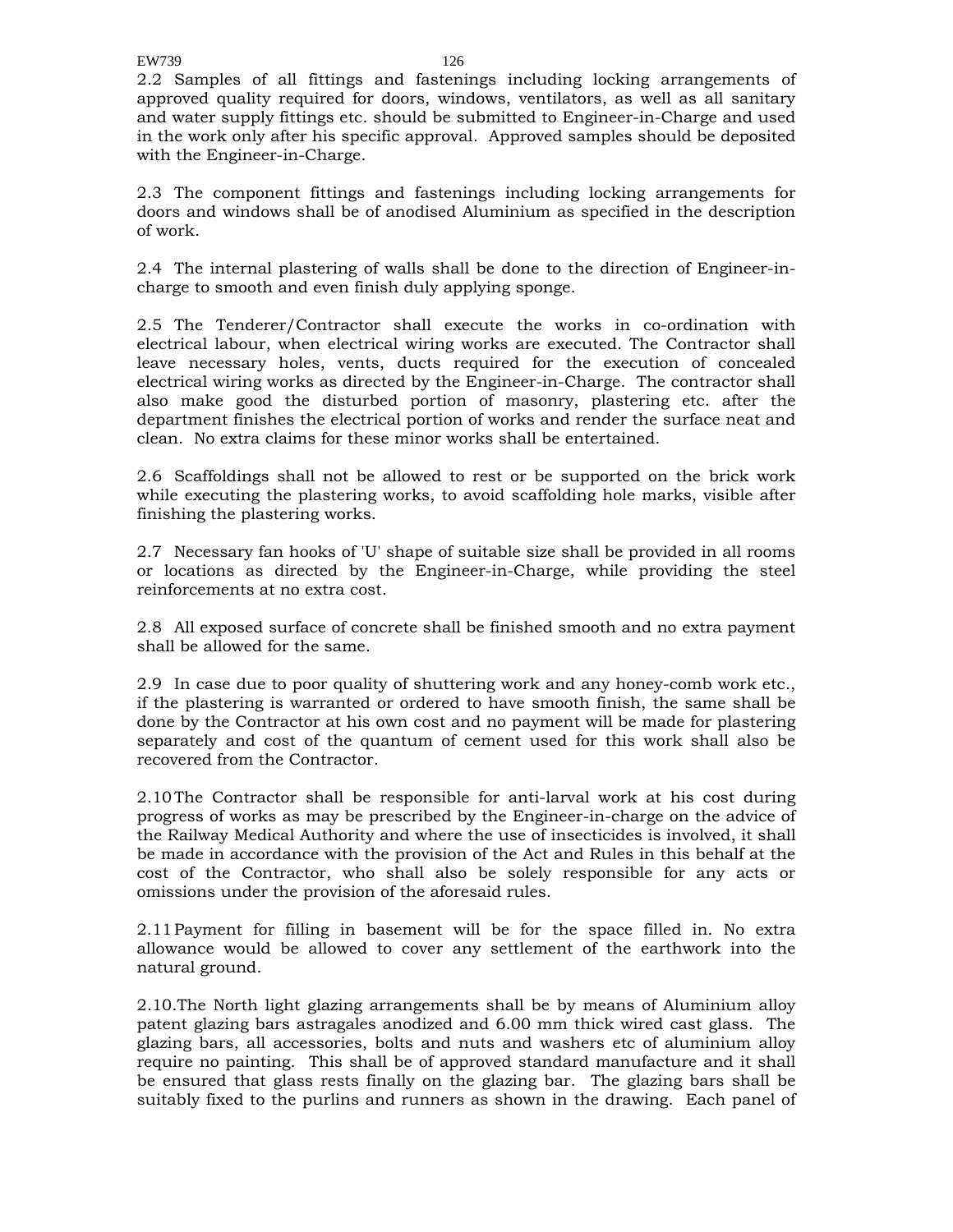glazing shall consist of a single glass piece only. The embeded wire netting shall be of 12mm square mesh electrically welded at each intersections.

2.11The glazed area shall be calculated on the basis of end to end of clear openings measured horizontally and the length of the glass measured in its plane. The rates quoted shall cover cost of all materials, labour tools and plant taxes etc., complete.

2.12 Necessary DOD list to be submitted by the tenderer/contractor for the fabricated steel work to effect the part payment. The contractor should specify the name of his / their representative and his specimen signature affixed and get approved by this administration to draw the department materials from the godowns/yards of this Railways

#### **3.0 DISMANTLING OPERATIONS**

a) Dismantling operations are to be carried out at the sole risk and liability of the contractor. The contractor shall take due care to ensure that during dismantling , released materials , debris etc., do not fall down and cause any obstructions or damage for Railway property.

b) Released materials and other debris of dismantling should be removed and stacked at places as directed by the Engineer - in - charge and no extra lead or lift shall be paid on this account.

c) The contractor shall ensure that all wastes generated by his activities/works are moved to the respective dump sites or taken for recycling at ICF.

#### **4.0 SETTING OUT WORKS**

a) The contractor shall be responsible for the true and proper setting out of the works for correctness of the position , levels , dimensions and alignment of all parts of the work and for provisions of all necessary pegs , reference pillars , instrument, equipment's and appliances and labour in connection therewith . If at any time during the progress of the work , any error shall appear or arise in the position of levels, dimensions , or alignments at any part of the works , the contractor on being required to do so by the Engineer - in - charge shall at his own expense rectify such errors to the satisfaction of the Engineer - in - charge and he shall carefully protect , preserve , secure all bench marks , site rails , pegs , reference pillars and other things used in setting out the works.

b) The contractor shall have sufficient number of survey instruments such as theodolites , levelling instruments , levelling staff etc., and arrange to set out the alignment at his cost and also establish necessary reference pillars as required and directed by the Engineer in charge. He must set out the location of piers and abutments.

c) The contractor must establish sufficient number of bench marks at close intervals as directed by the Engineer - in - charge and take cross sections at specified intervals in the presence of the Engineer-in-charge or his representative which shall be jointly signed. Necessary level books will be supplied by the Railway for recording these levels. The Earth work / Cross sections based on these will be plotted in graph sheets by the Contractor and submitted to the Railway along with the relevant level books and calculations for the quantities of earth work for necessary check and approval.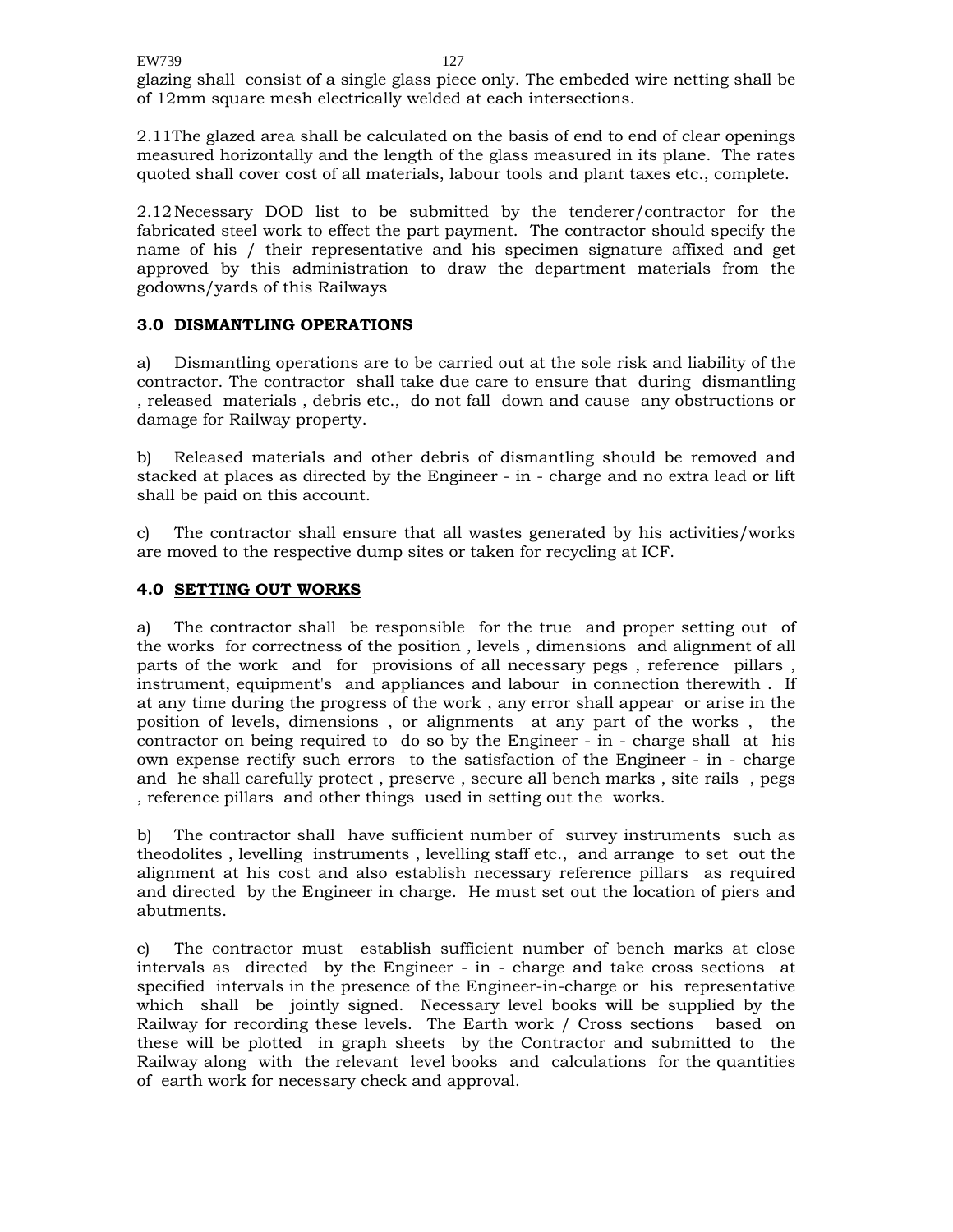EW739 128

d) The contractor must take up the work only after submitting the level books cross section sheets, quantities and after these are finally approved by the Engineer - in - charge. Similarly on completion of the work , necessary cross sections must be taken, plotted in the sheets and the quantity worked out and submitted to the ICF for verification and checking. No extra payment would be made for this and the rates for earthwork are deemed to be inclusive of this.

# **5.0 PROCUREMENT FOR CEMENT:**

(a). Cement to be used on the works shall be procured from the main cement plants or from their authorized dealers.

(b). Cement bags preferably in paper bags packing should bear the following information in legible markings:

- i) Manufacturer's name.
- ii) Registered Trade Mark of manufacturer, if any.
- iii) Type of cement.
- iv) Weight of each bag in Kgs. or No. of bags/Tonne.

v) Date of manufacture, generally marked as week of the year/year of manufacture, eg. 30/01 which means 30th week of 2001.

(c). Tests on Cement to be as per IS 4031. Some of the tests which may be carried out are:

- i) Compressive strength.
- ii) Initial and final setting time.
- iii) Consistency.
- iv) Soundness.

(d). Empty cement bags would be the property of the contractor and shall be disposed off by the contractor himself. However, in case the railway is in need of empty cement bags, good and usable empty cement bags are to be supplied by the contractor, at the rate of  $\text{Rs.}2/-$  per bag for empty cement gunny bags and  $\text{Rs.}1.40$ per bag for empty cement polythene/paper bags.

#### **6.0 TEST CERTIFICATE REGARDING QUALITY OF CEMENT :**

a) Necessary test certificates will have to be produced by the tenderer regarding the quality of the cement and reinforcement steel which shall conform to the specification indicated above.

b) The ICF also reserves the right to take samples during the course of the work and get the cement and steel tested to ascertain the conformity with the specification. The cost of testing shall be at the cost of the contractor.

(c) Any temporary structure required for storage of cement, steel etc, has to be provided by the tenderer at his cost and this should be removed after completion of the work. The ICF will only provide suitable land for construction of the above temporary shed free of cost. Double lock arrangement (Contractor and ICF) for the temporary stores shed should be provided.

#### **7.0 CONSUMPTION OF CEMENT :**

(a).The cement used shall be any of the following, with the prior approval of the Engineer.

(i) 43 Grade Ordinary Portland Cement conforming to IS:8112 (ii) 53 Grade Ordinary Portland Cement conforming to IS:12269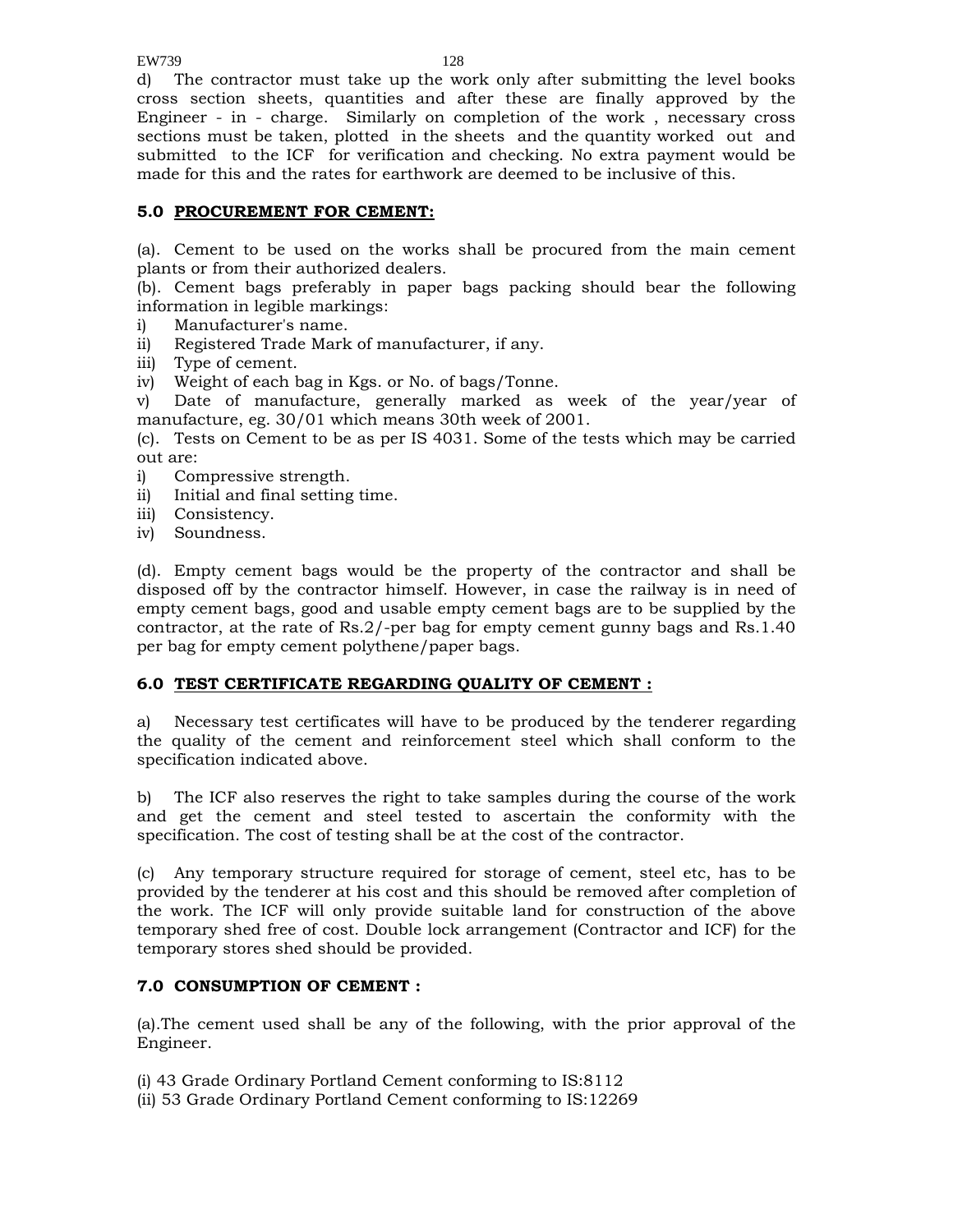(iii) Rapid Hardening Ordinary Portland Cement conforming to IS:8041

(iv) Portland stag cement conforming to IS:455 (See Note 1 & 3 below)

(v) Portland Pozzolana Cement conforming to IS:1489 (See Note 2 & 3 below)

#### Note 1 :

Portland slag cement conforming to IS:455 may be used for prestressed concrete work, provided stag content in cement is not more than 50%

#### Note 2:

Portland Pozzolana cement shall not be used for RCC & PSC works. Portland Pozzolana cement can be used only for foundation concrete and concrete works in bridge structures where reinforcement is not provided for structural strength or reinforcement provided is only nominal for temperature stresses etc. When Portland Pozzolana cement is used, supporting form work shall not be removed till concrete attains at least 75% of the design strength.

#### Note 3:

The rate of development of strength is slow in case of blended cement i.e. portland Pozzolana cement and portland stag cement, as compared to ordinary portland cement. This aspect should be taken care while planning to use blended cement. Accordingly stage of prestressing, period of removal of form work and period of removal of form work and period of curing etc. should be suitably increased.

Any excess quantity of cement left over on completion of the work will have to be disposed off by the Contractor. Other test on materials like Brick, Steel or finished work like Concrete (Cube test etc.,) shall be got done as directed by Engineer - in charge at contractor cost as per General Condition of Contract.

7.1 For M. 20 and M. 25 mix, Quantity of cement will be decided based on the DESIGN MIX. For concreting under water 10 %, extra quantity will be allowed.

7.2 The Contractor should submit design for the same before starting the work and after getting the trial mix approved by the Engineer-in-charge/Chief Engineer/ Integral Coach Factory before the execution of work.

7.3: The minimum grade of plain cement concrete shall be M.20 and that of Reinforcement cement concrete shall be M.25. Only approved design mix shall be used for the concrete. **The quantity of cement has to be as per Southern Railway Unified Standard Schedule of Rates 2011 & Indian Railway Standard specification for Materials and Works 2010. (Vol. I & II)** 

**7.4 The cement consumption of the works which are not based on design mix, shall be as per the "Southern Railway Unified Standard Schedule of Rates 2011" and as per the "Indian Railway Standard specification for Materials and Works 2010(Vol.I & II) issued under the authority of Railway Board" of Southern Railway.** 

7.5 The weighment batching should be done for the design mix concreting work

#### 8.0 PROCUREMENT for STEEL:

8.1 Steel shall be procured from the main producer such as SAIL / TISCO / IISCO / RINL - VSP or authorised stockyards and has to be confirmed to IS 1786 - Latest version. Rerolled steel will not be accepted.

8.2. Binding wire shall be provided by the contractor at his own cost.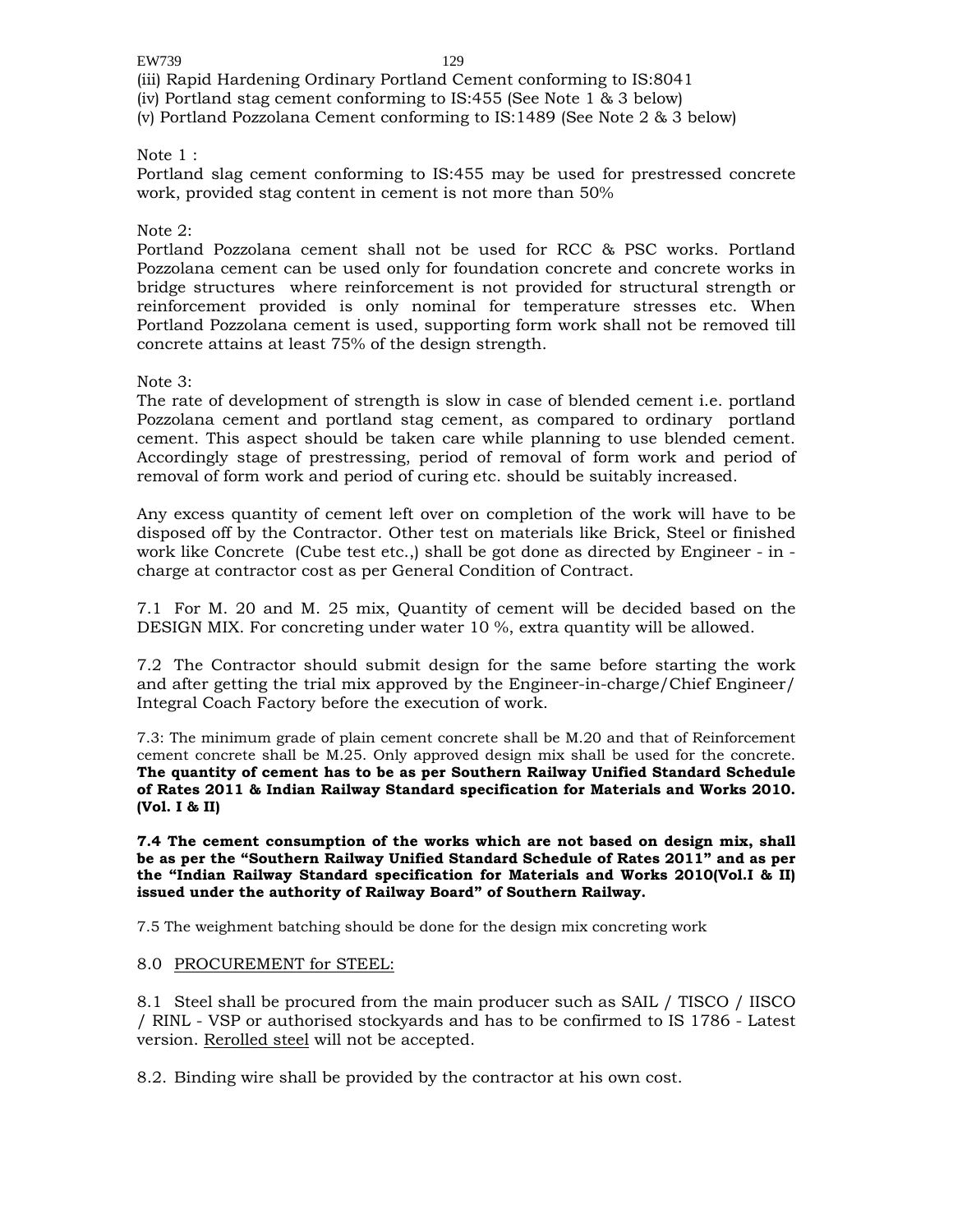9.0 PAYMENT for STEEL:

9.1 Payment for steel (Reinforcement) will be as per the reinforcement actually utilised in the work. No extra amount will be paid for wastage or for cut rods, if any, which would be the property of the Contractor. The weight of steel will be calibrated from the nominal or actual unit weight whichever is less.

 Any excess quantity of cement and steel left over on completion of the work will have to be disposed off by the Contractor and cannot be taken over by the Railway.

#### 10.0. PART PAYMENT FOR THE SUPPLY OF MATERIALS.**(Not applicable for Zonal Contract)**

For certain category of materials which are brought to the site with the intention of executing the work under this contract part payment shall be made after the materials are brought to the site and accepted by the Engineer-in-charge as actually required for the work subject to the materials conforming to the specification. Such part payment shall be admitted only in respect of the following items:-

|     | (a) On supply of door/window - $30\%$ of the accepted |       |
|-----|-------------------------------------------------------|-------|
|     | frames                                                | rates |
| (b) | On supply of door/window - 45% -do-                   |       |
|     | shutters                                              |       |
| (c) | On completion of the balance - 25% -do-               |       |
|     | in all respects under these                           |       |
|     | items                                                 |       |
|     |                                                       |       |

**II** (a) Part payment for the supply of AC sheets with accessories, galvanised iron, cast iron, DI and PVC pipes, AC pipes with specials, sanitary fittings shall be made at 50% of the accepted rate.

 (b) On completing the balance work under this items as per schedule 50% of accepted rate.

|           | <b>III</b> (a) On supply of the structural steel to site<br>$-40\%$<br>- of                                                                                     | the |
|-----------|-----------------------------------------------------------------------------------------------------------------------------------------------------------------|-----|
| (b)<br> c | accepted rates<br>$-30\%$ -do-<br>On erection of the fabrication steel work<br>On completion of the work in all respect - 30% -do-<br>including painting if any |     |
|           | (a) On receipt of materials required for North light $= 60\%$                                                                                                   | th≙ |

- **IV** (a) On receipt of materials required for North light glazing including necessary spares  $60\%$  of the accepted rates
	- (b) On completion of the balance work in all 40% -do respects

The safe custody of these materials supplied for which part payment have been effected however rests with the contractor till they are fixed / erected in position and finally handed over to this Administration.

10.1. INDEMINITY BOND: An Indemnity Bond to indemnify this Administration against loss or damage of all the materials for which part payment is effected shall have to be executed by contractor in the manner specified by this Administration.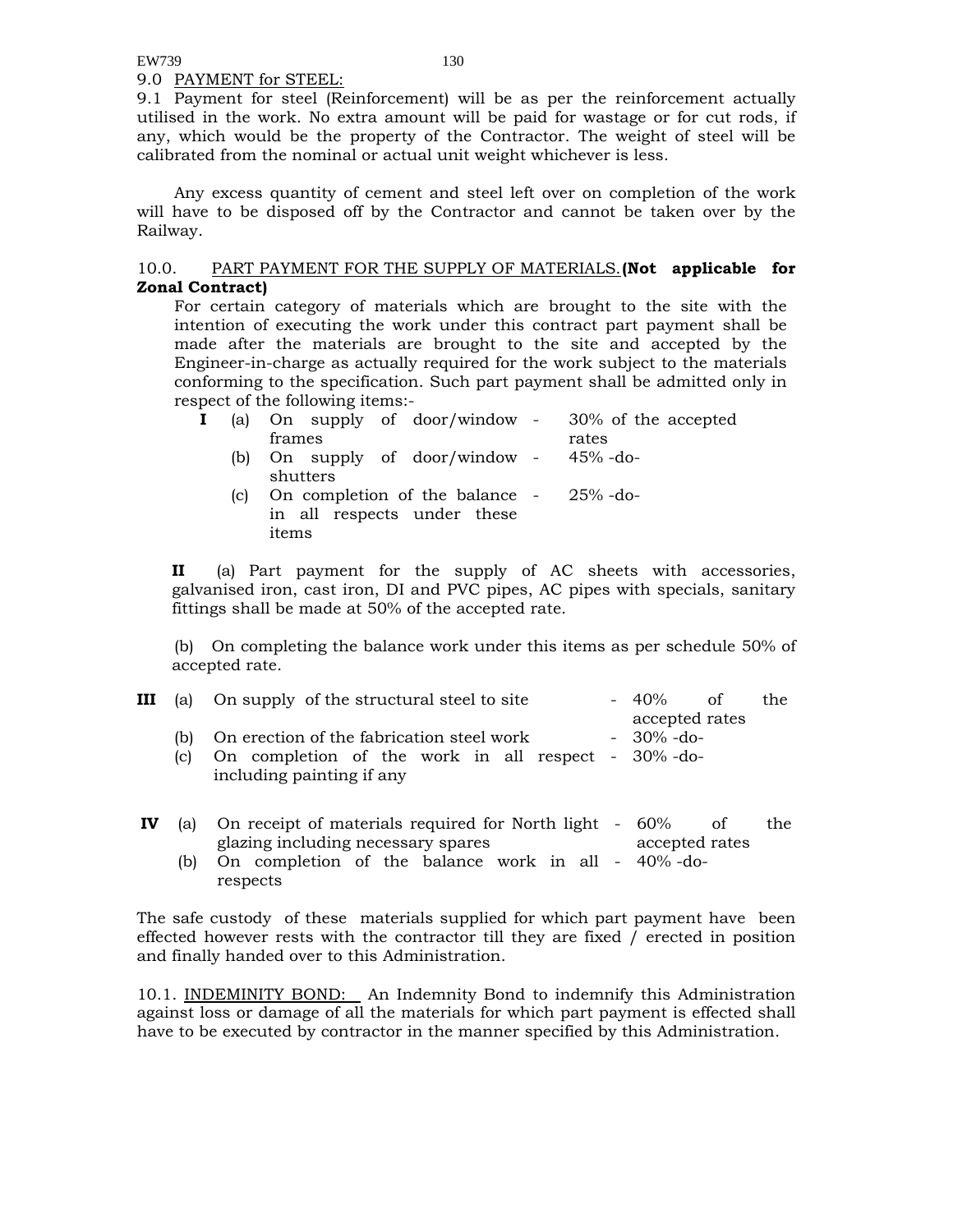10.2. The entire work shall be carried out under contractor's Technically qualified Engineers and expert supervisors. The Administration shall have the power to direct the contractor to engage sufficient number of expert supervisor, if it is considered that the contractor's supervising arrangements are found insufficient for the successful completion of the work.

### **11. CONCRETING:**

a) The contractor shall make his own arrangements for the required binding wire for all R.C.C. works including the works under USSOR items though it is mentioned otherwise in the USSOR Rates.

b) All concrete i.e. plain as well as reinforced cement concrete shall be machine mixed and vibrated unless otherwise permitted by the Engineer. Curing/Vibrating of the concrete and R.C.C. works shall be done by the contractor as specified in relevant I.S. codes. Test cubes shall be cast at regular intervals and tested to ascertain the strength of concrete. The contractor shall establish cube testing equipment at or near the site of work. The cost of casting of cubes and their testing will be borne by the contractor. In case the contractor desires to use a curing membrane instead of water curing, he may do so after submitting the necessary technical data and after the same is approved by the Engineer-in-charge. No extra payment on this account would however be admissible. It shall be noted that no additional payment would be made for curing/vibrating the concrete at different heights and the contractor should make his own arrangements for the provision of necessary staging/scaffolding etc. and carryout curing/vibrating at all levels as directed by the Engineer-in-charge.

c) If curing is not being done to satisfactory standard, the Engineer may get it done at the contractor's cost without any notice to him as the curing cannot wait for any such notice, time etc. The Engineer's decision shall be final and binding as to whether satisfactory curing is being done or not. The cost of curing will be recovered from the 'on account bills'

d) The water, fine and coarse aggregates and all mixtures shall be got chemically tested from time to time by the contractor at his cost for ensuring proper quality as per required standards. The results in original shall be submitted to the Engineer and approval obtained to use these ingredients.

e) Concrete for all the works shall be mixed with power driven concrete mixers.

f) The limits for maximum WATER CEMENT RATIO for Design Mix shall be based on environmental conditions as per the table given below :-

| Environment | Plain Concrete (PCC) | Reinforced | Pre stressed   |
|-------------|----------------------|------------|----------------|
|             |                      | Concrete   | Concrete (PSC) |
|             |                      | (RCC)      |                |
| Mild        | 0.55                 | 0.50       | 0.45           |
| Moderate    | 0.50                 | 0.50       | 0.40           |
| Severe      | 0.50                 | 0.45       | 0.40           |
| Very Severe | 0.50                 | 0.45       | 0.35           |
| Extreme     | 0.45                 | 0.40       | 0.35           |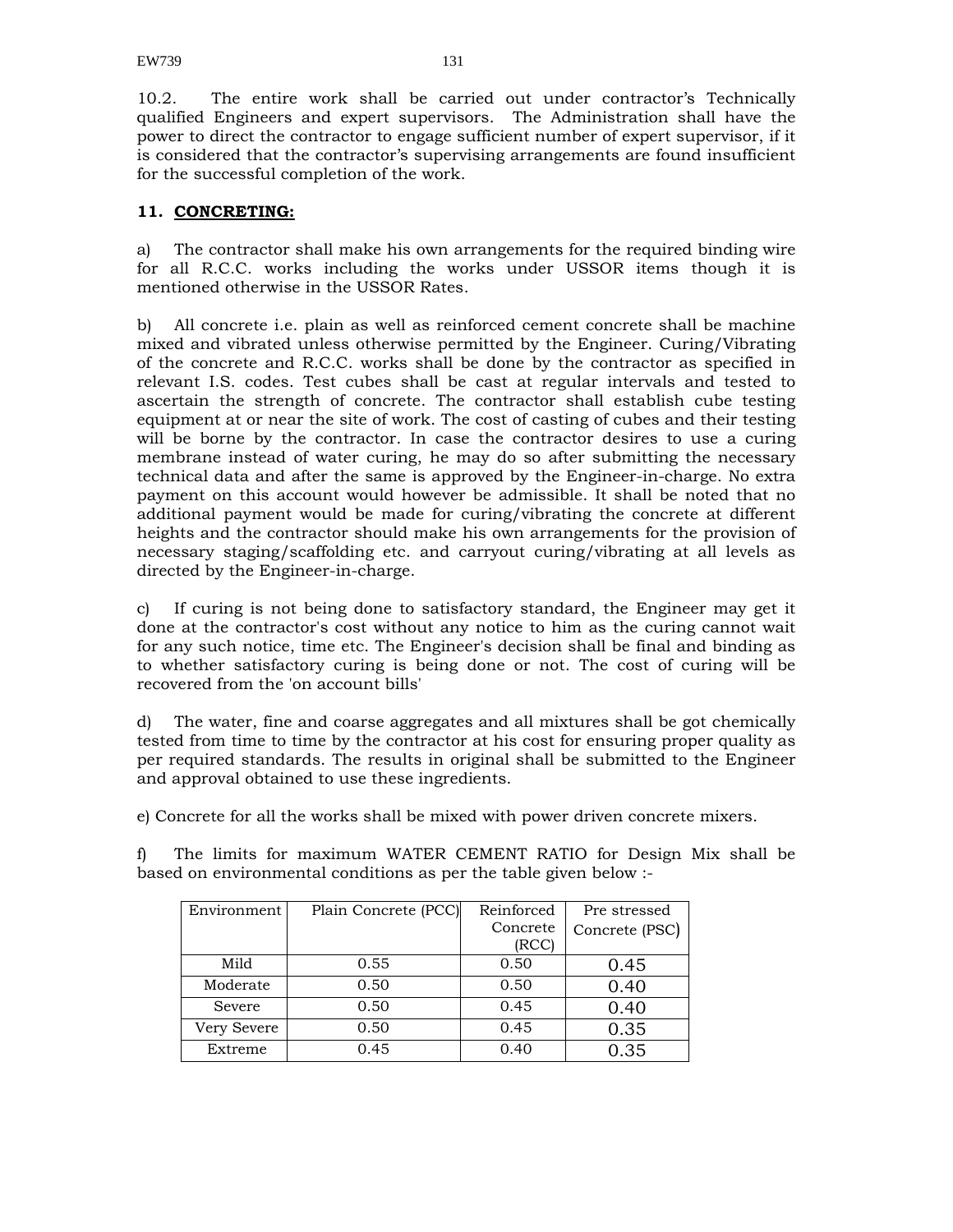| Environment | Minimum Cementitious Material content in<br>kg/cub.m |                |             |
|-------------|------------------------------------------------------|----------------|-------------|
|             | Plain concrete                                       | Reinforced     | Prestressed |
|             | (PCC)                                                | concrete (RCC) | concrete    |
| Mild        | 0.55                                                 | 0.45           | 0.40        |
| Moderate    | 0.50                                                 | 0.40           | 0.40        |
| Severe      | 0.45                                                 | 0.40           | 0.40        |
| Very Severe | 0.45                                                 | 0.38           | 0.35        |
| Extreme     | 0.40                                                 | 0.35           | 0.35        |

From durability consideration, depending upon the environment to which the structure is likely to be exposed during its service life, Minimum grade of concrete shall be as given below:

| Environment        | Minimum Grade of concrete |                |             |  |
|--------------------|---------------------------|----------------|-------------|--|
|                    | Plain concrete            | Reinforced     | Prestressed |  |
|                    | (PCC)                     | concrete (RCC) | concrete    |  |
| Mild               | $M-20$                    | $M-25$         | $M - 35*$   |  |
| Moderate           | $M-25$                    | $M-30$         | $M - 35*$   |  |
| Severe             | $M-25$                    | M-35           | $M-45$      |  |
| <b>Very Severe</b> | $M-30$                    | $M-40$         | $M-50$      |  |
| Extreme            | $M-30$                    | $M-45$         | $M-50$      |  |

Minimum grade of concrete shall be M.40 for pre-tensioned pre-stressed concrete structures. Depending upon the environment to which the structure is likely to be exposed during its service life, minimum Cementitious material content in concrete shall be as given below and Maximum Cementitious content shall be limited to 500 kg/cum.

| Environment | Minimum Cementitious Material content in |                              |             |  |
|-------------|------------------------------------------|------------------------------|-------------|--|
|             |                                          | kg/cub.m                     |             |  |
|             | Plain concrete<br>(PCC)                  | Reinforced<br>concrete (RCC) | Prestressed |  |
| concrete    |                                          |                              |             |  |
| Mild        | 300                                      | 350                          | 400         |  |
| Moderate    | 350                                      | 400                          | 400         |  |
| Severe      | 380                                      | 400                          | 430         |  |
| Very Severe | 400                                      | 430                          | 440         |  |
| Extreme     | 400                                      | 430                          | 440         |  |
|             |                                          |                              |             |  |

The contractor should submit design for the same before starting the work and after getting the trial mix approved by the Chief Engineer, Integral Coach Factory follow the same for execution of work.

For M.20 or higher grade with design mix, quantity of cement will be decided based on the DESIGN MIX. For concreting under water 10% extra quantity will be allowed.

The cement consumption of the works which are not based on design mix, shall be as per the "Southern Railway Unified Standard Schedule of Rates 2011" and as per the "Indian Railway Standard specification for Materials and Works 2010(Vol.I & II) issued under the authority of Railway Board" of Southern Railway.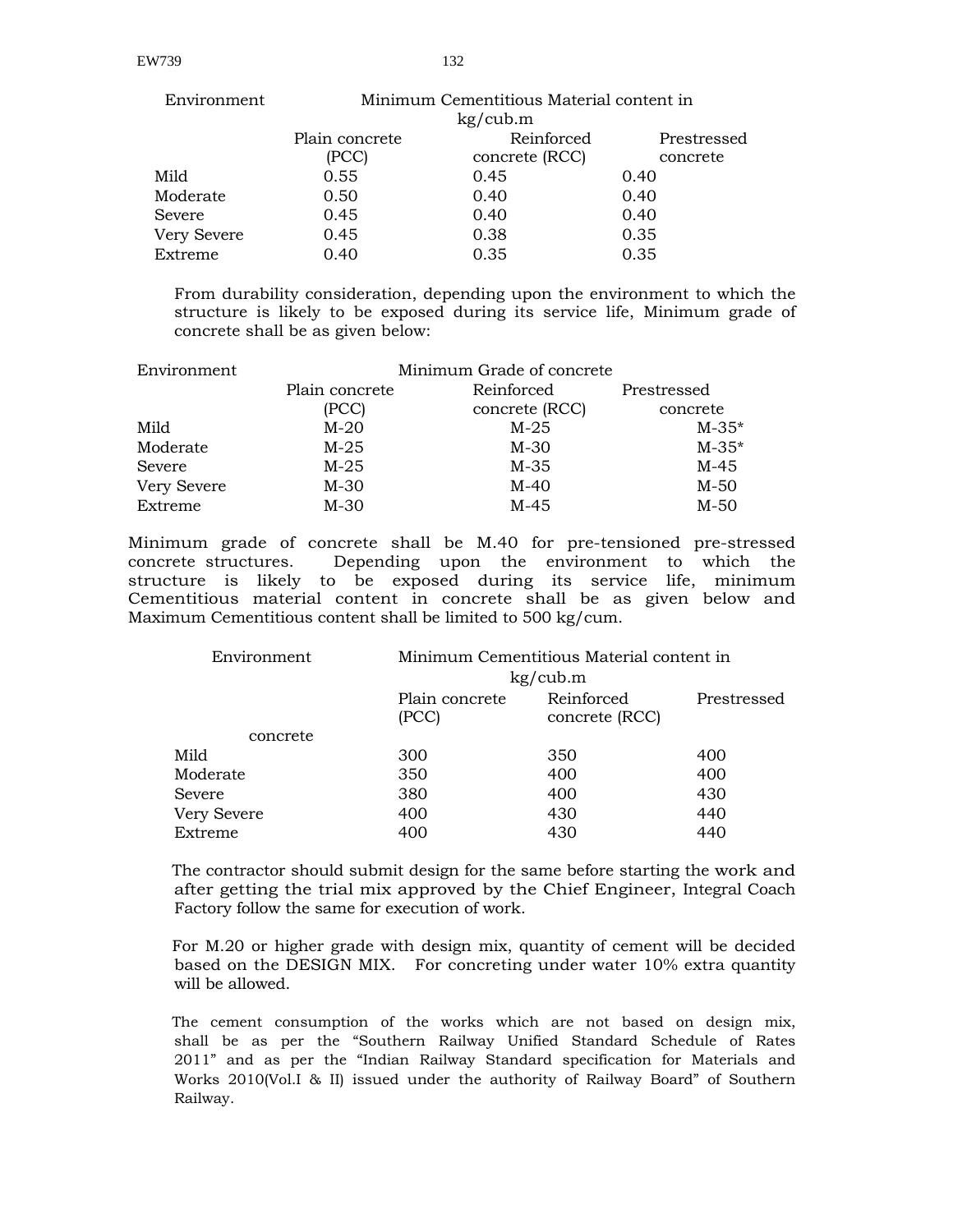The contractor should submit design for the same before starting the work and after getting the trial mix approved by the Engineer-in-charge/Chief Engineer, Integral Coach Factory follow the same for execution of work. For M.20 or higher grade with design mix, quantity of cement will be decided based on the DESIGN MIX. For concreting under water 10 % extra quantity will be allowed. The Cement consumption for the works which are not based on design mix, shall be as per USSOR 2011 and also as per the "Indian Railway Standard specification for Materials and Works 2010(Vol.I & II). The payment for cement will be done based on measurement of finished item of work

**12.0** Concrete for all the works shall be mixed with power driven concrete mixers. For major concreting works, ready mix concrete shall be used at no extra cost.

**12.1 SPECIFICATION FOR READY MIXED CONCRETE:** READY MIXED CONCRETE (RMC) Concrete produced by completely mixing cement, aggregates, admixtures, if any, and water at a Central Batching and Mixing Plant and delivered in fresh condition at site of construction.

#### **12.2. USE OF READY MIXED CONCRETE (RMC):**

Ready Mixed Concrete shall conform to the specifications of concrete, as laid down in Indian Railways Concrete Bridge Code. For other aspects which are not covered in this code, IS:4926 (Specification for Ready Mixed Concrete) may be referred. The mix design proposed to be adopted must be got approved from I.C.F., Minimum Cement content, maximum cement content, maximum water cement ratio, initial setting time shall be as specified by I.C.F. Maximum total chloride and total soluble sulphate content will also is within prescribed limit.

### **13. EFFECT OF TRANSIT (TRANSPORTATION) TIME ON READY MIXED CONCRETE:**

As Ready Mixed Concrete is available for placement after lapse of transit time, reduction in workability occurs, which may lead to difficulty in placement of concrete. In addition, in case of longer transit time, initial setting of concrete may also take place, which may render it unusable. Thus, while planning for using of Ready Mixed Concrete, these aspects should be kept in view.

#### **14. CHECKING SUITABLITY OF ADMIXTURES:**

Generally admixtures, like water reducing agent, retarded etc., are used in Ready Mixed Concrete for retention of desired workability and to avoid setting of concrete. In such cases, admixtures should be tested for their suitability as per IS:9103 at the time of finalizing mix design. Records of all the tests carried out to judge the suitability of admixture, shall be furnished by the RMC manufacturer to I.C.F. Workability test and setting time test along with compressive strength flexural strength test at 7 and 28 days shall be carried out under the supervision of Railway's representative.

#### **15. QUALITY CONTROL :**

The producer of RMC shall adopt quality assurance programme duly approved by ICF. He shall have necessary tests to ensure quality control at each stage during production concrete.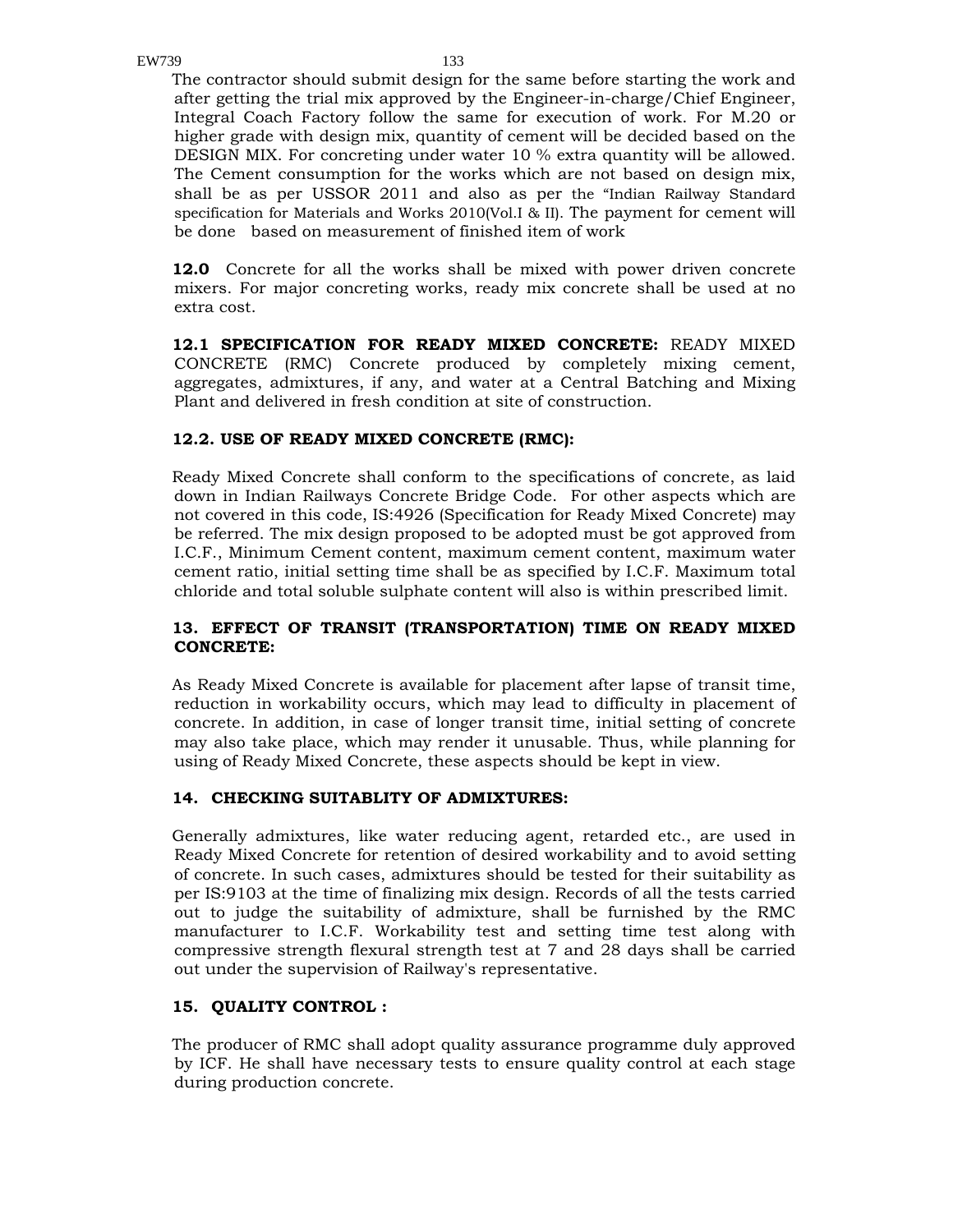#### **16. ACCESS TO RAILWAY OFFICERS TO RMC PLANT:**

RMC manufacturer shall allow the Railway official to supervise operation involved in c concrete production, materials proposed to be used and take samples of materials used.

#### **17. ACCESSIBILITY TO TECHNICAL RECORDS MAINTAINED BY RMC MANUFACTURER:**

RMC manufactures shall allow Railway officials to peruse the past and present records of the concrete produced for the work.

#### **18 . DEPUTATION OF RAILWAY SUPERVISOR:**

RMC Manufacturer shall allow Railway supervisor at RMC plant on the date of concrete supply and even prior date to see arrangements.

#### **19. TRANSPORTATION OF READY MIXED CONCRETE:**

The Ready Mixed Concrete shall be transported in concrete transit agitators conforming to IS:5892 (Specification for concrete transit mixers and agitators). Agitating speed of the agitators during transit shall not be less than "2" revolution per minute not more than "6" revolution per minute.

#### **20 . TIME PERIOD FOR DELIVERY OF CONCRETE :**

The concrete shall be delivered completely to the site of work within 1 and 1/2 hours (when the atmosphere temperature is above 20 Degrees Centigrade) and within 2 hours (when the atmosphere temperature is below 20 Degree Centigrade) of adding the mixture water to the dry mix of cement and aggregate. In case, location of site of construction is such that this time period is considered inadequate, increased time period may be specified provided that properties of concrete have been tested after lapse of the proposed delivery period at the time of finalizing mix Design. Concrete received after the transit time limit as specified above shall not be accepted. Concrete shall be placed in position with in the designed initial setting time. At the end of initial setting time, the left over portion of concrete, if any , shall be rejected.

#### **21. RE-TAMPERING WITH CONCRETE :**

Under any circumstances, re-tampering i.e. addition of water after initial mixing, shall not be allowed as it may affect the strength and other properties of concrete.

#### **22. TESTING OF WORKABLITY AND STRENGTH OF CONCRETE AT TIME OF PLACEMENT :**

The concrete shall be tested for the required workability and strength at the time of placement. Concrete shall be deemed to satisfy the strength requirement when it fulfils the criteria laid down below in IRS Concrete Bridge Code clause 8.7.6.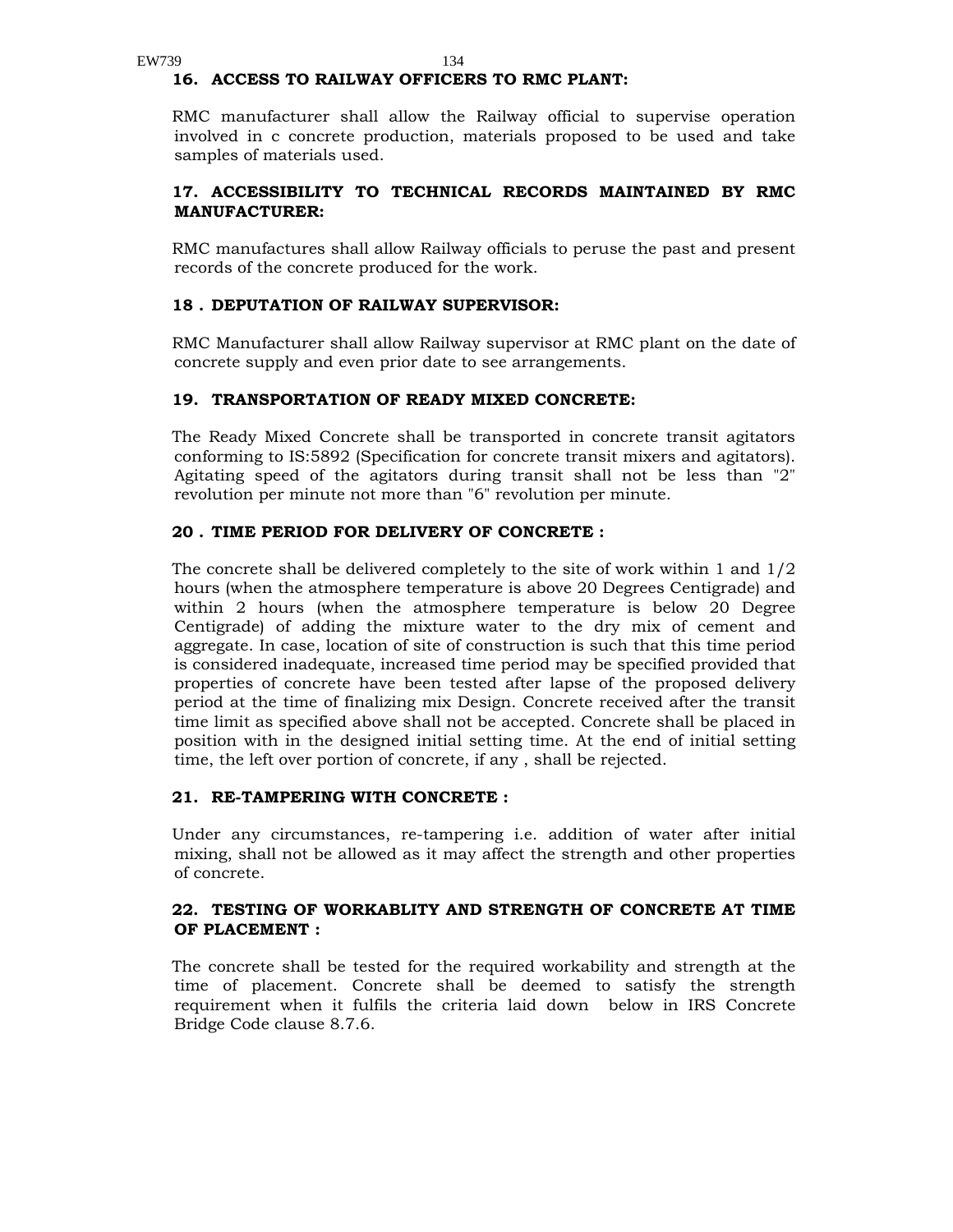| Workability in placing conditions |                                |                            |  |
|-----------------------------------|--------------------------------|----------------------------|--|
| Sl.No.                            | Placing conditions             | Degree of workability/Sump |  |
|                                   | Blender concrete;              | Very low/See Note 2        |  |
|                                   | Man concrete                   | $Low/25 - 75$              |  |
|                                   | Heavily reinforced sections in | $Median/50 - 100$          |  |
|                                   | slabs, beams, walls, columns   |                            |  |
|                                   | Slip                           | $Median/75 - 100$          |  |
|                                   | Trench fill                    | $High/100 - 150$           |  |
|                                   | Tremic concrete                | Very High/See Note 3       |  |

NOTE:

- 1) In the very low category of workability, where strict control is necessary, for example, pavement quality concrete, measurement of workability by determination of compacting factor will be more appropriate than slump (see IS : 1199) and a value of compacting factor of 0.75 to 0.80 is suggested.
- 2) In the very high category of workability, measurement of workability by determination of flow will be appropriate.

#### **23. DOSING OF ADMIXTURE AT SITE OF CONCRETING:**

After arrival of Ready Mixed Concrete at site, additional dose of admixture, if provided for in approved mix design, shall be added in presence of Railway Supervisor.

### **24. MEASUREMENT OF CONCRETE :**

Measurement of concrete work so done will be based on finished concrete work as per approved plan. No measurement shall be done for green concrete and other wastages.

a). Tolerance is a specified permissible variation from lines, grade or dimensions given in drawings. Unless otherwise specified, the following tolerances will be permitted:

b). Variation form the plumb:

1. In the lines and surfaces of columns, walls 5mm per 2.5m or 15mm, which ever is less.

2. For exposed corner columns and other conspicuous lines:

In any bay or 5m maximum - 5mmIn 10m or more - 10mm

c). Variation from the level or from the grades indicates on the drawings:

1. In slab soffits, beams soffit:

In 2.5m - 5mm

In any bay or 5m maximum - 8mm

In 10m or more - 15mm

d) Variation in cross - sectional dimensions of beams and in the thickness of slabs is minus 5mm to plus 10mm.

e) Variation in dimension in plan is minus 5mm to plus 50mm.

25.The items like construction of bored piles, load test, supply and fixing of aluminium doors/windows/partition, repairs to service building, fabrication, supply, erection of structural steel, galvalume sheets, water supply and sanitary arrangements, repairs to the leaky roof, supply and fixing of wooden doors and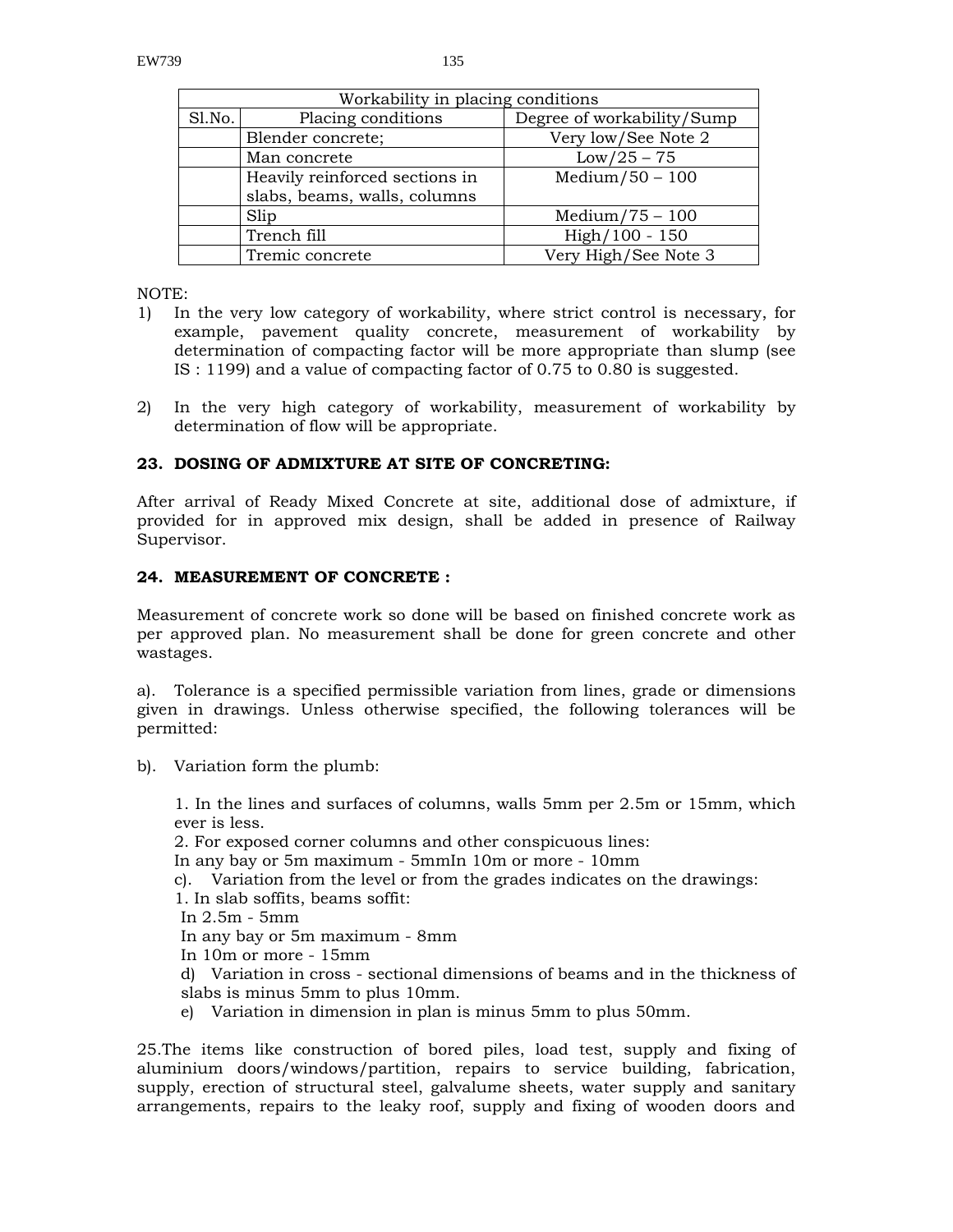windows and painting for wood/steel works and items are covered under SR USSOR 2011. The works should be carried out by the tenderer as per description given in SR USSOR 2011 and as per Indian Railway standard specification for materials and works 2010 (Vol-I&II) issued by Railway Board authority as per correction slip up to date and relevant BIS standards.

 26. The tenderer shall clarified all the details/ specification etc from Office of the Chief Engineer at any time during the office hours.